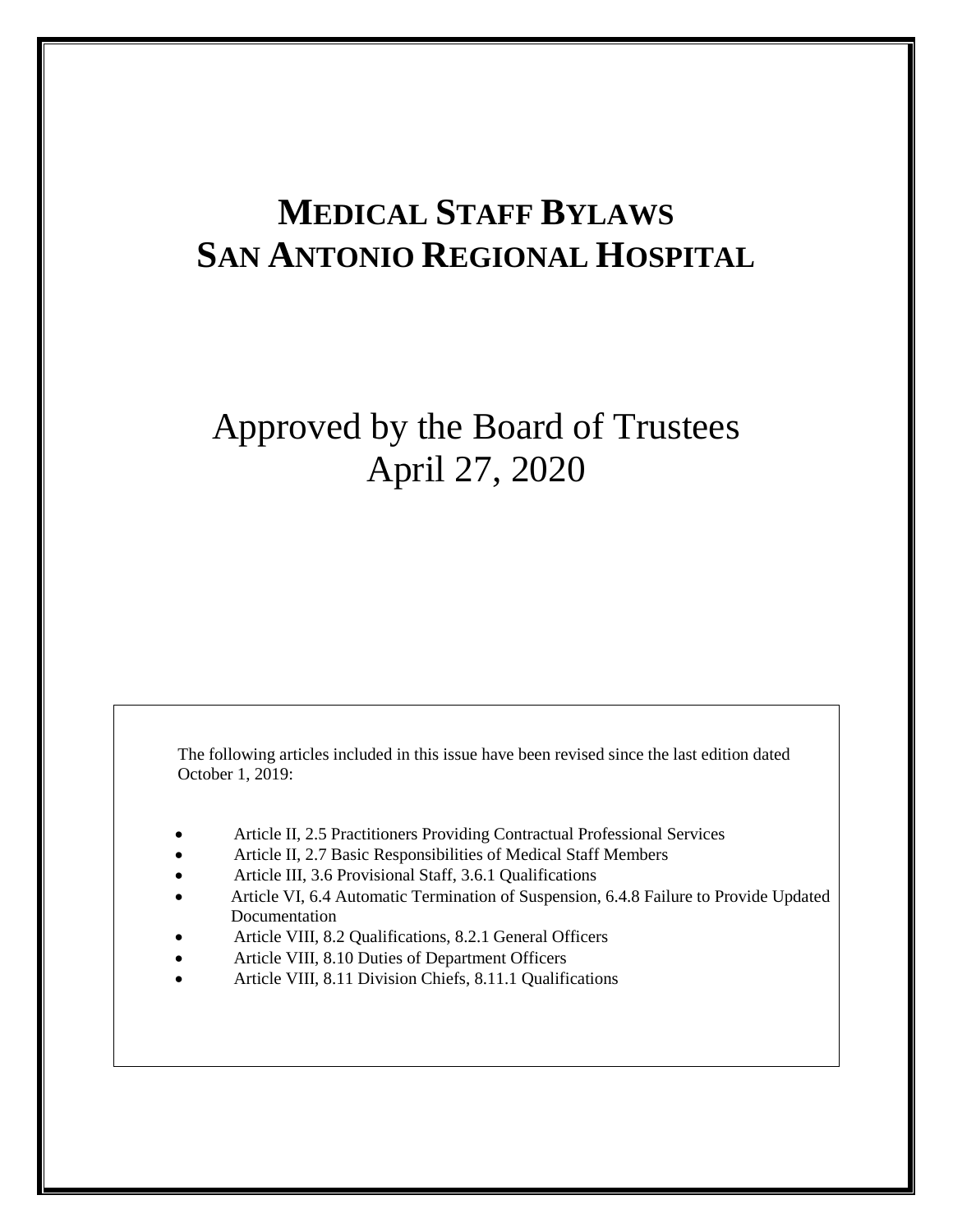# **Table of Contents**

|     | 2.5. PRACTITIONERS PROVIDING CONTRACTUAL PROFESSIONAL    |  |
|-----|----------------------------------------------------------|--|
|     |                                                          |  |
|     |                                                          |  |
|     |                                                          |  |
|     |                                                          |  |
|     | 2.5.4. EFFECT OF CONTRACT EXPIRATION OR TERMINATION4     |  |
|     | 2.5.5 HOSPITAL BASED PHYSICIAN GROUPS WITH EXCLUSIVE     |  |
|     |                                                          |  |
|     |                                                          |  |
|     | 2.7. BASIC RESPONSIBILITIES OF MEDICAL STAFF MEMBERS 6-7 |  |
|     |                                                          |  |
|     |                                                          |  |
|     |                                                          |  |
|     | 3.2.                                                     |  |
|     |                                                          |  |
|     |                                                          |  |
|     |                                                          |  |
| 3.3 |                                                          |  |
|     |                                                          |  |
|     |                                                          |  |
| 3.4 |                                                          |  |
|     |                                                          |  |
|     |                                                          |  |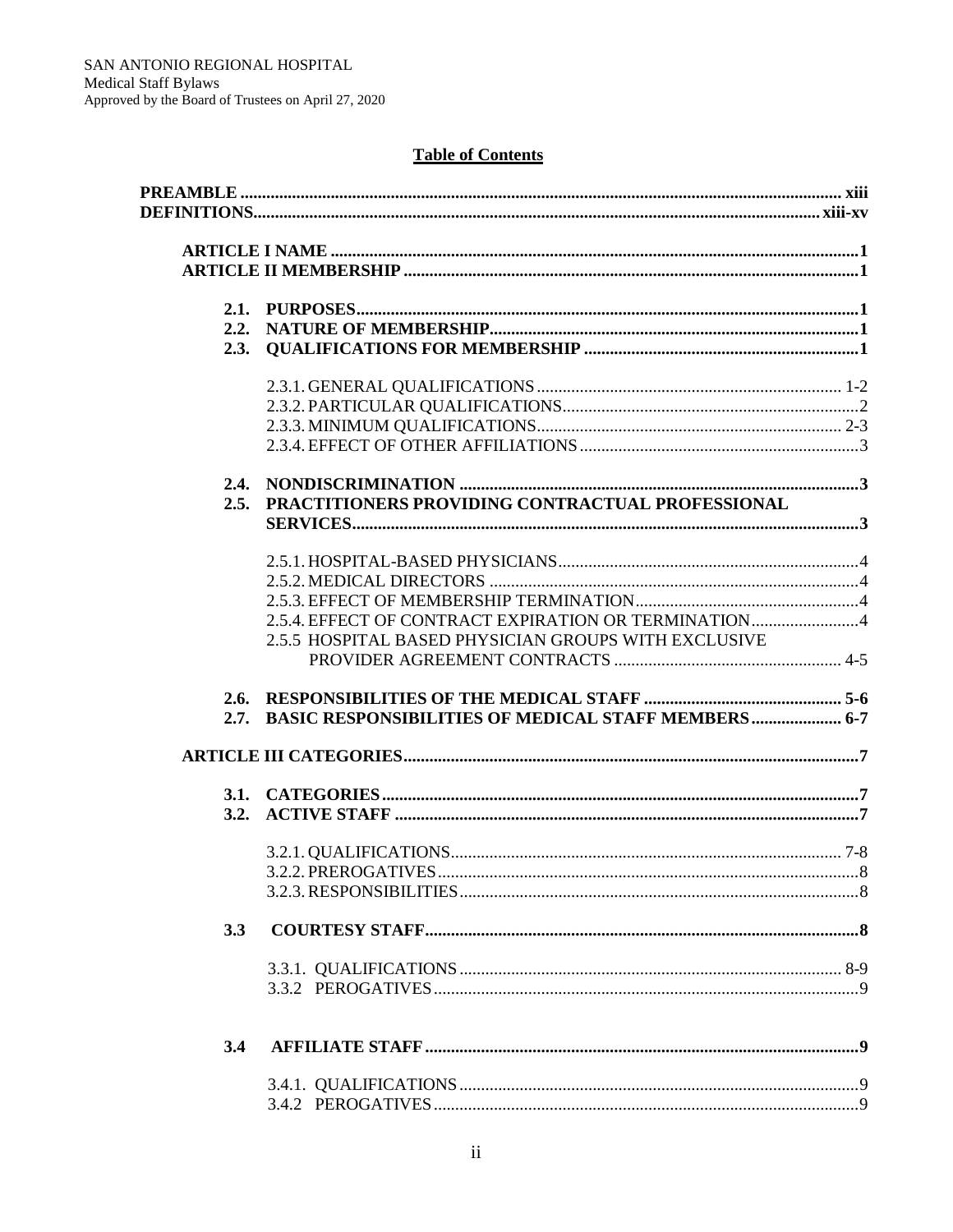| 3.5. |                                                           |  |
|------|-----------------------------------------------------------|--|
|      |                                                           |  |
|      |                                                           |  |
| 3.6  |                                                           |  |
|      |                                                           |  |
|      |                                                           |  |
|      | 3.6.3 OBSERVATION OF PROVISIONAL STAFF MEMBER  10-11      |  |
|      |                                                           |  |
|      | 3.6.5 ACTION AT CONCLUSION OF PROVISIONAL STAFF STATUS 11 |  |
| 3.7. |                                                           |  |
|      |                                                           |  |
|      |                                                           |  |
| 3.8. |                                                           |  |
|      |                                                           |  |
|      |                                                           |  |
|      |                                                           |  |
|      |                                                           |  |
|      |                                                           |  |
|      |                                                           |  |
| 4.1. |                                                           |  |
| 4.2. |                                                           |  |
| 4.3. |                                                           |  |
| 4.4. |                                                           |  |
| 4.5. | APPLICATION FOR INITIAL APPOINTMENT AND                   |  |
|      |                                                           |  |
|      |                                                           |  |
|      |                                                           |  |
|      |                                                           |  |
|      |                                                           |  |
|      | <b>4.5.5. CREDENTIALS COMMITTEE REPORT AND</b>            |  |
|      |                                                           |  |
|      |                                                           |  |
|      |                                                           |  |
|      |                                                           |  |
|      | 4.5.9. REAPPLICATION AFTER ADVERSE APPOINTMENT DECISION   |  |
|      | DENYING APPLICATION, ADVERSE CORRECTIVE ACTION            |  |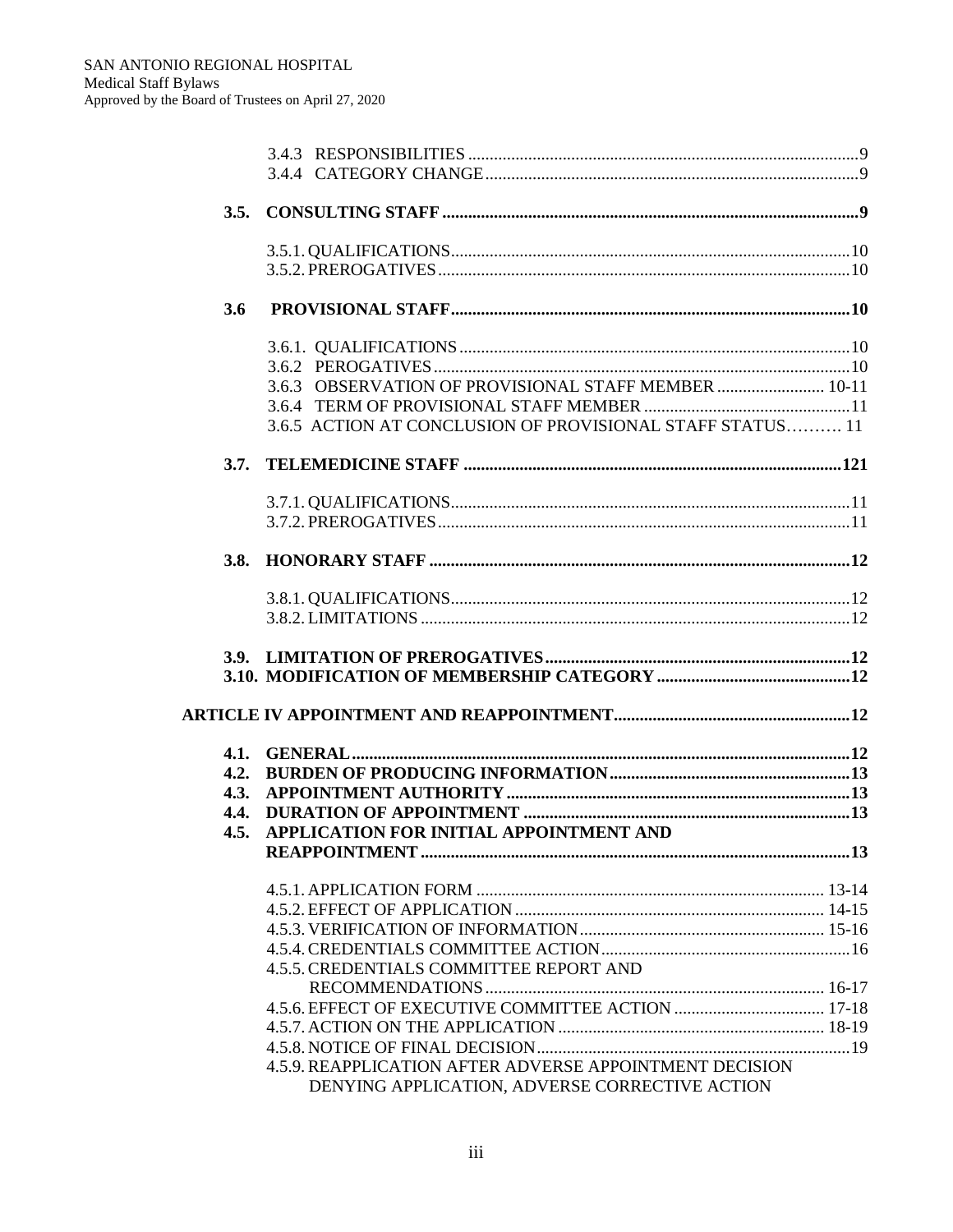| 5.6. | MODIFICATION OF CLINICAL PRIVILEGES OR DEPARTMENT         |  |
|------|-----------------------------------------------------------|--|
|      |                                                           |  |
|      |                                                           |  |
|      |                                                           |  |
|      |                                                           |  |
|      |                                                           |  |
| 5.5. |                                                           |  |
| 5.4. | <b>CONDITIONS FOR PRIVILEGES OF LIMITED LICENSE</b>       |  |
|      |                                                           |  |
|      | 5.3.3. REQUIREMENTS FOR SUCCESSFUL COMPLETION 24-25       |  |
|      | 5.3.2. STATUS AND PRIVILEGES DURING PRECEPTORING PERIOD24 |  |
|      |                                                           |  |
|      |                                                           |  |
|      |                                                           |  |
|      |                                                           |  |
|      |                                                           |  |
|      |                                                           |  |
|      |                                                           |  |
|      |                                                           |  |
|      |                                                           |  |
|      |                                                           |  |
|      | 4.6.4. FAILURE TO FILE REAPPOINTMENT APPLICATION21        |  |
|      |                                                           |  |
|      |                                                           |  |
|      |                                                           |  |
|      | 4.6. REAPPOINTMENTS AND REQUESTS FOR MODIFICATIONS OF     |  |
|      |                                                           |  |
|      | DECISION, OR RESIGNATION IN LIEU OF MEDICAL               |  |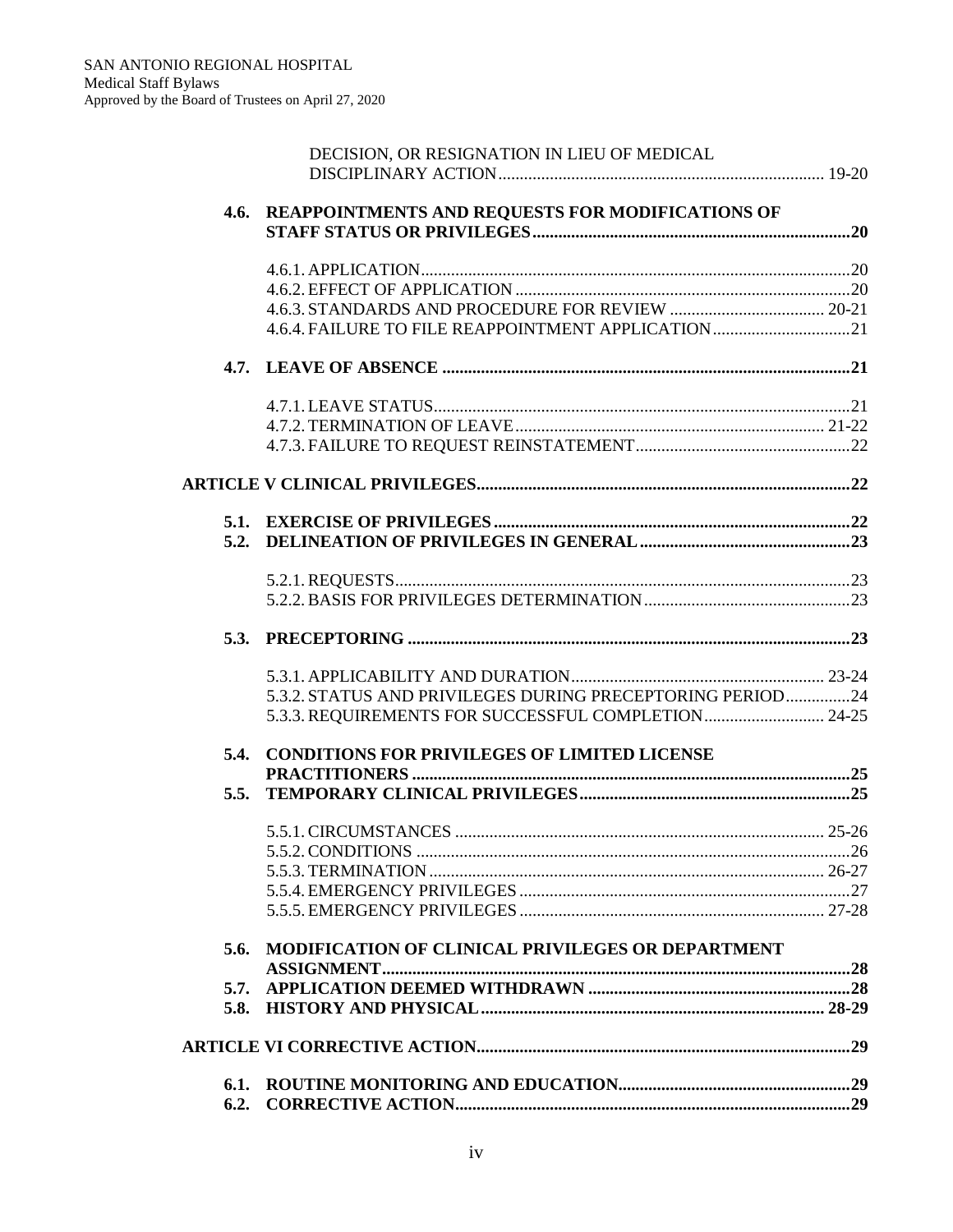| 6.4. |                                                                                                         |  |
|------|---------------------------------------------------------------------------------------------------------|--|
|      |                                                                                                         |  |
|      | 6.4.2. FELONY CONVICTION OR PLEA OF NO CONTEST TO A                                                     |  |
|      |                                                                                                         |  |
|      | 6.4.3. EXCLUSION FROM PARTICIPATION IN FEDERAL OR STATE                                                 |  |
|      |                                                                                                         |  |
|      | 6.4.4. DRUG ENFORCEMENT ADMINISTRATION (DEA) CONTROLLED                                                 |  |
|      | 6.4.5. FAILURE TO SATISFY SPECIAL APPEARANCE REQUIREMENTS 34                                            |  |
|      | 6.4.6. EXECUTIVE COMMITTEE DELIBERATION ON MATTERS                                                      |  |
|      | INVOLVING LICENSE, DRUG ENFORCEMENT                                                                     |  |
|      | ADMINISTRATION, OR SPECIAL APPEARANCE ACTIONS OR                                                        |  |
|      | EXCLUSION FROM PARTICIPATION IN FEDERAL OR STATE                                                        |  |
|      |                                                                                                         |  |
|      |                                                                                                         |  |
|      | 6.4.8. FAILURE TO PROVIDE UPDATED DOCUMENTATION36                                                       |  |
|      |                                                                                                         |  |
|      | 6.4.10.PROCEDURAL RIGHTS - FELONY CONVICTION, EXCLUSION<br>FROM PARTICIPATION IN FEDERAL/STATE PROGRAM, |  |
|      | MEDICAL RECORDS, MALPRACTICE INSURANCE, FAILURE TO                                                      |  |
|      |                                                                                                         |  |
|      | 6.4.11.NOTICE OF AUTOMATIC SUSPENSION: TRANSFER OF                                                      |  |
|      |                                                                                                         |  |
|      |                                                                                                         |  |
|      |                                                                                                         |  |
|      |                                                                                                         |  |
|      |                                                                                                         |  |
|      |                                                                                                         |  |
|      |                                                                                                         |  |
|      |                                                                                                         |  |
|      |                                                                                                         |  |
|      |                                                                                                         |  |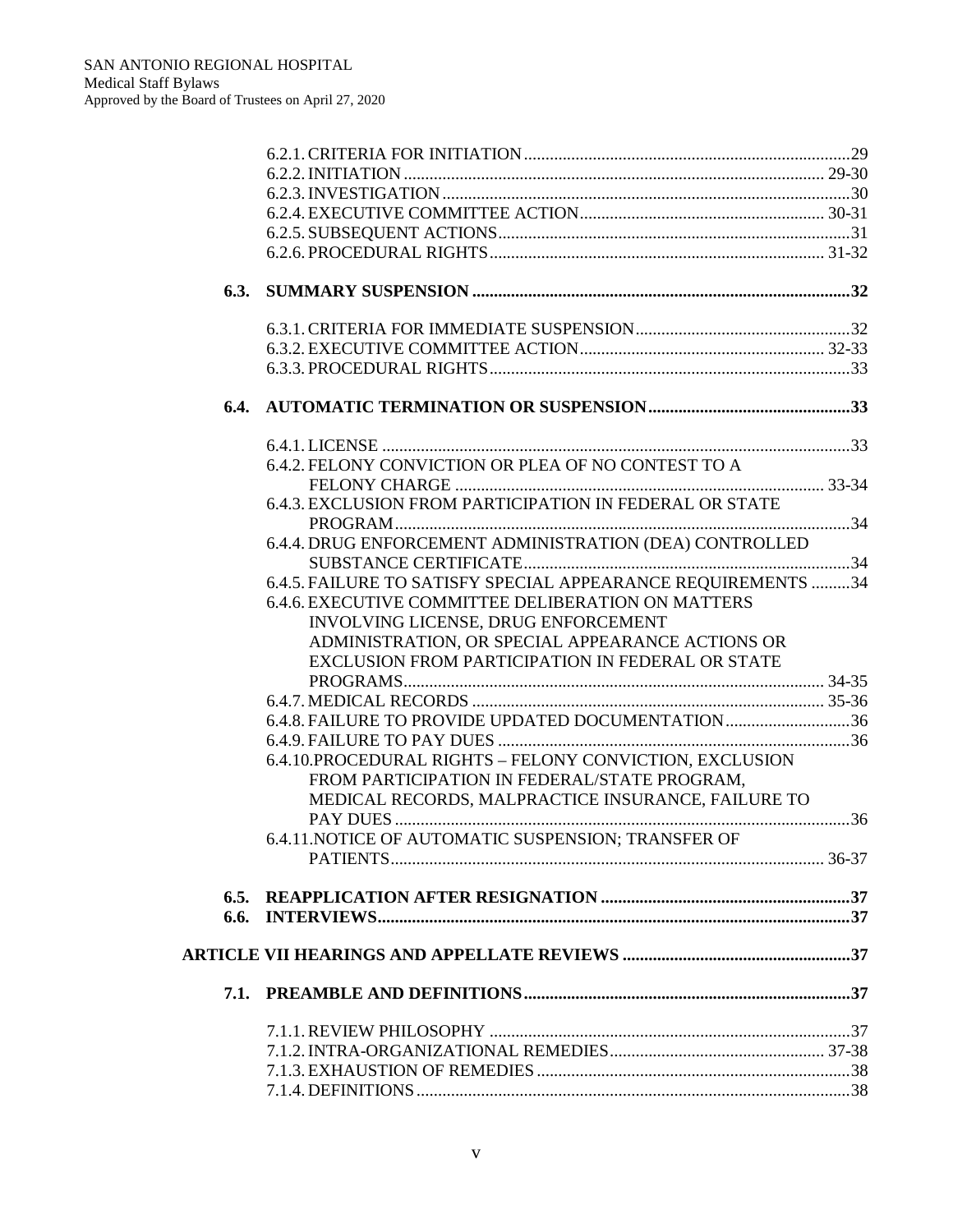| 7.2. |                                                           |  |
|------|-----------------------------------------------------------|--|
| 7.3. |                                                           |  |
|      |                                                           |  |
|      |                                                           |  |
|      |                                                           |  |
|      |                                                           |  |
|      |                                                           |  |
|      |                                                           |  |
|      |                                                           |  |
|      |                                                           |  |
|      |                                                           |  |
|      |                                                           |  |
|      |                                                           |  |
|      |                                                           |  |
|      |                                                           |  |
|      |                                                           |  |
|      |                                                           |  |
|      |                                                           |  |
|      |                                                           |  |
|      | 7.3.18. BURDEN OF GOING FORWARD AND BURDEN OF PROOF  45   |  |
|      | 7.3.19.ORGANIZATION AND CONDUCT OF HEARING PROCESS  45-46 |  |
|      |                                                           |  |
|      | 7.3.21. DECISION OF THE JUDICIAL HEARING COMMITTEE  47    |  |
|      |                                                           |  |
| 7.4. |                                                           |  |
|      |                                                           |  |
|      |                                                           |  |
|      |                                                           |  |
|      |                                                           |  |
|      |                                                           |  |
|      |                                                           |  |
|      |                                                           |  |
|      |                                                           |  |
|      |                                                           |  |
|      |                                                           |  |
| 7.5. |                                                           |  |
|      |                                                           |  |
|      | 7.5.1. CLOSED STAFF OR EXCLUSIVE USE DEPARTMENTS,         |  |
|      | HOSPITAL CONTRACT PHYSICIANS AND MEDICAL                  |  |
|      |                                                           |  |
|      |                                                           |  |
|      | 7.5.3. DENIAL OF APPLICATIONS FOR FAILURE TO MEET THE     |  |
|      |                                                           |  |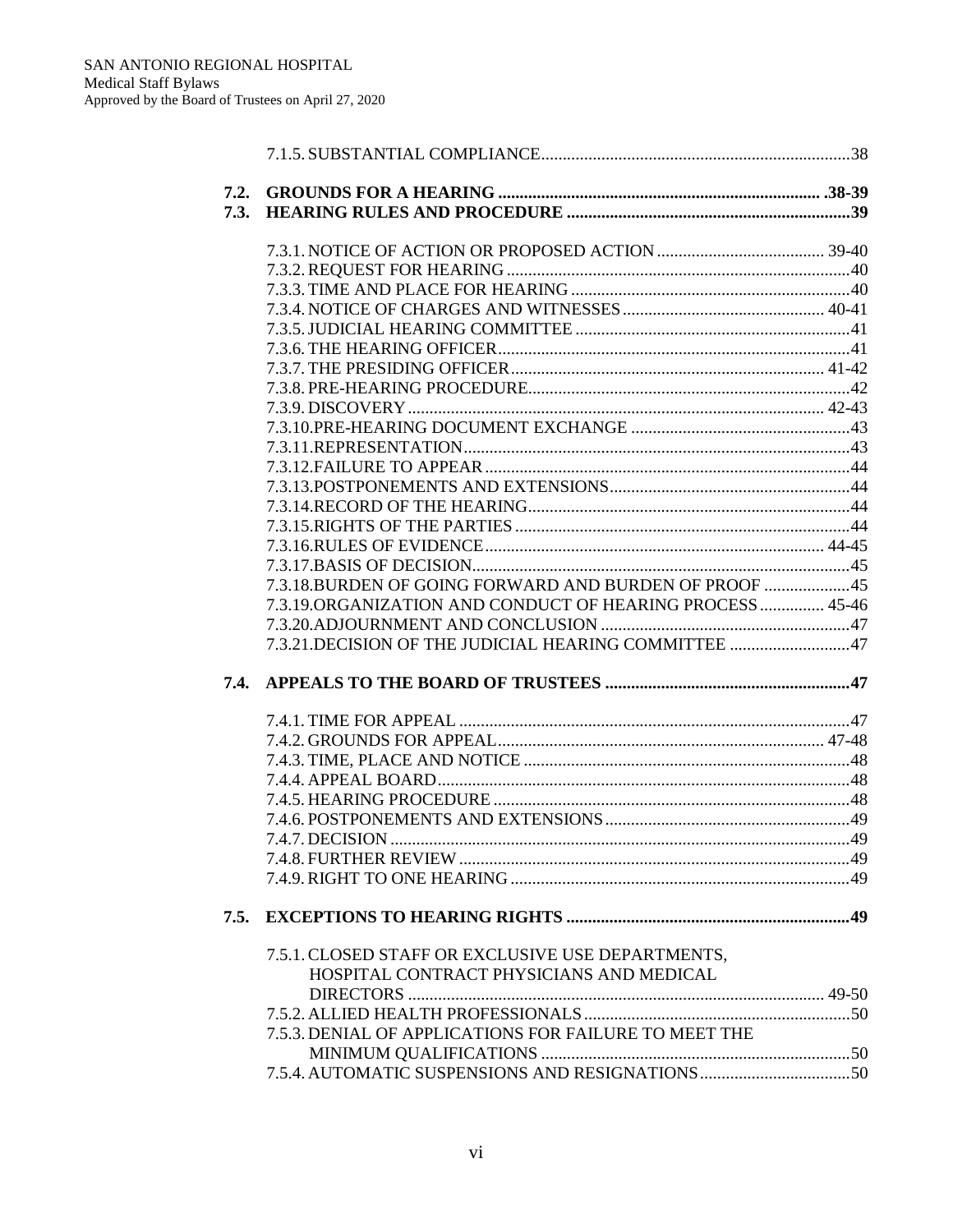|              | 7.5.5. REMOVAL FROM EMERGENCY DEPARTMENT ROOM CALL            |  |
|--------------|---------------------------------------------------------------|--|
|              |                                                               |  |
|              | <b>ARTICLE VIII OFFICERS/OTHER ELECTED REPRESENTATIVES 51</b> |  |
| 8.1.         |                                                               |  |
|              |                                                               |  |
|              |                                                               |  |
|              |                                                               |  |
| 8.2.         |                                                               |  |
|              |                                                               |  |
|              |                                                               |  |
|              |                                                               |  |
|              |                                                               |  |
|              |                                                               |  |
| 8.3.         |                                                               |  |
|              |                                                               |  |
|              | 8.3.2. DEPARTMENT CHAIR/NOMINATING COMMITTEE                  |  |
|              |                                                               |  |
|              |                                                               |  |
| 8.4.<br>8.5. | PRESIDENT AND IMMEDIATE PAST PRESIDENT PROVISIONS53           |  |
| 8.6.         |                                                               |  |
| 8.7.         |                                                               |  |
| 8.8.         |                                                               |  |
| 8.9.         |                                                               |  |
|              |                                                               |  |
|              |                                                               |  |
|              |                                                               |  |
|              |                                                               |  |
|              |                                                               |  |
|              |                                                               |  |
|              |                                                               |  |
|              |                                                               |  |
|              |                                                               |  |
|              |                                                               |  |
|              |                                                               |  |
|              |                                                               |  |
|              |                                                               |  |
|              |                                                               |  |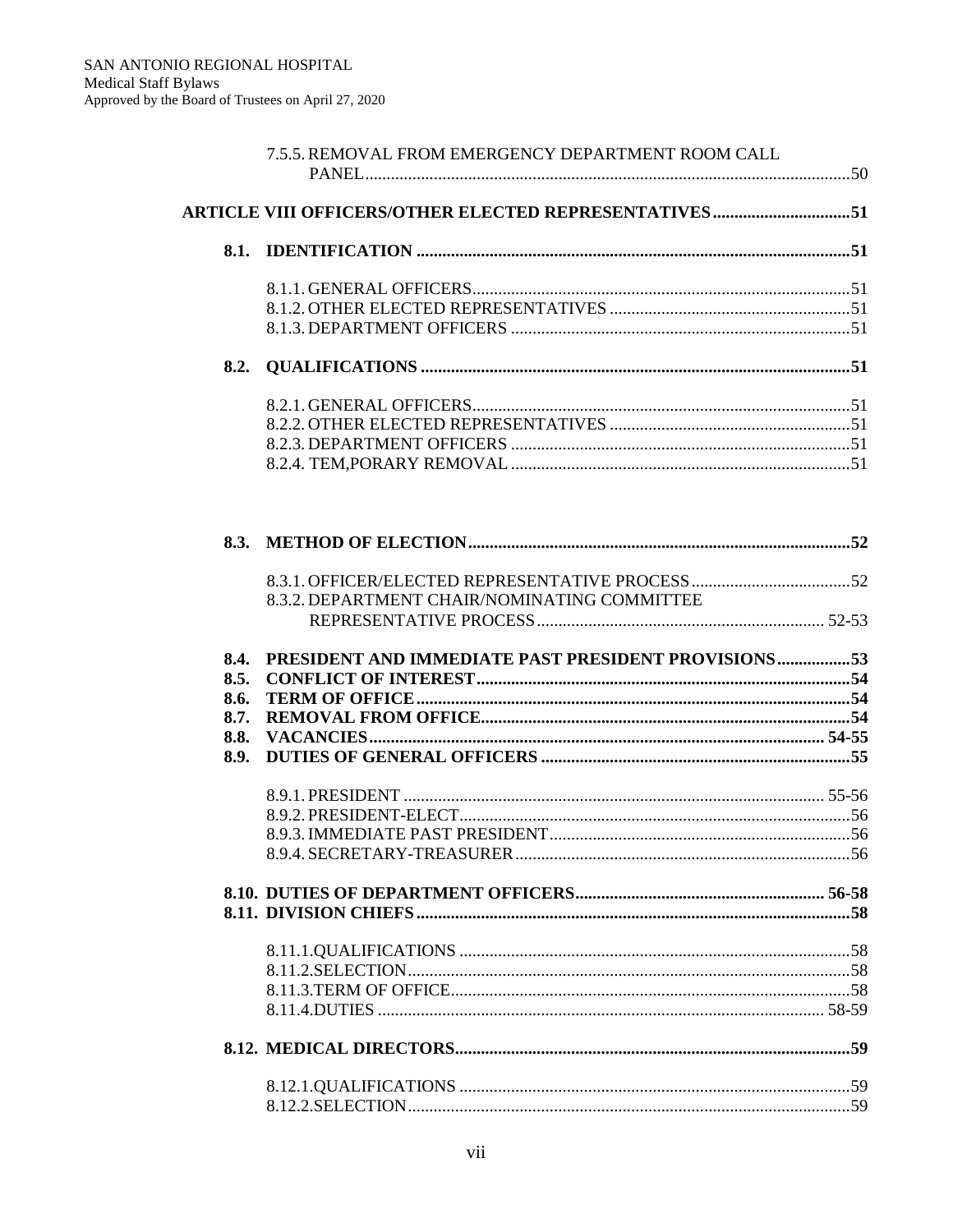| 9.1. |  |
|------|--|
|      |  |
|      |  |
|      |  |
|      |  |
|      |  |
|      |  |
|      |  |
|      |  |
|      |  |
|      |  |
|      |  |
|      |  |
|      |  |
|      |  |
|      |  |
|      |  |
|      |  |
|      |  |
|      |  |
|      |  |
|      |  |
|      |  |
|      |  |
|      |  |
|      |  |
|      |  |
|      |  |
|      |  |
|      |  |
|      |  |
|      |  |
|      |  |
|      |  |
|      |  |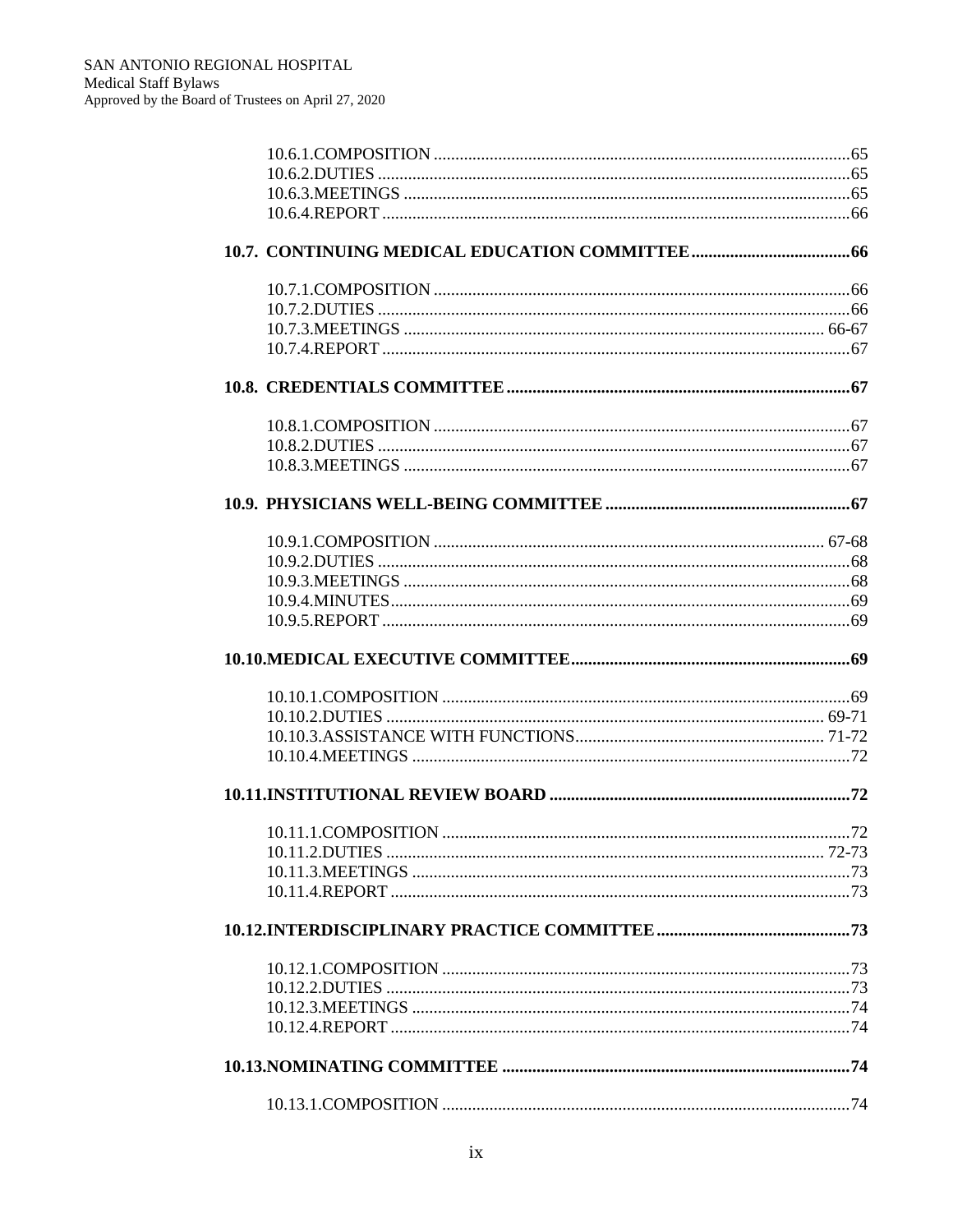| 10.18. MULTISPECIALTY PHYSICIAN EXCELLENCE COMMITTEE ? 9 |  |
|----------------------------------------------------------|--|
|                                                          |  |
|                                                          |  |
|                                                          |  |
|                                                          |  |
|                                                          |  |
|                                                          |  |
|                                                          |  |
|                                                          |  |
|                                                          |  |
|                                                          |  |
|                                                          |  |
|                                                          |  |
|                                                          |  |
|                                                          |  |
|                                                          |  |
|                                                          |  |
|                                                          |  |
|                                                          |  |
|                                                          |  |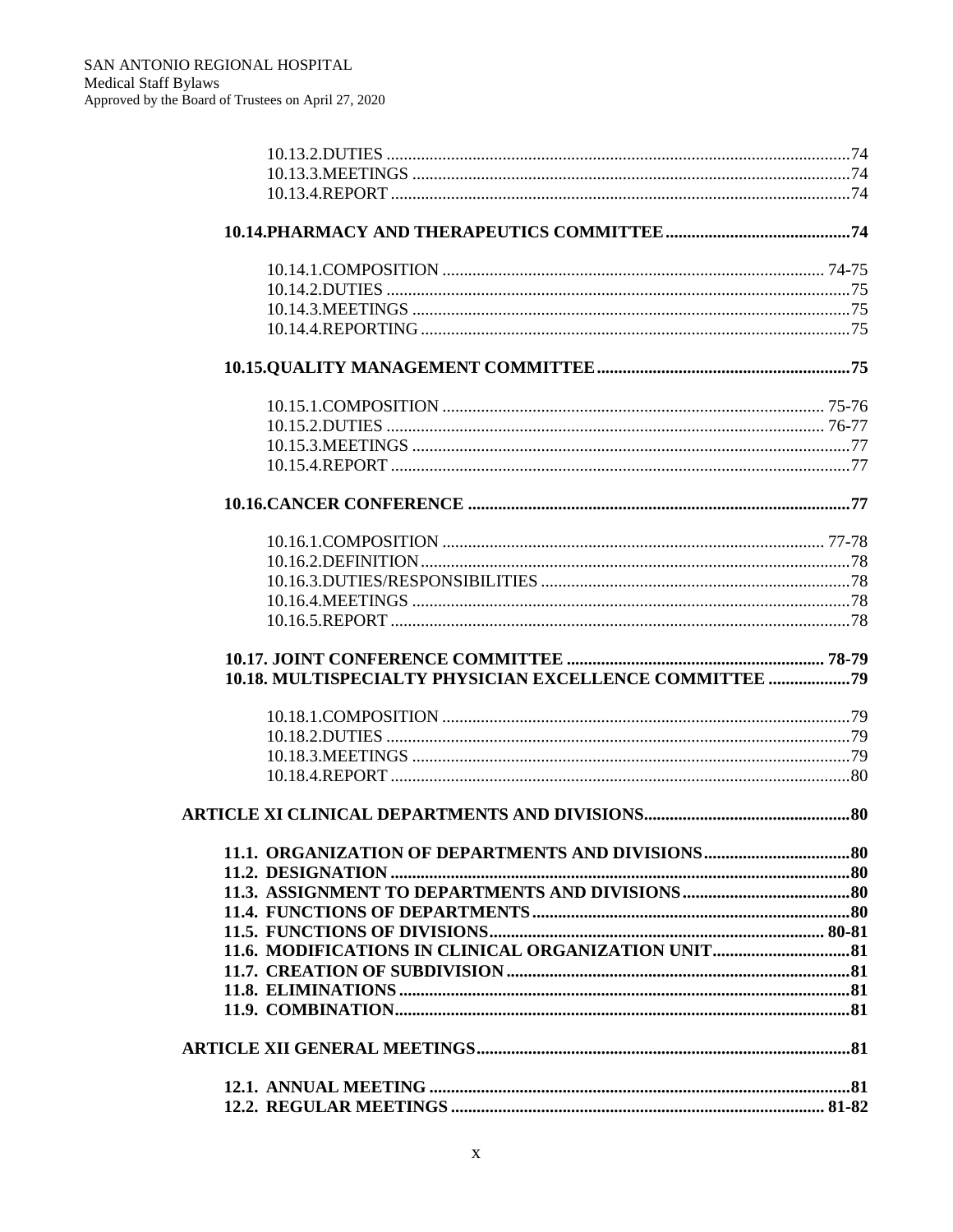| 14.2. DELINEATION OF CATEGORIES OF AHPs ELIGIBLE TO APPLY |
|-----------------------------------------------------------|
| 14.3. PROCEDURE FOR GRANTING SERVICE AUTHORIZATION 86-87  |
|                                                           |
|                                                           |
|                                                           |
|                                                           |
|                                                           |
|                                                           |
|                                                           |
|                                                           |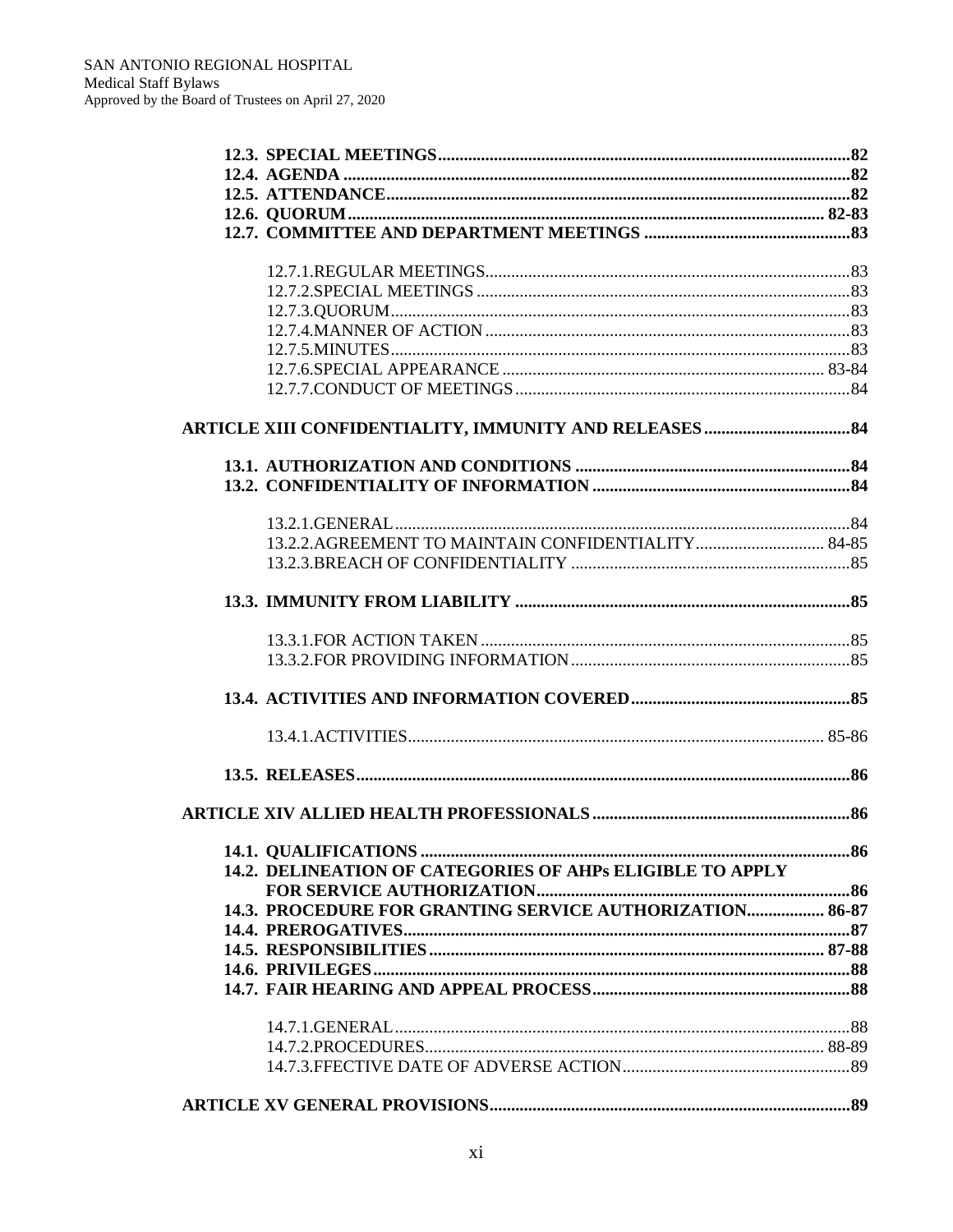| 15.1.1 GENERAL RULES AND REGULATION                           | 90 |
|---------------------------------------------------------------|----|
|                                                               |    |
|                                                               |    |
| 15.1.4INITIATION OF GENERAL RULES OR POLICIES BY ACTIVE STAFF |    |
|                                                               |    |
|                                                               |    |
|                                                               |    |
| 15.2 ACTIVE STAFF PETITION TO EXECUTIVE COMMITTEE90-91        |    |
|                                                               |    |
|                                                               |    |
|                                                               |    |
|                                                               |    |
|                                                               |    |
|                                                               |    |
|                                                               |    |
|                                                               |    |
|                                                               |    |
|                                                               |    |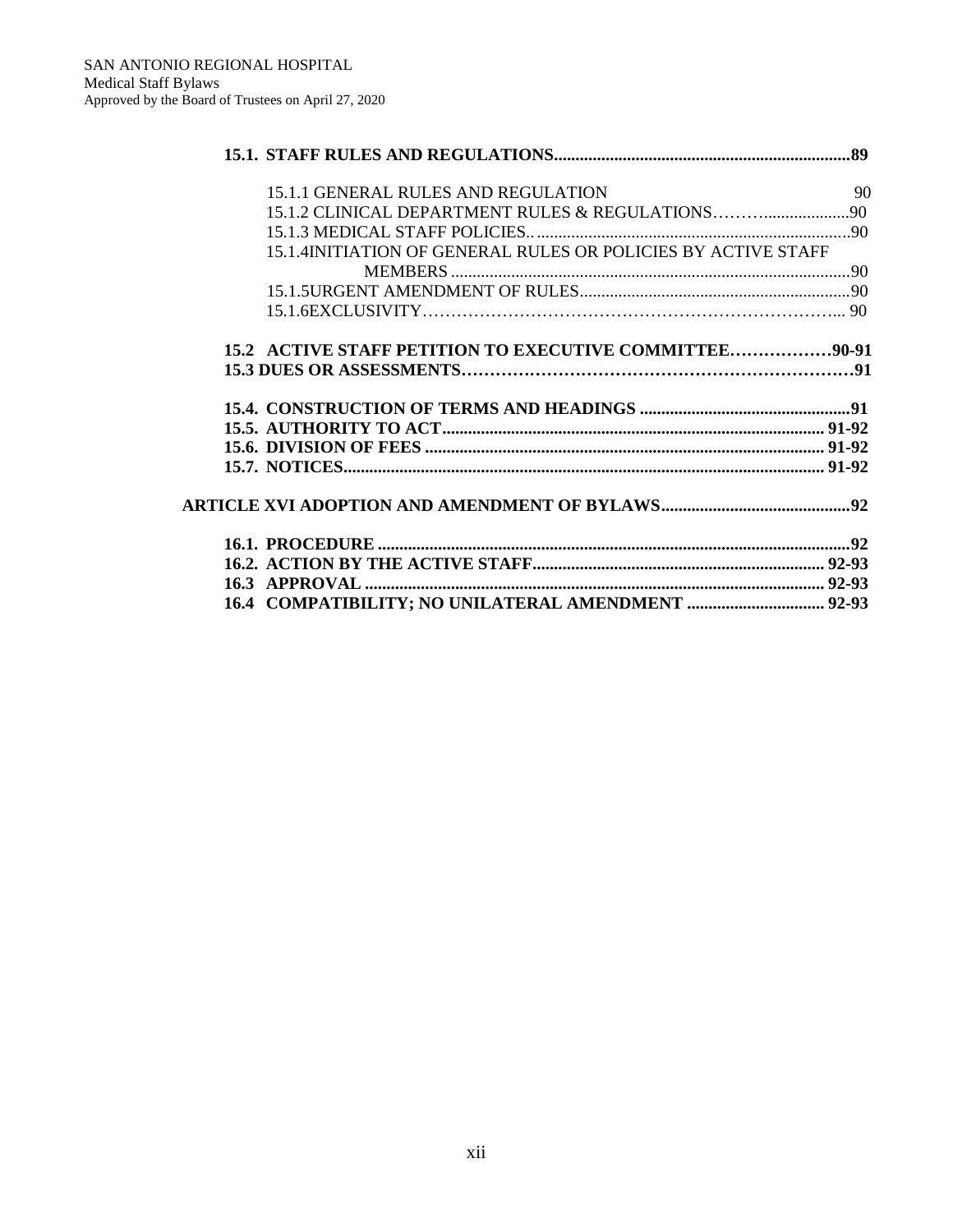## **PREAMBLE**

These Bylaws are adopted in order to provide for the organization of the Medical Staff of San Antonio Regional Hospital and to provide a framework for self-government in order to permit the Medical Staff to discharge its responsibilities in matters involving the quality of medical care, and to govern the orderly resolution of issues and the conduct of Medical Staff functions supportive of those purposes. The physicians, dentists, podiatrists, and psychologist are authorized to practice medicine, dentistry, podiatry, and psychology respectively at San Antonio Regional Hospital are responsible to the Board of Trustees for the promulgation of, and adherence to, an appropriate standard of medical care for hospital patients. This obligation can be most effectively performed through the concerted endeavor of all such Practitioners and the cooperative efforts of the Medical Staff, administration, and the Board of Trustees. These Bylaws provide the professional and legal structure for Medical Staff operations, organized Medical Staff relations with the Board of Trustees and administration, and relations with applicants to and Members of the Medical Staff. They are to be constructed in conformity with applicable hospital licensing laws, applicable accreditation guidelines and regulatory requirements. They do not constitute an express or implied contract between or among any individual, committee, or entity, unless otherwise expressly determined by state law.

## **DEFINITIONS**

- 1. ALLIED HEALTH PROFESSIONAL or AHP means an individual, other than a licensed physician, dentist, podiatrist or psychologist, who exercises independent judgment within the areas of his or her professional competence and the limits established by the Medical Staff, the Board of Trustees, and the applicable state practice acts.
- 2. APPLICANT means an individual applying for appointment or reappointment to the Medical Staff.
- 3. BOARD OF TRUSTEES or BOARD means the governing body of San Antonio Regional Hospital.
- 4. CLINICAL PRIVILEGES or PRIVILEGES means the permission granted by the Executive Committee to a Member of the Medical Staff to render specific patient services, based on the Member's professional license and documented competence, experience, and judgment.
- 5. COMPLETED APPLICATION means an application, either for initial appointment or reappointment to the Medical Staff or for clinical privileges, as determined by the applicable Medical Staff Department(s), committees, Executive Committee, and Board to meet the requirements of these Bylaws and Rules and Regulations, and to contain sufficient information to act upon the application.
- 6. DATE OF RECEIPT of any notice or other communication shall be deemed to be the date it was received by personal delivery or, if sent by mail, five working days after it was deposited in the United States mail, postage prepaid.
- 7. DAYS means calendar days, unless otherwise specified as working days.
- 8. DENTIST means an individual who has received the Degree of Doctor of Dental Surgery or Dental Medicine and has a currently valid, unrestricted license to practice.
- 9. DEPARTMENT means a clinical service of the Medical Staff, grouping Members in accordance with their specialty or major practice interest as specified in Article 11 of these Bylaws. The Medical Staff Department is not the same as the Hospital operating department.
- 10. EX OFFICIO means to serve as a Member of a body by virtue of an office or position held and, unless otherwise expressly provided, without voting rights.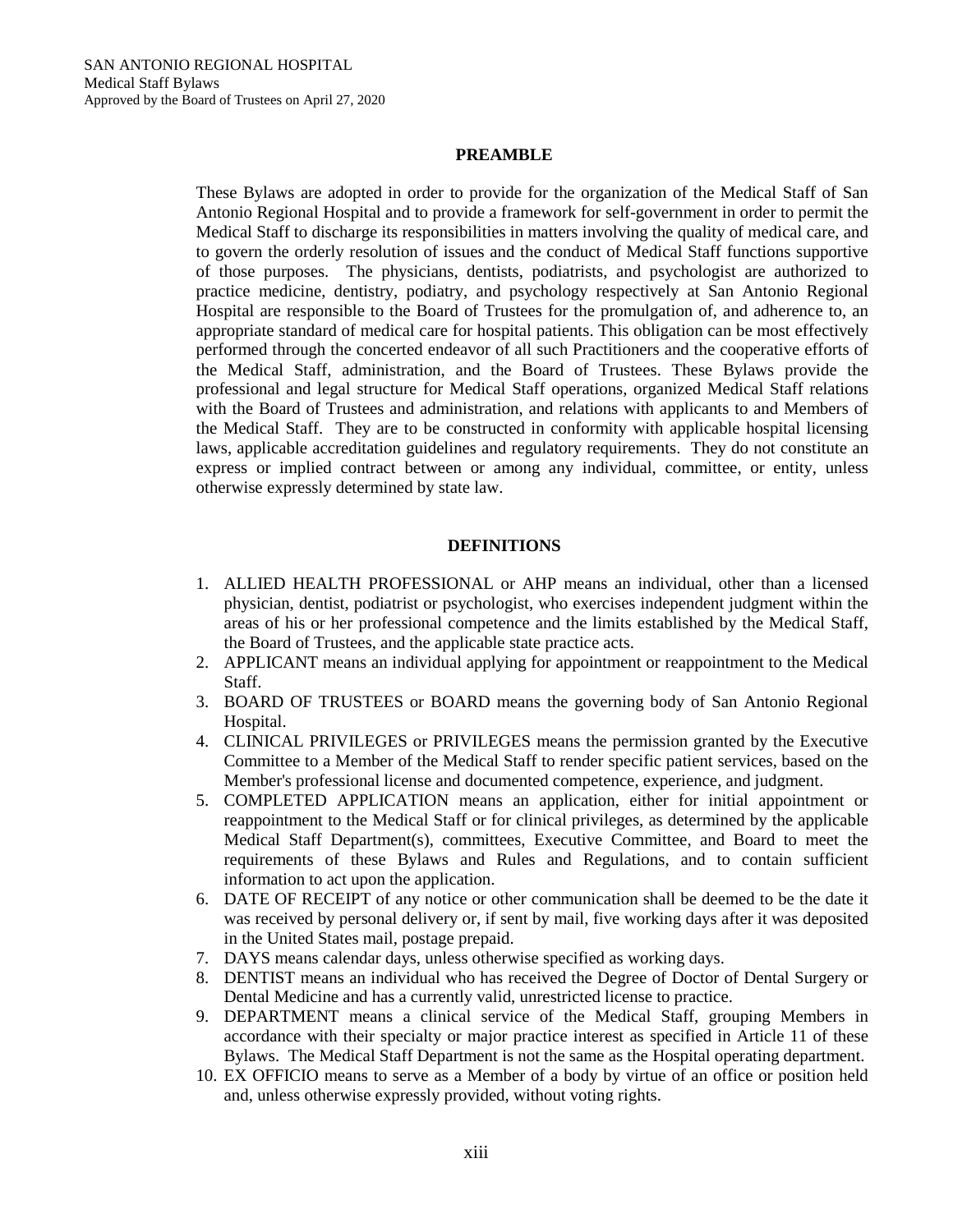- 11. EXECUTIVE COMMITTEE means the Executive Committee of the Medical Staff which shall constitute the governing body of the Medical Staff described in these Bylaws.
- 12. HE, HIS or HIM means "he or she," "his or hers," or "him or her" and are intended to refer to an individual without respect to gender.
- 13. HOSPITAL means San Antonio Regional Hospital located in Upland, California.
- 14. INVESTIGATION means a process specifically instigated by the Medical Executive Committee to determine the validity, if any, to a concern or complaint raised against a medical staff member or individual holding clinical privileges, and does not include activity of the Medical Staff Well-Being Committee.
- 15. MEDICAL DIRECTOR means a Practitioner employed by, or otherwise engaged by, the Hospital on a full, or part-time basis, whose duties include certain responsibilities which are both administrative and clinical in nature. Clinical responsibilities may relate to direct medical care of patients and/or supervision of the professional activities of individuals under such Practitioner's direction.
- 16. MEDICAL DISCIPLINARY CAUSE OR REASON ("MDCR") shall mean a basis for corrective action involving an aspect of a Practitioner's competence or professional conduct which is reasonably likely to be detrimental to patient safety or the delivery of quality care.
- 17. MEDICAL STAFF or STAFF means those physicians (M.D. or D.O.), dentists, podiatrists, and psychologist who have been appointed Members of the Medical Staff and are privileged to provide patient care services in the Hospital within the scope of their licensure and approved clinical privileges, pursuant to the terms of these Bylaws.
- 18. MEDICAL STAFF YEAR means the period from January 1 to December 31.
- 19. MEMBER means, unless otherwise expressly limited, any physician (M.D. or D.O.), dentist, podiatrist or psychologist holding a current license to practice within the scope of his or her license and who is appointed to the Medical Staff.
- 20. MEMBER in "GOOD STANDING" means that a member has unrestricted clinical privileges; is not subject to any actual or recommended corrective action under Article VI; and is not subject to any current probation, limitation or accusation by the Medical Board of California.
- 21. PHYSICIAN means an individual, possessing either an M.D. or D.O. degree, with a currently valid and unrestricted license to practice medicine in all its phases in the State of California.
- 22. PODIATRIST means an individual who has received the degree of Doctor of Podiatric Medicine Degree and has a currently valid, unrestricted license to practice podiatry in the State of California.
- 23. PRACTITIONER means, unless otherwise expressly limited, any physician, podiatrist, dentist, or psychologist as defined in these Bylaws applying for or exercising clinical privileges in this Hospital, or exercising the ability to render services in this Hospital.
- 24. PREROGATIVE means a participatory right granted, by virtue of staff category or otherwise, to a Member or AHP and exercisable subject to the conditions imposed in these Bylaws and Medical Staff policies.
- 25. PRESIDENT OF THE HOSPITAL means the person appointed by the Board of Trustees to act on its behalf in the overall management of the Hospital.
- 26. PRESIDENT OF THE MEDICAL STAFF means a Member of the active Medical Staff who is elected in accordance with these Bylaws to serve as Chief Officer of the Medical Staff of this Hospital.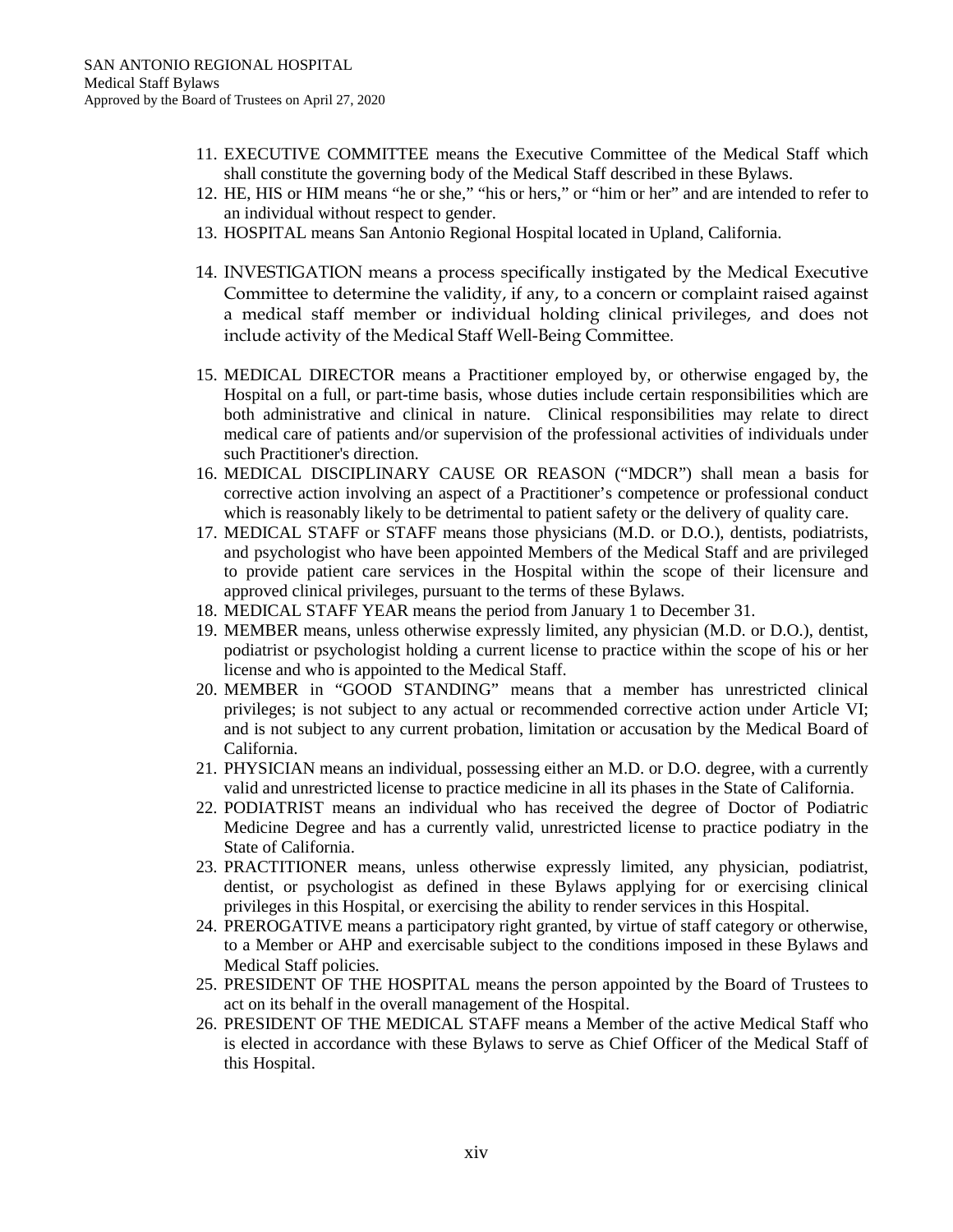- 27. PSYCOLOGIST means an individual who has received the degree of Doctor of Psychology or Clinical Psychology and has a currently valid, unrestricted license to practice psychology in the State of California.
- 28. SERVICE AUTHORIZATION means the permission granted to an allied health professional to participate in the provision of certain patient care services.
- 29. SPECIAL NOTICE means written notification sent by certified or registered mail, return receipt required, unless otherwise expressly provided.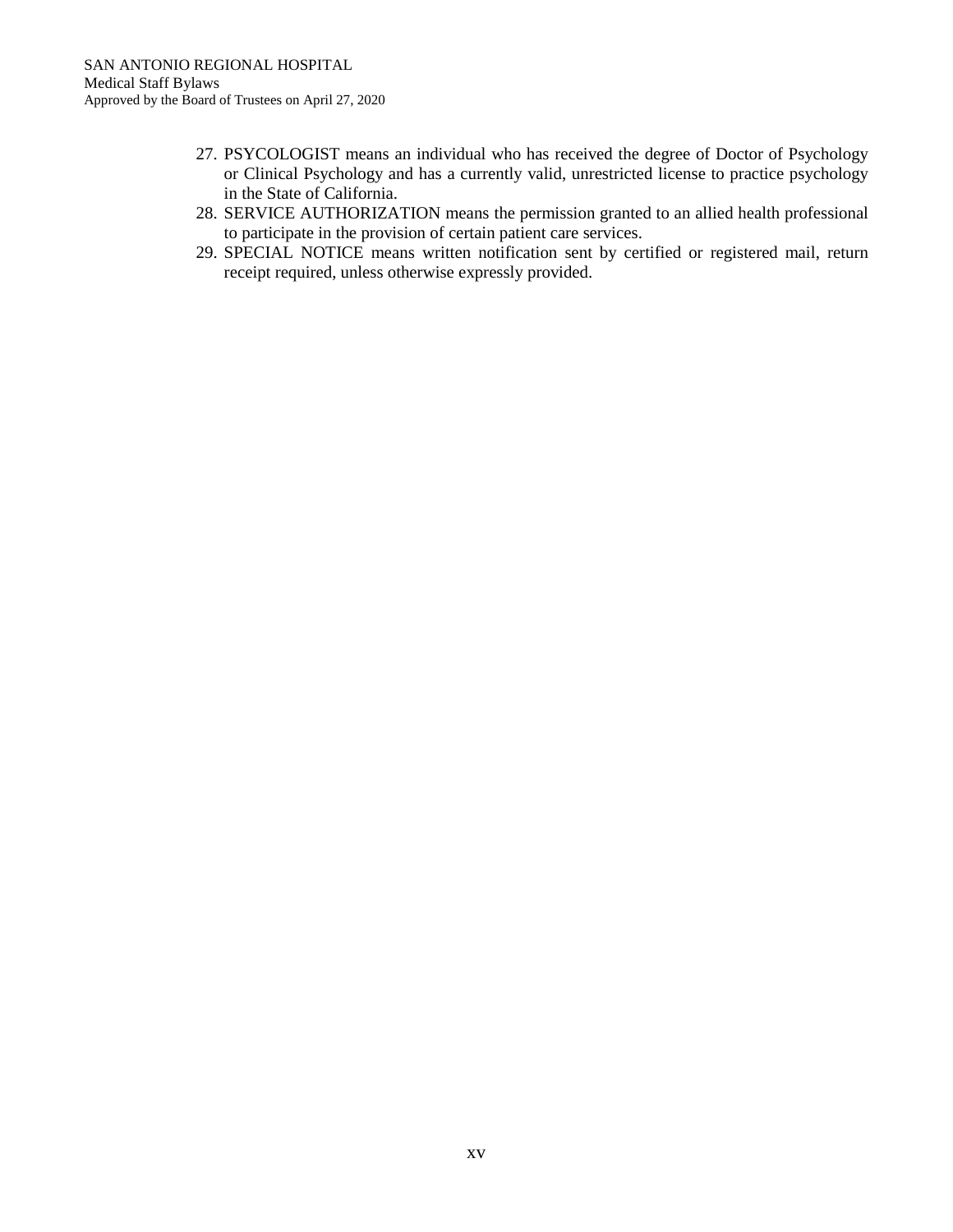## **ARTICLE I NAME**

The name of this organization shall be the Medical Staff of San Antonio Regional Hospital.

# **ARTICLE II MEMBERSHIP**

# **2.1 PURPOSES**

The purposes of the Medical Staff are:

To be the formal organizational structure through which:

The benefits of membership on the staff may be obtained by individual Practitioners; and

The obligations of membership may be fulfilled;

To serve as the primary means for accountability to the Board for the appropriateness of the professional performance and ethical conduct of its Members, and to strive toward the continual upgrading of the quality and efficiency of patient care delivered in the Hospital consistent with the state of the healing arts and the resources locally available;

To provide a means through which the Medical Staff may participate in the Hospital's policy-making, governance, and planning processes.

# **2.2 NATURE OF MEMBERSHIP**

Membership on the Medical Staff is a privilege that shall be extended only to professionally competent Practitioners who continuously meet the qualifications, standards, and requirements set forth in these Bylaws and Rules and Regulations. Initial and continued membership are dependent upon professional competence and ethical practice in keeping with the qualifications, standards and requirements set forth in these Bylaws and Rules and Regulations.

No Practitioner, including Medical Directors, shall admit or provide medical or health-related services to patients in the Hospital unless the Practitioner is a Member of the Medical Staff or has been granted temporary privileges in accordance with the procedures set forth in these Bylaws. Appointment to the Medical Staff shall confer only such clinical privileges and prerogatives as have been granted in accordance with these Bylaws.

# **2.3 QUALIFICATIONS FOR MEMBERSHIP**

#### 2.3.1 GENERAL QUALIFICATIONS

Only Practitioners who:

Document their current licensure, adequate experience, education, and training, current professional competence, good judgment, and adequate physical and mental health status, so as to demonstrate to the satisfaction of the Medical Staff and the Board of Trustees that they are professionally and ethically competent to carry out any and all of the clinical privileges requested;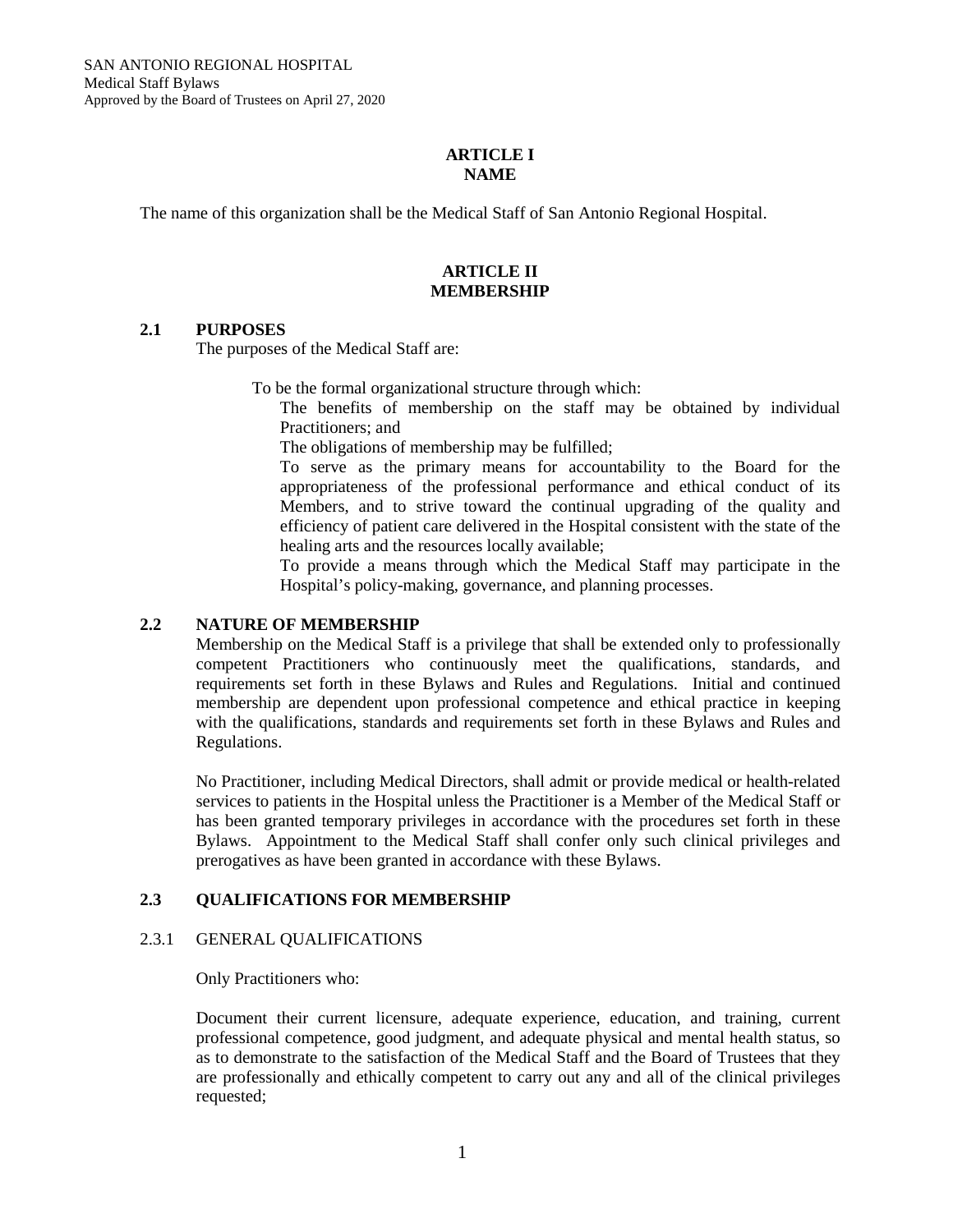Are determined, on the basis of current documented references, to adhere to the Medical Staff of San Antonio Regional Hospital Code of Conduct and the Ethics of their respective professions, to be able to work cooperatively with others (including Members, AHPs, Hospital employees, Hospital management, patients and patients' families) in the care of patients, to refrain from disruptive behavior which could interfere with patient care, and to be willing to participate in and properly discharge those responsibilities determined by the Medical Staff and the Board of Trustees; and

Agree that they will strictly abide by these Bylaws and Rules and Regulations of the Medical Staff, and the Medical Staff of San Antonio Regional Hospital Code of Conduct, Principles of Medical Ethics of the American Medical Association, or by the Code of Ethics of the individual professional associations, whichever is applicable, as well as the Hospital's ethical standards contained in its Compliance Plan, and the same are made a part of these Bylaws; Shall be deemed to possess basic qualifications to be a Member of the Medical Staff, except for the honorary staff, in which case these criteria shall only apply as deemed individually by the medical staff.

# 2.3.2 PARTICULAR QUALIFICATIONS

Physicians. An applicant for physician membership on the Medical Staff must hold a M.D. or D.O. degree and must hold a valid and unsuspended certificate to practice medicine issued by the Medical Board of California or the Osteopathic Medical Board of California.

Dentists. An applicant for dental membership on the Medical Staff must hold a D.D.S. or equivalent degree, and must also hold a valid and unsuspended certificate to practice dentistry issued by the Board of Dental Examiners of California.

Podiatrists. An applicant for podiatric membership on the Medical Staff must hold a D.P.M. degree, or equivalent, and must hold a valid and unsuspended certificate to practice podiatry issued by the Medical Board of California.

Psychologist. An applicant for psychology membership on the Medical Staff must hold a PsyD. or PhD., and must hold a valid and unsuspended certificate to practice psychology issued by the California Board of Psychology.

# 2.3.3 MINIMUM QUALIFICATIONS

Only Practitioners who:

Are licensed to practice in the State of California;

Are graduates of approved medical, dental, or podiatric schools; or doctorate program in Psychology;

Pay the current, non-refundable application fee upon application to the Medical Staff; Are located close enough to the Hospital to physically respond as appropriate to the patient's condition or arrange for another physician on staff to provide coverage;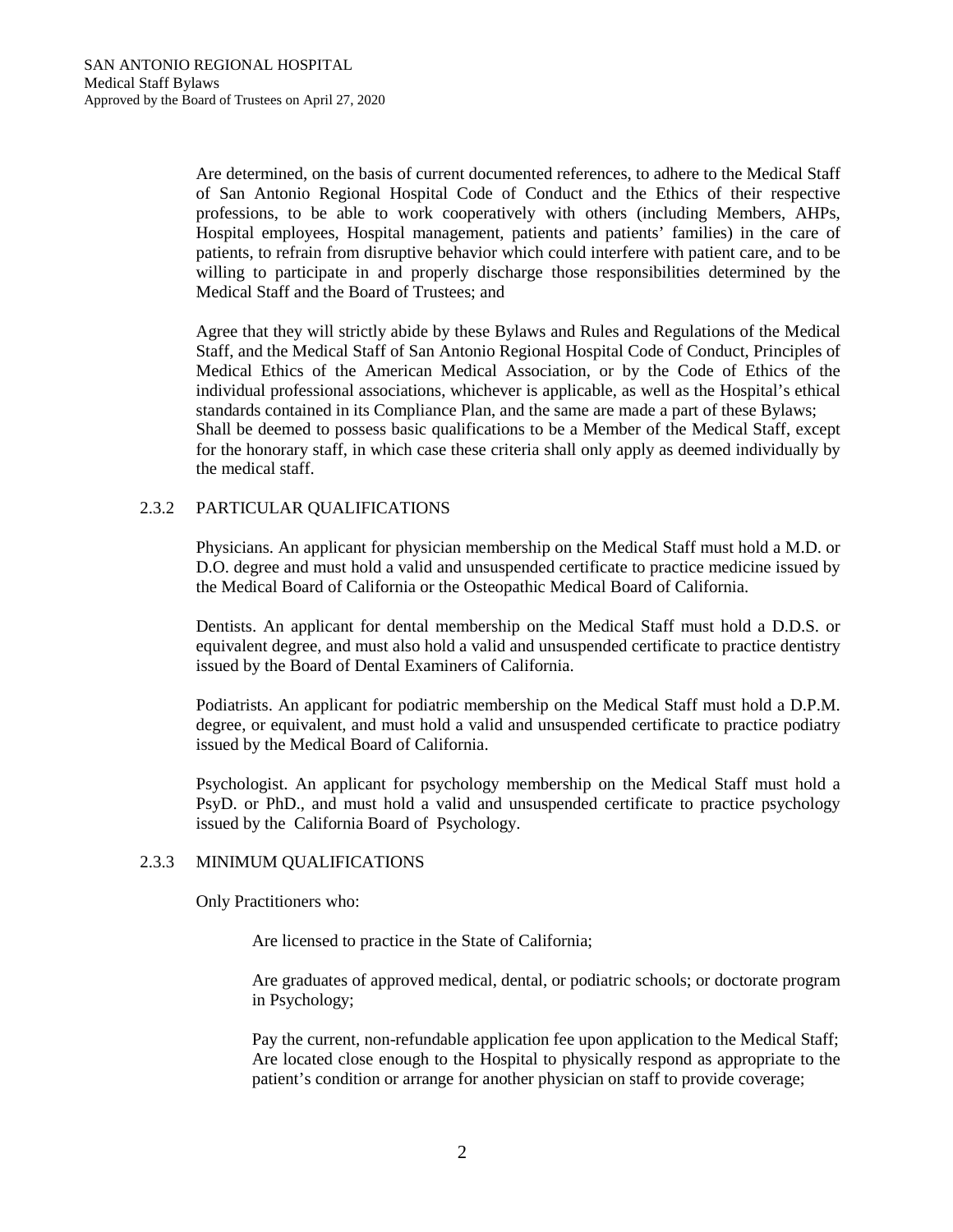Provide the name of the Physician, Podiatrist, Dentist, Psychologist providing backup coverage, and provide a letter of confirmation from that Physician, Podiatrist, Dentist, or Psychologist regarding such coverage;

Provide proof of professional liability (malpractice) insurance in the amount of \$1,000,000.00 per case and \$3,000,000.00 aggregate per year. The required coverage limits may not be shared by multiple practitioners and may not apply to coverage other than for professional malpractice liability; and

Are able to communicate in English, both orally and in writing shall be qualified for consideration for membership on the Medical Staff.

The geographical proximity and communication skills criteria shall be reviewed in accordance with the rules and regulations pertaining thereto. Affiliate, Consulting and Honorary Members are exempt from the geographic requirements. Home and office proximity will be taken into consideration at the time of appointment and reappointment.

In addition, an applicant shall not be qualified for consideration for membership if it is determined that the applicant's standard of patient care has, or is likely to fall below, the generally recognized professional level of quality and efficiency established by the Medical Staff. Applicants may also be ineligible for consideration for membership due to physical health impairment, a mental health impairment, an inability to work cooperatively with others in the Hospital setting, failure to adhere to the lawful ethics of the profession and any other factors which may adversely affect patient care or Hospital functioning.

# 2.3.4 EFFECT OF OTHER AFFILIATIONS

No physician, dentist, podiatrist, or psychologist shall be entitled to membership on the Medical Staff or to the exercise of particular clinical privileges in the Hospital merely by virtue of the fact that the applicant is duly licensed to practice medicine, dentistry, or podiatry in this, or in any other state, or is a Member of any professional organization, or had in the past, or presently has, membership or privileges at another health care facility or in another practice setting.

In the event that the Hospital contracts with an insurer, a nonprofit Hospital service plan, or a health care service plan, Staff memberships or privileges shall not be determined by or conditioned upon the Practitioner's participation or non-participation in a contract with such insurer, Hospital service plan, or health care service plan.

# **2.4 NONDISCRIMINATION**

No aspect of Staff membership or particular clinical privileges shall be denied on the basis of sex, race, age, creed, color, national origin, or any physical or mental impairment if, after any necessary reasonable accommodation, the applicant complies with these Bylaws and Rules and Regulations of the Medical Staff.

# **2.5 PRACTITIONERS PROVIDING CONTRACTUAL PROFESSIONAL SERVICES**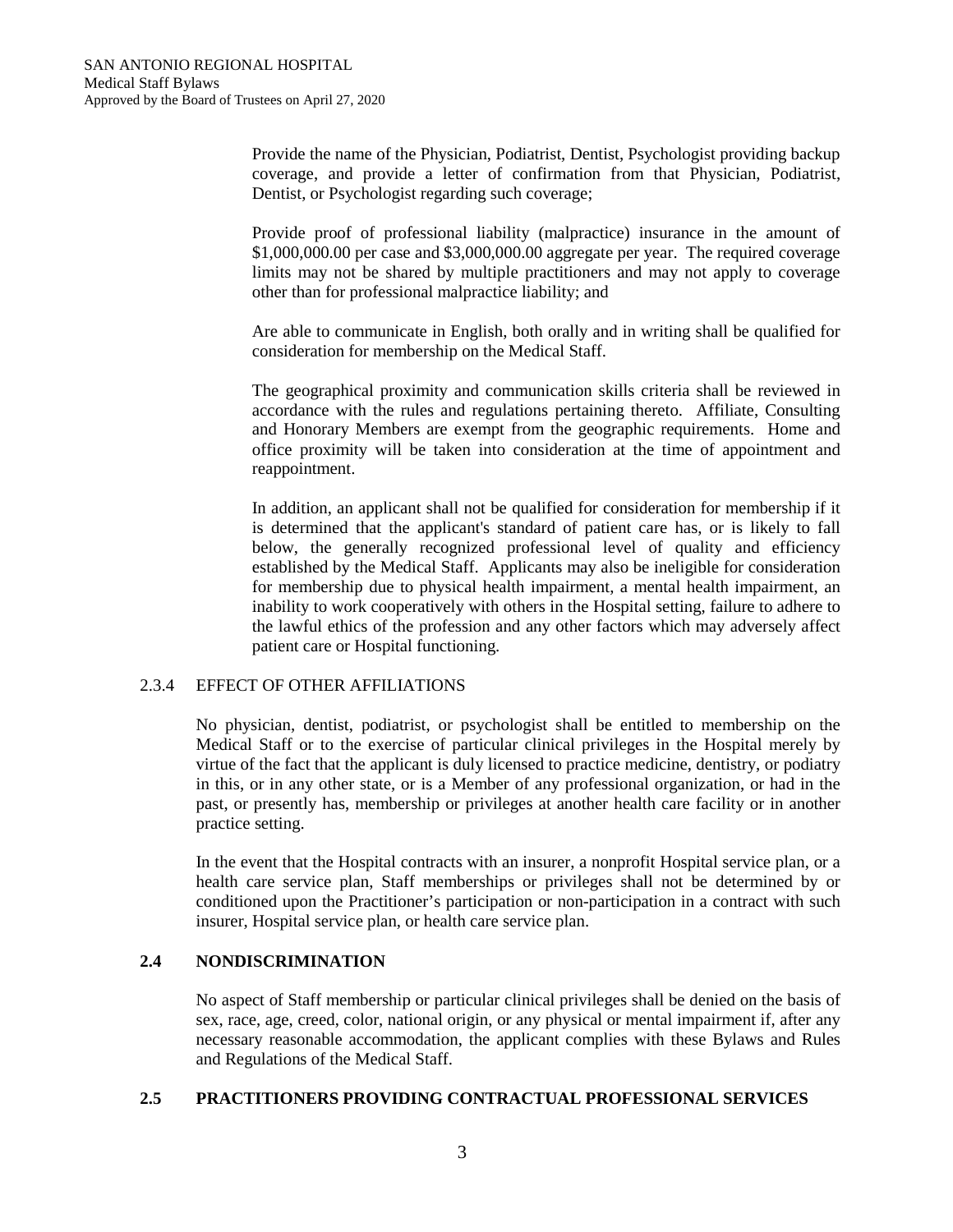## 2.5.1 HOSPITAL-BASED PHYSICIANS

A Practitioner, who is or who will be providing specified professional services pursuant to a contract with the Hospital, must meet the same membership qualifications; must be processed for appointment, reappointment, and clinical privileges in the same manner; and must fulfill all of the obligations for his or her membership category as any other applicant for membership.

# 2.5.2 MEDICAL DIRECTORS

A Medical Director must be a Member of the Medical Staff in good standing as this individual has clinical as well as administrative responsibilities. In addition to any applicable terms of the contract, such Practitioners shall achieve membership and clinical privilege delineation through the same procedures as is required by other Medical Members. The right to the hearing and appeal procedures under these Bylaws shall only apply if an action is taken or recommended which must be reported pursuant to California Business and Professions Code Section 805.

# 2.5.3 EFFECT OF MEMBERSHIP TERMINATION

Practice at the Hospital is always contingent upon continued membership and is also dependent on the clinical privileges granted. A Practitioner's right to use the Hospital facilities is automatically terminated when membership expires or is terminated. Similarly, a Practitioner's right to render services under contract is automatically limited to the extent that his or her clinical privileges are reduced, restricted, or terminated.

# 2.5.4 EFFECT OF CONTRACT EXPIRATION OR TERMINATION

The effect of expiration or other termination of a contract upon a Practitioner's membership status and clinical privileges will be governed solely by the terms of the Practitioner's contract with the Hospital. The right to the hearing and appeal procedures shall only apply when the action if taken or recommended must be reported pursuant to California Business and Professions Code Section 805.

If the contract is silent on the matter, or if there is no written contract, then contract expiration or other termination alone will not affect the Practitioner's membership status or clinical privileges, except that the Practitioner may not thereafter exercise any clinical privileges for which the Hospital has made exclusive contractual arrangements with other Practitioners. Notwithstanding the above, in the event the only clinical privileges in which the Practitioner was authorized to exercise were clinical privileges which were terminated pursuant to an exclusive contract, then the Staff membership of the Practitioner automatically terminates simultaneously with the termination of the Practitioner's clinical privileges.

# 2.5.5 HOSPITAL BASED PHYSICIAN GROUPS WITH EXCLUSIVE PROVIDER AGREEMENT CONTRACTS

Hospital Based Physician Groups with exclusive provider agreement contracts (Pathology, Emergency Medicine, Radiology and Anesthesiology) have unique relationships with the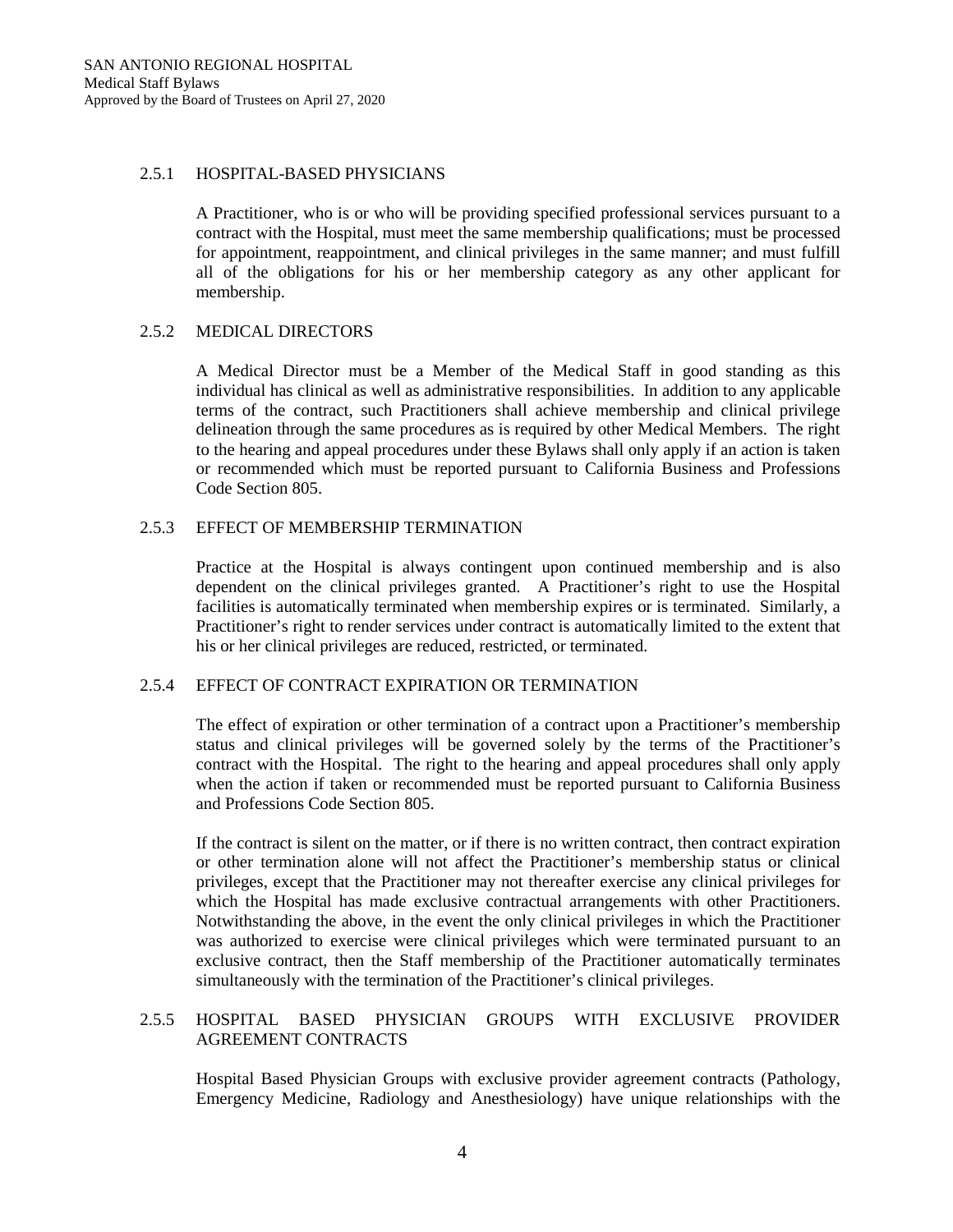Hospital, and by nature are not afforded many of the protections provided by the Medical Staff Bylaws.

In the event the Administration of San Antonio Regional Hospital deems it necessary to remove or replace an existing Group, the impact on the Hospital and Medical Staff may have profound intended or unintended consequences relating to quality of care and efficiencies.

The Administration shall notify the Medical Executive Committee when contemplating the removal of an existing Hospital Based Physician Group. The Hospital Based Physician Group and the MEC shall be informed in writing the reasons for possible termination. In addition, a formal meeting shall be set within seven days between the Hospital Administration, Hospital Based Group and the MEC to discuss the situation in its entirety. This process is to make sure all parties are fully informed and fully understand the potential effects on patient care.

# **2.6 RESPONSIBILITIES OF THE MEDICAL STAFF**

The responsibilities of the Medical Staff are to:

Promote quality and efficiency of patient care provided by all Practitioners authorized to practice in the Hospital through the following measures;

Review and evaluation of the quality of patient care through a valid and reliable patient care evaluation procedure;

An organizational structure and mechanisms that allow ongoing monitoring of patient care practices;

A credentials program, including mechanisms for the appointment and reappointment and the matching of clinical privileges to be exercised or of specified services to be performed with the verified credentials and current demonstrated performance of the applicant, Member or AHP;

A continuing education program, fashioned at least in part on the needs demonstrated through the quality review, evaluation, and monitoring programs; and

A utilization review program to provide for the allocation of inpatient medical and health services to patients in need of them;

Recommend action to the Board with respect to appointments, reappointments, staff category, clinical Department assignment, clinical privileges, and service authorizations;

Recommend programs to the Board for the establishment, maintenance, continuing improvement, and enforcement of professional standards in the delivery of health care within the Hospital;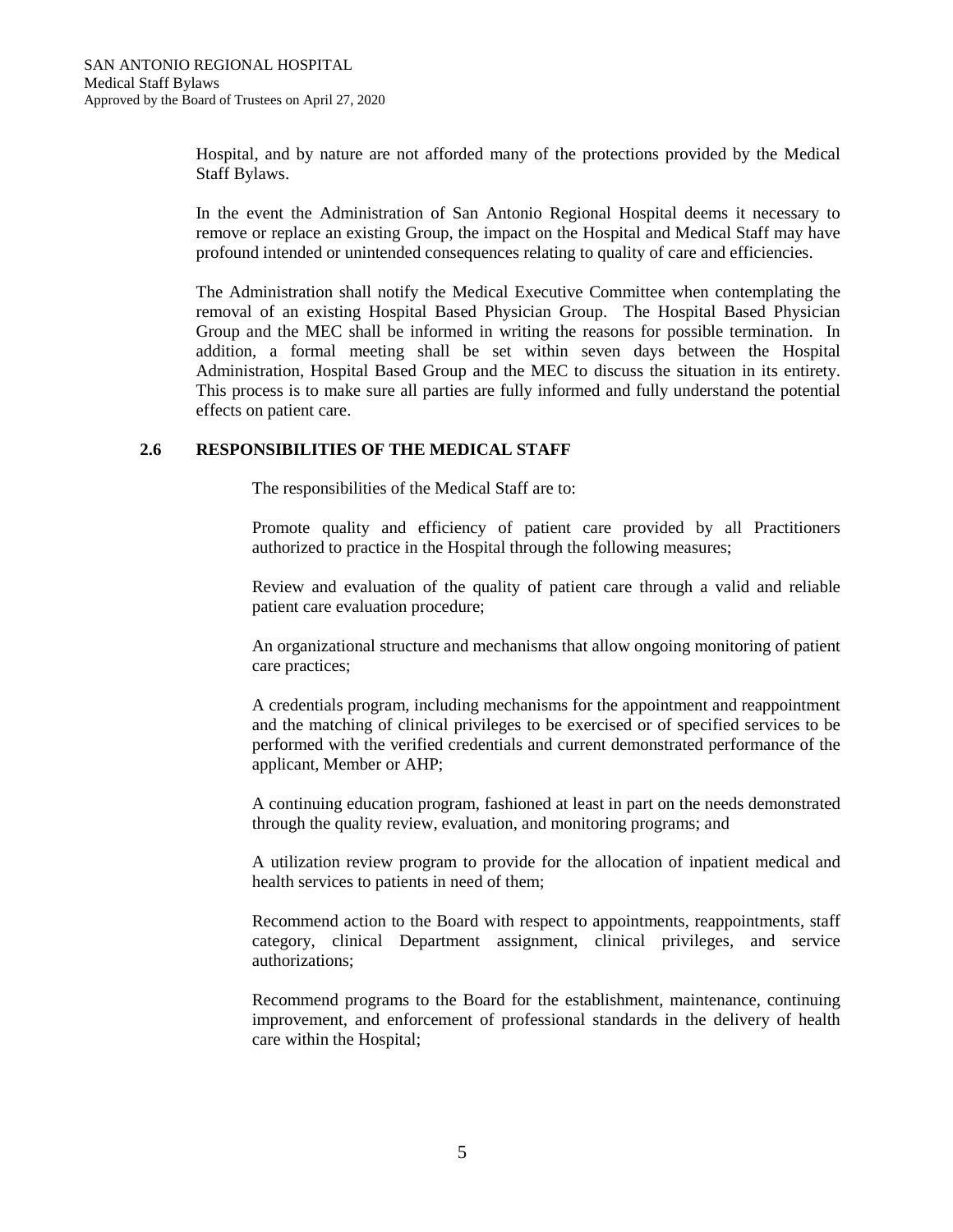Account to the Board for the quality and efficiency of patient care through regular reports and recommendations concerning the implementation, operation, and results of quality review, evaluation and monitoring activities;

Initiate and pursue corrective action with respect to Practitioners when warranted. Develop, administer, recommend amendments to, and seek compliance with these Bylaws, the Rules and Regulations of the staff, and other Hospital policies.

Assist in identifying community health needs and in setting institutional goals; implementing programs to meet those needs.

Develop and set priorities for Medical Staff goals and objectives.

Exercise the authority granted by these Bylaws as necessary to adequately fulfill the foregoing responsibilities.

Enforce these Bylaws and Rules and Regulations uniformly and consistently.

# **2.7 BASIC RESPONSIBILITIES OF MEDICAL STAFF MEMBERS**

The ongoing responsibilities of each Member of the Medical Staff include:

Abiding by these Bylaws and Medical Staff Rules and Regulations, and by all other lawful standards and policies of the Hospital;

Abiding by all applicable laws and regulations of governmental agencies and complying with applicable standards of the Joint Commission;

Discharging in a responsible and cooperative manner such responsibilities and assignments imposed upon the Member by virtue of Staff membership;

Preparing and completing in timely fashion medical records for all the patients to whom the Member provides care in the Hospital;

Performing, if granted the requisite privileges, or arranging for the performance of, a history and physical on every patient he/she admits or performs surgery on within twenty-four hours of admission or within 24 hours prior to surgery. If a history and physical has been performed up to 30 days prior to admission/surgery, such history and physical may be accepted, subject to the conditions set forth in the medical staff rules and regulations, and an update is documented in the medical record on the day of surgery prior to the start of surgery;

Abiding by the lawful ethical principles of their profession;

Working cooperatively with Members, hospital employees including nurses, Hospital administration, and others, so as not to adversely affect patient care;

Making appropriate arrangements for coverage of that Member's patients as determined by the Medical Staff;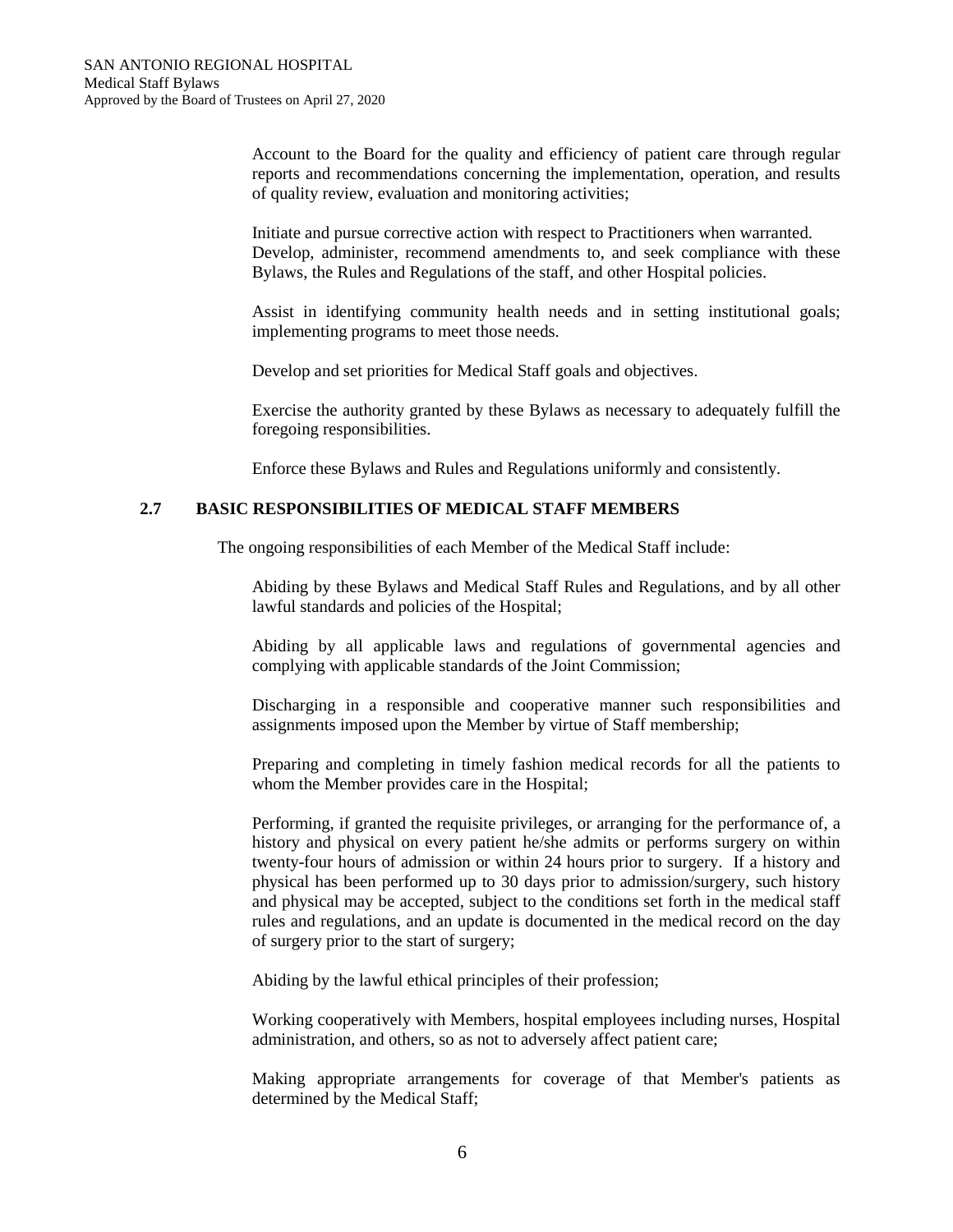Refusing to engage in improper inducements for patient referral;

Participating in continuing education programs as determined by the Medical Staff; Participating in such emergency service coverage or consultation as may be determined by the Medical Staff;

Discharging such other staff obligations as may be lawfully established from time to time by either the Medical Staff or Executive Committee;

Members must immediately disclose, in writing to the President of the Medical Staff or Credentials Chair any changes in:

- i. Licensure or registration;
- ii. Medical Malpractice coverage, including final judgments and settlements;
- iii. DEA Certificate;
- iv. Medical Board actions;
- v. Adverse Actions with respect to privileges, membership or employment at other hospital affiliations;
- vi. Changes in participation in federal or state health care programs and/or;
- vii. Any felony charges or convictions.
- viii. Actions requiring reporting under the California Patient's Right to Know Act of 2018. Members may obtain a copy of the Patient's Right to Know Act from the Medical Staff Office.

## **ARTICLE III CATEGORIES**

# **3.1 CATEGORIES**

Each Medical Staff Member shall be assigned to a Medical Staff category based upon qualifications defined in the Bylaws of the Medical Staff. The Members of each category shall have the prerogatives and carry out the duties defined in these Bylaws and Rules and Regulations. Action may be initiated to change the Medical Staff category or terminate the membership of any Member who fails to meet the qualifications or fulfill the duties described in these Bylaws and Rules and Regulations. A change in the Medical Staff category of a Practitioner shall not entitle the Practitioner to hearing rights set forth in these Bylaws.

The categories of the Medical Staff shall include the following: active, courtesy, provisional affiliate, telemedicine and honorary. All initial appointments to the Medical Staff in the provisional staff category shall be subject to a provisional period of preceptorship as set forth in Section 5.3.

# **3.2 ACTIVE STAFF**

# 3.2.1 QUALIFICATIONS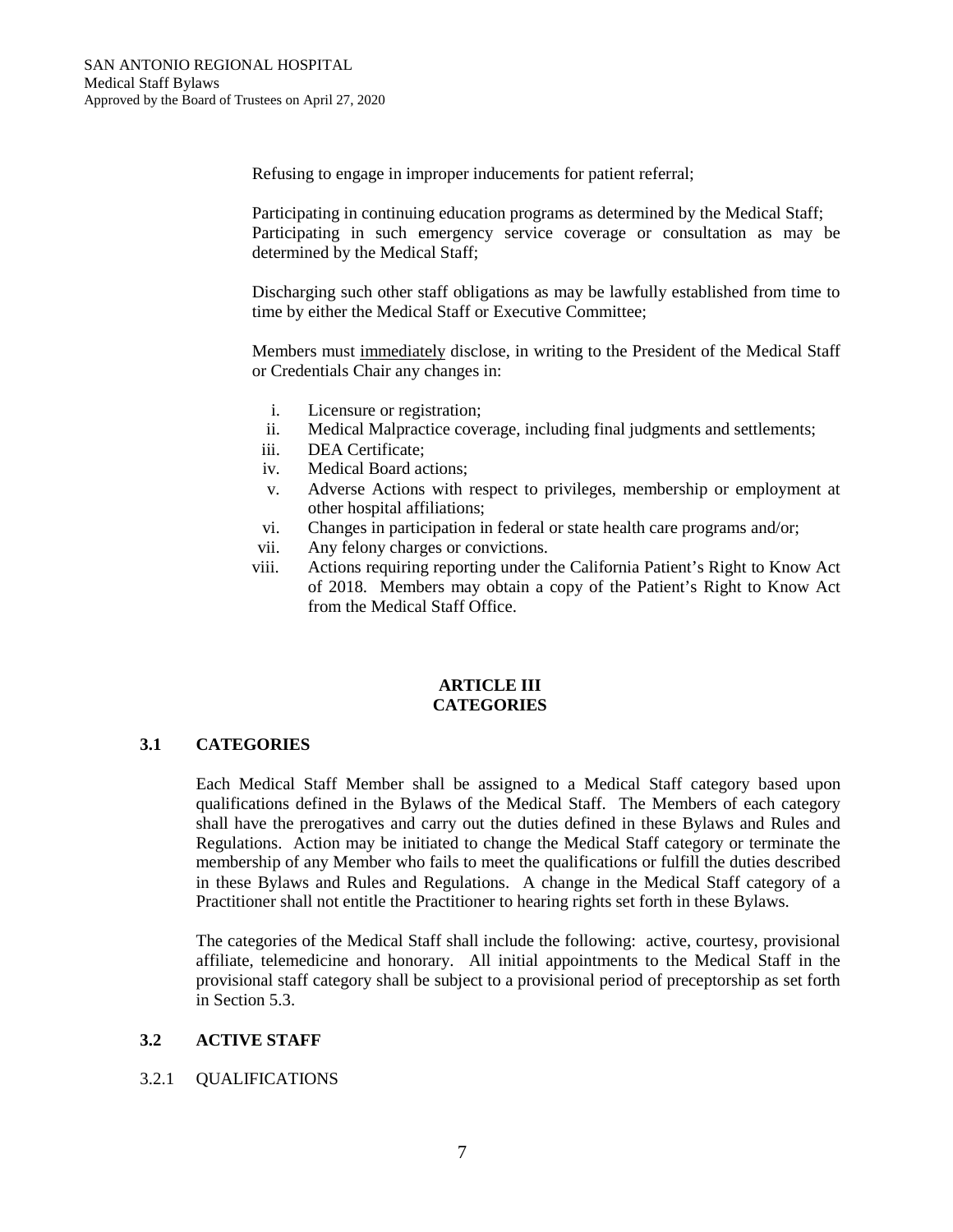The active staff shall consist of Members who:

Meet the qualifications for membership set forth in Section 2.3; and

Regularly exercise clinical privileges as granted, or are otherwise regularly involved in the care of a minimum of ten (10) patients a year in the hospital [admit, consult, perform procedures, assist at surgery] ; and

Have satisfactorily completed their designated term in the Provisional category.

## 3.2.2 PREROGATIVES

Except as otherwise provided, prerogatives of an active Medical Staff Member who is in good standing shall be to:

Admit patients and exercise such clinical privileges as are granted pursuant to Article V;

Attend meetings;

Vote on any matter of the medical staff;

Hold staff, division, committee, or Department office and serve as a voting Member of committees to which the Member is duly appointed or elected by the Medical Staff or to serve as a duly authorized representative thereof.

#### 3.2.3 RESPONSIBILITIES

Each active Member shall meet the basic responsibilities set forth in Section 2.7 and actively participate and regularly assist the Hospital and Medical Staff in fulfilling the obligations related to patient care within the areas of the Member's professional competence, including, but not limited to: emergency service and backup function; quality assurance monitoring; peer review; utilization review; quality evaluation; and related monitoring activities required of the Medical Staff in supervising and preceptoring medical staff Members and Allied Health Professionals. When requested, all Members of the Active Medical Staff shall act as preceptors, complete the appropriate paperwork and forward it to the Medical Staff Office.

# **3.3 COURTESY STAFF**

#### 3.3.1 QUALIFICATIONS

 The courtesy staff shall consist of Members who: Meet the qualifications for membership set forth in Section 2.3;

Do not regularly care for patients at San Antonio Regional Hospital or are not regularly involved in medical staff functions as determined by the medical staff; Are members in good standing of the Active staff of another California licensed hospital, although exceptions to this requirement may be made by the medical executive committee; and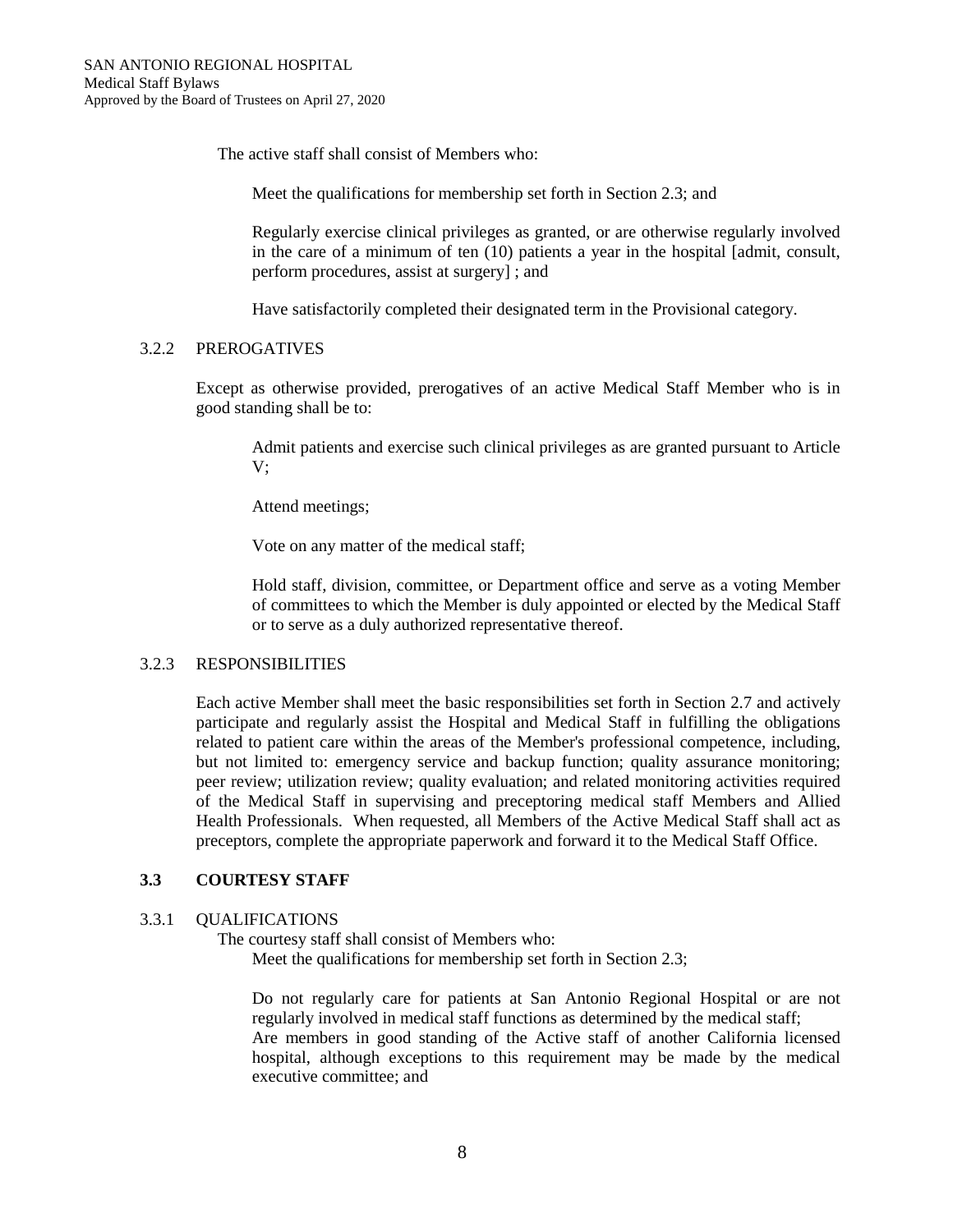Have satisfactorily completed their designated term in the Provisional category.

## 3.3.2 PREROGATIVES

Except as otherwise provided, the courtesy medical staff member shall be entitled to: Admit patients to the hospital;

Exercise such clinical privileges as are granted pursuant to Article V;

Attend general and special meetings of the Medical Staff and of the Department and committees to which the Member is duly appointed;

Vote if serving on a committee to which they have been appointed, but are not eligible to hold office or vote in medical staff elections or ballots.

# **3.4 AFFILIATE STAFF**

(Community-Based) – The Affiliate Staff is usually reserved for members who maintain a clinical practice in the hospital service area and wish to follow their patients and have access to patient information when they are admitted to the hospital.

## 3.4.1 QUALIFICATIONS

The Affiliate Staff shall consist of members who meet the general qualifications for membership set forth in Section 2.3 and are not otherwise members of the Medical Staff.

#### 3.4.2 PREROGATIVES

The Affiliate Medical Staff members are eligible to:

- 1. Refer their patients to the hospital for care.
- 2. Have access to their patient information including electronic medical records.
- 3. Attend General Medical Staff meetings and educational programs.

The affiliate Medical Staff members are not eligible:

- 1. To manage or admit patients to the hospital.
- 2. For clinical privileges.
- 3. Vote or hold office in the Medical Staff organization.

## 3.4.3 RESPONSIBILITIES

Each affiliate Member shall be required to pay membership dues or a reappointment assessment fee as set by the Medical Executive Committee.

## 3.4.4 CATEGORY CHANGES

The Affiliate Staff member who changes staff status must meet all the Category requirements set forth in these Bylaws.

## **3.5 CONSULTING STAFF**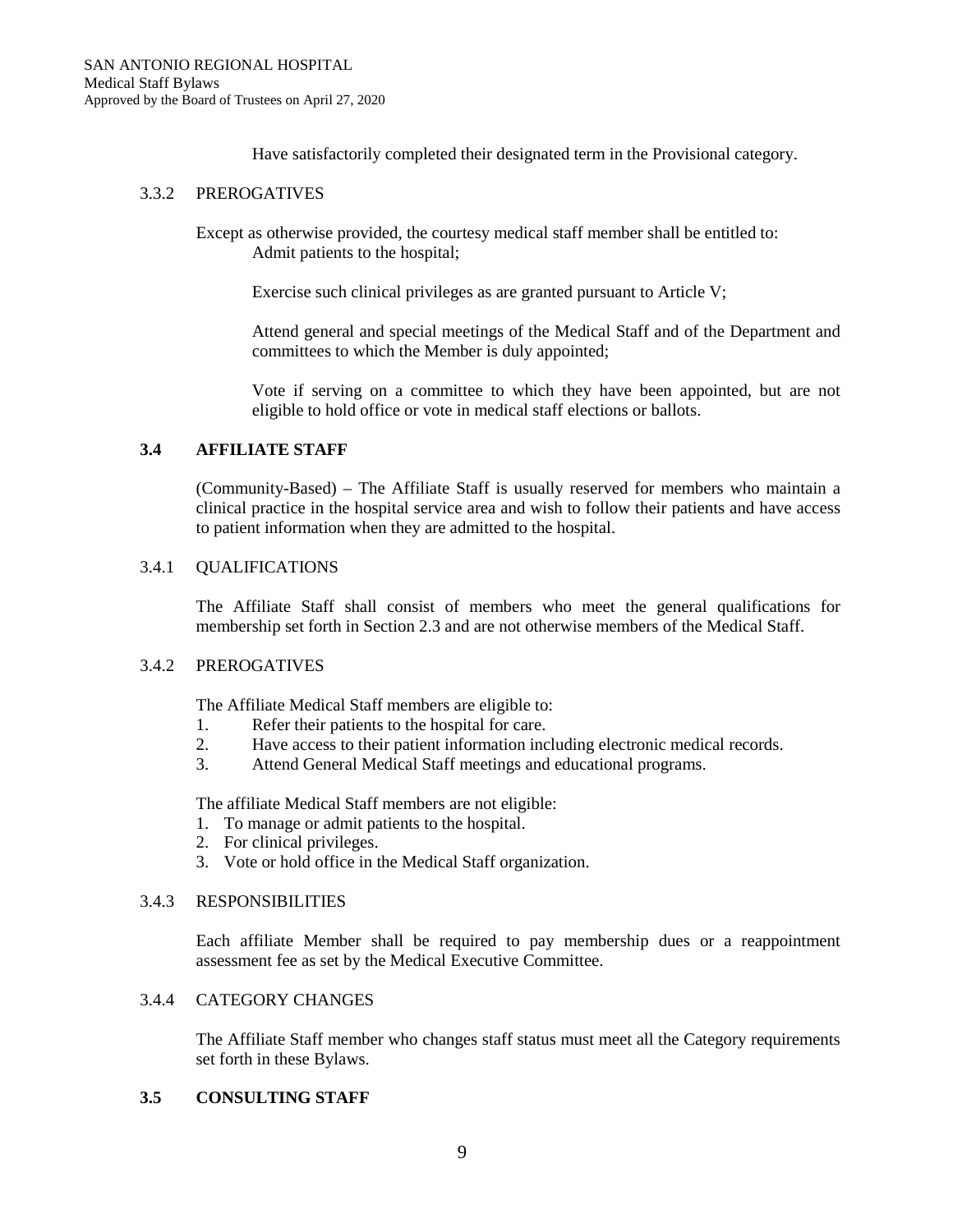# 3.5.1 Composition

The Consulting Staff shall consist of practitioners who are specialists whose practices are primarily outside of the hospital but who may, on occasion, be asked to consult on patients. Any member of the Medical Staff may consult in their area of expertise, but the Consulting Staff consists of practitioners who:

- Meet the qualifications for membership set forth in Section 2.3;
- Are willing and able to come to the hospital when called to render clinical services within their area of competence;
- Have satisfactorily completed their designated term in the Provisional category as determined by the Department Chair and Medical Executive Committee.

# 3.5.2 PREROGATIVES

Except as otherwise provided, prerogatives of a Consulting Medical Staff member who is in good standing shall be entitled to:

- Exercise such clinical privileges as are granted pursuant to Article V.
- Vote if serving on a committee to which they have been appointed, but are not eligible to hold office or vote in medical staff elections or ballots.

# **3.6 PROVISIONAL STAFF**

3.6.1 Qualifications

The provisional medical staff shall consist of members who:

Meet the qualifications for membership set forth in Section 2.3;

Are initial appointees to the medical staff and plan to qualify for, and seek transfer to the Active, Courtesy or Consulting Staff.

#### 3.6.2 Prerogatives

The provisional medical staff member shall be entitled to:

Admit patients and exercise such clinical privileges as are granted pursuant to Article V;

Attend meetings of the medical staff and the department of which that person is a member, including open meetings and educational programs, but shall have no right to vote at such meetings, except within committees when the right to vote is specified at the time of appointment to the committee;

Provisional staff members shall not be eligible to hold office in the medical staff organization, but may serve on committees.

3.6.3 Observation of Provisional Staff Member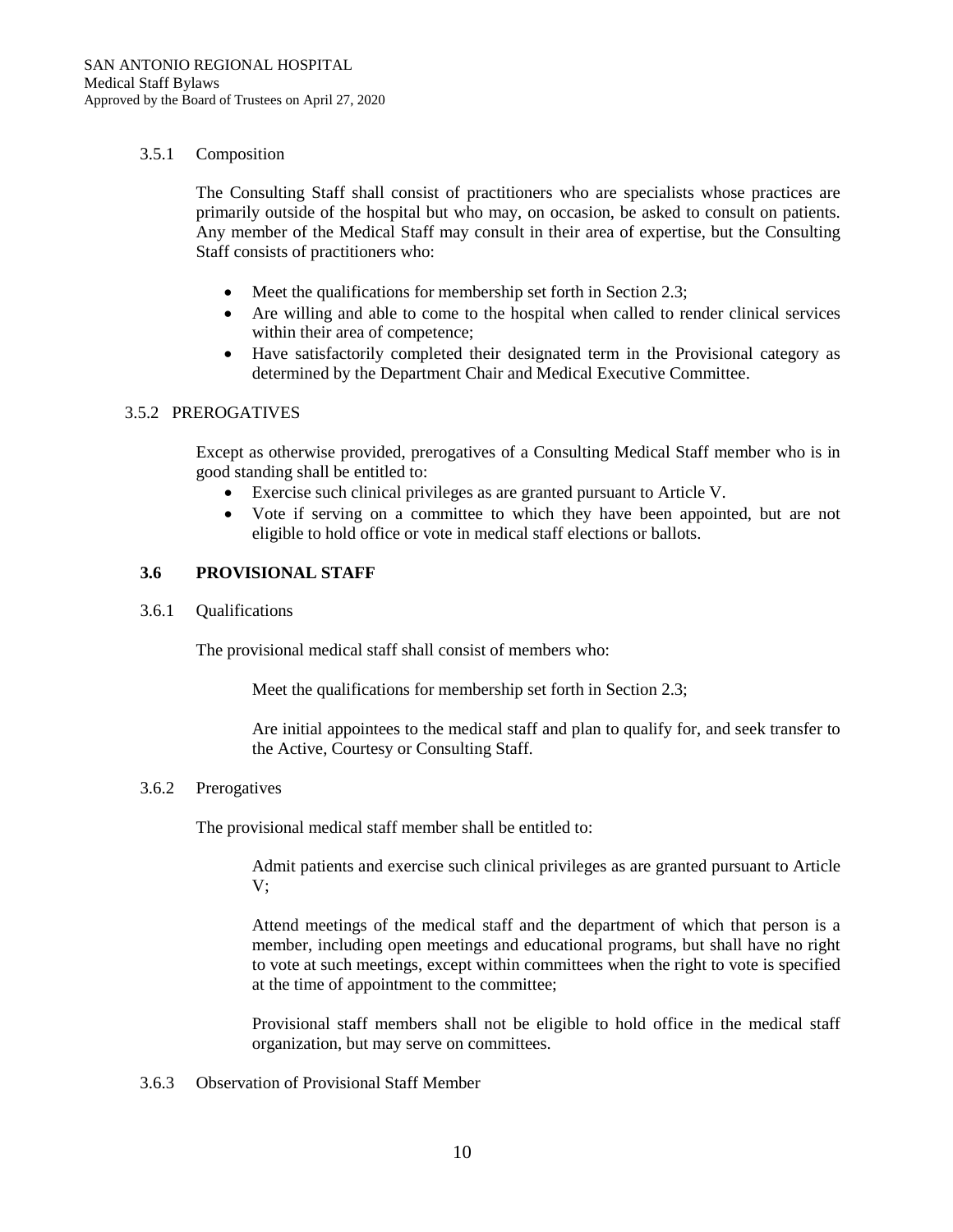Each provisional staff member shall undergo a period of observation by designated monitors as described in Section 5.3. The purpose of observation shall be to evaluate the member's (1) proficiency in the exercise of clinical privileges initially granted and (2) overall eligibility for continued staff membership and advancement within staff categories. Observation of provisional staff members shall follow whatever frequency and format each department deems appropriate in order to adequately evaluate the provisional staff member including, but not limited to, concurrent or retrospective chart review, mandatory consultation, and/or direct observation. Appropriate records shall be maintained.

3.6.4 Term of Provisional Staff Status

A member shall remain in the provisional staff for a minimum period of one year. The Provisional status of that member can be extended by the medical executive committee for an additional period of up to one year upon a determination of good cause, which determination shall not be subject to review pursuant to Articles VI or VII. A member may remain Provisional for a period not to exceed two (2) years.

3.6.5 Action at Conclusion of Provisional Staff Status

If the provisional staff member has satisfactorily demonstrated the ability to exercise the clinical privileges initially granted and otherwise appears qualified for continued medical staff membership, the member shall be eligible for placement in the appropriate staff category as appropriate, upon recommendation of the medical executive committee;

The appropriate department shall advise the medical executive committee, which in turn shall make its recommendation to the board of trustees regarding a modification or termination of clinical privileges or termination of medical staff membership.

If the member fails to meet the requirements of Provisional status, the appropriate department will advise the Medical Executive Committee accordingly.

# **3.7 TELEMEDICINE STAFF**

3.7.1 Telemedicine involves the use of electronic communication or other communication technologies (in addition to or other than telephone or email communications) to provide or support clinical care at a distance. Diagnosis and treatment of a patient may be performed via Telemedicine link.

Telemedicine practitioners must meet the qualifications for members and privileges as outlined in Section 2.3; Telemedicine staff members are not entitled to vote or hold office in the medical staff organization

3.7.2 Prerogatives

Telemedicine practitioners are:

not entitled to admit patients;

required to pay application and reappointment fee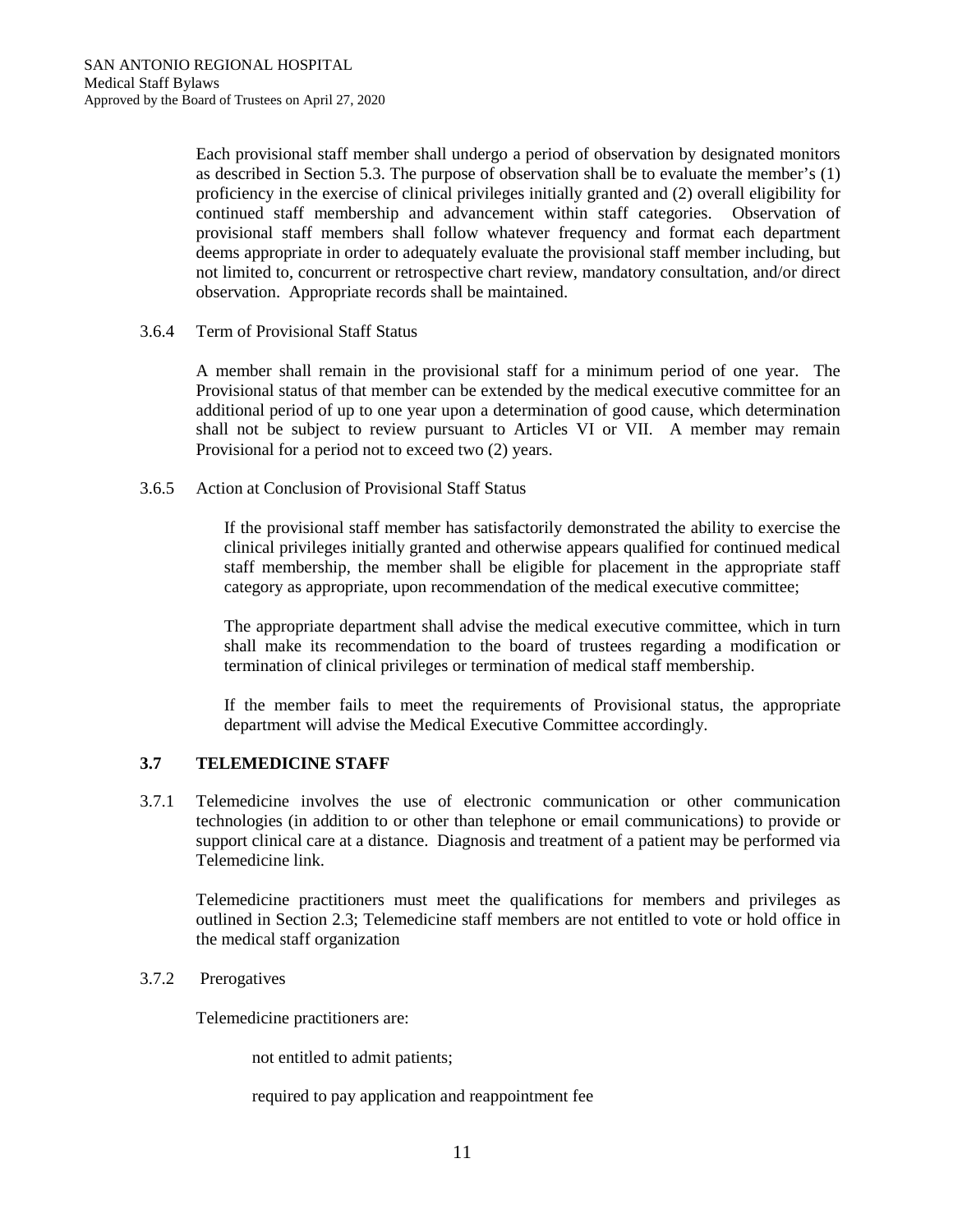## **3.8 HONORARY STAFF**

## 3.8.1 QUALIFICATIONS

The Honorary Staff shall consist of Medical Staff members who do not actively practice at the hospital but are deemed deserving of membership by virtue of their outstanding reputation, noteworthy contributions to the health and medical sciences, or their previous long-standing service to the hospital, and who continue to exemplify high standards of professional and ethical conduct. This shall be determined by the Medical Executive Committee.

## 3.8.2 LIMITATIONS

Members may attend Medical Staff or clinical service committee meetings, as well as CME activities. Members may be appointed to committees, but they shall not hold clinical privileges, hold office, or be eligible to vote.

# **3.9 LIMITATION OF PREROGATIVES**

The prerogatives set forth under each membership category are general in nature and may be subject to limitation by special conditions attached to a particular membership, by other sections of these Bylaws and by the Medical Staff Rules and Regulations.

#### **3.10 MODIFICATION OF MEMBERSHIP CATEGORY**

On its own, upon recommendation of the applicable service committee, or pursuant to a request by a Member, the Executive Committee may recommend a change in the Medical Staff category of a Member consistent with the requirements of these Bylaws. A change in the Medical Staff category of a Practitioner shall not entitle the Practitioner to hearing rights set forth in these Bylaws.

## **ARTICLE IV APPOINTMENT AND REAPPOINTMENT**

#### **4.1 GENERAL**

Except as otherwise specified herein, no person, including persons engaged by the Hospital in administratively responsible positions, shall exercise clinical privileges in the Hospital unless the individual applies for and receives appointment to the Medical Staff or is granted temporary privileges as set forth in these Bylaws. By applying to the Medical Staff for appointment or reappointment (or, in the case of Members of the honorary staff, by accepting an appointment to that category), the applicant acknowledges responsibility to review these Bylaws and agrees that, throughout any period of membership, the individual will comply with the responsibilities of Staff membership and with these Bylaws and Rules and Regulations and as they may be modified from time to time. Appointment to the Medical Staff shall confer on the appointee only such clinical privileges as have been granted in accordance with these Bylaws.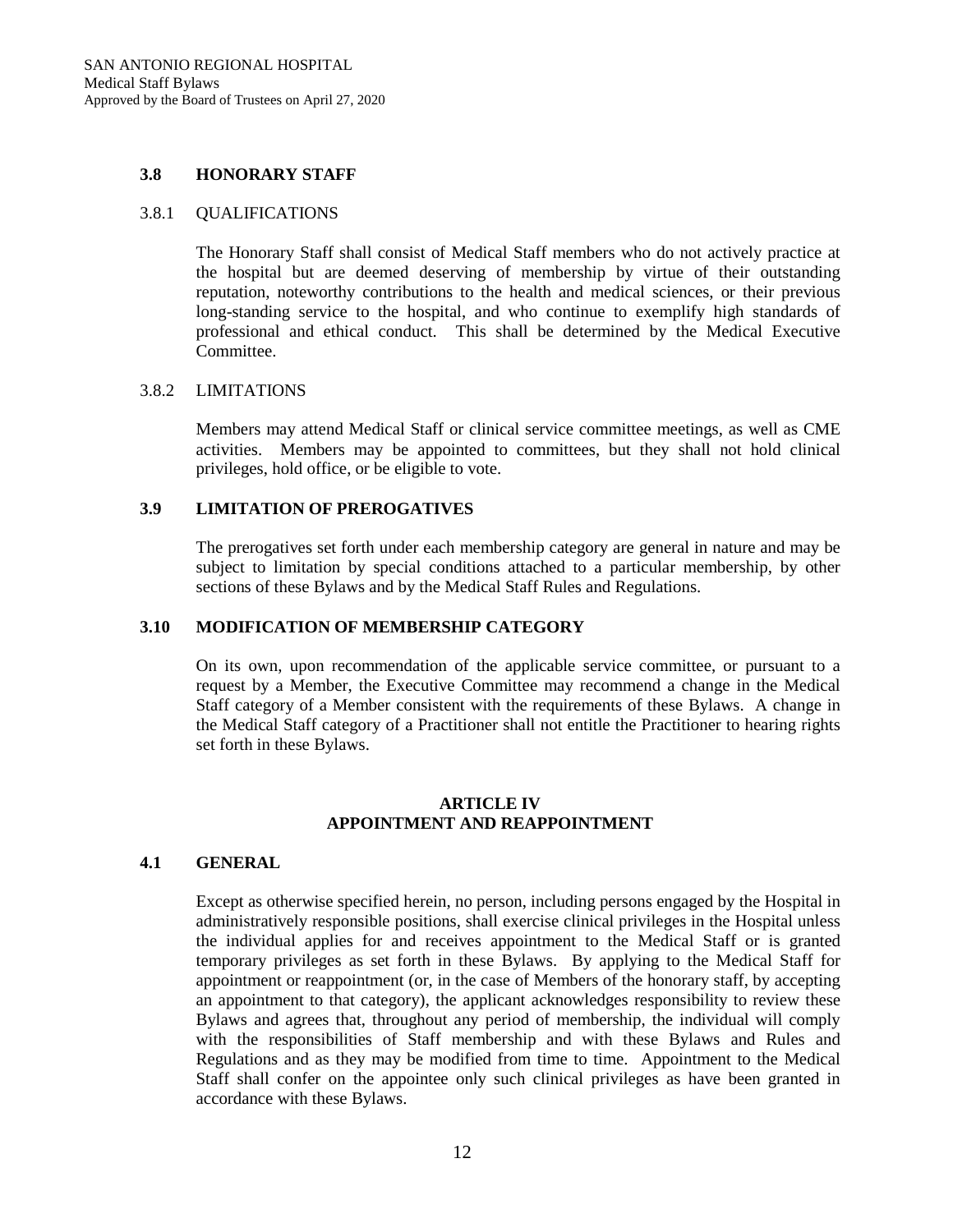## **4.2 BURDEN OF PRODUCING INFORMATION**

In connection with all applications for appointment, reappointment, advancement or transfer, the applicant shall have the burden of producing information for an adequate evaluation of the applicant's qualifications and suitability for the clinical privileges and staff category requested, of resolving any reasonable doubts about these matters, and of satisfying additional requests for information. The applicant's failure to sustain this burden shall be grounds for denial of the application. This burden may include submission to a medical or psychological examination by a Practitioner selected by the Executive Committee, at the applicant's expense.

## **4.3 APPOINTMENT AUTHORITY**

Appointments, and denials of appointments to the Medical Staff, shall be made as set forth in these Bylaws, but only after there has been a recommendation from the Medical Staff to the Board of Trustees.

Any favorable recommendation shall become effective upon the final decision of the Board of Trustees. If the recommendation is adverse, the President of the Hospital shall give the applicant written notice of the adverse decision, and the applicant shall be entitled to the procedural rights set forth in Article VII before any final adverse action is taken.

# **4.4 DURATION OF APPOINTMENT**

Except as otherwise provided in these Bylaws, initial appointments to the Medical Staff shall be made by the Executive Committee until the next reappointment process. Reappointments shall be for a period not to exceed two (2) Medical Staff years.

### **4.5 APPLICATION FOR INITIAL APPOINTMENT AND REAPPOINTMENT**

### 4.5.1 **APPLICATION FORM**

Each application for appointment to the Medical Staff shall be in writing, submitted on a form developed by the Executive Committee, and supplied by the Medical Staff or its designee. The form shall require detailed information which shall include, but not be limited to, information concerning:

The applicant's qualifications, including, but not limited to, professional training and experience, current licensure, current DEA registration (with the exception of Affiliate, Telemedicine and Pathologists), and continuing medical education information related to the clinical privileges to be exercised by the applicant;

Personal and professional references including, whenever possible, at least two Members of the active Medical Staff who can provide adequate references pertaining to the applicant's professional competence and ethical character;

Requests for membership categories, Departments, and clinical privileges;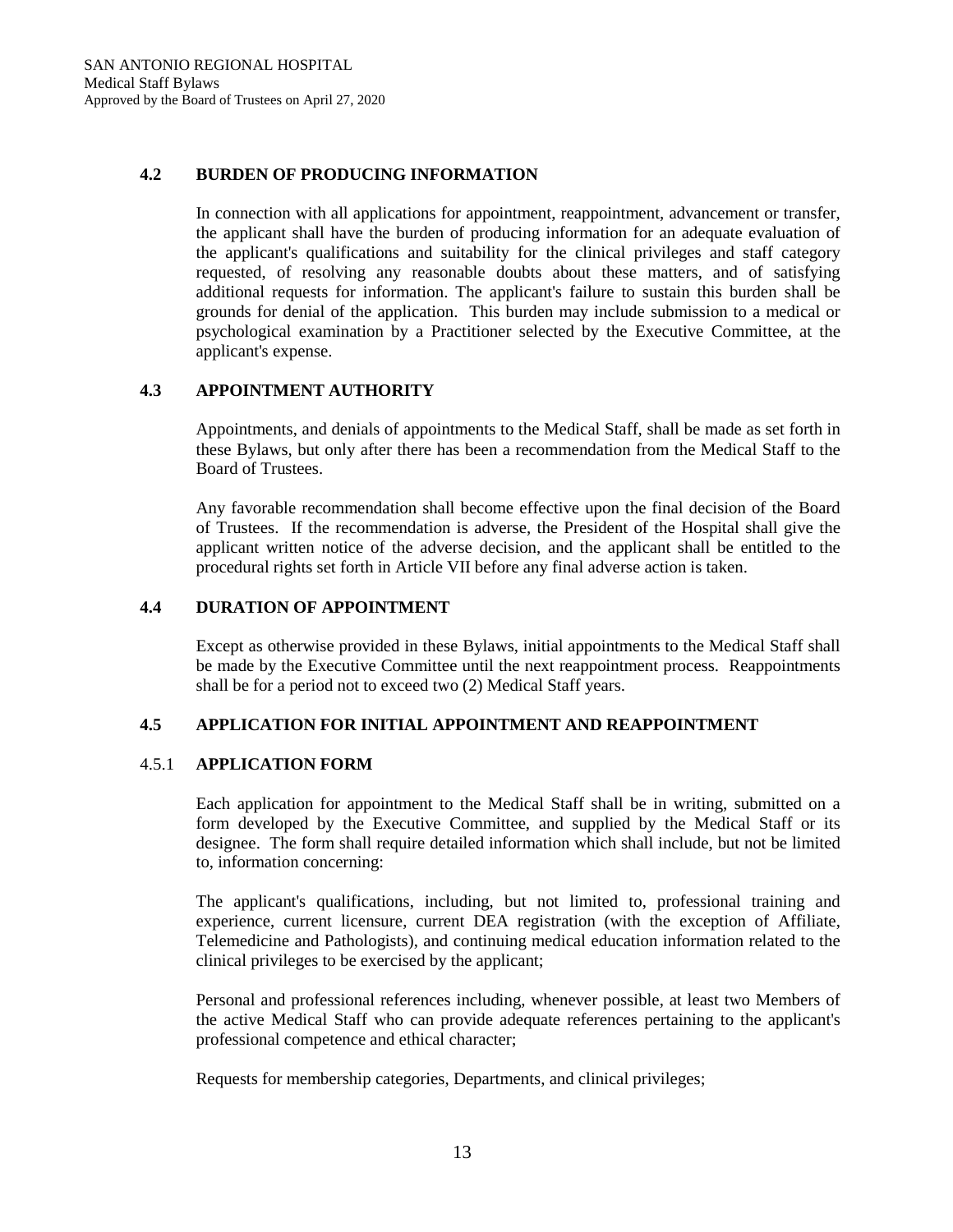Past or pending professional disciplinary action, voluntary or involuntary relinquishment of Staff membership or privileges or any licensure or registration; licensure limitations, and related matters;

Physical and mental health status;

Professional liability insurance and any professional liability claims, or causes of action that have been lodged against the applicant and the status or outcome of such matters.

Each application for initial appointment to the Medical Staff shall be submitted on the prescribed form with all provisions completed (or accompanied by an explanation of why answers are unavailable), and signed by the applicant. Upon request, applicants will be given an application for membership and a letter outlining minimum standards to qualify for membership. When an applicant requests an application form, the applicant shall be given access to an electronic copy of the Medical Staff Bylaws, and the Medical Staff Rules and Regulations. A paper copy of the Bylaws and Rules & Regulations will be provided upon request.

Completed applications are acted on within a reasonable period of time, as specified in these Bylaws. The Board of Trustees makes the final decision on each completed application for appointment within a reasonable period of time, as specified in these Bylaws. Willful and substantial omissions or misrepresentations of the information provided by the applicant may result in denial, modification, or revocation of Medical Staff membership and clinical privileges. Neither the Board of Trustees nor any Medical Staff Committee shall have any obligation to review any application until the applicant completes it in all respects and submits all required information, supporting material, and information deemed necessary by the appropriate body or committee.

# 4.5.2 EFFECT OF APPLICATION

In addition to the matters set forth in Section 4.1, by applying for appointment to the Medical Staff, each applicant:

Signifies willingness to appear upon request for interviews in regard to the application;

Authorizes consultation with others who have been associated with the applicant and who may have information bearing on the applicant's competence, qualifications and performance, and authorizes such individuals and organizations to candidly provide all such information;

Consents to inspection of records and documents that may be material to an evaluation of the applicant's qualifications and ability to carry out clinical privileges as requested including, but not limited to, the applicant's current and prior physical and mental health status to the extent and in a manner as permitted by law, and authorizes all individuals and organizations in custody of such records and documents to permit such inspection and copying;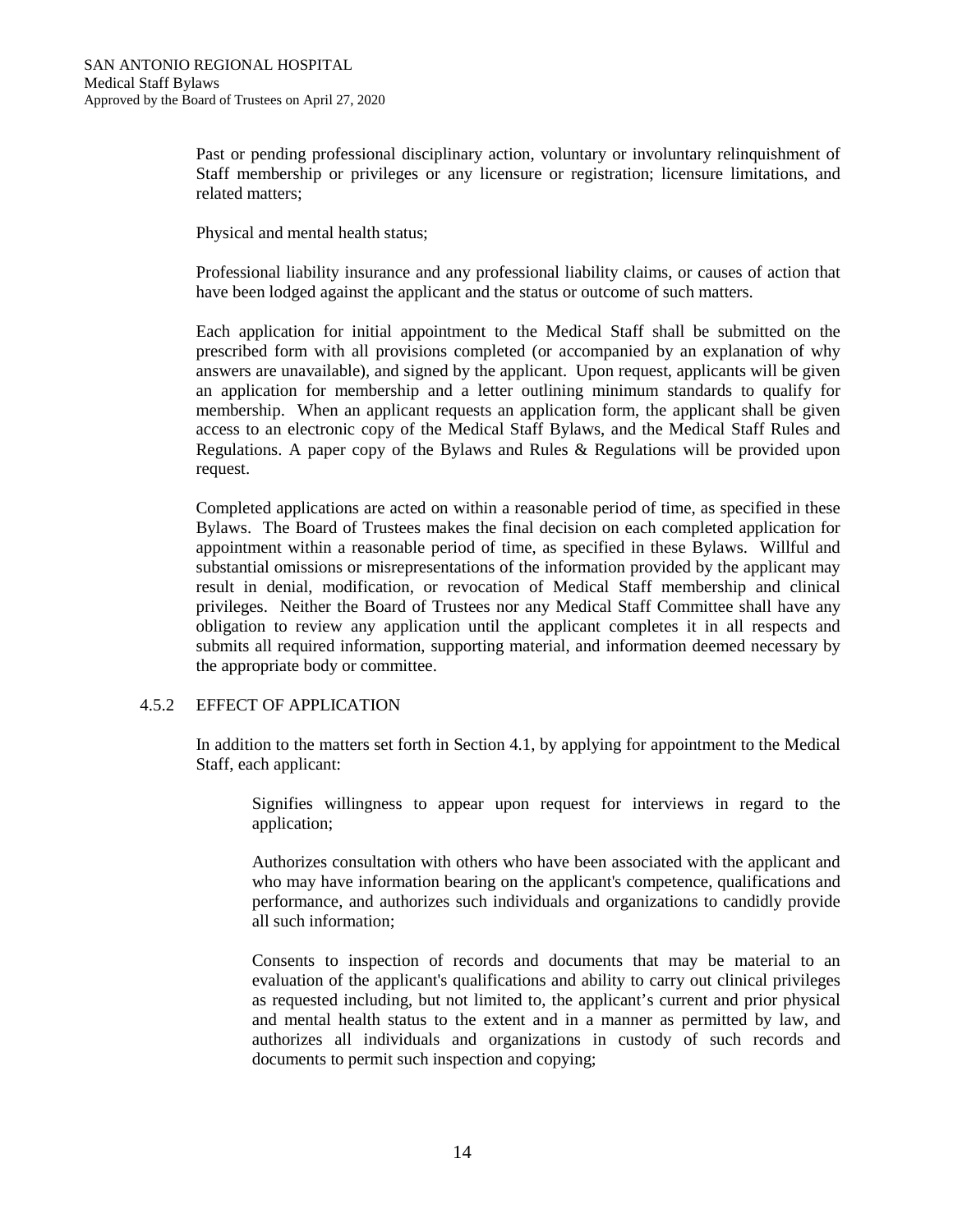Releases from any liability, to the fullest extent permitted by law, all Hospital representatives for their acts performed in good faith and without malice in connection with investigating and evaluating the applicant;

Releases from any liability, to the fullest extent permitted by law, all individuals and organizations who provide information in good faith and without malice regarding the applicant, including otherwise privileged or confidential information;

Consents to the disclosure to other hospitals, medical associations, licensing boards and other similar organizations any information regarding the applicant's professional or ethical standing that the Hospital or Medical Staff may have, and releases the Medical Staff and Hospital from liability for so doing, provided they act in good faith and without malice, to the fullest extent permitted by law;

Acknowledges responsibility for timely payment of Medical Staff reappointment fees, if any;

Pledges to maintain an ethical practice, including refraining from illegal inducements for patient referral, providing for the continuous care of the applicant's patients, seeking consultation whenever necessary, and refraining from delegating patient care responsibility to non-qualified or inadequately supervised Practitioners;

Certifies and agrees that the applicant will report any changes in the information submitted on the application that may subsequently occur to the Credentials Committee or its Chair.

For the purpose of this section, the term "Hospital representatives" includes the following: Hospital employees, the Board, its Members and committees; the Medical Staff organization and all members, clinical departments, and committees which have responsibility for collecting and evaluating the applicant's credentials or acting upon his or her application, and any authorized representative of any of the foregoing.

# 4.5.3 VERIFICATION OF INFORMATION

The applicant shall deliver a completely filled-in, signed, and dated application and supporting documents to the Credentials Committee representative and an advance payment of Medical Staff dues or fees, if any is required. The Credentials Committee Chair shall expeditiously seek to collect or verify the references, licensure, and other evidence submitted in support of the application. The Hospital's authorized representative shall query the National Practitioner Data Bank ("NPDB") regarding the applicant or Member and submit any resulting information to Credentials Committee or its Chair for inclusion in the applicant's or Member's credential file. The applicant shall be notified of any problems in obtaining the information required, and it shall be the applicant's obligation to obtain the required information. Failure of an applicant to adequately respond within thirty (30) days of notification of problems and obtain the required information needed to complete the file will constitute the applicant's withdrawal of his application for membership.

When collection and verification of information other than the NPDB is accomplished, the application shall be considered complete and all such information shall be transmitted to the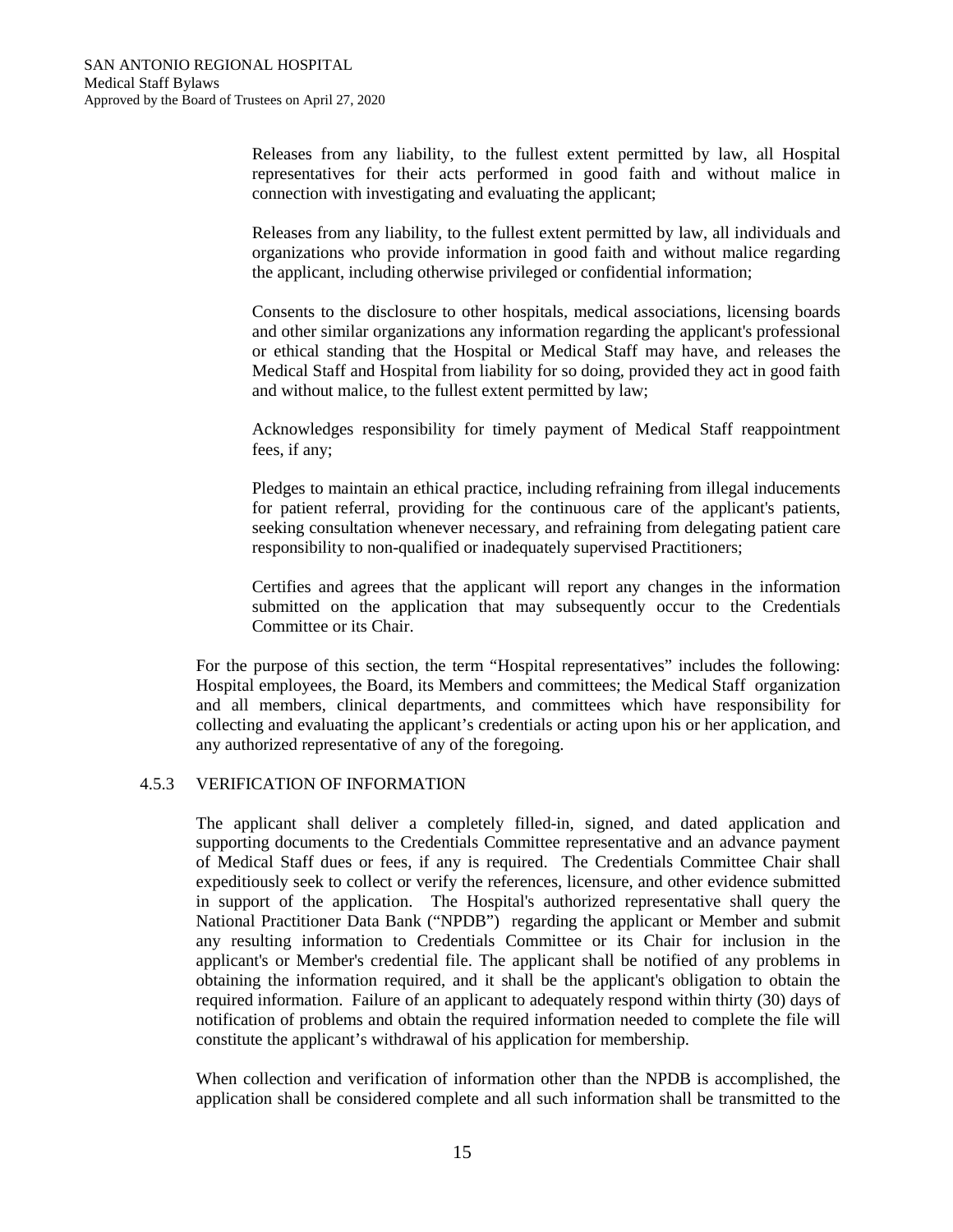Credentials Committee or its Chair. No final action on an application may be taken until receipt of the query result from NPDB.

# 4.5.4 CREDENTIALS COMMITTEE ACTION

The Credentials Committee or its Chair shall review the application, evaluate and verify the supporting documentation, recommendations, and other relevant information. The Credentials Committee or its Chair may elect to interview the applicant and seek additional information. If, following the interview, it is determined that additional information or further review is required to complete the application, the applicant will be so notified and given thirty (30) days to submit the needed information for review and approval prior to transmittal to the Clinical Service Committee. Failure to respond with such information within the 30-day period will constitute the applicant's withdrawal of his application for membership.

The Credentials Committee or its Chair will determine whether the applicant meets the minimum requirements for membership. Applicants who fail to meet the minimum qualifications for membership set forth in Article II, will be recommended for denial of membership to the Executive Committee. The Credentials Committee or its Chair will forward the supporting documentation. The report shall be processed in accordance with the provisions set forth in this section.

# 4.5.5 CREDENTIALS COMMITTEE REPORT AND RECOMMENDATIONS

Specific cause for adverse recommendation:

The Credentials Committee or its Chair, as a result of its review of the applicant's credentials or the committee's interview with the applicant, may determine that specific cause exists for an adverse recommendation. The application shall be processed in the same manner as an applicant who did not meet the minimum qualifications, provided that a report including a statement of such cause and the basis upon which the Credentials Committee or its Chair arrived at such determination is prepared and transmitted together with the report.

Transmittal of application to Clinical Service Committee or its Chair:

The application of any applicant who meets the minimum requirements to qualify for membership and who has not been subject to an adverse recommendation based on specific cause, shall be sent for evaluation to the Clinical Service Committee (or its Chair) of the Department in which the applicant would practice.

Clinical Service Committee evaluation of applicant:

Upon receipt of the application, the Clinical Service Committee (or its Chair) of the Department to which the application is submitted shall review the application and supporting documentation, and may conduct a personal interview with the applicant at its discretion. The Clinical Service Committee or its Chair shall evaluate all matters deemed relevant to a recommendation, including information concerning the applicant's privileges granted, and shall transmit to the Executive Committee a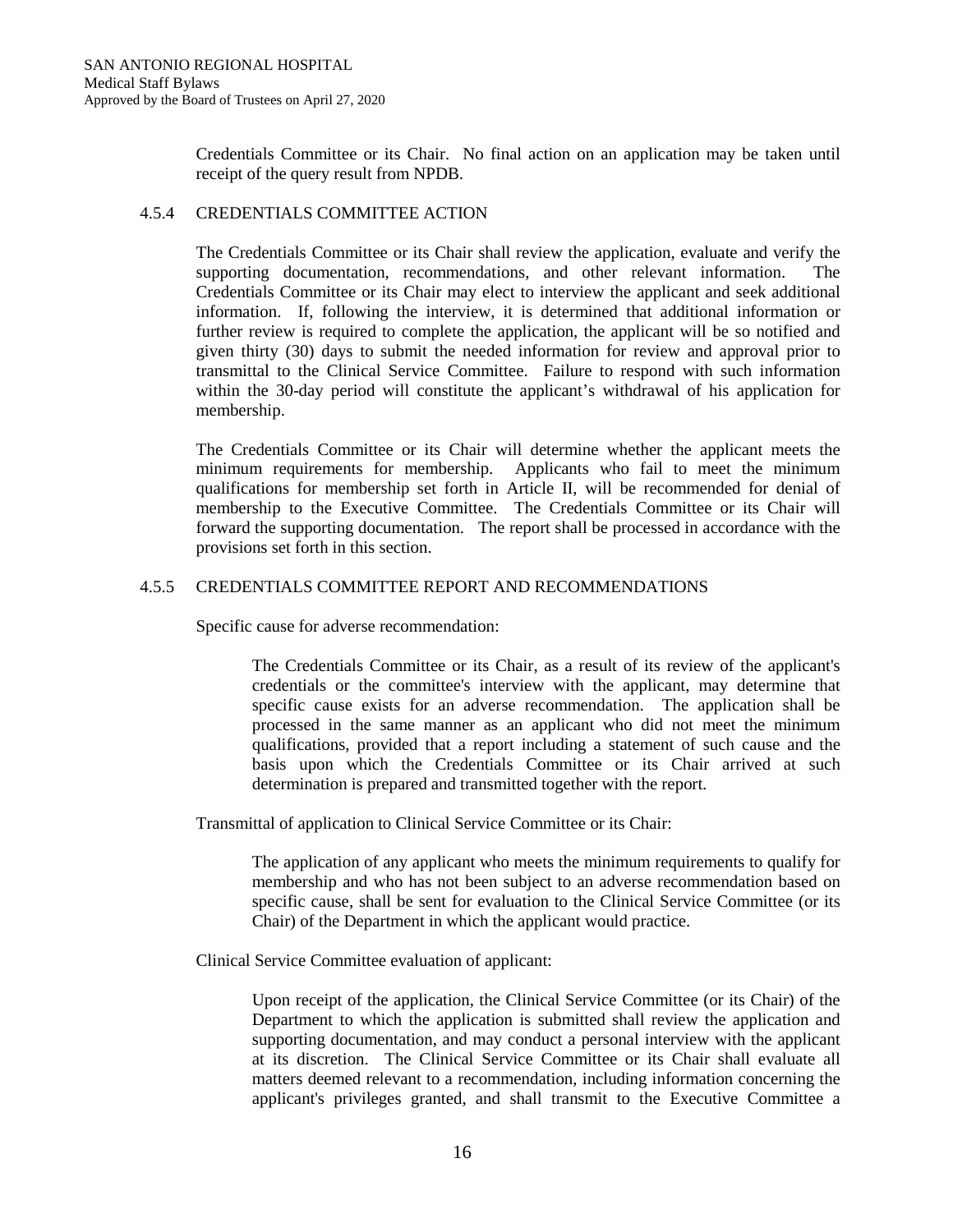written recommendation as to appointment and, if appointment is recommended, as to membership category, Department affiliation, clinical privileges to be granted, and any special conditions to be attached. The Clinical Service Committee or its Chair may also request that the Executive Committee or its representative defer action on the application.

Executive Committee evaluation of applicant:

At its next regular meeting after receipt of the report and recommendations from the Clinical Service Committee, or its Chair, or as soon thereafter as is practicable, the Executive Committee, or its representative, shall consider the report and any other relevant information. The Executive Committee or its representative may request additional information, return the matter to the Clinical Service Committee or its Chair, or the Credentials Committee or its Chair, for further investigation and/or to elect to interview the applicant. The Executive Committee or its representative shall forward a written report and recommendation to the President of the Hospital for prompt transmittal to the Board of Trustees, as to Medical Staff appointment and privileges, and if appointment is recommended, as to membership category, and any special conditions to be attached to the appointment. The Executive Committee or its representative may also defer action on the application. The reasons for each recommendation shall be stated.

# 4.5.6 EFFECT OF EXECUTIVE COMMITTEE ACTION

Interviews, Further Documentation, Deferral:

The Executive Committee or its representative may elect to defer action on an application in cases where it determines that an interview with the applicant, further documentation, or deferral of the application for further consideration is appropriate. Any such deferral of final action must be followed up within a reasonable time with a subsequent recommendation for appointment or denial of the application.

Favorable recommendation:

When the recommendation of the Executive Committee is favorable to the applicant, it shall be promptly forwarded, together with supporting documentation, to the Board of Trustees.

Adverse recommendation:

When a final recommendation of the Executive Committee is adverse to the applicant, the Board of Trustees and the applicant shall be promptly informed by written notice. The applicant shall then be entitled to the procedural rights as provided in the following section.

Request for Executive Committee Interview:

When the recommendation of the Executive Committee is adverse to the applicant, and such recommendation is in accord with the initial adverse recommendation by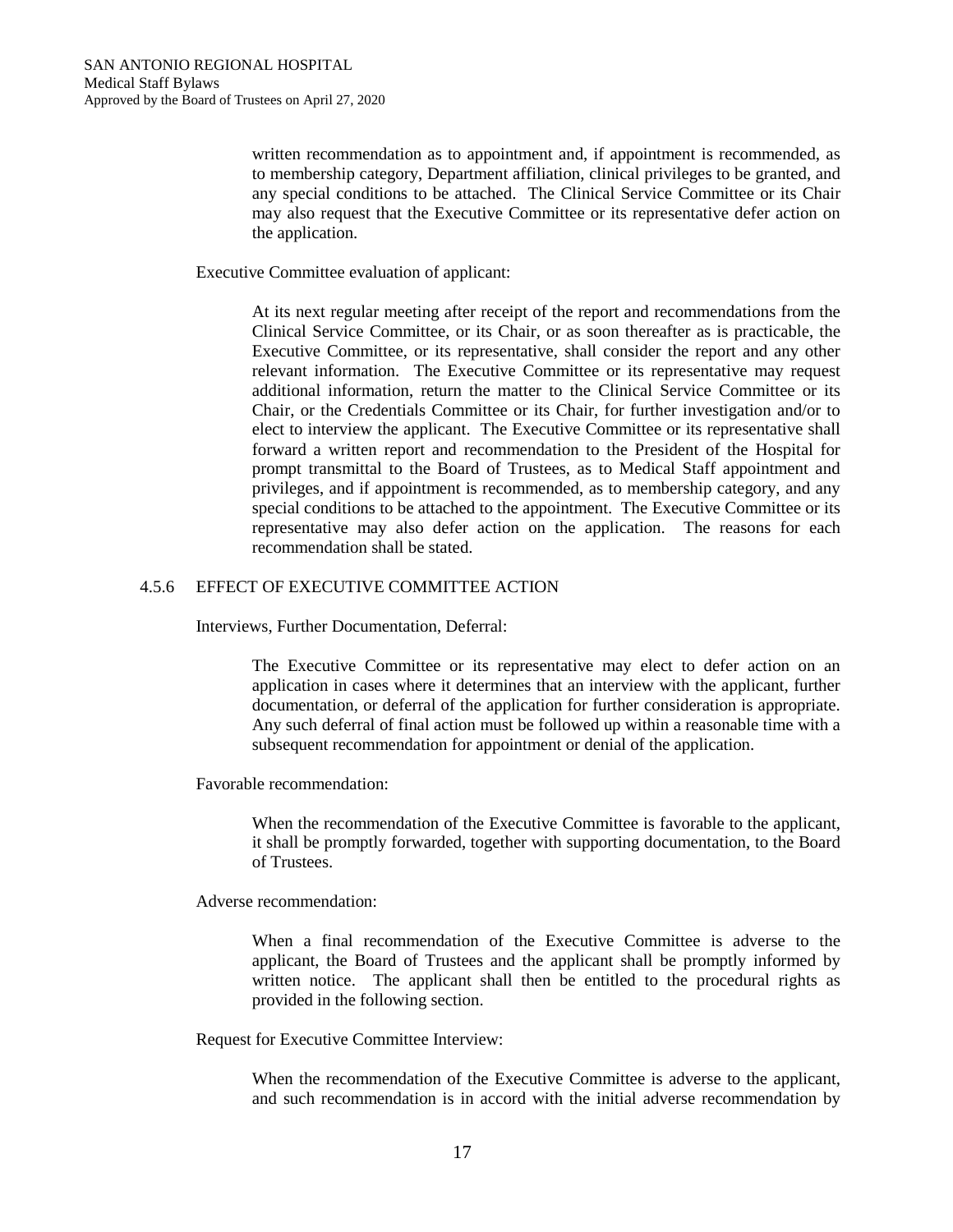the Credentials Committee, the applicant shall have fifteen (15) days following the date of the receipt of notice of such action to request an interview by the Executive Committee or its representative. In the event the applicant does not request an interview within the time and in the manner set forth, the applicant shall be deemed to have accepted the recommendation, decision, or action involved, and it shall thereupon become effective upon approval by the Board of Trustees.

If the recommendation of the Clinical Service Committee is adverse, the applicant may request an interview with the Clinical Service Committee in the same manner as that outlined for an Executive Committee interview.

Applicants who received a favorable recommendation from the Credentials Committee or its Chair, or Clinical Service Committee or its Chair, but were the subject of an adverse recommendation by the Executive Committee, shall be entitled to an interview with the Executive Committee, followed by the procedural rights provided in Article VII if the unfavorable recommendation stands.

Interview, Time of Interview, Statement of Basis for Decision:

The committee or its representative shall meet with the applicant within a reasonable time after the request for an interview is received by the Executive Committee Chair. Prior to the interview, the applicant shall be given a copy of a statement of the reasons for denying the application in the event it was determined the applicant did not meet the minimum qualifications set forth in Article II or was the subject of an adverse recommendation based on specific cause. If the Executive Committee has made any additional comments with respect to the applicant or the application, such comments shall also be made available to the applicant and the Executive Committee at this time.

At the interview, the applicant may present any documentation or information which pertains to any specific cause identified by the Credentials Committee or comments made by the Executive Committee with respect to the application. The applicant may not challenge the validity of the criteria which were used to evaluate the application. Upon completion of the interview, the Executive Committee shall determine whether the previous recommendation pertaining to the applicant shall remain the same or be modified. In the event a modification is recommended, the procedure set forth in this section shall be followed. In the event the Executive Committee recommends no change in the adverse decision, the applicant shall be notified by written notice by the Chair of the Executive Committee and shall be entitled to the procedural rights provided by Article VII.

# 4.5.7 ACTION ON THE APPLICATION

The Board of Trustees or its representative may accept the recommendation of the Executive Committee, or may refer the matter back to the Executive Committee for further consideration, stating the purpose for such referral. The following procedures shall apply with respect to action on application:

If the Executive Committee issues a favorable recommendation; and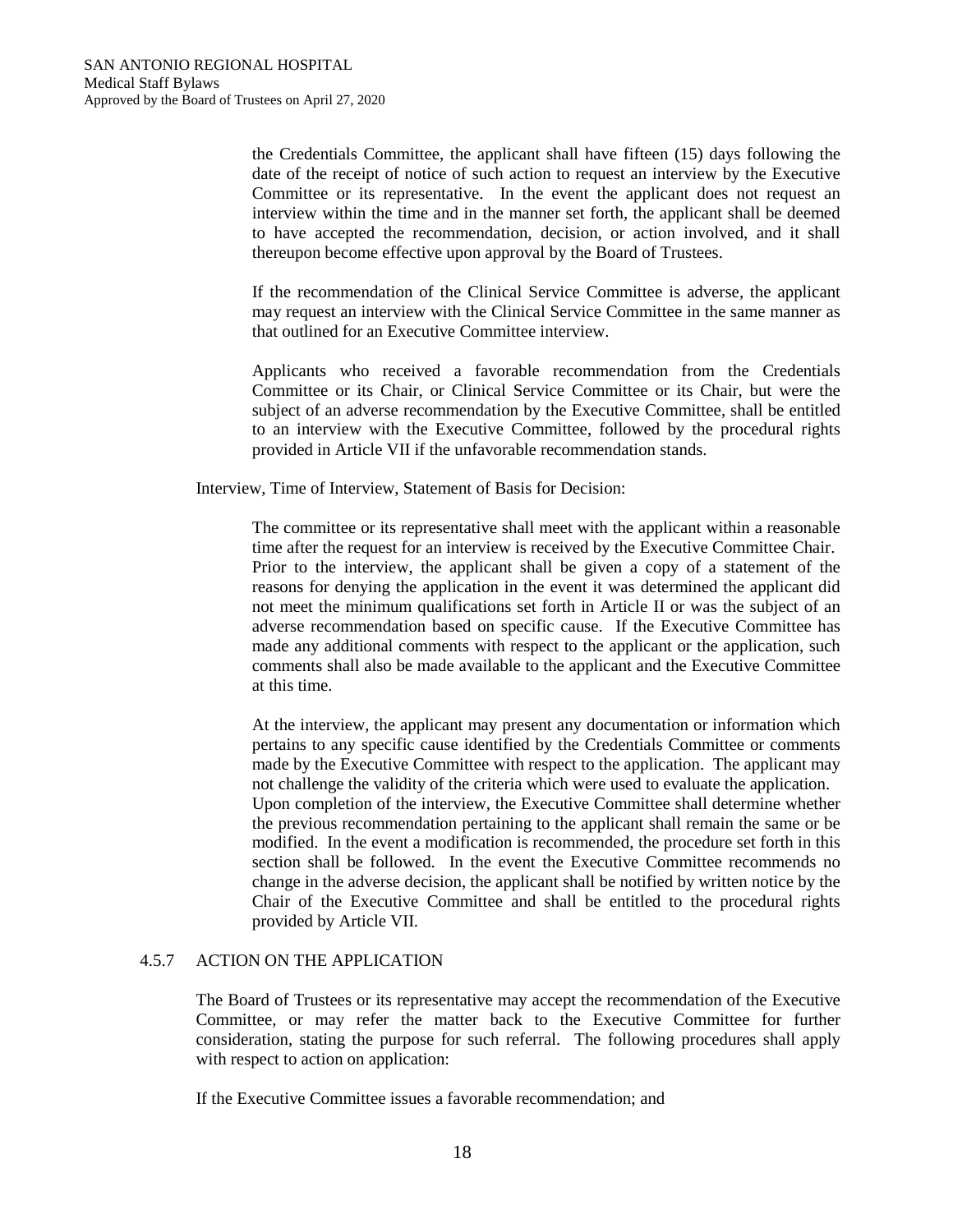The Board of Trustees or its representative concurs in that recommendation, the decision of the Board shall be deemed final action;

The tentative recommendation of the Board of Trustees or its representative is unfavorable, the applicant shall be entitled to the hearing and appellate review rights set forth in Article VII;

In the event the recommendation of the Executive Committee is unfavorable to the applicant, the procedural rights set forth in Article VII shall apply; and

If no Judicial Review Committee hearing is requested by the applicant, the recommendation of the Executive Committee shall become final action;

If a hearing is requested, the decision of the Judicial Review Committee shall be final, unless appellate review is requested and the Board of Trustees issues a final appellate review decision.

## 4.5.8 NOTICE OF FINAL DECISION

Notice of the final decision shall be given to the President of the Medical Staff, the Executive Committee, the Credentials Committee, the Chair of each service committee concerned, the applicant, and the President of the Hospital.

A decision and notice to appoint or reappoint shall include the staff category to which the applicant is appointed, the Department to which the applicant is assigned, the clinical privileges granted, and any special conditions attached to the appointment.

# 4.5.9 REAPPLICATION AFTER ADVERSE APPOINTMENT DECISION DENYING APPLICATION, ADVERSE CORRECTIVE ACTION DECISION, OR RESIGNATION IN LIEU OF MEDICAL DISCIPLINARY ACTION

A waiting period of thirty-six (36) months shall apply to the following situations:

an applicant has received a final adverse decision regarding appointment;

an applicant who withdrew the application following an adverse recommendation by the Executive Committee;

a former Medical Staff Member whose Staff membership and clinical privileges were terminated;

a former Medical Staff Member who resigned from the Medical Staff following an Executive Committee recommendation to terminate the Member's membership or privileges;

a Medical Staff Member who has received a final adverse decision resulting in termination of clinical privileges.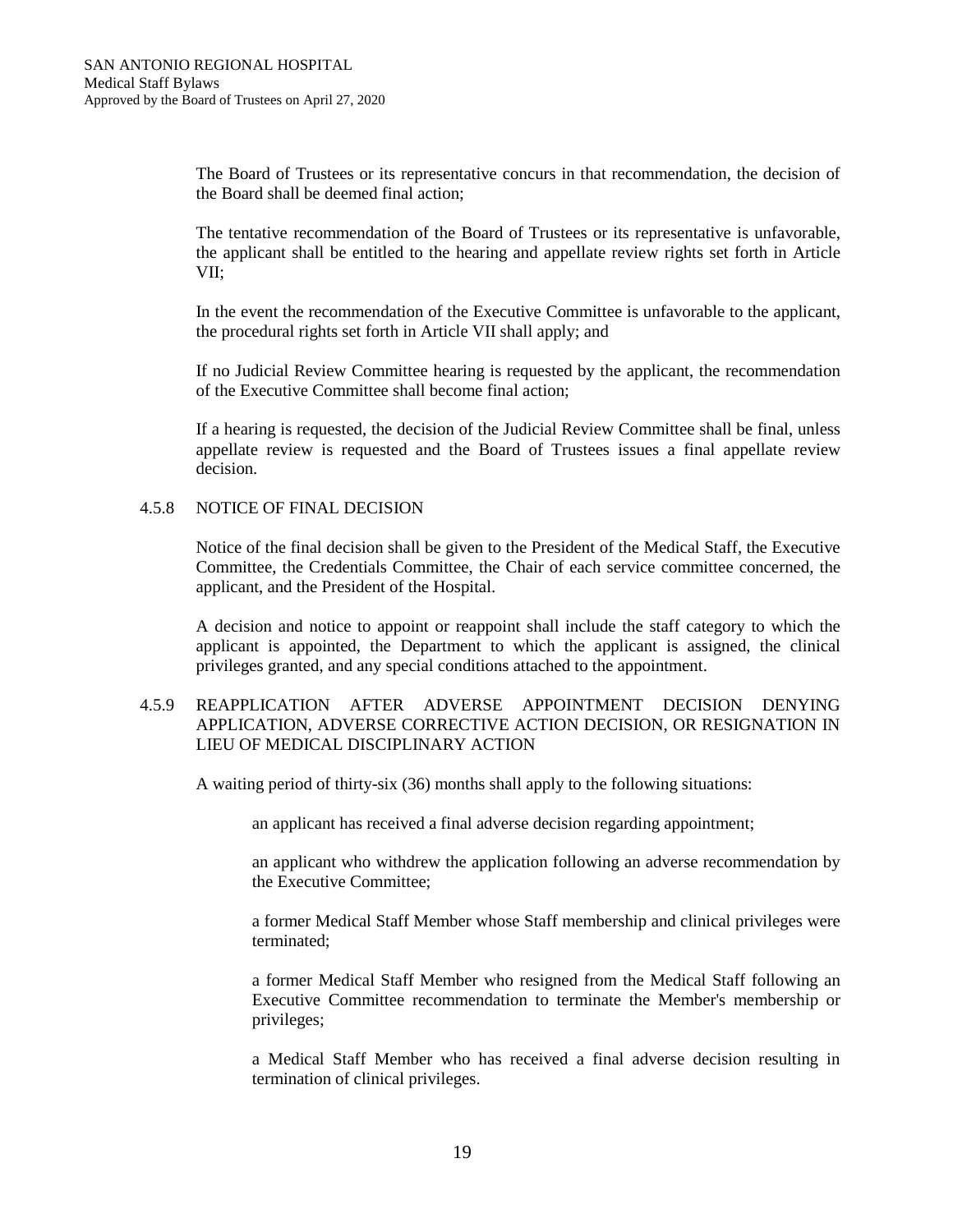The waiting period will begin when the decision becomes final, which shall occur upon the date of the completion of all hearing, appellate review, and other proceedings conducted by the Hospital and all judicial proceedings bearing on the decision.

For the purposes of this section, a decision shall be considered to be adverse only if it is based upon the types of occurrence which might give rise to corrective action and not if it is based upon reasons that do not pertain to medical and ethical conduct. Actions which are not considered adverse for the purpose of this section include such actions as those based upon a failure to live in the area, which can be cured by a move; to reappointment fee, which can be cured by paying reappointment fee; or to maintain liability insurance, which can be cured by securing the insurance.

After the waiting period, the applicant or Member may reapply; however, any such reapplication shall be processed as an initial application, and the applicant shall submit such additional information as may be required to demonstrate that the basis for the earlier adverse action no longer exists and/or that the Practitioner has complied with any specific requirements that the adverse decision may have included.

# **4.6 REAPPOINTMENTS AND REQUESTS FOR MODIFICATIONS OF STAFF STATUS OR PRIVILEGES**

## 4.6.1 APPLICATION

At least three months prior to the expiration date of the current staff appointment (except for temporary appointments), a reapplication form developed by the Executive Committee shall be mailed or delivered to the Member. If an application for reappointment is not returned at least sixty (60) days prior to the expiration date, written notice shall be promptly sent to the applicant advising that the application has not been received.

The reapplication form shall include all information necessary to update and evaluate the qualifications of the applicant including, but not limited to, the matters set forth in Section 4.5.1 as well as other relevant matters. Upon receipt of the application, the information shall be processed as set forth in Section 4.5.3.

A Medical Staff Member who seeks a change in Medical Staff status or modification of clinical privileges may submit such a request at any time to the appropriate Clinical Service Committee, except that such application may not be filed within six (6 ) months of the time a similar request has been denied.

#### 4.6.2 EFFECT OF APPLICATION

The effect of an application for reappointment or modification of staff status or privileges is the same as set forth in Section 4.5.2.

## 4.6.3 STANDARDS AND PROCEDURE FOR REVIEW

The application for reappointment shall be submitted to the Clinical Service Committee or the Chair of the Department of which the applicant is a Member.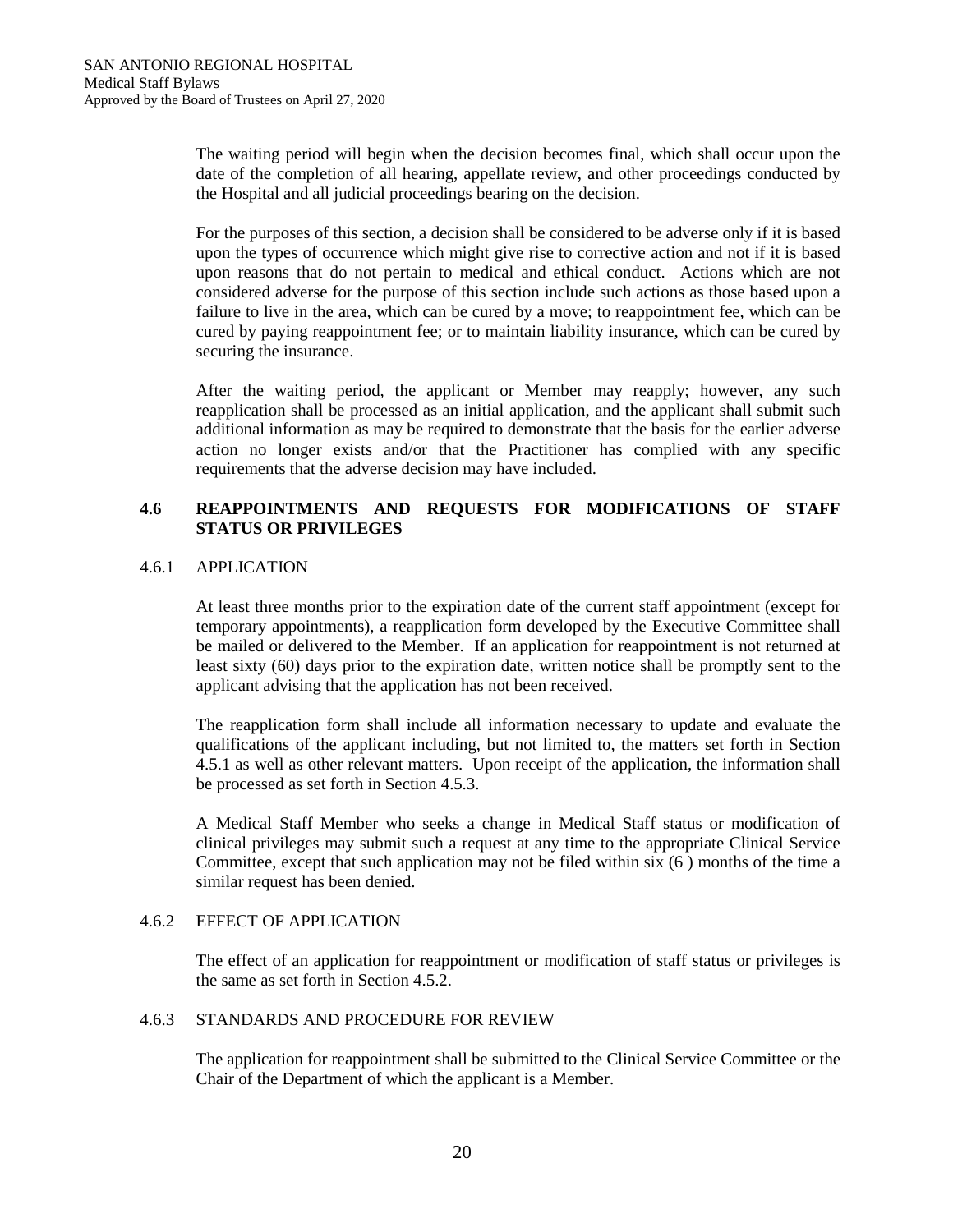The Clinical Service Committee or its Chair shall review the reappointment application and all pertinent documentation and shall transmit to the Executive Committee, or its Chair, a written report and recommendation regarding reappointment and privilege renewal.

Following receipt of the report from the Clinical Service Committee or its Chair, the Executive Committee, or its Chair, shall review all the reports and recommendations and shall forward to the Board of Trustees its recommendations. Thereafter, the procedure set forth in Sections 4.5.7, 4.5.8, and 4.5.9 shall be followed. If the recommendation of the Executive Committee is adverse, the Member shall be given notice of the adverse recommendation and of the Member's right to a hearing and appellate review, as provided in Article VII. The matter shall not be referred to the Board of Trustees until the Member has either waived the right to request a hearing or the matter is subject to appellate review under Article VII.

Each report and recommendation regarding reappointment shall specify whether the Member's requests shall be approved or denied. The report shall state the reason for the recommendation if either reappointment is not recommended, or if denial of requested privileges is recommended. Each recommendation concerning reappointment shall be based upon whether the Member has met the qualifications set forth in Section 2.3, and met the other standards set forth in these Bylaws and Rules and Regulations, and Hospital policies.

# 4.6.4 FAILURE TO FILE REAPPOINTMENT APPLICATION

Failure without good cause to file a completed application for reappointment in a timely manner shall result in the automatic suspension of the Member's clinical privileges and prerogatives at the end of the current staff appointment. If the Member fails to submit a completed application for reappointment within ten (10) days past the date it was due, the Member shall be deemed to have resigned membership in the Medical Staff. In the event membership terminates for the reasons set forth herein, the procedures set forth in Article VII shall NOT apply.

# **4.7 LEAVE OF ABSENCE**

# 4.7.1 LEAVE STATUS

A Member may request a voluntary leave of absence (LOA) from the Staff for any reason. A written request must be submitted to the Executive Committee stating the reason for the request, and the approximate period of leave desired, which must be for a minimum of thirty (30) days and may not exceed a period of one (1) year. A member may request an additional consecutive leave of absence for up to one (1) year. The member will still be responsible for applying for reappointment when due in accordance with these Bylaws. The reappointment process remains the same regardless of leave of absence. During the period of leave, the staff member will have no clinical privileges and prerogatives. The Executive Committee has the authority to place a Member on a medical Leave of Absence after it has fully investigated the circumstances surrounding the Member's medical condition and determines that a Practitioner cannot provide continuous care to his or her patients.

# 4.7.2 TERMINATION OF LEAVE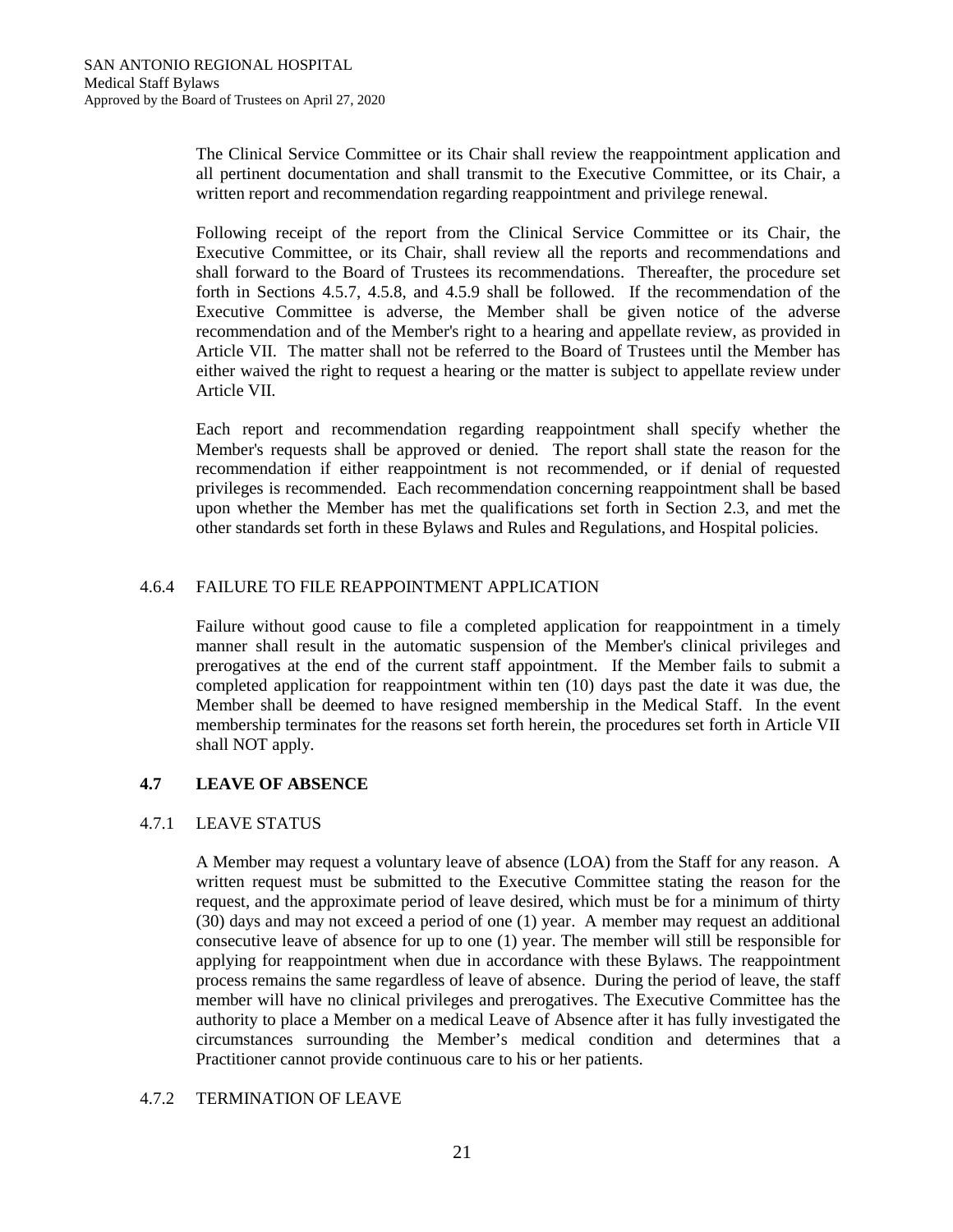At least thirty (30) days prior to the termination of the leave of absence, or at any earlier time, the Member may request reinstatement of privileges and prerogatives by submitting a written notice to that effect to the Credentials Committee or its Chair. The Member shall submit a written summary of activities during the leave. Requests for reinstatement for LOA's granted for health reasons must be accompanied by an appropriate physician's recommendation that privileges can be resumed. After verifying the necessary documentation, the Credentials Committee or its Chair shall forward a recommendation to the appropriate Clinical Service Committee or its Chair, who in turn shall forward a recommendation to the Executive Committee.

The Executive Committee shall make a recommendation to the Board of Trustees concerning the reinstatement of the Member's privileges and prerogatives and the procedure provided in Section 4.5 shall apply.

## 4.7.3 FAILURE TO REQUEST REINSTATEMENT

Failure without good cause to request reinstatement prior to the expiration of the leave, or to provide a summary of professional and other activities as above required, shall be deemed a voluntary resignation from the Medical Staff and shall result in automatic termination of membership, privileges, and prerogatives. The Executive Committee shall, at its sole discretion, and after giving such practitioner the opportunity to address the committee, determine whether or not a good cause existed. A Practitioner whose membership is automatically terminated shall not be entitled to the procedural rights provided in Article VII for the sole purpose of determining whether the failure to request reinstatement was unintentional or excusable, or otherwise. A request for Staff membership subsequently received from a Member so terminated shall be submitted and processed in the manner specified for applications for initial appointments.

At the discretion of the appropriate Department and/or Executive Committee, reinstatement may be made subject to an observation requirement, which may include preceptorship for a period of time, during which the Practitioner's clinical performance is observed by one or more designated Members to determine the Practitioner's continued satisfaction of qualifications and current competence.

#### **ARTICLE V CLINICAL PRIVILEGES**

## **5.1 EXERCISE OF PRIVILEGES**

Except as otherwise provided in these Bylaws, a Member providing clinical services at this Hospital shall be entitled to exercise only those clinical privileges specifically granted to the Member by the Board of Trustees. Said privileges and services must be Hospital specific, within the scope of any license, certificate, or other legal credential authorizing practice in this State and consistent with any restrictions thereon, and shall be subject to the rules and regulations of the Clinical Department and the authority of the Department Chair and the Medical Staff.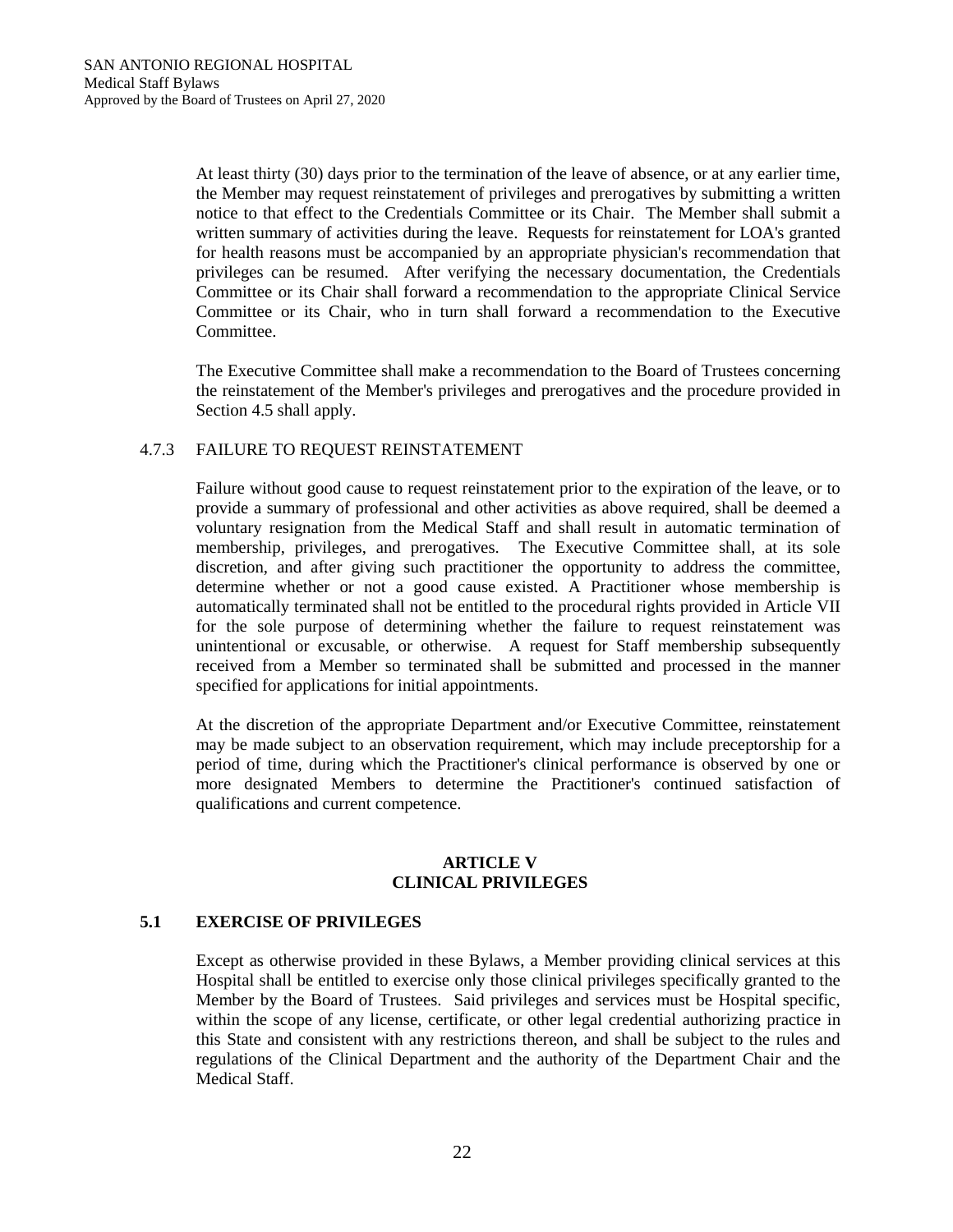# **5.2 DELINEATION OF PRIVILEGES IN GENERAL**

## 5.2.1 REQUESTS

Each application for staff appointment and reappointment must contain a request for the specific clinical privileges the applicant desires. A Member may request modification of privileges at any time. This request will be subject to evaluation which includes: changes to any licensure or registration; voluntary and involuntary relinquishment of any license or registration; voluntary and involuntary termination of medical staff membership; voluntary and involuntary limitation, reduction, or loss of clinical privileges; involvement in a professional liability action, as defined in the medical staff bylaws, including final judgments and settlements involving a practitioner; documentation as to applicant's health status; relevant practitioner-specific outcome data compared to aggregate data if available. Requests from an applicant for privileges or from Members for modification of privileges must be supported by documentation of the requisite training, experience, qualifications, and competency to exercise such privileges.

## 5.2.2 BASIS FOR PRIVILEGES DETERMINATION

Requests for clinical privileges or modification of privileges shall be evaluated on the basis of the Practitioner's education, training, experience, demonstrated current competence and judgment, health status as it may affect the Practitioner's ability to exercise the privileges sought, and the documented results of the patient care and other quality review, evaluation, and monitoring activities required by these Bylaws. Privileges determinations shall also take into account pertinent information concerning clinical performance obtained from other sources, especially other institutions and health care settings where a Member exercises clinical privileges. Information collected in connection with an application for privileges will be maintained in a Medical Staff file established for the Member or applicant.

## **5.3 PRECEPTORING**

## 5.3.1 APPLICABILITY AND DURATION

All Practitioners newly appointed to the staff, or newly granted clinical privileges (including temporary privileges or increased privileges for a Member), are subject to a period of preceptoring as determined by the appropriate Clinical Department's rules and regulations not to exceed twenty-four (24) months, although Members may be subjected to a continuation of preceptoring as a condition of renewal of Membership and/or Privileges. In addition, Members may be subjected to a continuation of preceptoring as a condition of renewal of Privileges. Preceptoring shall include, at a minimum, retrospective chart review.

Within these guidelines, each Department may, subject to the approval of the Executive Committee and the Board of Trustees, establish a greater minimum length of time, increase the case review requirements, and/or describe different review methods (e.g., retrospective review, concurrent review, mandatory consultation, or direct observation). During this period, a Practitioner's performance will be reviewed and evaluated by the Chair of the Department in which the Practitioner exercises initial or increased privileges (or such person's designee).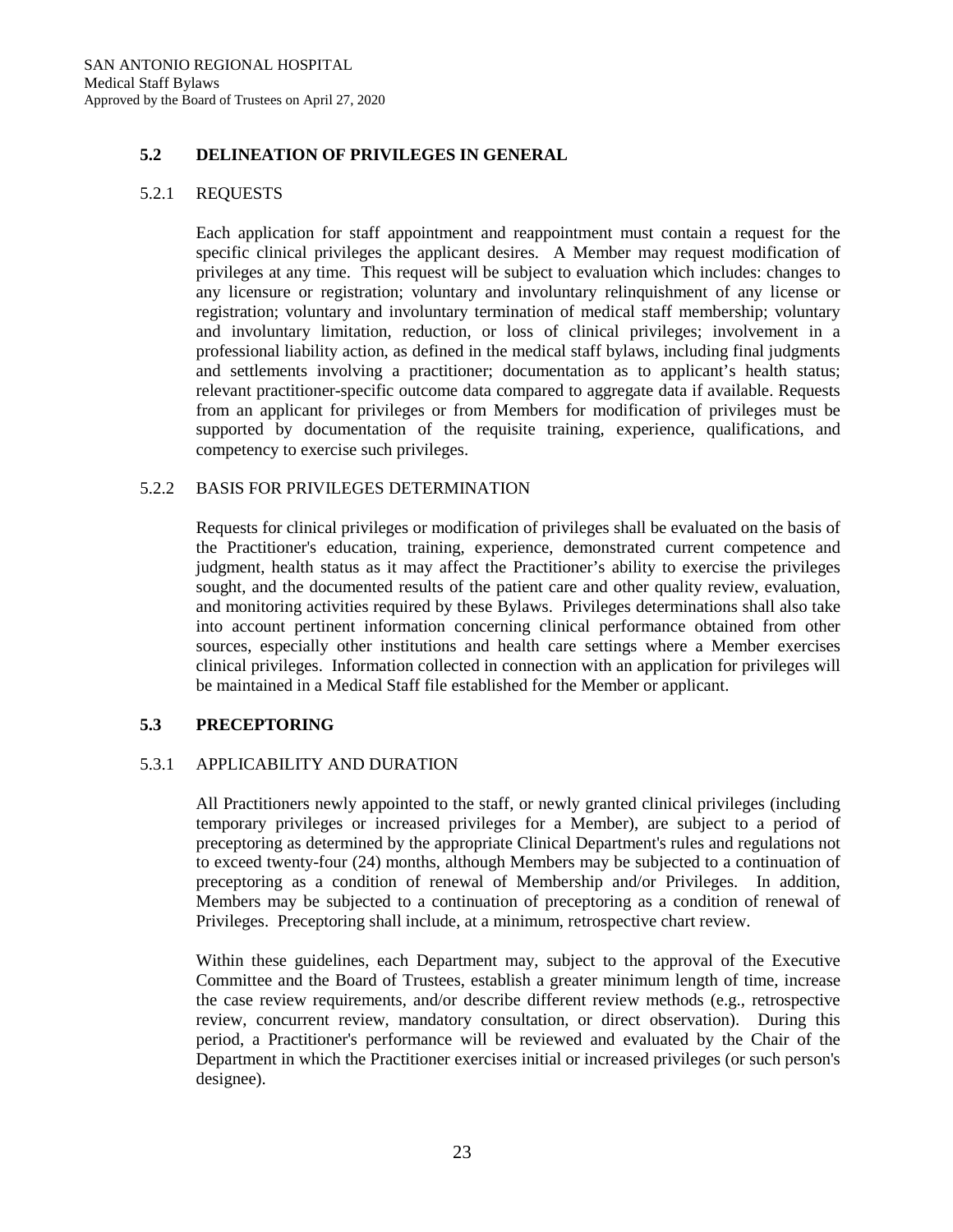The Board of Trustees may waive the preceptoring requirement after receiving the recommendation, if any, of the Credentials Committee or its representative, the Clinical Service Committee or its representative, and the Executive Committee or its representative. Preceptoring shall not constitute a restriction of privileges or grounds for any formal hearing or appeal rights under Article VII of these Bylaws.

#### 5.3.2 STATUS AND PRIVILEGES DURING PRECEPTORING PERIOD

During the preceptoring period, a Practitioner must demonstrate that the qualifications for membership and clinical privileges are being met, and all of the obligations of the Practitioner's Staff category are being fulfilled.

A Practitioner's exercise of prerogatives and clinical privileges during the preceptoring period is subject to any conditions or limits imposed as part of the Practitioner's staff appointment or grant of privileges, or which may be imposed during the preceptoring period as a result of corrective action taken pursuant to these Bylaws.

During this period, the following shall apply to Practitioners:

Practitioners may admit patients and exercise such clinical privileges as are granted pursuant to Article V;

Practitioners may attend meetings of the Medical Staff and the Department of which the individual is a Member, including educational programs, but shall have no right to vote at such meetings;

Practitioners shall not be eligible to hold office in the Medical Staff organization, nor serve on committees;

Practitioners shall be required to take Emergency Department room back-up call and will be placed on the schedule, with preceptorship, unless clinical service Department rules and regulations allow criteria for exemption.

## 5.3.3 REQUIREMENTS FOR SUCCESSFUL COMPLETION

Preceptoring shall be deemed successfully completed when the Practitioner completes the required number of proctored cases within the time frame established in these Bylaws and the Rules and Regulations, and the Practitioner's professional performance in the cases met the standard of care of the Hospital.

Review and Observation Required/Practitioner's Obligation: The Practitioner must work with the Medical Staff to arrange for any required monitoring and observation by the Practitioner's preceptors and, except for good cause, do so within the time established in the Rules and Regulations. The appropriate Department Chair or the Chair's designee, shall prepare a summary for the Member's file of the evaluations of the proctored Practitioner's performance. Failure to Complete Necessary Volume: Any Member who fails to complete the required number of preceptored cases within the time frame established in these Bylaws and Rules and Regulations shall be deemed to have voluntarily withdrawn his or her request for membership (or the relevant Privileges), and he shall not be afforded the procedural rights provided in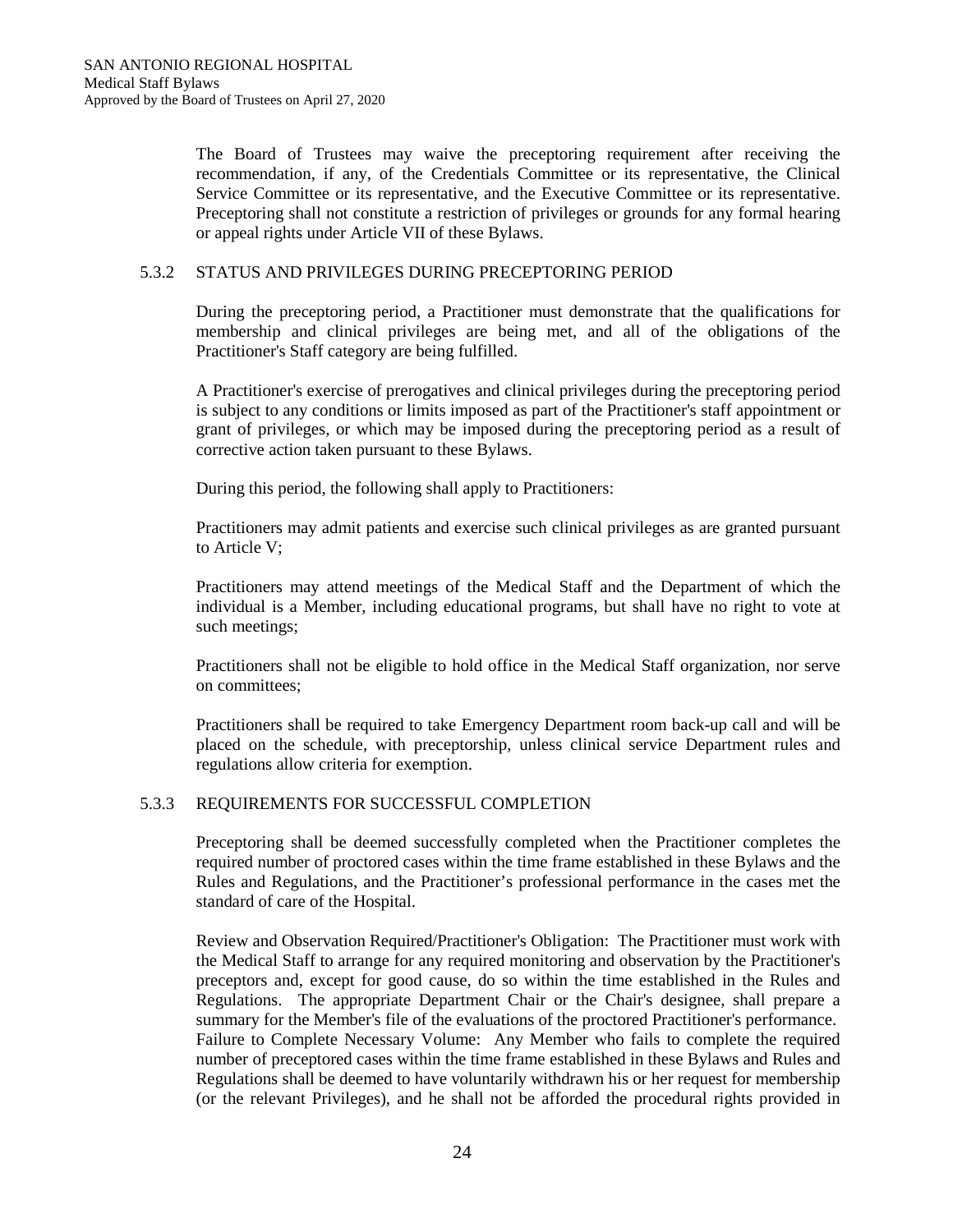Article VII. However, the Department has the discretion to extend the time for completion of preceptoring in appropriate cases subject to ratification by the Medical Executive Committee. The inability to obtain such an extension shall not give rise to procedural rights described in Article VIII.

Failure to Satisfactorily Complete Preceptoring: If a Practitioner completes the necessary volume of preceptored cases but fails to perform satisfactorily during preceptoring, he may be terminated (or the relevant Privileges may be revoked), by the Medical Executive Committee, upon recommendation of the Department Chair, and he/she shall be afforded the procedural rights as provided in Article VII.

Satisfactory Completion of Preceptoring: If a practitioner completes all required preceptored cases to the satisfaction of the Department Chair(s) or Clinical Service Committee Chair(s), they will remove the practitioner from preceptoring and inform the relevant Departments and the Medical Executive Committee.

## **5.4 CONDITIONS FOR PRIVILEGES OF LIMITED LICENSE PRACTITIONERS**

Surgical procedures performed by dentists and podiatrists shall be under the overall supervision of the Chair of the Department of Surgery or the Chair's designee and subject to the provisions of the Rules and Regulations.

## **5.5 TEMPORARY CLINICAL PRIVILEGES**

There is no right to temporary privileges. Accordingly, temporary privileges should not be granted unless the available information supports, with reasonable certainty, a favorable determination regarding the requesting physician, dentist, podiatrist, or psychologist's qualification, ability, and judgment to exercise the Privileges requested, and only after the physician, dentist, podiatrist or psychologist has demonstrated compliance with these Bylaws and Rules and Regulations, including the requirements for professional liability insurance. Practitioners holding temporary privileges are not members of the Medical Staff.

## 5.5.1 CIRCUMSTANCES

Upon the written concurrence of 1) Chair of the Credentials Committee, 2) President of the Hospital, and 3) either the Chair of the Department where the privileges will be exercised or the President of the Medical Staff, temporary privileges may be granted to a Practitioner, subject to the conditions set forth in Section 5.5.2 below, in the following circumstances: Pendency of Application: After receipt of a completed Medical Staff Application, proof of malpractice coverage verification of malpractice history, query to the National Practitioner Data Bank, and current copies of the applicant's medical license Drug Enforcement Administration Certificate, and request for specific temporary privileges, an applicant may be granted temporary privileges for an initial period of sixty (60) days, with subsequent renewal not to exceed one hundred and twenty (120) days.

Deferred Applications: If the information available to the persons or committees charged with deciding whether to grant temporary privileges is inconsistent or casts any reasonable doubt on the applicant's qualifications, action on the request for temporary privileges may be deferred until such doubts are satisfactorily resolved. A deferral of a decision on an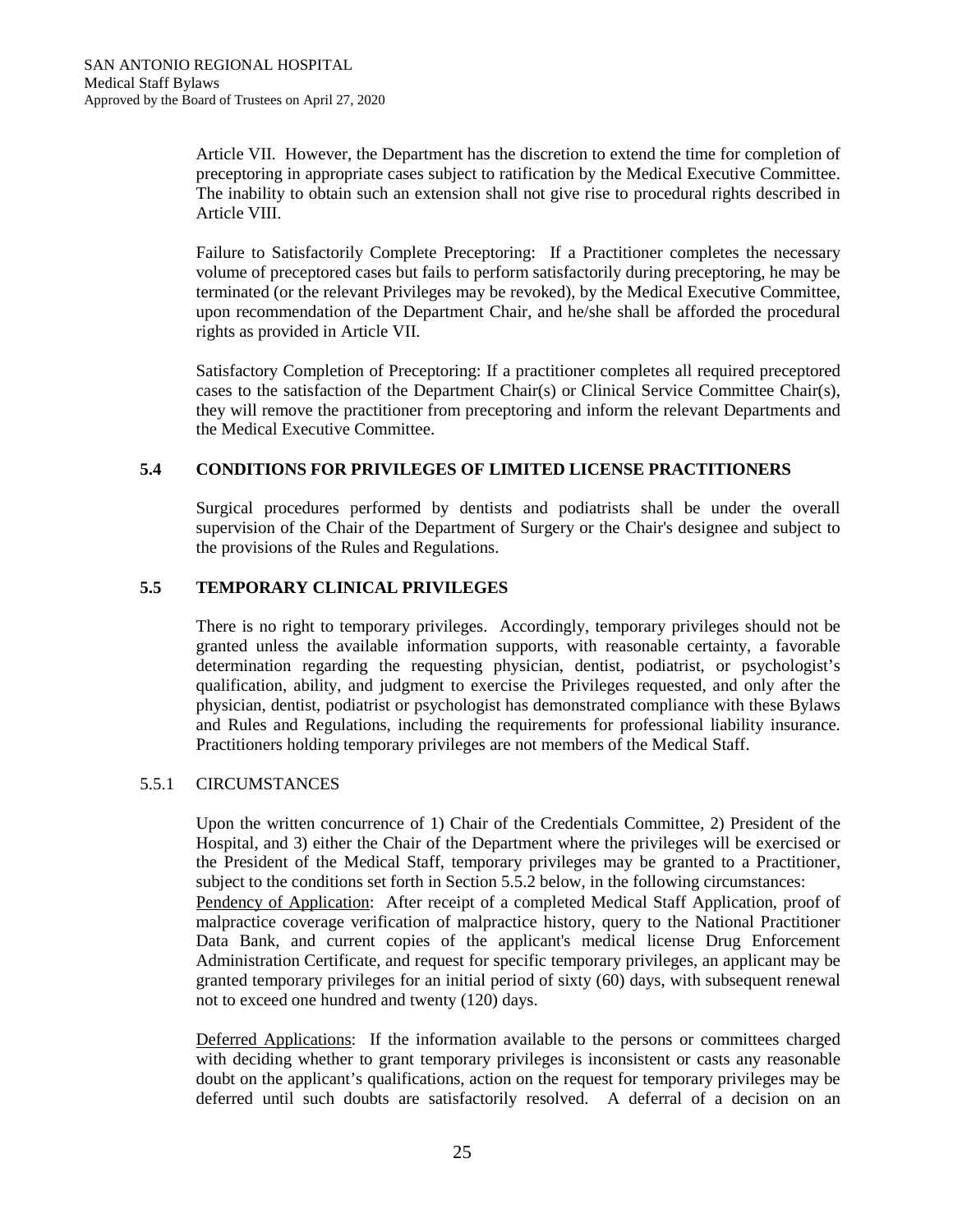application for temporary privileges shall not constitute a restriction of privileges or grounds for any formal hearing or appeal rights under Article VII of these Bylaws.

Care of Specific Patients: Upon receipt of a written request form for specific temporary privileges, a physician, dentist, podiatrist or psychologist who is not an applicant for membership may be granted temporary privileges to care for one or more specific patients. These privileges shall be granted to treat a maximum of four patients in any one year and are limited to the duration of the patient's stay in the Hospital. Physicians, dentists, podiatrists, or psychologist requesting permission to attend additional patients shall be required to apply for Staff membership before being granted the requested privileges.

Locum Tenens: A locum tenens serves in place of a physician who is physically absent from the physician's practice during the period of locum tenens. The period of locum tenens may be for as little as one day. Locum tenens temporary privileges may be granted for an initial period of no more than ninety (90) days within a twelve-month period. Such privileges may be renewed by the Credentials Committee or its Chair if the Practitioner being covered is injured or ill. The privileges shall not exceed the Practitioner's services as locum tenens. The locum tenens must be qualified to practice the same specialty as the Practitioner being served. The physician, dentist, podiatrist or psychologist requesting locum tenens must submit to the Chair of the Credentials Committee a completed staff application, proof of malpractice coverage, and current copies of the applicant's medical license and Drug Enforcement Administration Certificate. The locum tenens may not serve on the Emergency Department backup roster.

## 5.5.2 CONDITIONS

If granted temporary privileges, the physician, dentist, podiatrist or psychologist shall act under the supervision of the appropriate Department Chair and shall ensure that the Chair, or the Chair's designee, is kept closely informed as to the physician, dentist, podiatrist or psychologist's activities within the Hospital. The Department Chair may impose special consultation and reporting conditions. The physician, dentist, podiatrist or psychologist requesting temporary privileges agrees to abide by these Bylaws in all matters relating to the physician, dentist, podiatrist, or psychologist's activities in the Hospital. A physician, dentist, podiatrist or psychologist granted temporary privileges during the pendency of an application or as locum tenens shall be preceptored as if the physician, dentist, podiatrist or psychologist was a new Member.

## 5.5.3 TERMINATION

At any time, acting with or without cause, the President of the Hospital or the President of the Medical Staff may, after consulting with the Department Chair responsible for supervision, or the Chair's designee, terminate any or all of such physician, dentist, podiatrist, or psychologist's temporary privileges. If a patient's life or well-being is determined to be endangered by continued treatment by the physician, dentist, podiatrist or psychologist, the termination may be effected by any person entitled to impose summary suspensions under Article VI. In the event of any such termination, the physician, dentist, podiatrist, or psychologist's patients then in the Hospital shall be assigned to another physician, dentist, podiatrist or psychologist by the Department Chair responsible for supervision. The wishes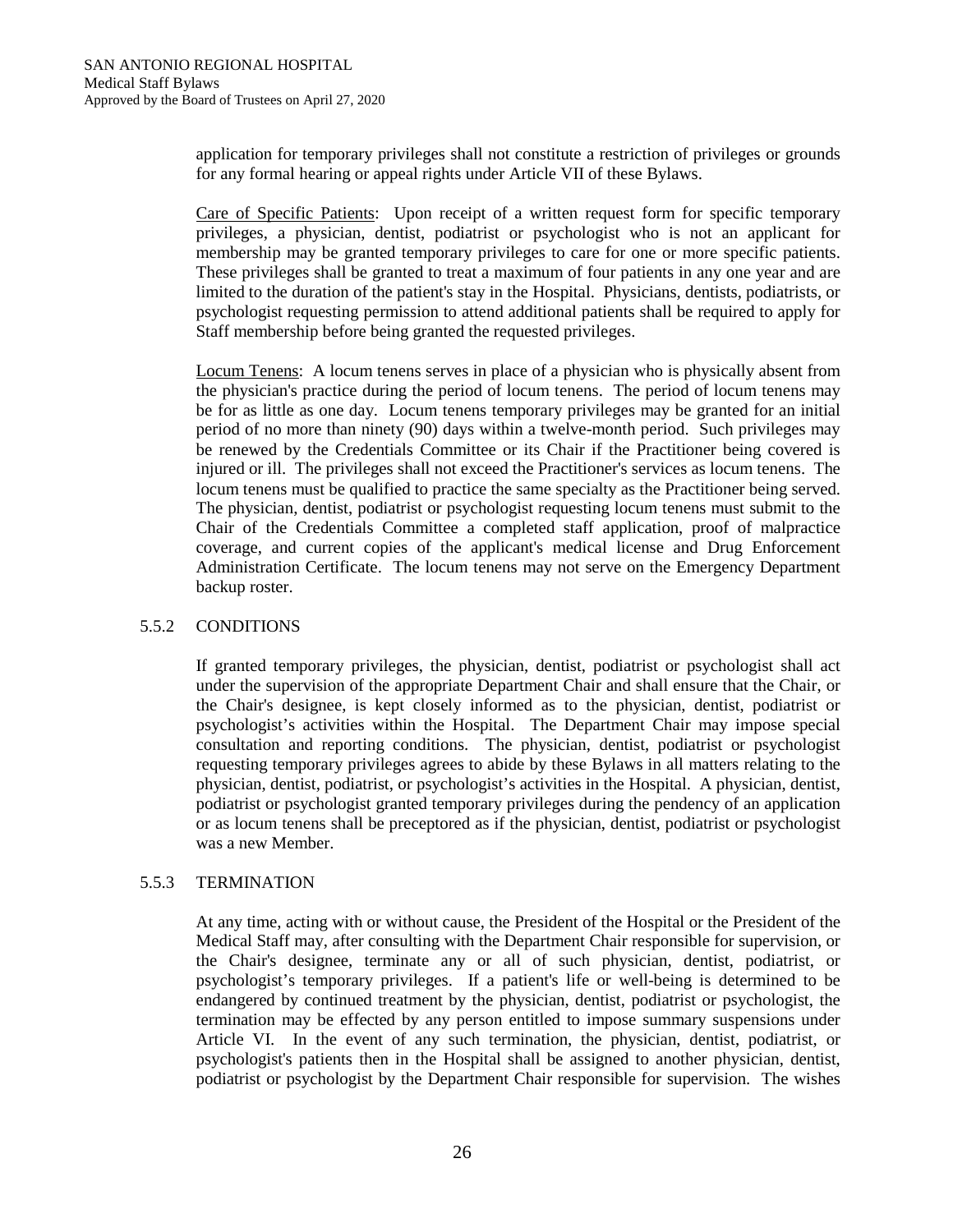of the patient shall be considered, where feasible, in choosing a substitute physician, dentist, podiatrist or psychologist.

# 5.5.4 EMERGENCY PRIVILEGES

For the purpose of this Section, an "emergency" is defined as a condition in which a patient is in imminent danger of serious or permanent harm or death and any delay in administering treatment would add to that danger. In the case of an emergency, any physician, dentist, podiatrist or psychologist, to the degree permitted by the physician, dentist, podiatrist or psychologist's license and regardless of Department, Medical Staff status, or clinical privileges, shall be permitted to do, and shall be assisted by Hospital personnel in doing, everything possible to save a patient from such danger. When an emergency no longer exists, such physician, dentist, podiatrist or psychologist must request the privileges necessary to continue to treat the patient. In the event such privileges are either not requested or denied, the patient shall be assigned to an appropriate Member of the Staff by the President of the Medical Staff.

# 5.5.5 EMERGENCY DISASTER PRIVILEGES

- (a) In the case of a disaster in which the disaster plan has been activated and the hospital is unable to handle the immediate patient needs, an Officer of the Medical Staff or Department Chairmen, may grant disaster privileges. In the absence of the above, the Chief Executive Officer or the CEO's designee may grant the disaster privileges consistent with this subsection. The grant of privileges under this subsection shall be on a case-by-case basis at the sole discretion of the individual authorized to grant such privileges. An initial grant of disaster privileges is reviewed by a person authorized to grant disaster privileges within 72 hours to determine whether the disaster privileges should be continued.
- (b) Those authorized under subsection (a) may grant disaster privileges upon presentation of a valid picture ID issued by a state, federal or regulatory agency and at least one of the following:
	- (i) A current picture hospital ID card clearly identifying professional designation.
	- (ii) A current license to practice and a valid picture ID issued by a state, federal, or regulatory agency.
	- (iii) Identification indicating that the individual is a member of a Disaster Medical Assistance Team (DMAT) or MRC, ESAR-VHP, or other recognized state or federal organizations or groups.
	- (iv) Identification indicating that the individual has been granted authority by a federal, state, or municipal entity to render patient care in disaster circumstances.
	- (v) Identification by current hospital or medical staff member(s) with personal knowledge regarding the volunteer's ability to act as a licensed independent practitioner during a disaster.
- (c) Current professional licensure of those providing care under disaster privileges is verified from the primary sources as soon as the immediate emergency situation is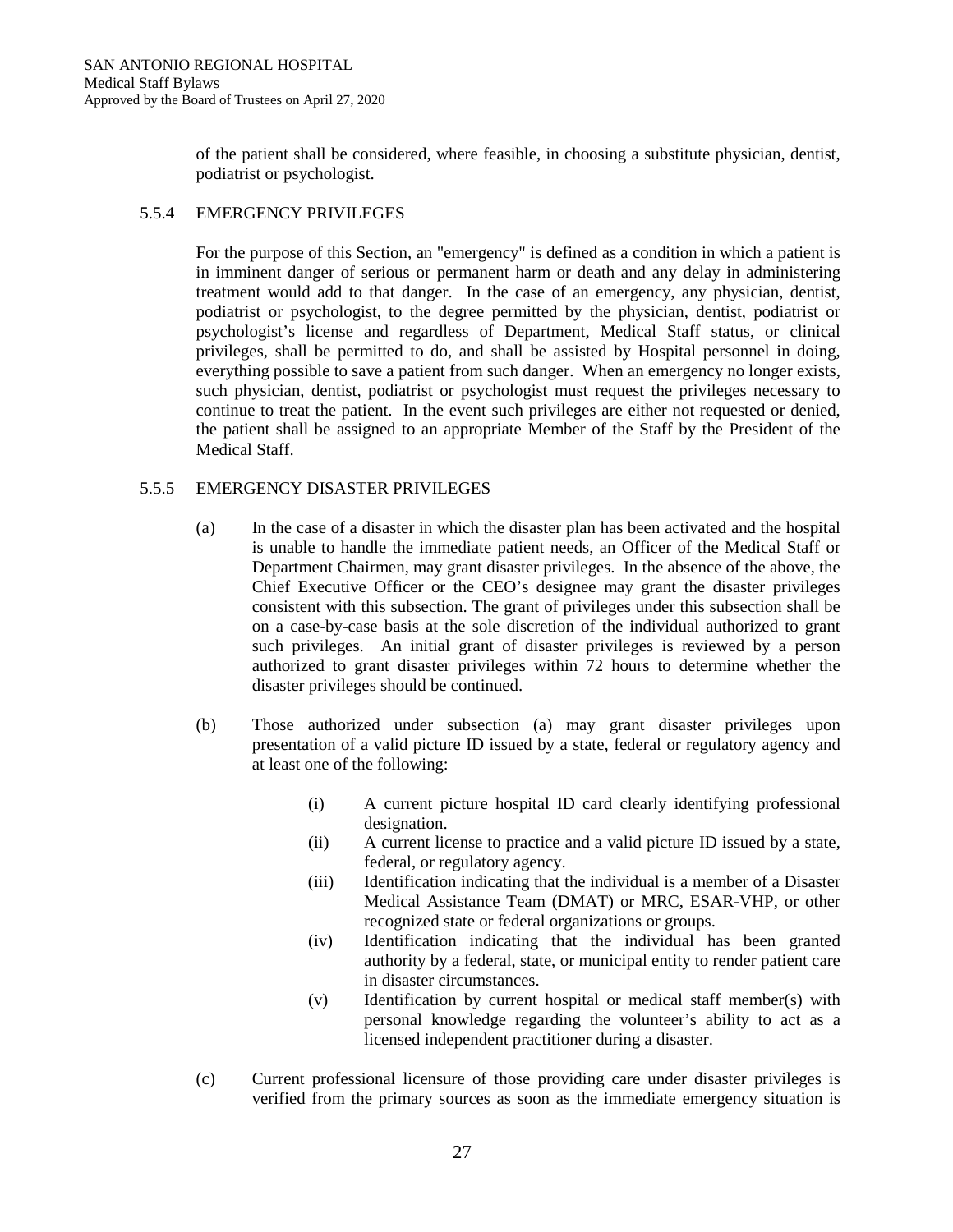under control or within 72 hours from the time the volunteer licensed independent practitioner presents to the hospital, whichever comes first. If primary source verification cannot be completed within 72 hours of the practitioner's arrival due to extraordinary circumstances, the hospital documents all of the following:

- (i) The reason(s) verification could not be performed within 72 hours of the practitioner's arrival
- (ii) Evidence of the licensed independent practitioner's demonstrated ability to continue to provide adequate care, treatment and services
- (iii) Evidence of an attempt to perform primary source verification as soon as possible
- (d) Members of the medical staff shall oversee those granted disaster privileges

## **5.6 MODIFICATION OF CLINICAL PRIVILEGES OR DEPARTMENT ASSIGNMENT**

On its own, upon recommendation of the Clinical Service Committee, or pursuant to a request under Section 4.6.1, the Executive Committee may recommend a change in the clinical privileges or Department assignment of a Member. The Executive Committee may also recommend that the granting of additional privileges to a current Member be made subject to preceptoring.

#### **5.7 APPLICATION DEEMED WITHDRAWN**

If a Member requesting a modification of clinical privileges or Department assignments fails within 30 days of the request to furnish the information necessary to evaluate the request in a timely manner, the application shall automatically be deemed withdrawn, and the applicant shall not be entitled to a hearing as set forth in Article VII.

#### **5.8 HISTORY AND PHYSICALS**

A medical history and physical examination shall be completed within 24 hours of admission or before the performance of any procedure, with our without anesthesia, whichever is earlier. The content of the history and physical examination is described in greater detail in the Medical Staff Rules and Regulations, policies, or the applicable departmental rules, regulations, as the case may be. A medical history and physical examination completed within 30 days of admission or registration (the "Pre-Admission H&P") will meet the foregoing requirement under the following circumstances:

- (a) The content of the Pre-Admission H&P meets the applicable Medical Staff Standard, and
- (b) A member of the Medical Staff with appropriate privileges must complete and document an interval history and physical examination of the patient within 24 hours of admission or before the performance of any procedure, with or without anesthesia, whichever is earlier, by completing the following:
	- 1. Reviewing the report of the Pre-Admission H&P,
	- 2. Performing an examination to confirm the information and findings in from the Pre-Admission H&P,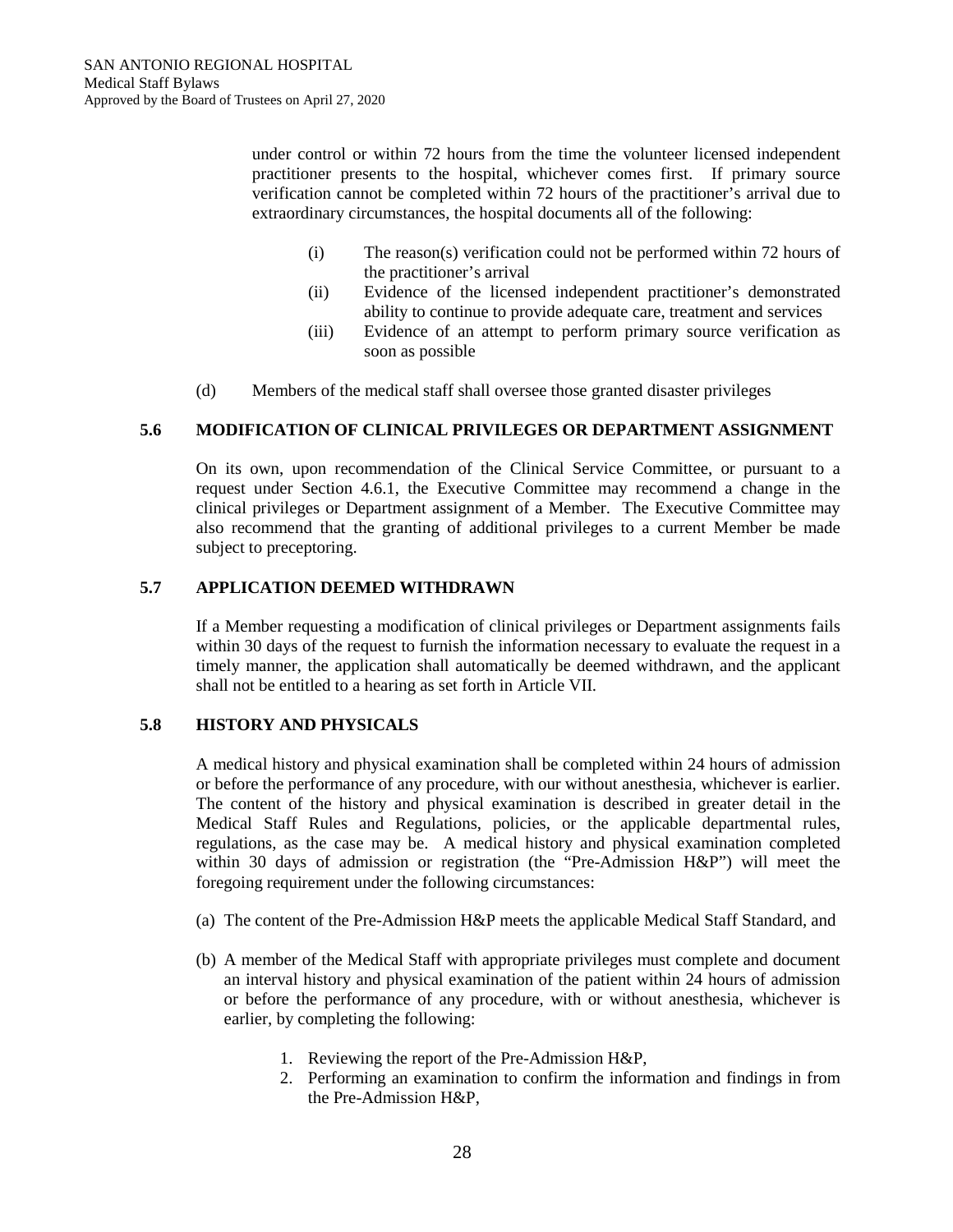- 3. Updating the information and findings in the Pre-Admission H&P, as necessary and appropriate, regarding physical/psychological status, and
- 4. Signing and dating the report of the interval history and physical examination as an attestation to it being current.

#### **ARTICLE VI CORRECTIVE ACTION**

## **6.1 ROUTINE MONITORING AND EDUCATION**

The Clinical Service Committees and divisions are responsible for carrying out delegated review and quality assurance review functions. They may counsel, educate, issue letters of warning or censure, or institute retrospective or concurrent monitoring (so long as the Practitioner is only required to provide reasonable notice of admissions and procedures) in the course of carrying out their duties without initiating formal corrective action proceedings. Comments, suggestions and warnings may be issued orally or in writing. The Practitioner shall be given an opportunity to respond in writing and may be given an opportunity to meet with the Clinical Service Committee or division. Any informal actions, monitoring or counseling shall be documented in the Member's file. Executive Committee approval is not required for such actions, although the actions shall be reported to the Executive Committee. This section shall not be construed to confer any rights upon a Practitioner to any routine monitoring and education prior to corrective action. These actions shall not constitute a restriction of privileges or grounds for any hearing under Article VII.

#### **6.2 CORRECTIVE ACTION**

## 6.2.1 CRITERIA FOR INITIATION

When reliable information indicates a Member may have exhibited acts, demeanor, or conduct, either within or outside the hospital, reasonably likely to be (a) detrimental to patient safety or to the delivery of quality patient care within the Hospital; (b) unethical; (c) contrary to these Bylaws and Rules and Regulations or Medical Staff approved policies; (d) below applicable professional standards; (e) reasonably likely to be disruptive to Hospital operations involved in patient care; (f) in violation of state or federal laws or regulations; or (g) detrimental to the Hospital's licensure or accreditation or efforts to comply with utilization review requirements, a request for an investigation or action against such Member may be initiated by the President of the Medical Staff, or his designee, the Chairman of the Department for which the practitioner is a member, the President of the Hospital, or his designee. Any person may supply the information relied on to initiate the request through the appropriate channels.

#### 6.2.2 INITIATION

A request for an investigation must be signed, in writing, and submitted to the Executive Committee and supported by reference to specific activities or conduct alleged which constitutes the ground for the referral. The President of the Medical Staff shall promptly notify the President of the Hospital in writing of all requests for corrective action received by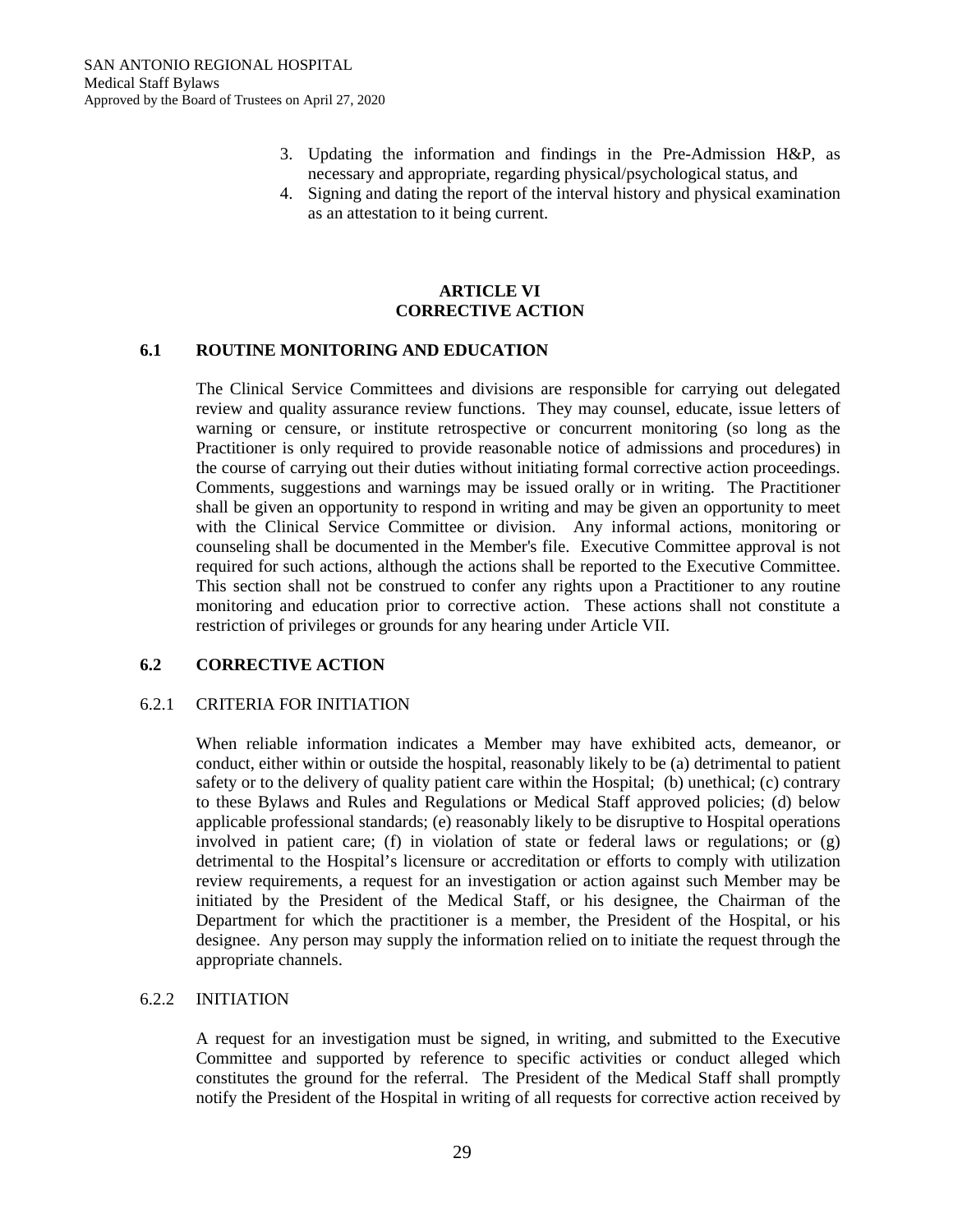the Executive Committee and shall continue to keep him or her fully informed of all action taken in conjunction therewith. If the Executive Committee initiates the request, it shall record the reasons.

## 6.2.3 INVESTIGATION

Investigation means a process specifically instigated by the Medical Executive Committee to determine the validity, if any, to a concern or complaint raised against a medical staff member or individual holding clinical privileges, and does not include activity of the medical staff wellness committee.

If the Executive Committee concludes that an investigation is warranted, it shall direct an investigation to be undertaken. The Executive Committee may conduct the investigation itself or may assign the task to an appropriate staff officer, Clinical Service Committee, or standing or ad hoc committee of the Medical Staff. If the investigation is delegated to an officer or committee other than the Executive Committee, such officer or committee shall promptly investigate the matter and forward a written report on the findings from the investigation to the Executive Committee as soon as practicable. The report may include recommendations for appropriate corrective action. An investigation is deemed to have begun when the Medical Executive Committee approves and initiates a formal investigation. If corrective action is being contemplated, the Member shall be notified by the Executive Committee or its designee that an investigation is being conducted and shall be given an opportunity to provide information in a manner and upon such terms as the investigating individual or body deems appropriate. The individual or body investigating the matter may, but is not obligated to, interview the persons involved; however, such interview shall not constitute a "hearing" as that term is used in Article VII, nor shall any of the procedural rules for hearings or appeals apply. Despite the status of any investigation, at all times the Executive Committee retains its authority and discretion to take whatever action may be warranted by the circumstances, including summary suspension, termination of the investigative process, or other action.

The Executive Committee may at any time within its discretion, and shall at the request of the Board of Trustees, terminate the investigative process and proceed with action as provided in Section 6.2.4 below.

In cases of complaints of harassment or discrimination involving a patient, an expedited initial review shall be conducted on behalf of the Medical Executive Committee by the President of the Medical Staff, or the President's designee, together with representatives of administration, or by an attorney for the Hospital. In cases of complaints of harassment where the alleged harasser is a Member and the complainant is not a patient, an expedited initial review shall be conducted by the Human Resources Director or his designee, or by an attorney for the Hospital. The President of the Medical Staff shall be kept appraised of the initial review. The information gathered from an expedited initial review shall be referred to the Medical Executive Committee if it is determined that corrective action may be warranted against a Member.

# 6.2.4 EXECUTIVE COMMITTEE ACTION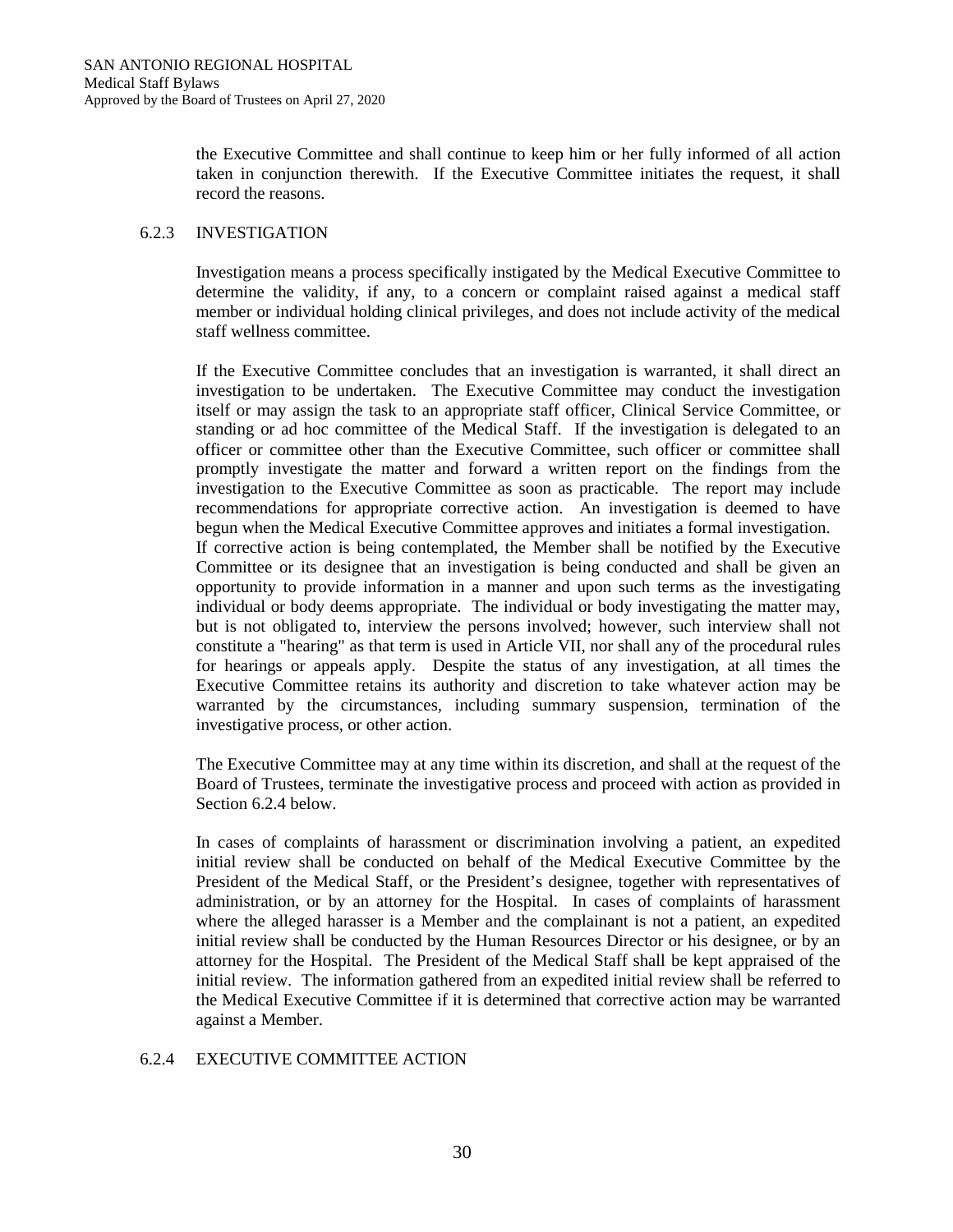As soon as is practicable after the conclusion of the investigation, the Medical Executive Committee shall take action which may include, without limitation:

Determining no corrective action should be taken and, if the Executive Committee determines there was no credible evidence for the complaint in the first instance, clearly documenting those findings in the Member's file;

Deferring action for a reasonable time not to exceed ninety (90) days where circumstances warrant;

Issuing a letter of warning, admonition, reprimand, or censure, although nothing herein shall be deemed to preclude the Medical Staff President, Clinical Service Committee, division or standing committee Chairs from issuing informal written or oral warnings outside of the mechanism for corrective action. In the event such letters are issued, the affected Member may make a written response which shall be placed in the Member's file;

Recommending the imposition of terms of probation or special limitation upon continued Staff membership or exercise of clinical privileges, including, without limitation, requirements for co-admissions, mandatory consultation, or proctoring;

Recommending reduction, modification, suspension, or revocation of clinical privileges; Recommending reductions of membership status or limitation of any prerogatives directly related to the Member's delivery of patient care;

Recommending suspension, revocation, or probation of Staff membership; Taking other actions deemed appropriate under the circumstances.

#### 6.2.5 SUBSEQUENT ACTIONS

In the event the Executive Committee determines that no corrective action is required, or a letter of warning, admonition, reprimand, or censure should be issued, that decision shall become final subject to review by the Board of Trustees. The Executive Committee shall transmit a report on its findings and conclusions to the Board of Trustees. The Board of Trustees may affirm, modify, further investigate, or reject the recommendation referred for review. The Board of Trustees shall give great weight to the Executive Committee's recommendation. The Board of Trustees shall initiate further action only if the failure to act is contrary to the weight of the evidence that is before it, and then only after it has consulted with the Executive Committee and the Executive Committee has not acted. In no event shall a Practitioner be entitled to a hearing when the only action of the Executive Committee is to issue a letter of reprimand or admonition.

If the Executive Committee recommends action which constitutes grounds for a hearing under Article VII, the Board of Trustees shall not act on the matter until the Practitioner has waived the hearing rights or invoked the hearing rights and the matter is set for appellate review.

#### 6.2.6 PROCEDURAL RIGHTS

Any recommendation by the Executive Committee which constitutes grounds for a hearing as set forth in Section 7.2 shall entitle the Practitioner to the procedural rights as provided in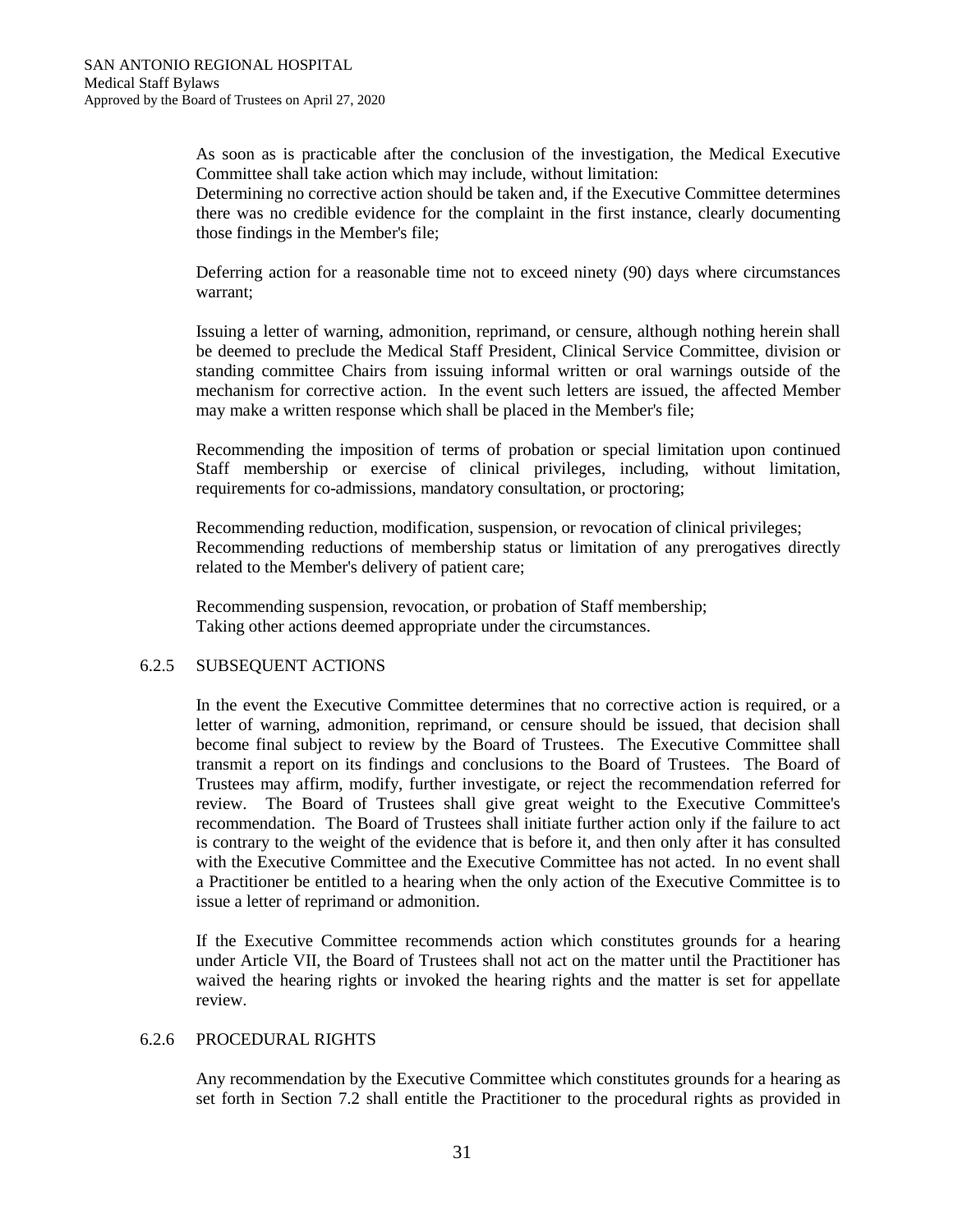Article VII. In such cases, the President of the Medical Staff shall give the Practitioner special notice of the adverse recommendation and of the Practitioner's right to request a hearing in the manner specified in Article VII.

#### **6.3 SUMMARY SUSPENSION**

#### 6.3.1 CRITERIA FOR IMMEDIATE SUSPENSION

Whenever a Practitioner's conduct requires immediate action to either reduce a substantial likelihood of imminent danger to the health or safety of any person, or to prevent the continued violation of safeguards imposed pursuant to Section 6.4.6. the President of the Medical Staff, Chair of the Department of which the Practitioner is assigned, the President of the Hospital (acting with a Medical Staff officer or Department Chair), the Executive Committee or the Chair of the Board of Trustees (acting with a Medical Staff officer or Department Chair) shall have the authority to summarily suspend or restrict the Staff membership or all or any portion of the clinical privileges of such Practitioner.

If no Medical Staff officers are available after reasonable attempts to contact them, the President of the Hospital or Chair of the Board of Trustees may summarily suspend or restrict a Member's clinical privileges when necessary in order to prevent imminent harm to any person.

Such summary suspension or restriction shall become effective immediately upon imposition, and the person or body responsible for the suspension, shall promptly (within no more than five days) give the Practitioner written notice of the suspension. Such notice must comply with the requirements set forth in Section 7.3.1. In addition, the notice should inform the Practitioner of the right to Executive Committee review under Section 6.3.2. The notice of the suspension or restriction given to the Executive Committee shall constitute a request for corrective action and the procedures set forth in Section 6.2 shall be followed. The corrective action investigation should be completed promptly so any hearing on the summary suspension or restriction and corrective action can be commenced within the sixty (60) day limit after a hearing on a summary suspension or restriction is requested.

If the President of the Hospital or Chair of the Board of Trustees acts without a Medical Staff officer's concurrence, the summary suspension or restriction shall last only two (2) days excluding holidays or weekends. Thereafter, it shall automatically terminate unless ratified by the Executive Committee.

In the event of any suspension or restriction, the Practitioner's patients whose treatment is affected by the summary suspension or restriction shall be assigned to another Practitioner by the President of the Medical Staff or Department Chair. The wishes of the patient and the physician shall be considered, where feasible, in choosing a substitute Practitioner.

# 6.3.2 EXECUTIVE COMMITTEE ACTION

A Practitioner who has been summarily suspended or restricted may request an interview with the Executive Committee.

Such interview shall be informal and shall not constitute a hearing as provided in Article VII. The interview shall be convened as soon as reasonably possible under the circumstances, not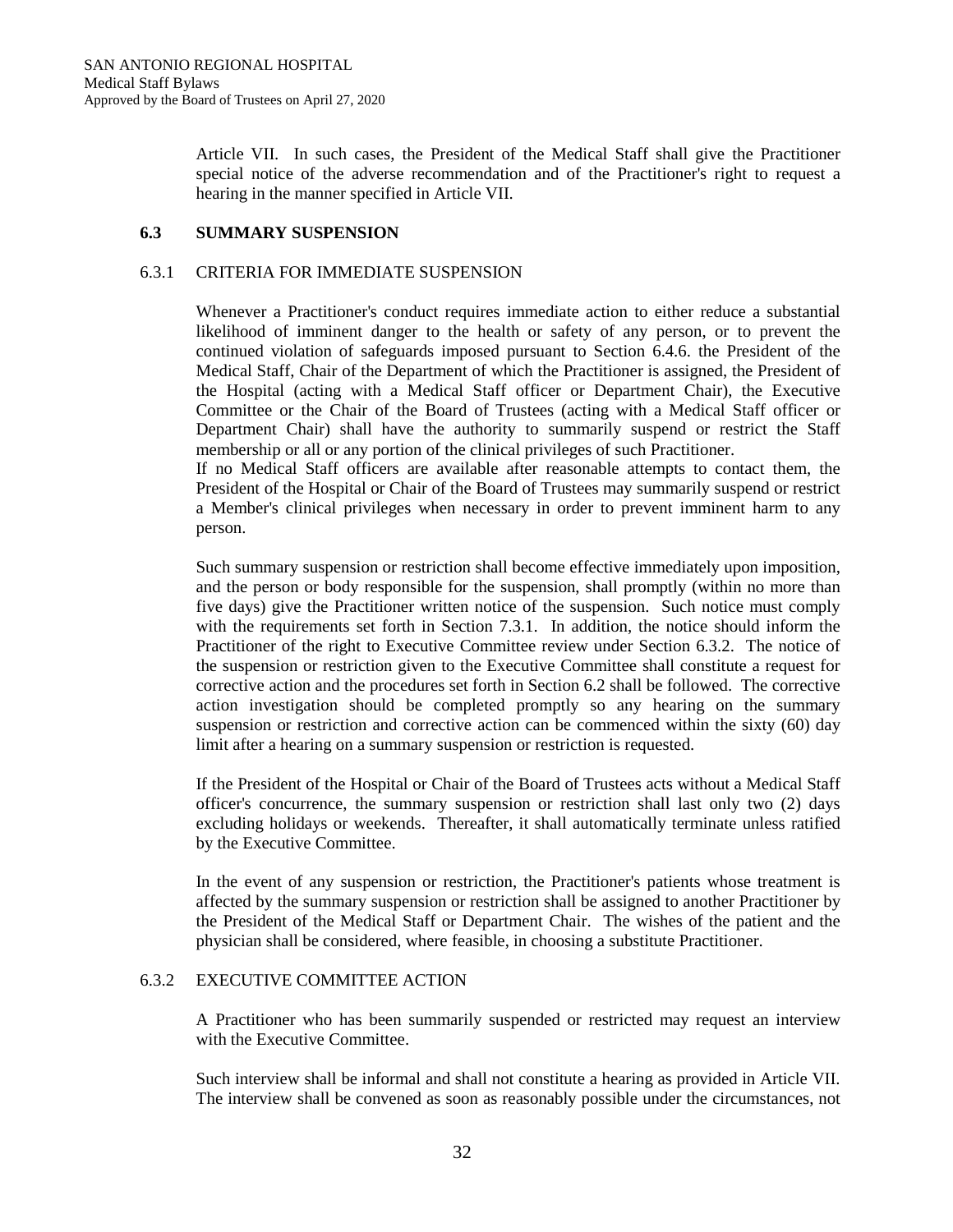to exceed thirty (30) days. The Executive Committee may thereafter modify, continue, or terminate the terms of the summary suspension or restriction order and it shall give the Practitioner written notice of its decision.

If the summary suspension or restriction was imposed by the President of the Hospital or Chair of the Board of Trustees acting without the concurrence of a Medical Staff officer, the Executive Committee shall be convened within two (2) working days, excluding weekends and holidays, to consider the action. This review shall be informal and shall not constitute a hearing as provided in Article VII.

The Executive Committee may modify, continue or terminate the terms of the summary suspension or restriction order, and shall give the Practitioner written notice of its decision.

# 6.3.3 PROCEDURAL RIGHTS

Unless the Executive Committee terminates the suspension or restriction, it shall remain in effect during the pendency of and the completion of the corrective action process and of the hearing and appellate review process, unless the summary suspension or restriction is terminated by the decision of the Judicial Hearing Committee. The Practitioner shall be entitled to the procedural rights afforded by Article VII but the hearing may be delayed until the Executive Committee or Board of Trustees has taken corrective action pursuant to Section 6.2.4 except that the hearing may not be delayed beyond the time limit of sixty (60) days.

# **6.4 AUTOMATIC TERMINATION OR SUSPENSION**

## 6.4.1 LICENSE

Revocation, Suspension, or Expiration: Whenever a Practitioner's license authorizing practice in this State is revoked, suspended, or has expired, the Practitioner's Staff membership, prerogatives, and clinical privileges shall be immediately and automatically terminated.

Restriction: Whenever a Practitioner's license authorizing practice in this state is limited or restricted by the applicable licensing authority, those clinical privileges that the Practitioner has been granted rights to perform within the scope of said limitation or restriction shall be immediately and automatically terminated.

Probation: Whenever a Practitioner is placed on probation by the applicable licensing authority, the Practitioner's applicable membership status, prerogatives, privileges and responsibilities, if any, shall automatically become subject to the terms of the probation effective upon and for at least the term of the probation.

Nothing shall prohibit the Medical Staff from taking additional action against a Practitioner whose license is restricted in any way.

#### 6.4.2 FELONY CONVICTION OR PLEA OF NO CONTEST TO A FELONY CHARGE

Any Practitioner who is convicted of a felony, or pleads "no contest" to a felony charge, in any jurisdiction, shall immediately and automatically have Medical Staff membership and all privileges suspended. Such immediate and automatic suspension shall be imposed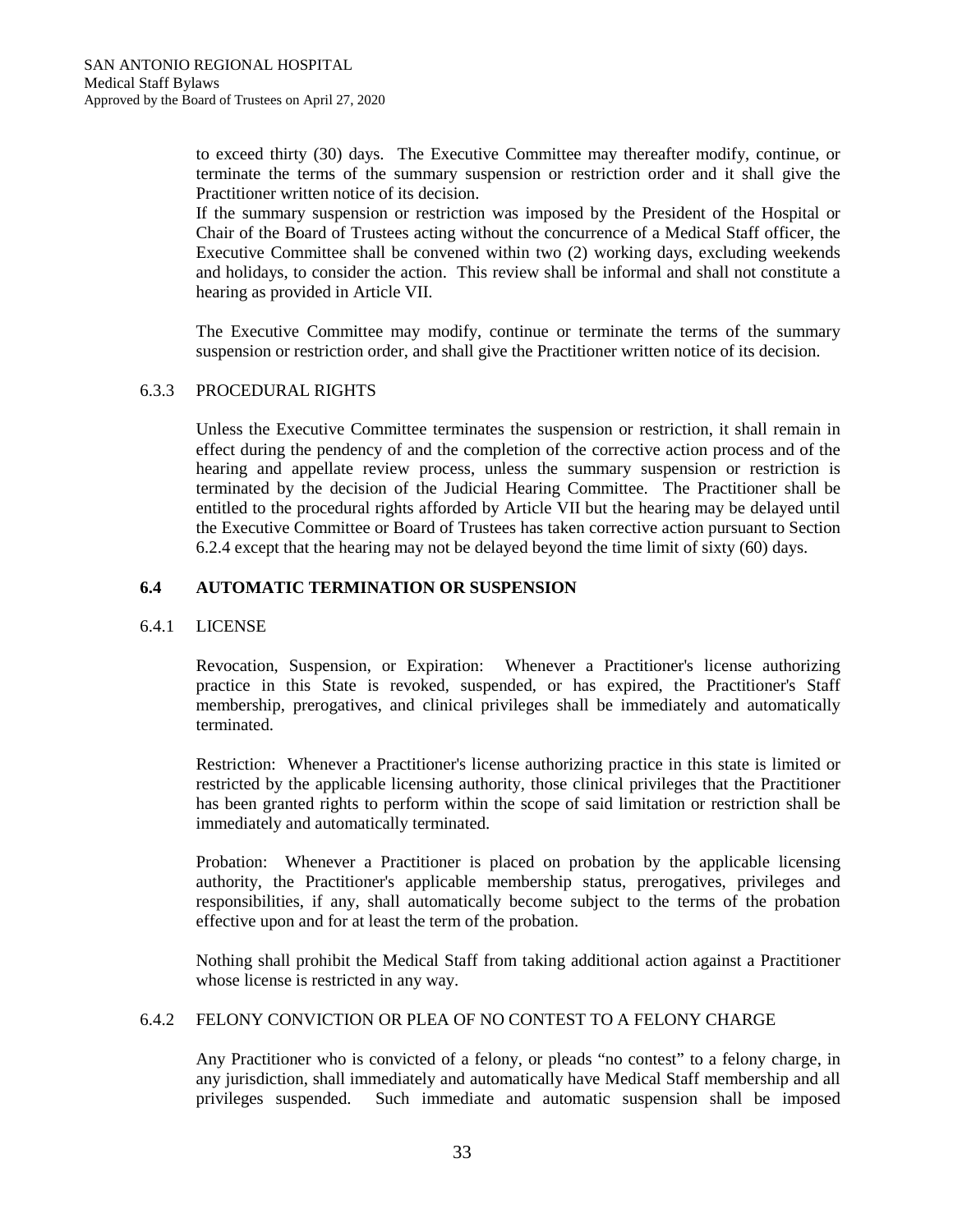notwithstanding the pendency of an appeal of such criminal conviction. In the event a final judgment reversing the felony conviction is issued, Medical Staff privileges may be reinstated only upon application by the Practitioner, and privileges shall be reviewed by the appropriate departments and granted if appropriate pending Medical Executive Committee review as specified in 6.4.6.

#### 6.4.3 EXCLUSION FROM PARTICIPATION IN FEDERAL OR STATE PROGRAM

Any Practitioner who is excluded from participation in any federal or state program for the provision of healthcare services including, but not limited to, Medicare or Medicaid, shall immediately and automatically have Medical Staff membership and all privileges suspended pending the Executive Committee review specified in Section 6.4.6.

## 6.4.4 DRUG ENFORCEMENT ADMINISTRATION (DEA) CONTROLLED SUBSTANCE **CERTIFICATE**

Revocation: Whenever a Practitioner's DEA certificate is revoked, the Practitioner shall immediately and automatically be divested of the right to prescribe medications covered by the certificate.

Suspension: Whenever a Practitioner's DEA certificate is suspended, the Practitioner's shall be divested, at a minimum, of the right to prescribe medications covered by the certificate effective upon and for at least the term of the suspension.

Probation: Whenever a Practitioner's DEA certificate is subject to an order of probation, the Practitioner's right to prescribe medications covered by the certificate shall automatically become subject to the terms of the probation effective upon and for at least the term of the probation.

## 6.4.5 FAILURE TO SATISFY SPECIAL APPEARANCE REQUIREMENTS

A Member who fails without good cause to appear and satisfy the requirements of Section 12.7.6 may automatically be suspended from exercising all or such portion of privileges as may be specified in accordance with the provisions of that section.

# 6.4.6 EXECUTIVE COMMITTEE DELIBERATION ON MATTERS INVOLVING LICENSE, DRUG ENFORCEMENT ADMINISTRATION, OR SPECIAL APPEARANCE ACTIONS OR EXCLUSION FROM PARTICIPATION IN FEDERAL OR STATE PROGRAMS

As soon as practicable after action is taken as described in Section 6.4.1, Section 6.4.2, Section 6.4.3, or Section 6.4.4, the Executive Committee shall convene to review and consider the facts upon which the action is predicated. In the case of an action taken as described in Section 6.4.1., Section 6.4.2. or Section 6.4.4., the Executive Committee may recommend such further corrective action as may be appropriate based upon information disclosed or otherwise made available to it and/or it may direct that an investigation be undertaken pursuant to Section 6.2.3. The Executive Committee shall, at its discretion, also determine whether to afford the Practitioner an informal meeting. The meeting itself shall not constitute a hearing and none of the procedural rights provided in Article VII shall apply. The Practitioner shall not have the right to representation by legal counsel. The Executive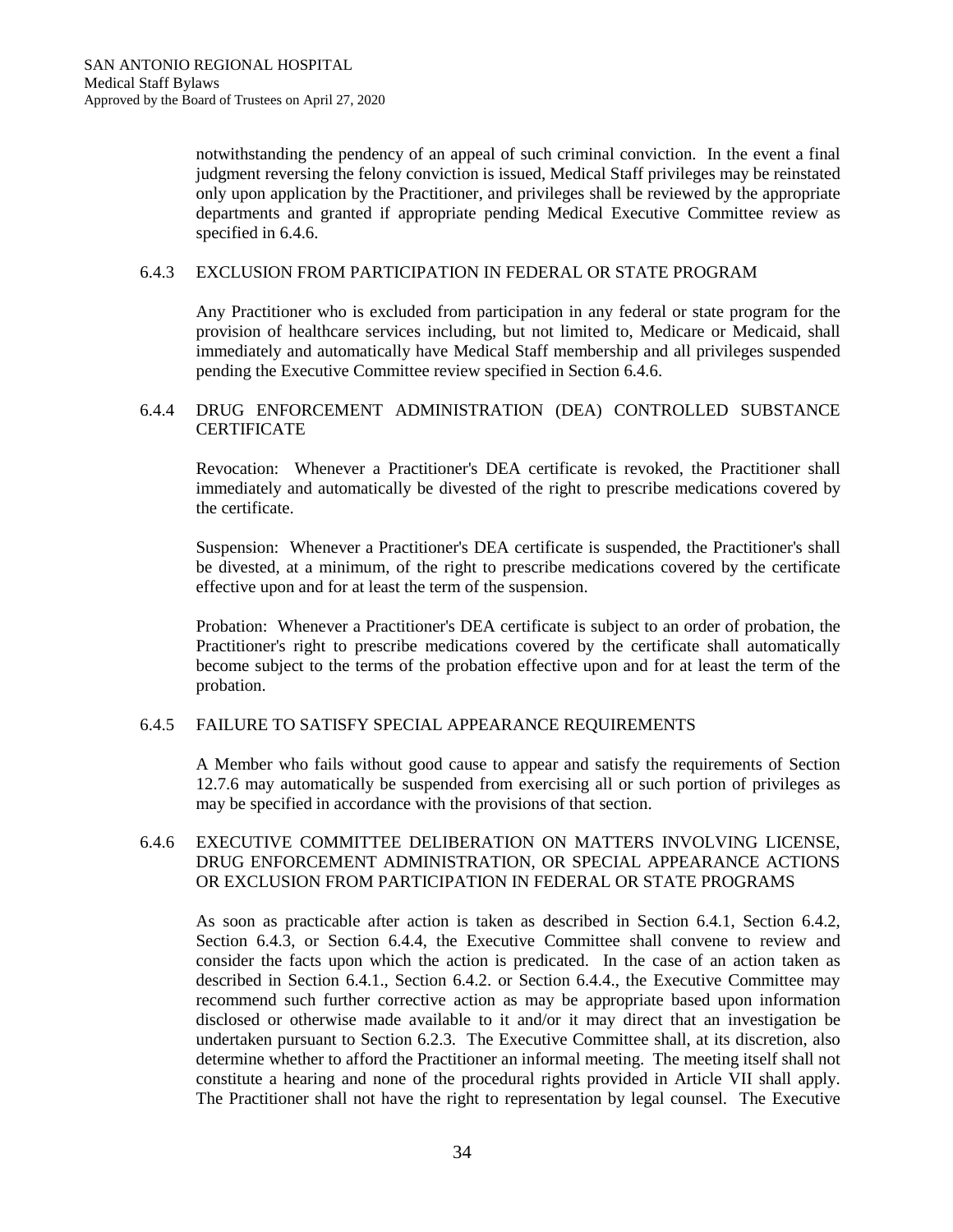Committee review, and any subsequent hearing and appeal, shall not address the propriety of the licensure or DEA Certificate action, or special appearance requirement, but shall address instead what action the Hospital should take.

In the case of an automatic suspension as described in Section 6.4.3, the suspension shall continue until the Practitioner's exclusion ends or the Practitioner agrees to the imposition of safeguards to ensure that Practitioner does not treat, directly or indirectly, a beneficiary of the state or federal program from which the Practitioner is excluded. Such safeguards shall include: (1) Practitioner's written, signed agreement not to treat such beneficiaries at the Hospital; (2) the Practitioner arranging, at his or her own expense, for a non-excluded physician member of the Medical Staff to provide the excluded Practitioner's on-call coverage at the Hospital pending the suspended Practitioner's reversal of the exclusion from the federal program; and (3) the Practitioner's agreement to waive any procedural bar to the immediate reinstatement of the suspension in the event Practitioner breaches either safeguard (1) or (2). If the Practitioner breaches safeguards (1) and/or (2), the suspension will be automatically reinstated pending the Practitioner's reversal of the exclusion from the state or federally funded program. A Practitioner whose clinical privileges are automatically suspended pursuant to Section 6.4.3 shall not be entitled to the procedural rights set forth in Article VII as to that suspension, the imposition of the safeguards, or the reinstatement of suspension in the event of breach of the safeguard.

Finally, neither the automatic suspension under Section 6.4.3, the lifting of the suspension pursuant to the imposition of the safeguards under this Section 6.4.6, nor the possible reinstatement of the suspension in the event of breach, shall prevent or bar the Hospital or Medical Staff from independently, concurrently or consecutively pursuing additional corrective action against any excluded Practitioner's privileges pursuant to Article VI, entitled Corrective Action, subject to the procedural rights set forth in Article VII. That corrective action may extend up to and including termination of Medical Staff membership and privileges.

## 6.4.7 MEDICAL RECORDS

Members of the Medical Staff are required to complete medical records within fourteen (14) days after discharge. A limited suspension, in the form of withdrawal of admitting and other related privileges until medical records are completed, shall be imposed by the President of the Medical Staff, or his designee, after notice of delinquency for failure to complete medical records within such period. For the purpose of this section, "related privileges" means scheduling elective surgery or outpatient cases, assisting in elective surgery cases, and consulting on Hospital cases. Members whose privileges have been suspended for delinquent records may admit patients only in life-threatening situations. The suspension shall continue until the records are completed and the suspension is lifted by the President of the Medical Staff or his designee.

Failure to complete the medical records within sixty (60) days after the date a suspension became effective pursuant to this section or after sixty (60) cumulative suspension days within a rolling twelve (12) month period shall be deemed to be a voluntary resignation of the Practitioner's Staff membership.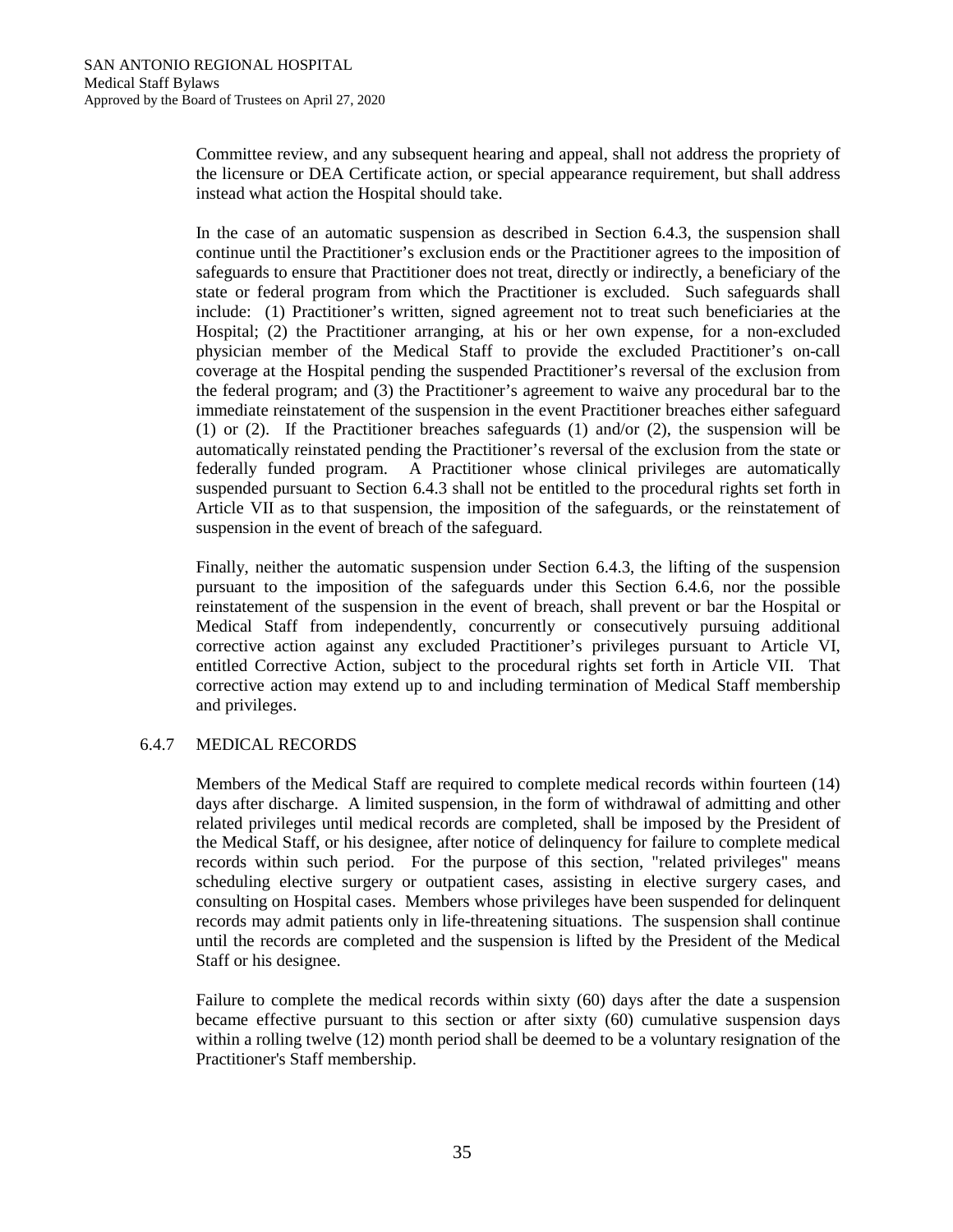For the purposes of this section, a failure to complete records will not be cause for suspension if:

The Member is ill or otherwise unavailable for an extended period of time due to circumstances beyond his control;

The Practitioner is waiting for the results of a late report and the record is otherwise complete except for the discharge summary and the final diagnosis;

The Practitioner has dictated the reports and is waiting for Hospital personnel to transcribe them; and

Any other substantial reason acceptable to the Executive Committee.

#### 6.4.8 FAILURE TO PROVIDE UPDATED DOCUMENTATION

A practitioner (Medical Staff and AHP Staff) may be suspended for failure to provide updated documentation of current information required to maintain a current credential file. A failure to provide such evidence within three (3) months after the date the automatic suspension became effective shall be deemed a voluntary resignation of the practitioner's membership and/or privileges.

#### 6.4.9 FAILURE TO PAY REAPPOINTMENT FEE

Failure to submit the reappointment fee in conjunction with a reappointment application shall deem the reappointment application incomplete. Failure to submit the reappointment fee prior to the end of the appointment date shall be deemed a voluntary resignation of membership and privileges.

# 6.4.10 PROCEDURAL RIGHTS – FELONY CONVICTION, EXCLUSION FROM PARTICIPATION IN FEDERAL/STATE PROGRAM, MEDICAL RECORDS, MALPRACTICE INSURANCE, FAILURE TO PAY REAPPOINTMENT FEE

Practitioners whose clinical privileges are automatically terminated pursuant to the provisions of 6.4.2 (felony conviction) or automatically suspended pursuant to 6.4.3 (exclusion from participation in federal/state program) shall not be entitled to the procedural rights set forth in Article VII. Practitioners whose clinical privileges are automatically suspended and/or who have resigned their Staff membership pursuant to the provisions of 6.4.7 (failure to complete medical records) shall not be entitled to the procedural rights set forth in Article VII unless the delinquencies constitute an MDCR and the suspension is reportable under Business and Professions Code 805. Practitioners whose privileges are automatically suspended and/or who have resigned their Staff membership pursuant to the provisions of 6.4.8 (failure to maintain malpractice insurance), or 6.4.7 (failure to pay reappointment fee) shall not be entitled to the procedural rights set forth in Article VII.

#### 6.4.11 NOTICE OF AUTOMATIC SUSPENSION; TRANSFER OF PATIENTS

Whenever a Practitioner's privileges are automatically suspended in whole or in part, notice of such suspension shall be given to the Practitioner, the Executive Committee, the President of the Hospital, and the Board of Trustees. Giving of such notice shall not, however, be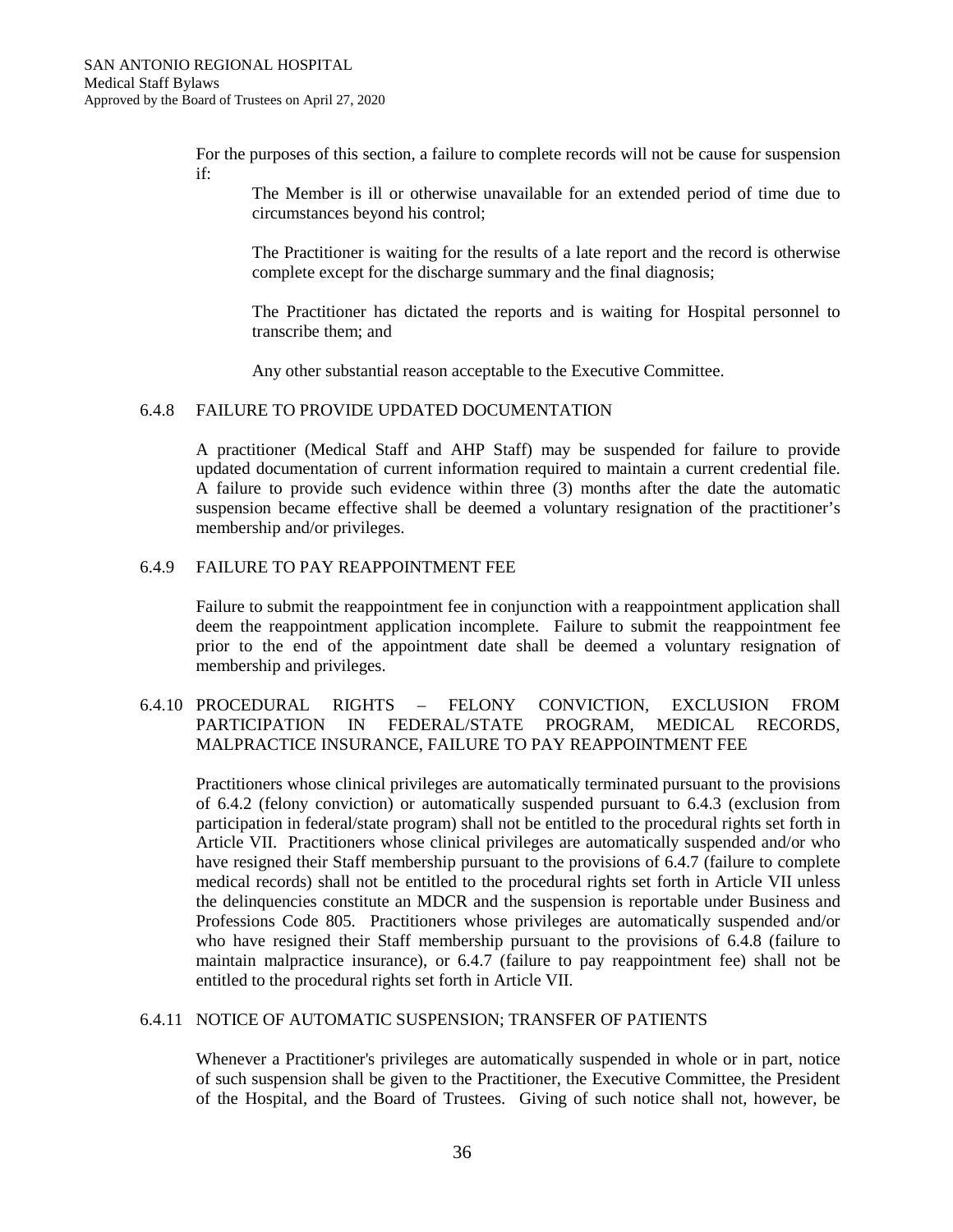required in order for the automatic suspension to become effective. In the event of any such suspension, the Practitioner's patients whose treatment is affected by the automatic suspension shall be assigned to another Practitioner by the President of the Medical Staff or Department Chair. The wishes of the patient and the Practitioner shall be considered, where feasible, in choosing a substitute Practitioner.

# **6.5 REAPPLICATION AFTER RESIGNATION**

Previous Members of the Medical Staff whose membership and privileges have been terminated due to resignation may reapply. Those previous Members whose membership and privileges were terminated in accordance with Section 6.4 of these Bylaws may only reapply when the condition causing the termination no longer exists.

Any such reapplication shall be processed as an initial application. Applicants shall submit such additional information as may be required to demonstrate current minimum qualifications for membership as identified in Section 2.3.4.

# **6.6 INTERVIEWS**

Interviews shall neither constitute nor be deemed a "hearing," as that term is used in Article VII. Interviews shall be preliminary in nature, and shall not be conducted according to the procedural rules applicable with respect to hearings. The Executive Committee shall be required, at the Practitioner's request, to grant the Practitioner an interview only when so specified in this Article VI. In all other cases and when the Executive Committee or the Board of Trustees has before it an adverse recommendation, as defined in Section 7.2, it may, but shall not be required to, furnish the Practitioner an interview. In the event an interview is granted, the Practitioner shall be informed of the general nature of the circumstance leading to such recommendation and may present information relevant thereto. A record of the matters discussed, and findings resulting from such interview, shall be made.

#### **ARTICLE VII HEARINGS AND APPELLATE REVIEWS**

## **7.1 PREAMBLE AND DEFINITIONS**

## 7.1.1 REVIEW PHILOSOPHY

The intent in adopting these hearing and appellate review procedures is to provide for a fair review of decisions that adversely affect Practitioners (as defined below) and at the same time to protect the peer review participants from liability.

The Medical Staff, the Board of Trustees, and their officers, committees, and agents hereby constitute themselves as peer review bodies under the federal Health Care Quality Improvement Act of 1986 and State Peer Review Act and claim all privileges and immunities afforded by the federal and state laws.

#### 7.1.2 INTRA-ORGANIZATIONAL REMEDIES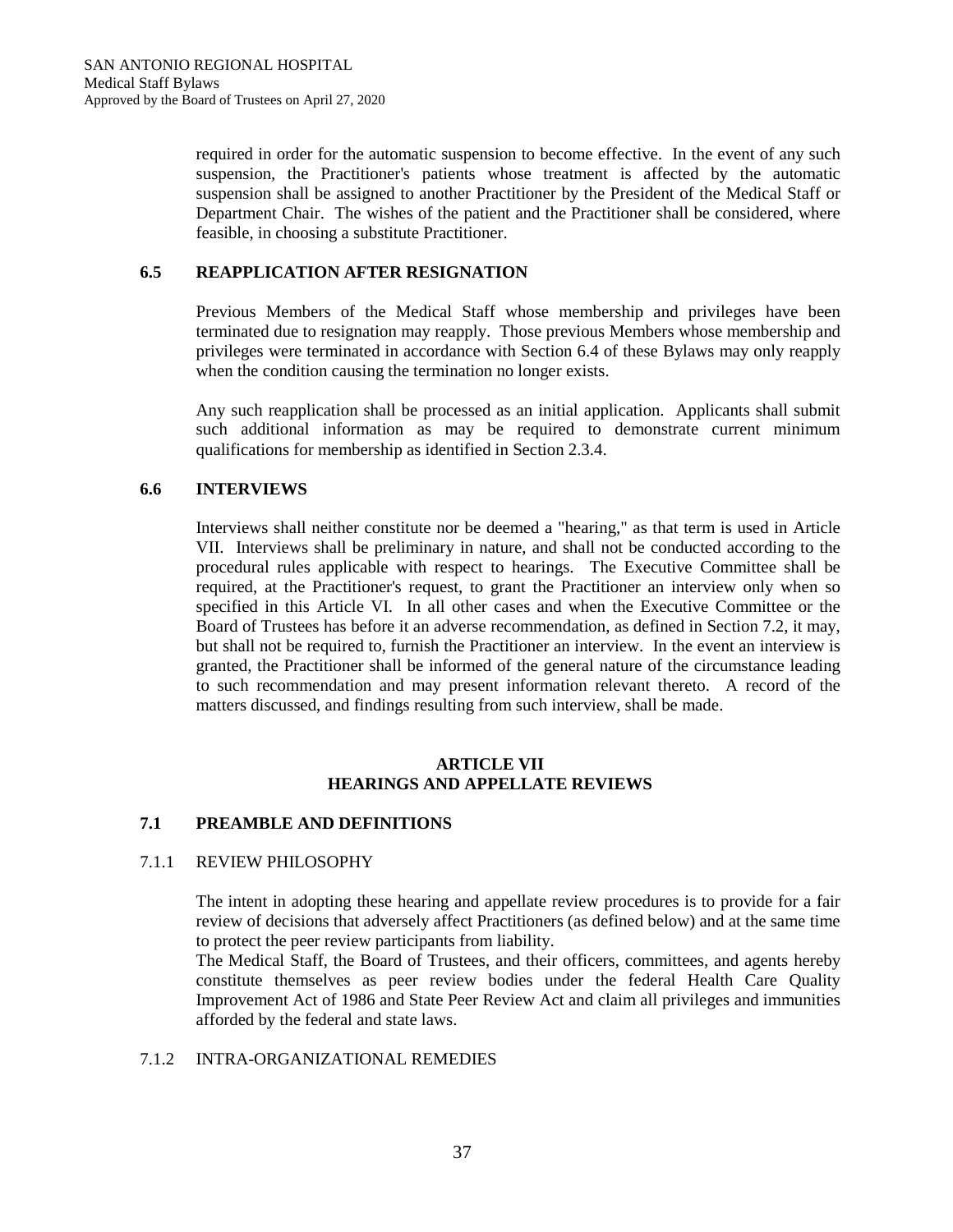The hearing and appeal rights established in these Bylaws are strictly "judicial" rather than "legislative" in structure and function. The hearing committees have no authority to adopt or modify rules and standards, or to decide questions about the merits or substantive validity of Bylaws, rules, regulations or policies. The Board of Trustees may, however, entertain challenges to the merits or substantive validity of Bylaws, rules, regulations or policies and decide those questions. If the only issue in a case is whether a Bylaw, rule, or policy is lawful or meritorious, the Practitioner may appeal directly to the Board of Trustees or its designee. The Practitioner must submit challenges first to the Hospital Board of Trustees and only thereafter may the Practitioner seek judicial intervention.

# 7.1.3 EXHAUSTION OF REMEDIES

If an adverse ruling is made with respect to a Practitioner's membership, Staff status, or clinical privileges at any time, regardless of whether the Practitioner is an applicant or a Member, the Practitioner must exhaust the intra-organizational remedies afforded by these Bylaws before resorting to formal legal action challenging the decision, the procedures used to arrive at it, or asserting any claim against the Hospital or any participants in the decision process.

## 7.1.4 DEFINITIONS

Except as otherwise provided in these Bylaws, the following definitions shall apply under this Article:

"Body whose decision prompted the hearing" refers to the Executive Committee or authorized Medical Staff officers, Members, or committees which took the action or rendered the decision which resulted in a hearing being requested. It refers to the Board of Trustees in all cases where the Board of Trustees or authorized officers, directors, or committees of the Board of Trustees took the action or rendered the decision which resulted in a hearing being requested;

"Practitioner" refers to the Practitioner who has requested a hearing pursuant to Section 7.3 of this Article.

## 7.1.5 SUBSTANTIAL COMPLIANCE

Substantial compliance with the procedures set forth in these Bylaws is required. Technical, insignificant, or non-prejudicial deviations from the procedures set forth in these Bylaws shall not be grounds for invalidating the action taken.

# **7.2 GROUNDS FOR A HEARING**

Any one or more of the following actions or recommended actions, except as otherwise specifically provided in these Bylaws, shall constitute grounds for a hearing as provided in Section 7.3:

Denial of initial Staff appointment;

Denial of Staff reappointment;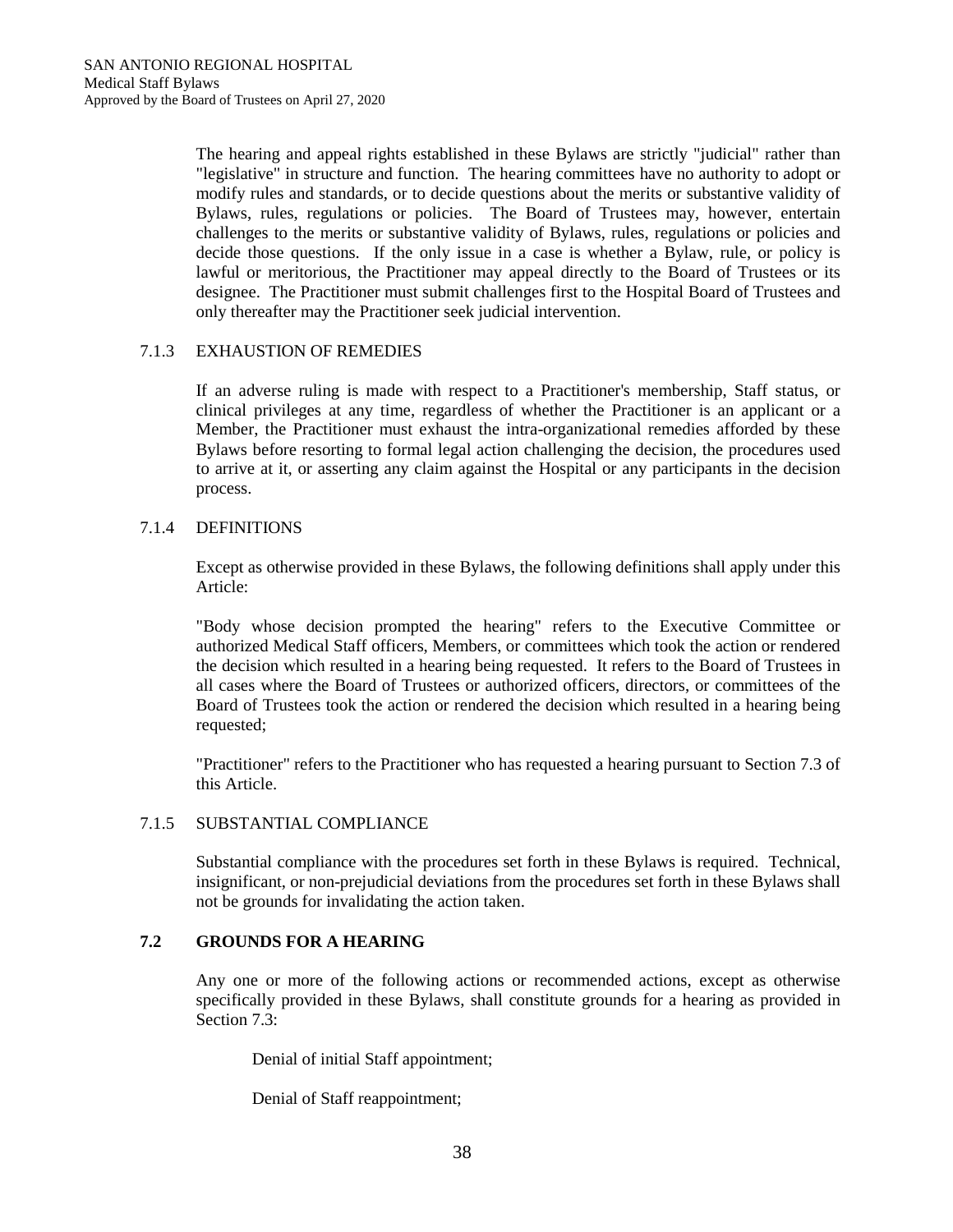Suspension of membership or clinical privileges until completion of specific conditions or requirements for a cumulative period of more than thirty (30) days in any twelve (12) months;

Summary suspension of membership or clinical privileges during the pendency of corrective action and hearing and appeals procedures;

Revocation or termination of, or expulsion from, Staff membership;

Denial or termination of clinical privileges, including temporary privileges;

Reduction or revocation of privileges;

Summary suspension of clinical privileges for more than fourteen (14) consecutive days;

Requirement of consultation, co-admitting, or proctoring, when that requirement is beyond what may be required for quality assessment purposes or as required by these Bylaws or Rules and Regulations;

Any other action which requires a report to be made to the Medical Board` of California under the provisions of Section 805 of the California Business and Professions Code.

## **7.3. HEARING RULES AND PROCEDURE**

#### 7.3.1 NOTICE OF ACTION OR PROPOSED ACTION

A body that has the authority to take any of the actions constituting grounds for a hearing set forth in Section 7.2.1 shall give written notice of its recommendation or action to the affected Practitioner and of the Practitioner's right to request a hearing. The notice must state:

What corrective action has been proposed against the Practitioner, and whether the action is temporary or permanent:

That, if the recommended or final proposed action is adopted and it is based on competence or professional conduct such that it adversely affects the clinical privileges of the Practitioner for a period of time which is reportable under Federal law and/or California Business and Professions Code Section 805, it will be so reported to the National Practitioner Data Bank and/or the Medical Board of California accordingly;

A brief indication of the reasons for the proposed action;

That the Practitioner may request a hearing and has the hearing rights enumerated in these Bylaws; and

That a hearing must be requested within thirty (30) days; and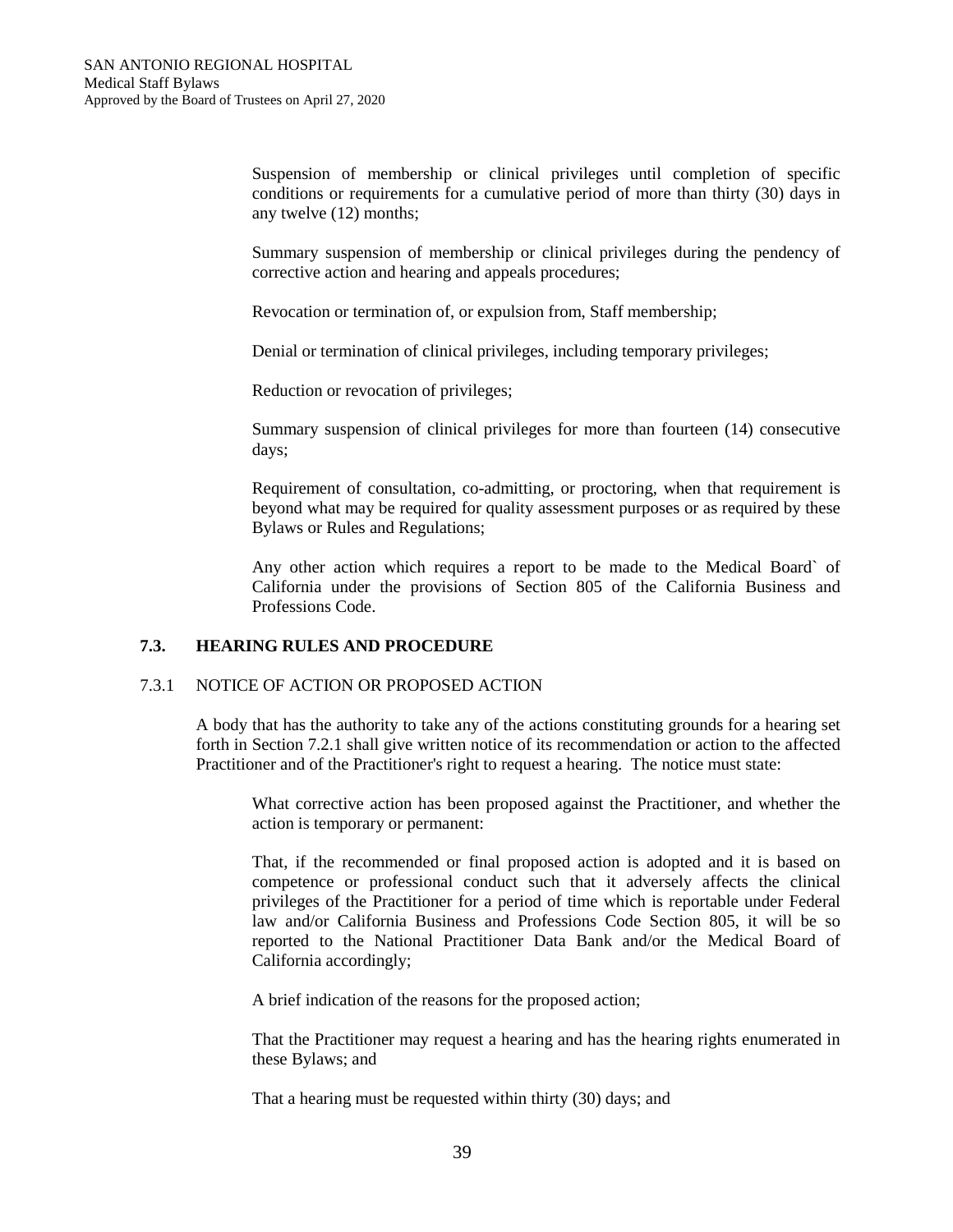The consequences of not requesting a hearing.

# 7.3.2 REQUEST FOR HEARING

The Practitioner shall have thirty (30) days following the date of receipt of a notice of an adverse action to request a hearing by a Judicial Hearing Committee. Said request must be submitted in writing to the President of the Medical Staff with a copy to the President of the Hospital. If the Practitioner does not request a hearing within the time and in the manner set forth above, the Practitioner shall be deemed to have accepted the recommendation, decision, or action involved and waived any right to a hearing. It shall become the Medical Staff's final action. Such final recommendation shall be considered by the Board of Trustees within seventy (70) days, and shall be given great weight by the Board of Trustees, although it is not binding on the Board of Trustees.

# 7.3.3 TIME AND PLACE FOR HEARING

Upon receiving a request for hearing, the President of the Medical Staff, within thirty-five (35) days after receipt of the request, shall schedule and arrange for a hearing. The President of the Medical Staff shall give the Practitioner notice of the time, place, and date of the hearing. The date of the commencement of the hearing shall be not less than thirty (30) days from the date of the notice of hearing, nor more than sixty (60) days from the date the President of the Medical Staff received the request for a hearing; provided, however, that when the request is received from a Practitioner who has been summarily suspended, the hearing shall be held as soon as the arrangements may reasonably be made consistent with the goal of simultaneously completing any corrective action proceedings. However, the date of the hearing may be delayed upon a written decision issued by the Presiding Officer finding that the Practitioner failed to comply with Sections 7.3.9 and 7.3.10 below, or consented to the delay.

## 7.3.4 NOTICE OF CHARGES AND WITNESSES

As a part of, or together with the notice of hearing required by Section 7.3.3 above, the President of the Medical Staff, on behalf of the body whose decision prompted the hearing, shall state in writing the reasons for the adverse action and specifically the acts or omissions with which the Practitioner is charged. The President of the Medical Staff shall include a list of any charts being questioned or the grounds upon which the application was denied, where applicable. Amendments to the statement of charges may be made from time to time, but not later that the close of the case by the Medical Staff representative at the hearing. Such amendments may delete, modify, clarify, or add to the acts, omissions, charts, or reasons specified in the original Notice. Notice of amendment shall be given to the affected Practitioner, the hearing officer, and each party. The hearing officer may grant the affected Practitioner a reasonable postponement if the affected Practitioner promptly requests, in writing, the hearing officer to postpone the hearing to prepare a response or defense to any such amendment that adds acts, omissions, charts, or reasons to the original Notice. The Presiding Officer, as defined below, shall give prompt notice to the parties of the postponement.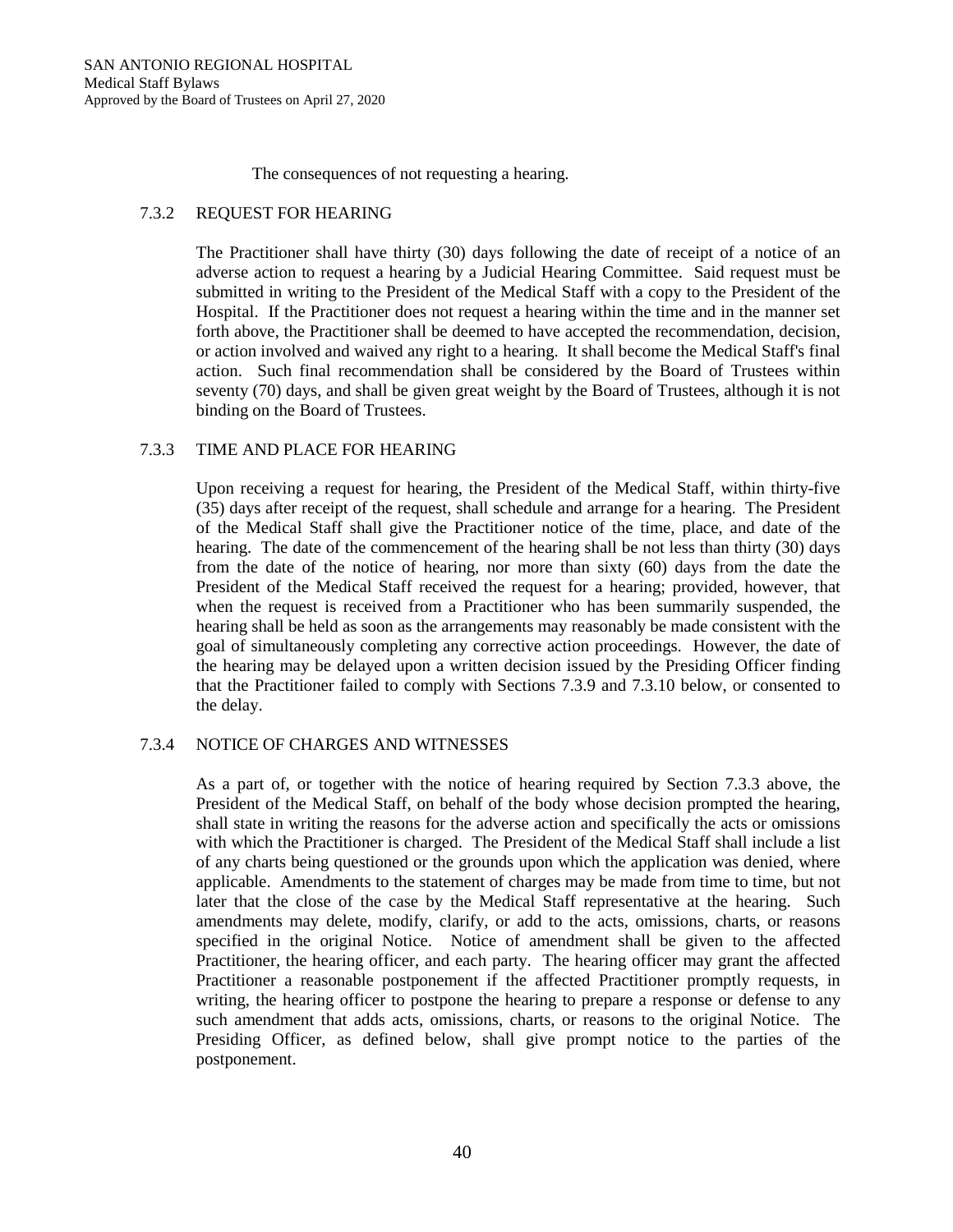Upon the request of either party, at least ten (10) working days prior to the hearing, each party shall furnish to the other a written list of the names and addresses of the individuals whom the parties anticipate will give testimony or evidence in support of that party at the hearing. The witness list shall be amended when additional witnesses are identified or when the party no longer wishes to call previously anticipated witnesses. A failure to comply with this requirement is good cause to postpone the hearing.

## 7.3.5 JUDICIAL HEARING COMMITTEE

The President (if the Medical Staff initiated the action) or the President of the Hospital (if the Board of Trustees initiated the action and the President of the Medical Staff has declined to act for the Board) shall appoint a Judicial Hearing Committee consisting of at least three (3) Medical Staff Members, and alternates as appropriate, who have the requisite expertise to ensure an efficacious and fair hearing. The hearing panel Members shall be unbiased, shall not have actively participated in the formal consideration of the matter at any previous level (i.e., they shall not have acted as an accuser, investigator, fact finder or initial decision-maker in the same matter), shall not be in direct economic competition with the affected Practitioner, and shall stand to gain no direct financial benefit from the outcome. Whenever possible, at least one Member should practice the same specialty as the affected Practitioner. In the event that it is not feasible to appoint a Judicial Hearing Committee from the Medical Staff, the President of the Medical Staff or President of the Hospital may appoint Practitioners who are not Members of the Medical Staff. Any such physician, and/or dentist, podiatrist or psychologist, if appropriate, must be licensed to practice their specialty in the State of California. The President of the Medical Staff or President of the Hospital shall designate a Chair who shall preside in the manner described in Section 7.3.7 below, and handle all pre-hearing matters and preside until a hearing officer, as described in Section 7.3.6 below, is appointed.

The President of the Medical Staff, at the direction of the Executive Committee, and with the approval of the Hospital President or his designee, has authority to enter into an agreement with the person who requested the hearing to hold the hearing before an arbitrator(s) who is/are mutually acceptable to the physician and the Hospital.. The arbitrator need not be a health professional. The arbitrator shall carry out all the duties assigned to the Presiding Officer and Hearing Committee. Failure or refusal to offer arbitration shall not constitute a breach of the Executive Committee's responsibility to provide a fair hearing.

## 7.3.6 THE HEARING OFFICER

At the request of the Practitioner, the Executive Committee, the Judicial Hearing Committee, or the Board, the President of the Medical Staff may appoint a hearing officer to preside at the hearing. The hearing officer shall be an attorney-at-law qualified to preside over a quasijudicial hearing and preferably have experience in Medical Staff matters. The hearing officer shall address pre-hearing rulings on the admissibility of evidence and hearing procedure. The hearing officer shall not be biased for or against the Practitioner, will gain no direct financial benefit from the outcome and must not act as a prosecuting officer or as an advocate for any party. The hearing officer may participate in the deliberations and act as a legal advisor, but he/she shall not be entitled to vote.

## 7.3.7 THE PRESIDING OFFICER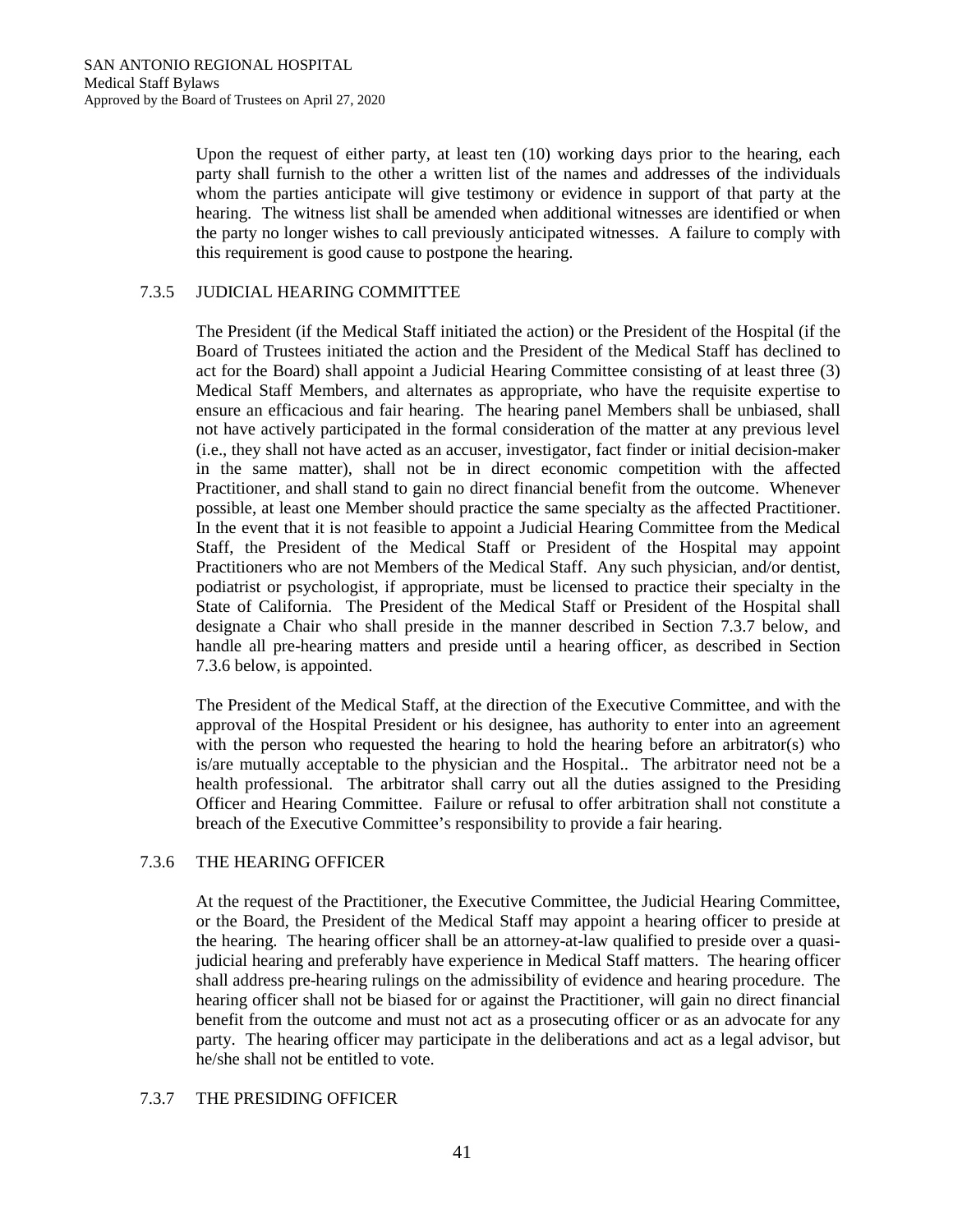The Presiding Officer at the hearing shall be a hearing officer as described in Section 7.3.6 or, if no such hearing officer has been appointed, the Chair of the Judicial Hearing Committee. The Presiding Officer shall act to assure that all participants in the hearing have a reasonable opportunity to be heard and to present all relevant oral and documentary evidence, and that proper decorum is maintained. The Presiding Officer shall be entitled to determine the order of, or procedure for, presenting evidence and argument during the hearing. The Presiding Officer shall have the authority and discretion, in accordance with these Bylaws, to grant continuances, impose sanctions for delay or inappropriate conduct, determine whether or when attorneys may be permitted in accordance with Section 7.3.11, to rule on disputed discovery requests, to decide when evidence may not be introduced, to rule on challenges to hearing committee members, to rule on challenges to the individual serving as a hearing officer, and to rule on questions which are raised prior to or during the hearing pertaining to matters of law, procedure, or the admissibility of evidence.

## 7.3.8 PRE-HEARING PROCEDURE

It shall be the duty of the Practitioner and the body whose decision prompted the hearing to exercise reasonable diligence in notifying the Presiding Officer of any pending or anticipated procedural irregularity, as far in advance of the scheduled hearing as possible, in order that decisions concerning such matters may expeditiously be made. Objection to any such prehearing decisions shall be raised at the judicial hearing and when so raised shall be preserved for consideration at any appellate review hearing which thereafter might be requested.

## 7.3.9 DISCOVERY

Rights of Inspection and Copying:

The affected Practitioner may inspect and copy (at the Practitioner's expense) any documentary information relevant to the charges that the Medical Staff has in its possession or under its control. The body whose decision prompted the hearing may inspect and copy (at its expense) any documentary information relevant to the charges that the affected Practitioner possesses or controls. The request for discovery must be fulfilled as soon as practicable. Failures to comply with reasonable discovery requests at least thirty (30) days prior to the hearing shall be good cause for a continuance of the hearing.

Limits of Discovery:

Upon the request of either side, the Presiding Officer may deny a discovery request on any of these grounds:

The information refers solely to individually identifiable Practitioners other than the affected Practitioner;

Denial is justified to protect peer review;

Denial is justified to protect justice.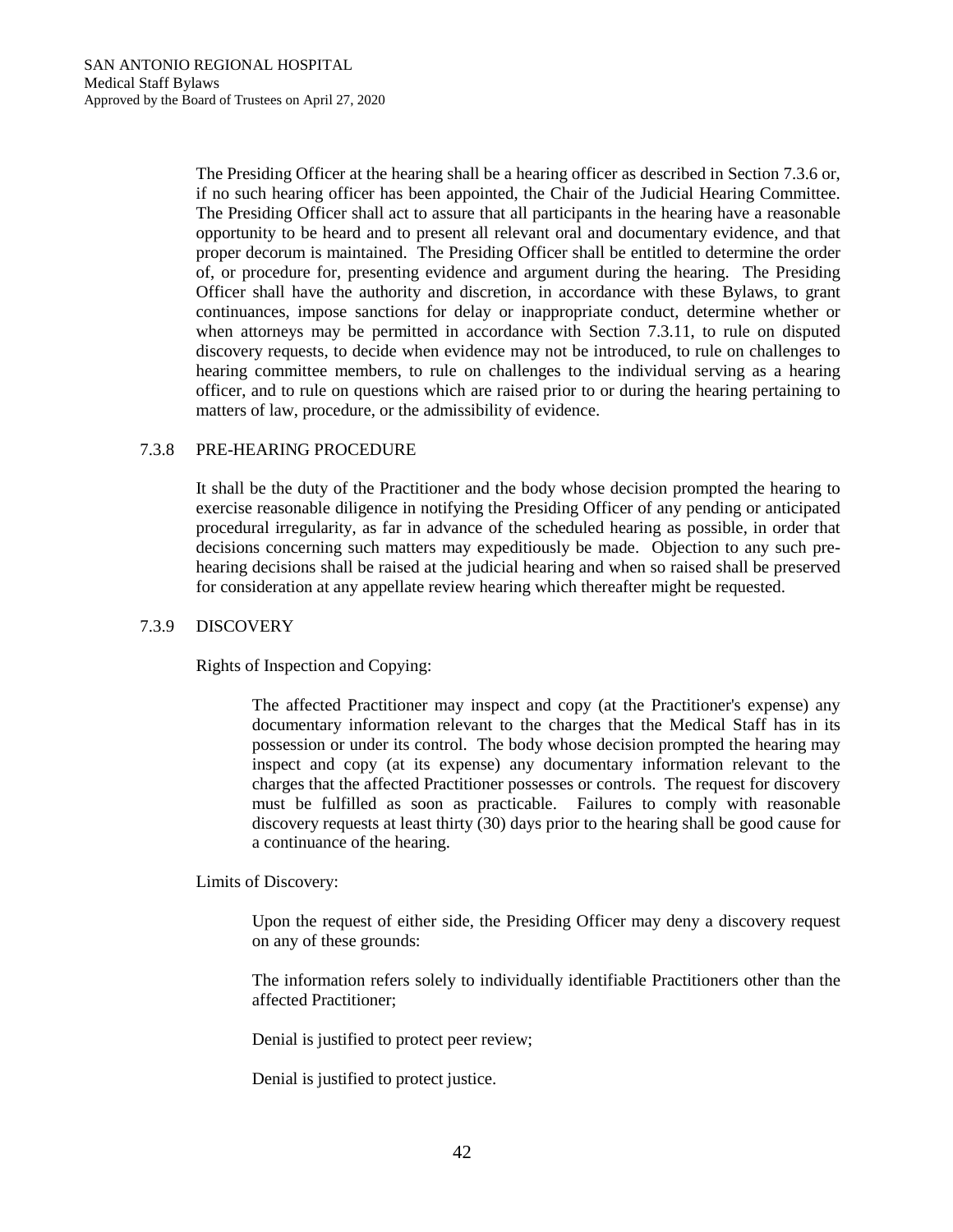In ruling on discovery disputes, the factors that may be considered include:

Whether the information sought may be introduced to support or defend the charges; Whether the information is reasonably "exculpatory" in that it would tend to dispute or cast doubt upon the charges, or reasonably "inculpatory" in that it would tend to prove or help support the charges and/or recommendation;

The burden on the party of producing the requested information;

Any previous discovery requests made by the party;

Whether the information sought would intrude on privacy rights or otherwise threaten the frank and open exchange of ideas in the process by which peer review decisions or policies are formulated.

Objections to Introduction of Evidence Previously Not Produced for the Medical Staff:

The body whose decision prompted the hearing may object to the introduction of the evidence that was not provided during an appointment, reappointment, or privilege application review, or during corrective action despite the requests of the peer review body for such information. The information will be barred from the hearing by the Presiding Officer unless the Practitioner can prove the Practitioner previously acted diligently and could not have submitted the information.

## 7.3.10 PRE-HEARING DOCUMENT EXCHANGE

At the request of either party, the parties must exchange all documents that will be introduced at the hearing and identify all witnesses who will testify for each party at least ten (10) days prior to the hearing. A failure to comply with this rule is good cause for the Presiding Officer to grant a continuance. Repeated failures to comply shall be good cause for the Presiding Officer to limit introduction of any documents not timely provided to the other party or testimony from witnesses not identified pursuant to this provision. Notwithstanding the above, testimony from additional witnesses whose participation was not reasonably anticipated shall not be automatically precluded, but may be permitted in the discretion of the Presiding Officer, provided the parties notify each other in writing as soon as they become aware of the possible participation of such additional witnesses.

## 7.3.11 REPRESENTATION

The hearings provided for in these Bylaws are for the purpose of interprofessional resolution of matters bearing on conduct or professional competency. Accordingly, neither the Practitioner, the Executive Committee, nor the Board of Trustees shall be represented by an attorney-at-law at the judicial hearing unless, at the discretion of the Presiding Officer, both sides are permitted to be represented by legal counsel. In no event shall the Executive Committee be represented by legal counsel if the Practitioner is not represented. The foregoing shall not be deemed to deprive any party of its right to the assistance of legal counsel for the purpose of preparing for the hearing. When attorneys are not allowed, the Practitioner and the body whose decision prompted the hearing may be represented at a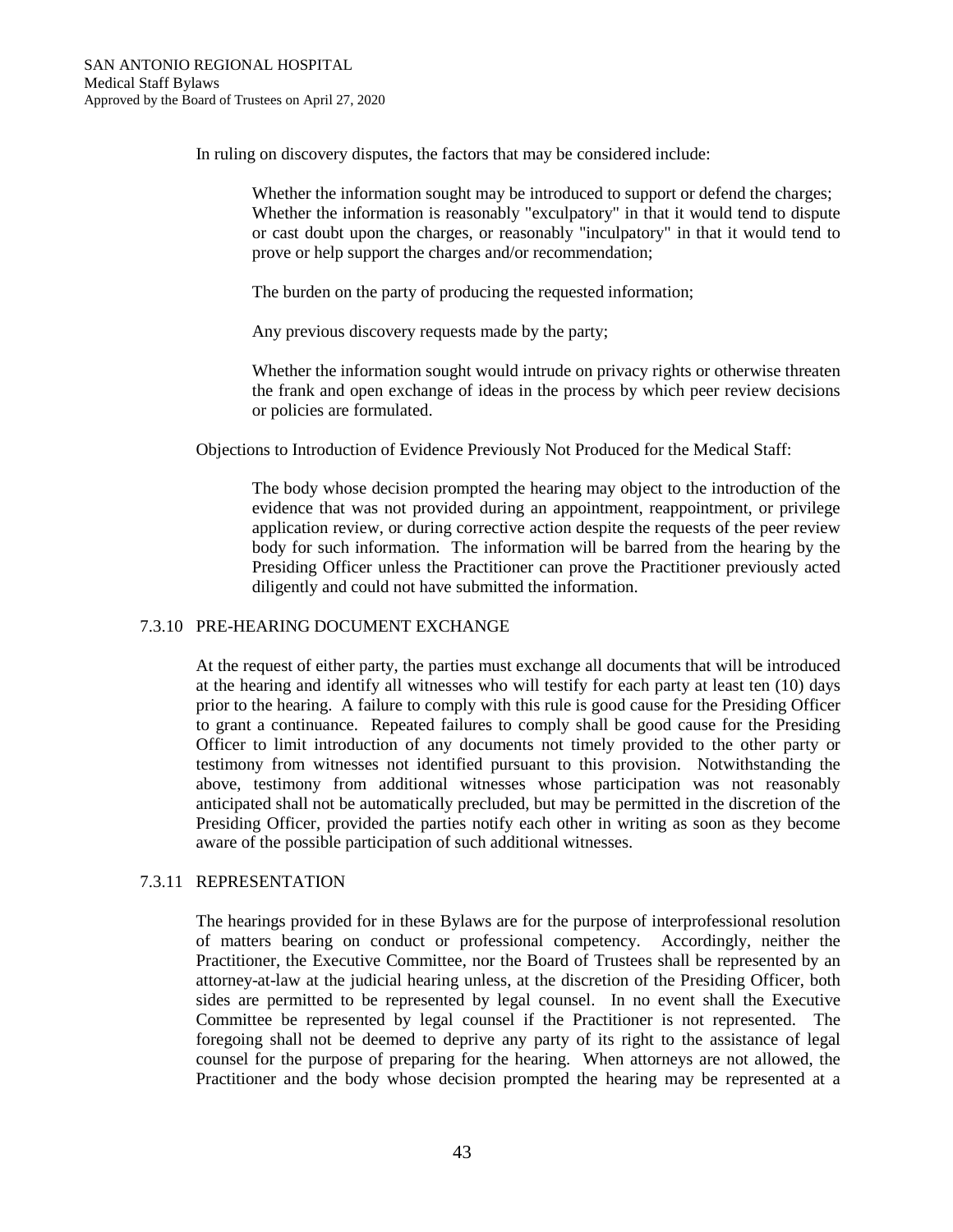hearing by a licensed Practitioner who is a Member of the Hospital's Medical Staff and is not an attorney-at-law.

# 7.3.12 FAILURE TO APPEAR

Failure without good cause of the Practitioner to appear and proceed at such a hearing, if the Practitioner ceases participation in the proceedings after they have commenced, shall be deemed to constitute voluntary acceptance of the recommendations or actions involved and the recommendations or actions shall thereupon become the final recommendation of the Medical Staff. Such final recommendation shall be considered by the Board of Trustees within seventy (70) days. The recommendation shall be given great weight but shall not be binding on the Board of Trustees.

## 7.3.13 POSTPONEMENTS AND EXTENSIONS

Postponements and extensions of time beyond the times expressly permitted in these Bylaws may be requested by any affected person, and shall be permitted upon agreement of the parties or by the Presiding Officer on a showing of good cause.

## 7.3.14 RECORD OF THE HEARING

The Judicial Hearing Committee shall maintain a record of the hearing by using a certified shorthand reporter to record the hearing or by audio or video tape recording the proceedings. The Practitioner shall be entitled to receive a copy of the transcript or recording upon paying the reasonable cost for preparing the record. Though not required, the Presiding Officer may order that oral evidence shall be taken only on oath administered by any person designated by such body and entitled to notarize documents in this State or by affirmation under penalty of perjury to the Presiding Officer.

## 7.3.15 RIGHTS OF THE PARTIES

At a hearing, both sides shall have the following rights: to ask Judicial Hearing Committee members and/or the Hearing Officer questions which are directly related to determining whether they meet the qualifications set forth in these Bylaws, and to challenge such Members or the Hearing Officer, to call and examine witnesses, to introduce relevant documents and other evidence, to receive all information made available to the Judicial Hearing Committee, to cross-examine or otherwise attempt to impeach any witness who testified orally on any matter relevant to the issues, and otherwise to rebut any evidence. The Practitioner may be called by the body whose decision prompted the hearing and examined as if under cross-examination regardless of whether the Practitioner testified on his or her behalf. The Judicial Hearing Committee may interrogate the witnesses or call additional witnesses if it deems such action appropriate. Each party has the right to submit a written statement in support of that party's position at the close of the hearing. The Judicial Hearing Committee may request such a statement to be filed following the conclusion of the presentation of oral testimony.

## 7.3.16 RULES OF EVIDENCE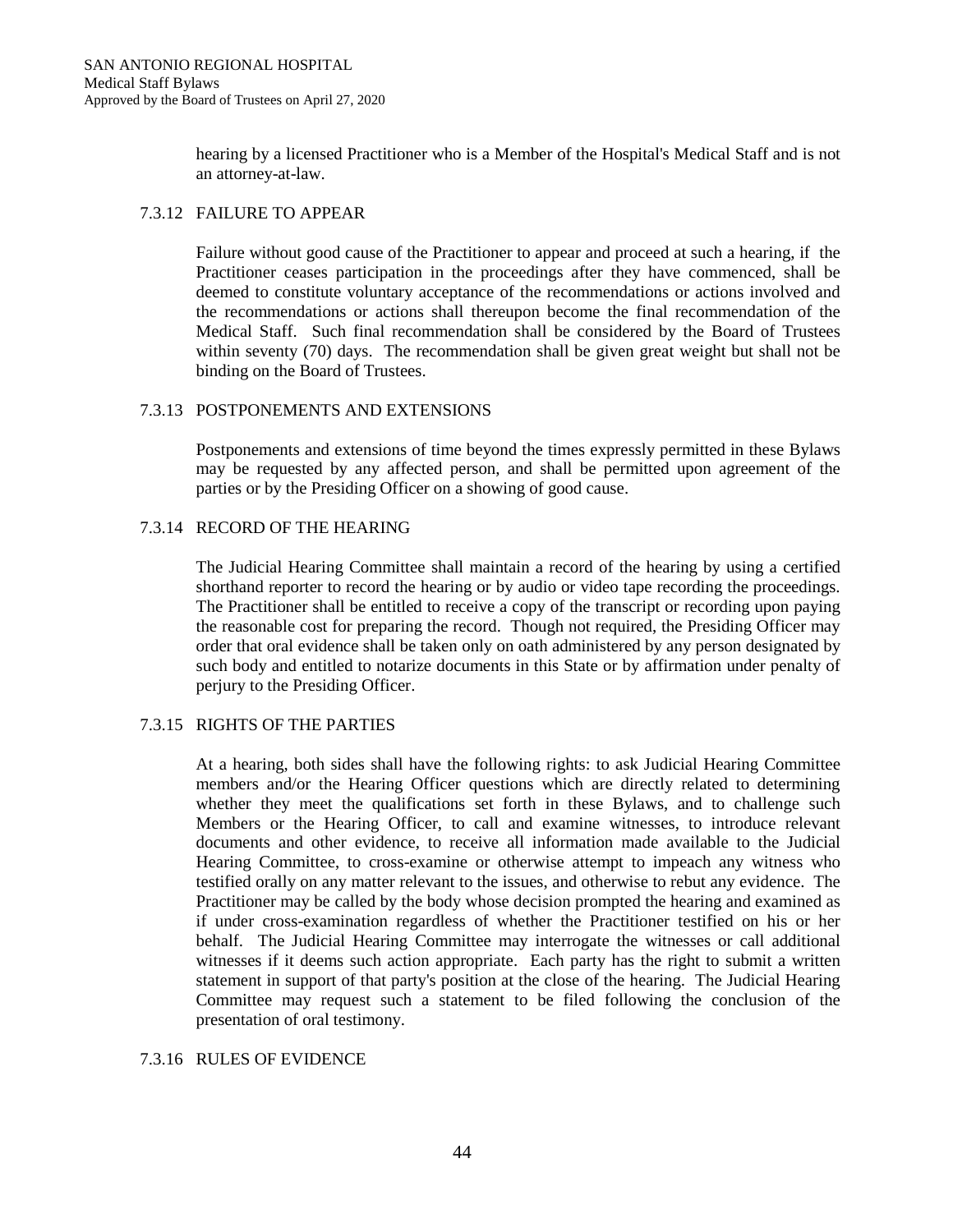The rules of law relating to the examination of witnesses and presentation of evidence shall not apply in any hearing conducted hereunder. Any relevant evidence, including hearsay, shall be admitted by the Presiding Officer if it is the sort of evidence which responsible persons are accustomed to rely on in the conduct of serious affairs, regardless of the admissibility of such evidence in a court of law.

#### 7.3.17 BASIS OF DECISION

If the Judicial Hearing Committee should find the charge(s) or any of them to be true, it shall recommend such form of discipline as it finds warranted. If the recommended discipline is more stringent than that recommended by the body whose decision prompted the hearing, the Practitioner shall be notified by the hearing committee and be given a further opportunity to submit evidence to that hearing panel in support of the Practitioner's position if the Practitioner can demonstrate the Practitioner previously was unaware of the possible severity of the consequences, and fairness requires a further chance to respond.

The decision of the Judicial Hearing Committee shall be based on the evidence produced at the hearing and any written statements submitted to the Judicial Hearing Committee.

#### 7.3.18 BURDEN OF GOING FORWARD AND BURDEN OF PROOF

The body whose decision prompted the hearing shall have burden of initially presenting evidence to support the charge or recommended action.

A Practitioner who requested the hearing to challenge a recommendation to deny an application for appointment to the Medical Staff or application for any initial or additional clinical privileges ("Initial Applicant") shall bear the burden of persuading the Judicial Hearing Committee by a preponderance of the evidence of the applicant's qualifications by producing information which allows for an adequate evaluation and resolution of any reasonable doubts concerning the Applicant's current qualifications. Initial Applicants shall not be permitted to introduce information not produced upon request of the Medical Staff during the application process, unless the Initial Applicant establishes that the information could not have been produced previously in the exercise of reasonable diligence.

Except as provided above for Initial Applicants, the body whose decision prompted the hearing shall bear the burden of persuading the Judicial Hearing Committee, by a preponderance of the evidence, that its action or recommendation was reasonable and warranted. The term "reasonable and warranted" means within the range of the alternatives available to the body whose decision prompted the hearing under the circumstances. "Reasonable and warranted" does not necessarily mean that the action or recommendation is the only measure or the best measure that could have been taken or formulated in the opinion of the Judicial Hearing Committee.

# 7.3.19 ORGANIZATION AND CONDUCT OF HEARING PROCESS

The hearing shall be conducted as follows:

The parties shall have a reasonable opportunity to question of the Judicial Hearing Committee members and the Hearing Officer, in order to evaluate their qualifications to serve and the right to challenge the appointment of any Judicial Hearing Committee member or the Hearing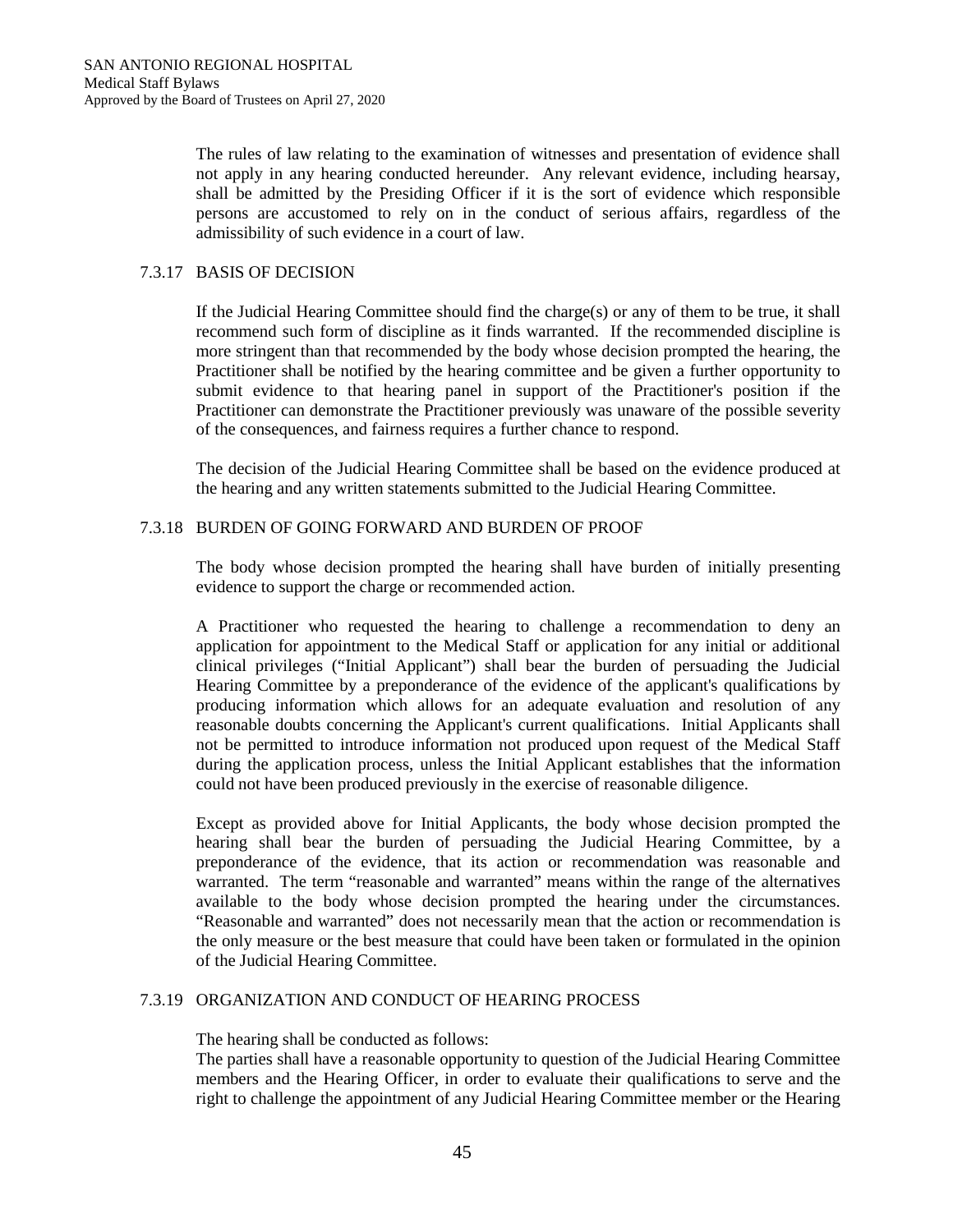Officer. The Presiding Officer shall establish the procedure by which this right may be exercised, which may include requirements that such questions be proposed in writing in advance of the hearing and that the questions be presented by the Presiding Officer. The Presiding Officer shall rule on any challenges in accordance with applicable legal principles defining standards or impartiality for hearing panels and hearing officer in proceedings of this type:

The Medical Staff representative shall present an opening statement;

The Medical Staff representative shall then present the facts upon which he is relying, by calling the witnesses and presenting the evidence to support the case. He may call any person or opposing party who is present in support of the case. The affected Practitioner may be called by the Medical Staff representative and examined as if under cross-examination. The Judicial Hearing Committee may also question any witness;

At the close of the Medical Staff representative's case, the affected Practitioner or his or her representative shall make an opening statement and shall make a case presentation of evidence and testimony. He may call any person specified on his or her witness list in support of the case, including opposing parties. The Judicial Hearing Committee may also question any witness;

Upon the close of the initial presentations of the parties, each party shall be entitled to present evidence to rebut the presentation of the other, subject to reasonable limitations by the Presiding Officer as to order, time, relevance, and repetition;

Upon close of all presentation and evidentiary rebuttal, the parties shall be entitled, subject to reasonable limitation by the Presiding Officer, to give closing statements and argument; Upon the close of all presentation, rebuttals, statements, and argument, the Presiding Officer shall declare the hearing finally adjourned, and all persons other than the Judicial Hearing Committee and Presiding Officer shall thereupon leave the hearing. The Judicial Hearing Committee shall thereafter, at the convenience of its members but subject to the provisions of Section (h) below, deliberate in order to reach its decision;

The hearing process shall be completed within a reasonable time. The absence of any Judicial Hearing Committee member or alternate at any hearing(s) shall not be reason to cancel or delay the proceedings; rather, so long as three (3) panel members are present, the proceedings shall continue, and the absent member or alternate will have the opportunity to read the transcripts from any hearing(s) they did not attend. The decision of the Presiding Officer after consultation with the Judicial Hearing Committee regarding such matters shall be final;

No persons shall disrupt any hearing. Any person in attendance (whether a party or any other person) who disrupts a hearing after being warned by the Presiding Officer to cease such disruption on penalty of indefinite exclusion, shall, at the direction of the Presiding Officer, leave the hearing. Unless directed otherwise for good cause by the Presiding Officer, the hearing shall proceed in the absence of such excluded person; and

Except at otherwise provided in these Bylaws, and subject to reasonable restriction by the Presiding Officer, the following shall be permitted to attend the entire hearing in addition to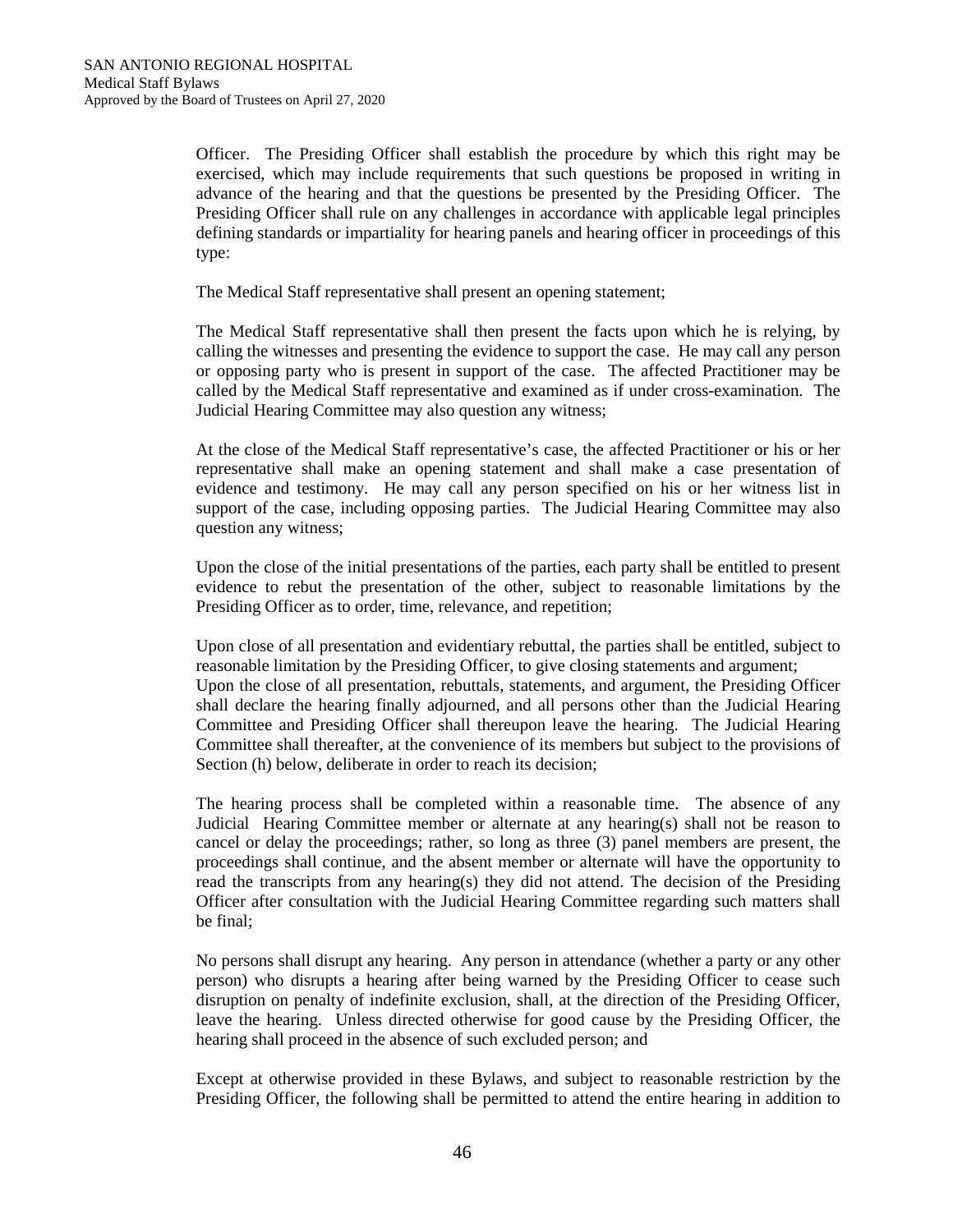the Judicial Hearing Committee: Presiding Officer, court reporter, parties, the President of the Hospital, one or more persons designated by the President of the Hospital, and the Medical Staff coordinator or assistant.

#### 7.3.20 ADJOURNMENT AND CONCLUSION

The Presiding Officer may adjourn the hearing and reconvene the same at the convenience of the participants without notice. The hearing shall be concluded within a reasonable time and the Presiding Officer may set guidelines for introduction of evidence to achieve a timely conclusion.

#### 7.3.21 DECISION OF THE JUDICIAL HEARING COMMITTEE

Within fifteen (15) days after final adjournment of the hearing (or within ten [10] working days if the Practitioner is currently under suspension) the Judicial Hearing Committee shall render a decision. Final adjournment is defined as the conclusion of deliberations by the Judicial Hearing Committee. The Judicial Hearing Committee may recommend that the Board of Trustees affirm, modify, or terminate the action or recommendation that prompted the hearing. The decision shall be based on evidence produced at the hearing, including any recognized matters and reasonable inferences that may be drawn. The decision shall be accompanied by a written report that contains findings of fact and conclusions that articulate the connection between the evidence produced at the hearing and the decision. The report shall include sufficient detail to enable the parties, any appellate review board, and the Board of Trustees to determine the basis for the Judicial Hearing Committee's decision. The report shall be delivered to the Executive Committee, the President of the Hospital, the Board of Trustees and the affected Practitioner. The Practitioner's copy of the report shall be delivered by registered or certified mail, return receipt requested. The decision of the Judicial Hearing Committee shall be considered final, subject only to the right of review by an appeal to the Board of Trustees as provided in Section 7.4.

## **7.4 APPEALS TO THE BOARD OF TRUSTEES**

## 7.4.1 TIME FOR APPEAL

Within forty (40) days after the date of receipt of the Judicial Hearing Committee decision, either the Practitioner, or the body whose decision prompted the hearing or review, may request an appellate review by the Board of Trustees. Said request shall be delivered to the President of the Hospital in writing either in person, or by certified or registered mail, return receipt requested, and it shall briefly state the reasons for the appeal. If appellate review is not requested within this period, both sides shall be deemed to have accepted the action involved and it shall thereupon become the final action of the Medical Staff. Such final recommendation shall be considered by the Board of Trustees within seventy (70) days. The recommendation shall be given great weight, but shall not be binding on the Board of Trustees.

## 7.4.2 GROUNDS FOR APPEAL

The grounds for appeal from the final decision of the Judicial Hearing Committee shall be: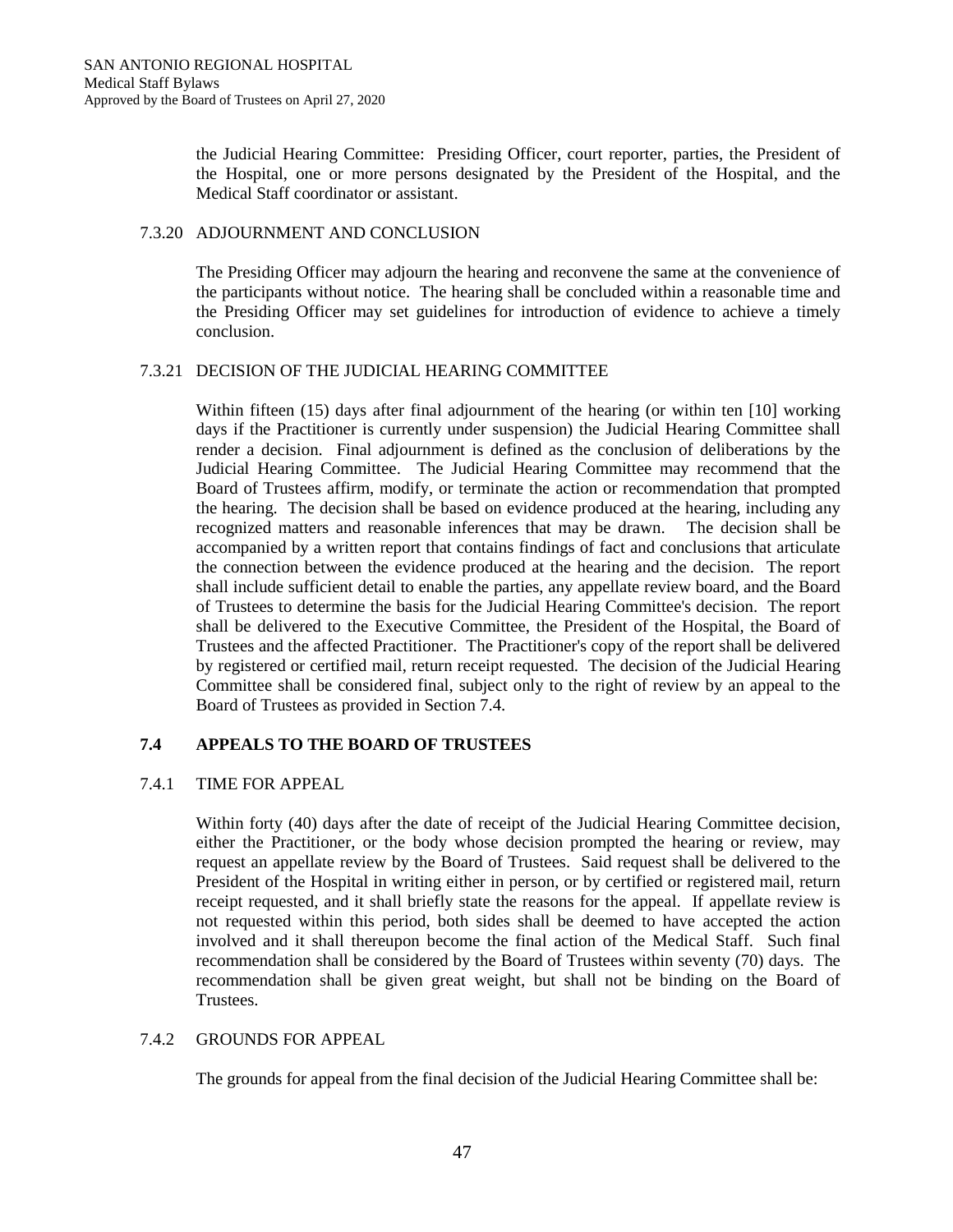Substantial non-compliance with the procedures required by these Bylaws which caused demonstrated prejudice; and/or

The decision was not supported by substantial evidence based upon the hearing record.

#### 7.4.3 TIME, PLACE AND NOTICE

When appellate review is requested, The Board of Trustees shall, within forty-five (45) days after the date of receipt of such an appeal notice, schedule and arrange for an appellate review. The Board of Trustees shall give the Practitioner notice of the time, place, and date of the appellate review. The date of appellate review shall be not less than fifteen (15) nor more than ninety (90) days from the date of receipt of the request for appellate review. If, however, a Practitioner is under suspension, the appellate review shall be held as soon as the arrangements may reasonably be made, but not more than forty-five (45) days from the date of receipt of the request for appellate review. The time for appellate review may be extended for good cause by the Board of Trustees, or appeal board (if any).

#### 7.4.4 APPEAL BOARD

When an appellate review is requested, the Board of Trustees may sit as the appeal board or it may appoint an appeal board which shall be composed of Board of Trustees and shall have at least three (3) members. Knowledge of the matter involved shall not preclude any person from serving as a member of the appeal board, so long as that person did not participate in the matter at any previous level, (i.e., as an accuser, investigator, fact finder, or initial decisionmaker in the same matter).

## 7.4.5 HEARING PROCEDURE

The proceedings by the appeal board shall be in the nature of an appellate hearing based upon the record of the hearing before the Judicial Hearing Committee. The appeal board may accept additional oral or written evidence, subject to a foundational showing that such evidence could not have been made available to the Judicial Hearing Committee in the exercise of reasonable diligence and subject to the same rights of cross-examination or confrontation provided at the Judicial Hearing Committee hearing; or the appeal board may remand the matter to the Judicial Hearing Committee for the taking of further evidence and for decision. Each party has the right to be represented by an attorney or any other representative the party chooses. The appeal board may select an unbiased attorney to assist it by fulfilling the duties of a presiding and hearing officer, as described in Sections 7.3.6 and 7.3.7. Each party has the right to present a written statement in support of that party's position on appeal (provided that any statement shall be provided to the other party not less that seven (7) days prior to the date of the review) and the right to personally appear and present oral argument. The appeal board shall, in its sole discretion, establish a page limit for the parties briefs. At the conclusion of oral argument, the appeal board may thereupon conduct, at a convenient time, deliberations outside the presence of the parties and their representatives.

If an appeal board is appointed, the appeal board shall present to the Board of Trustees its written recommendations as to whether the Board of Trustees should affirm, modify, or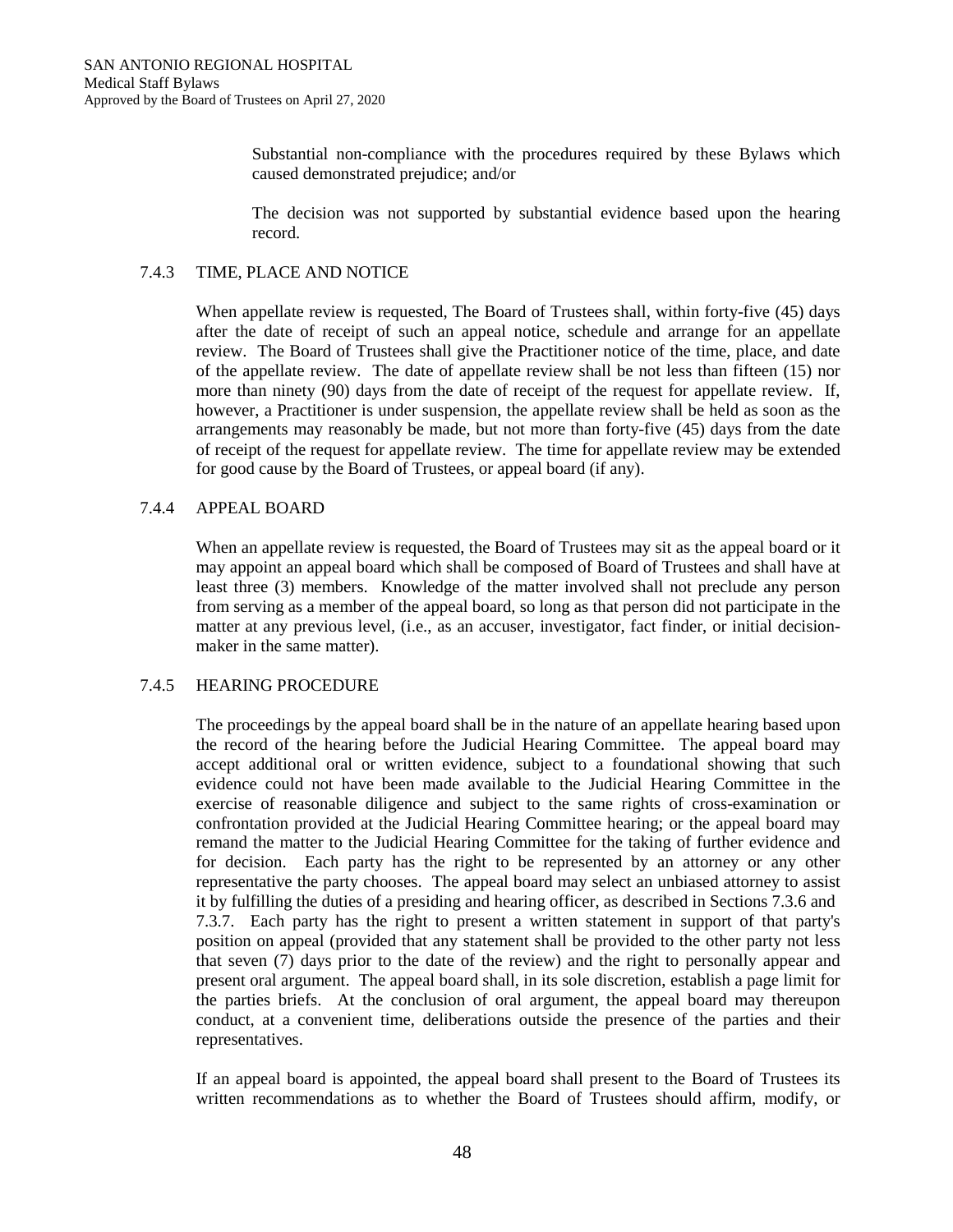reverse the Judicial Hearing Committee decision, or remand the matter to the Judicial Hearing Committee for further review and decision. If no appeal board is appointed, the procedures outlined in this subsection shall apply to a hearing before the Board of Trustees.

#### 7.4.6 POSTPONEMENTS AND EXTENSIONS

Postponements and extensions beyond the times expressly permitted in these Bylaws may be requested by any party and shall be granted on agreement of the parties by the Presiding Officer on a showing of good cause.

## 7.4.7 DECISION

Within fifteen (15) days after adjournment of the appellate review proceedings, the Board of Trustees shall render a final decision in writing. Final adjournment shall not occur until the Board of Trustees has completed its deliberations. The Board of Trustees may affirm, modify, or reverse the Judicial Hearing Committee decision, or, at its discretion, remand the matter for further review and recommendation by the Judicial Hearing Committee or any other body or person. The final decision shall be in writing and shall include a statement of the basis for the decision and provide finding of fact and conclusions articulating the connections between the evidence produced at the hearing and the appeal (if any new evidence was presented) and the decision reached. The Board of Trustees shall give great weight to the recommendation of the Medical Staff and shall not act arbitrarily or capriciously. The Board of Trustees is allowed, however, to exercise its independent judgment in determining whether a Practitioner was afforded a fair hearing, whether the decision is reasonable and warranted, and whether any Bylaws provision, rule, or regulation relied upon by the hearing committee in reaching its decision is reasonable and warranted. Copies of the decision shall be delivered to the Practitioner and to the Executive Committee, by personal delivery or by mail.

## 7.4.8 FURTHER REVIEW

Except when the matter is remanded for further review and recommendation, the final decision of the Board of Trustees following the appeal procedures set forth in this Article shall be effective immediately and shall not be subject to further review. If the matter is remanded to the Judicial Hearing Committee or any other body or person, said committee, body, or person shall promptly conduct its review and make its recommendations to the Board of Trustees in accordance with the instructions given by the Board of Trustees. The time for a further review and report shall not exceed ninety (90) days except as the parties may otherwise stipulate.

## 7.4.9 RIGHT TO ONE HEARING

Notwithstanding any other provision of these Bylaws, no Practitioner shall be entitled as a right to more than one judicial, evidentiary hearing and one appellate review on any matter which shall have been the subject of action by either the Executive Committee or the Board of Trustees or by both.

## **7.5 EXCEPTIONS TO HEARING RIGHTS**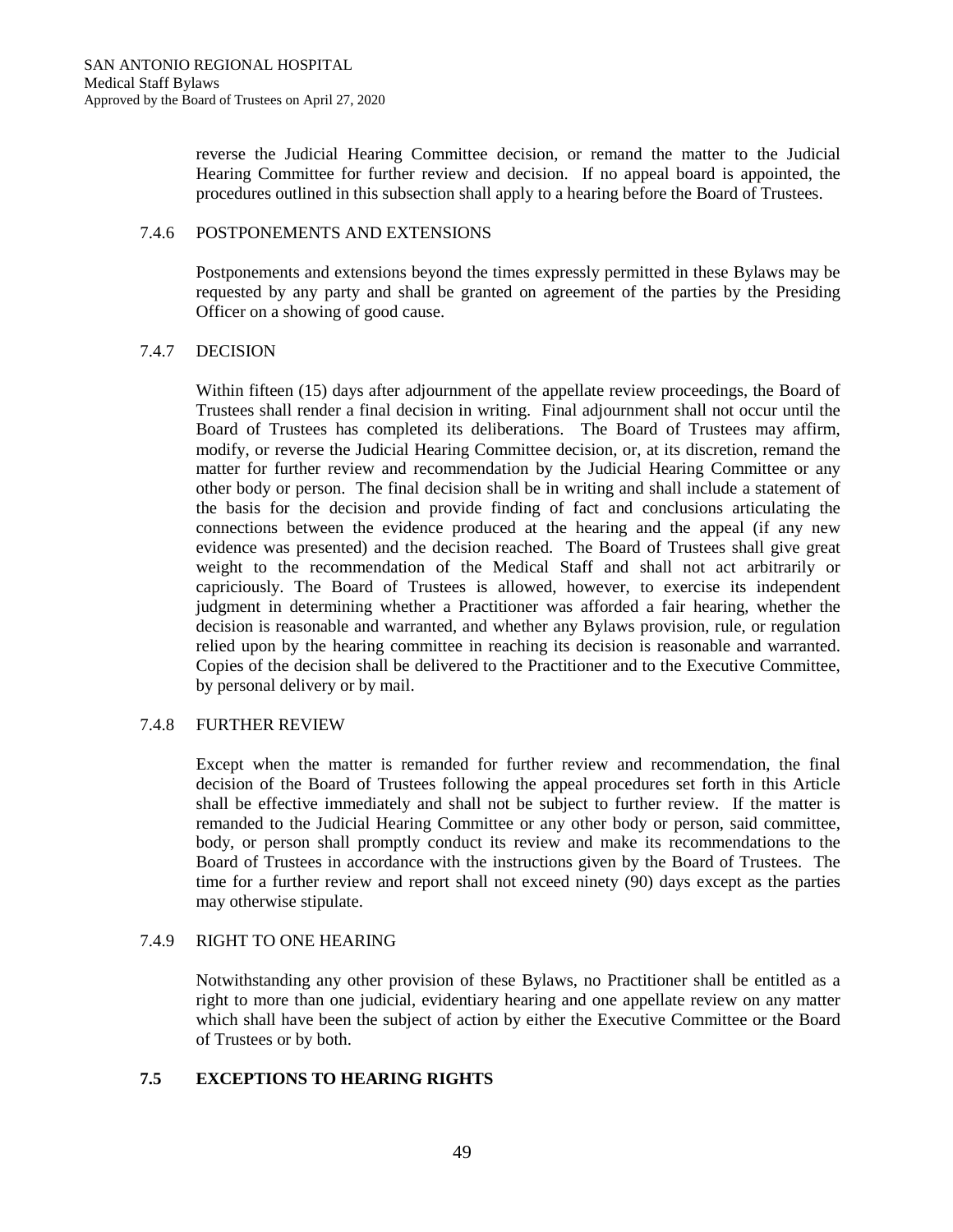# 7.5.1 CLOSED STAFF OR EXCLUSIVE USE DEPARTMENTS, HOSPITAL CONTRACT PHYSICIANS AND MEDICAL DIRECTORS

Closed Staff or Exclusive Use Departments. The fair hearing rights of Articles VI and VII do not apply to a Practitioner whose application for Staff membership and privileges was denied or whose privileges were terminated on the basis the privileges the Practitioner seeks are granted only pursuant to a closed staff or exclusive use policy. Such Practitioners shall have the right, however, to request that the Board of Trustees review the denial and the Board of Trustees shall have the discretion to determine whether to review such a request and, if it decides to review the request, to determine whether the Practitioner may personally appear before and/or submit a statement in support of the Practitioner's position to the Board of Trustees.

Hospital Contract Physicians and Medical Directors. The fair hearing rights of Articles VI and VII do not apply to Practitioners serving the Hospital as Hospital contract physicians or in the capacity of Medical Director. Removal of these Practitioners from office shall instead be governed by the terms of their individual contract and agreements with the Hospital. The hearing rights of this Article VII and of Article VI shall apply if an action is taken which must be reported under Business and Professions Code Section 805 and/or the Practitioner's Staff membership status or clinical privileges which are independent of the Practitioner's contract are also removed or suspended.

## 7.5.2 ALLIED HEALTH PROFESSIONALS

Allied Health Professionals (AHPs) are not entitled to the hearing rights set forth in this Article unless the action involves a clinical psychologist in which case they shall be entitled to the hearing rights of this Article on the same basis as Members (See Section 14.6 for a description of AHP hearing rights).

# 7.5.3 DENIAL OF APPLICATIONS FOR FAILURE TO MEET THE MINIMUM QUALIFICATIONS

Practitioners shall not be entitled to any hearing, or appellate review rights if their membership or privileges, applications or requests are denied because of their failure to have a current and unrestricted California license to practice medicine, dentistry, podiatry or psychology; to maintain an unrestricted Drug Enforcement Administration certificate (for physicians); to maintain professional liability insurance as required by the Bylaws; and/or to file a complete application.

#### 7.5.4 AUTOMATIC SUSPENSIONS AND RESIGNATIONS

Practitioners whose clinical privileges are automatically suspended and/or who have resigned their Staff membership for failing to complete medical records (Section 6.4.5), failing to maintain malpractice insurance (Section 6.4.6), or failing to pay reappointment fee (Section 6.4.7) are not entitled under Section 6.4.8 to any hearing or appellate review rights except when a suspension for failure to complete medical records must be reported to the Medical Board of California pursuant to Section 805 of the Business and Professions Code.

#### 7.5.5 REMOVAL FROM EMERGENCY DEPARTMENT ROOM CALL PANEL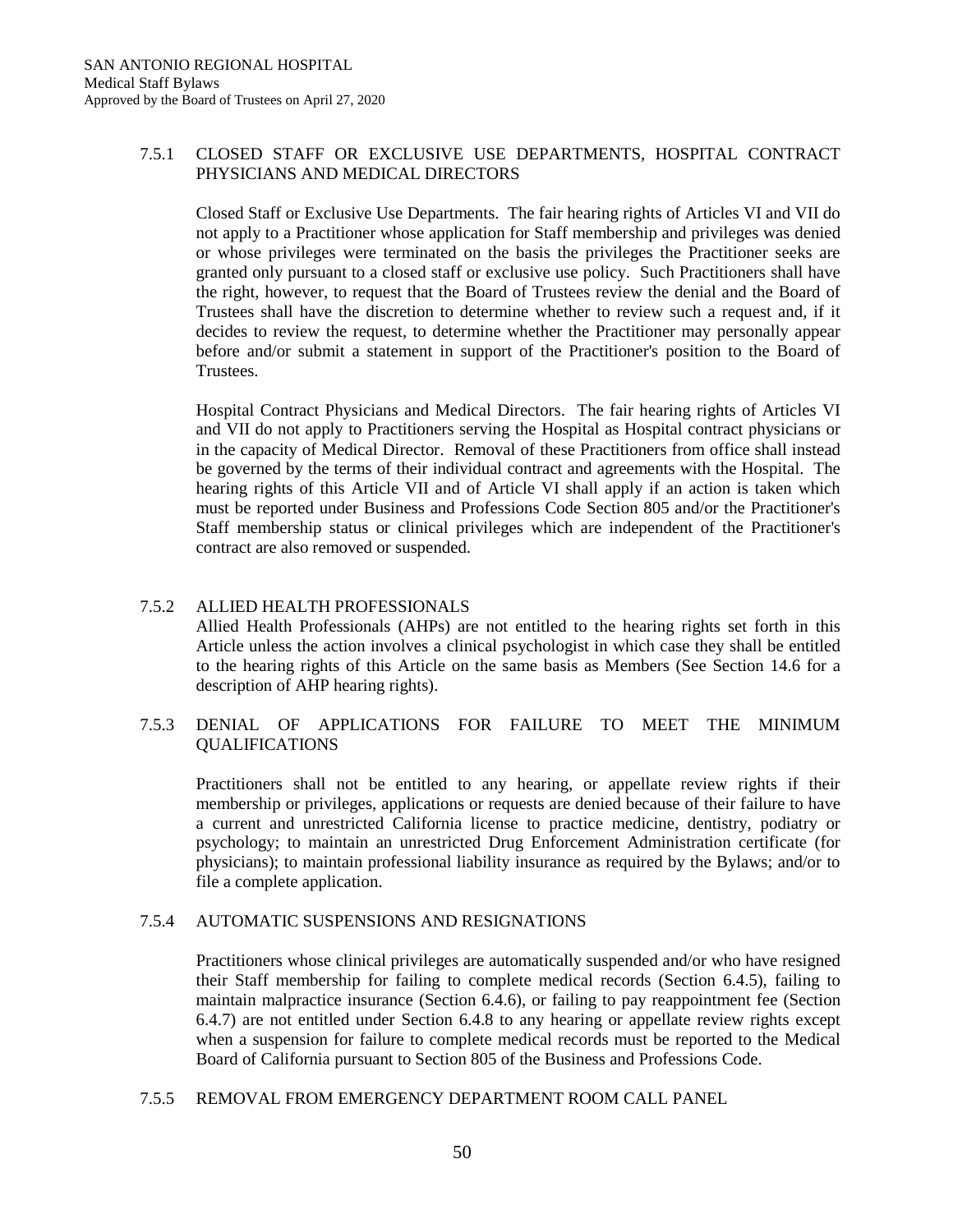Removal from Emergency Department Call Panel is subject to Medical Staff Rules and Regulations.

#### **ARTICLE VIII OFFICERS/OTHER ELECTED REPRESENTATIVES**

# **8.1 IDENTIFICATION**

#### 8.1.1 GENERAL OFFICERS

The officers of the Medical Staff shall be a President, President-Elect, Secretary-Treasurer, and immediate Past-President.

# 8.1.2 OTHER ELECTED REPRESENTATIVES

Other elected representatives of the Medical Staff shall include three at-large Executive Committee representatives, and five (5) Members of the Nominating Committee.

## 8.1.3 DEPARTMENT OFFICERS

The Department elected representative shall be a Department Chair.

#### **8.2 QUALIFICATIONS**

#### 8.2.1 GENERAL OFFICERS

Officers must have been Members of the active Medical Staff for three (3) years and must have had Clinical Service Committee experience at the time of nomination and election, must maintain Board Certification and remain Members in good standing during their term of office. Failure to maintain such status shall immediately create a vacancy in the office involved.

#### 8.2.2 OTHER ELECTED REPRESENTATIVES

Other elected representatives must have been Members of the active Medical Staff for three (3) years and must remain Members in good standing during their term of service.

#### 8.2.3 DEPARTMENT OFFICERS

Each Department Chair shall be a Member of the active Medical Staff, be board certified, and have two (2) years' experience at this hospital in at least one of the clinical areas covered by the Department, be in good standing in that clinical area, and be willing and able to faithfully discharge the functions of the office. The Chairman of Pediatrics must be a participating provider for California Children's Services.

#### 8.2.4 TEMPORARY REMOVAL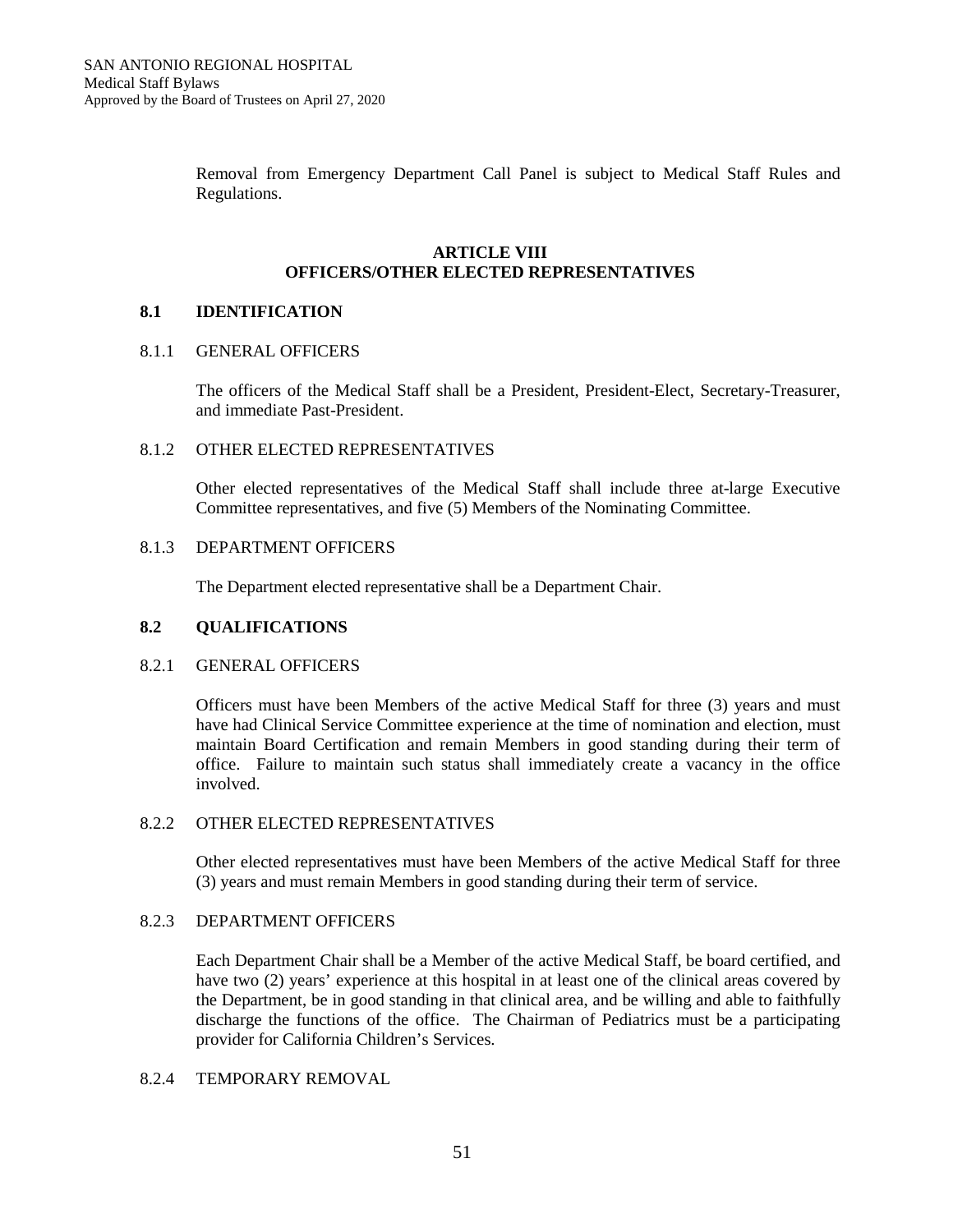Any of the above officers and/or elected representatives who have been placed under an FPPE ordered by the Medical Executive Committee shall be temporarily removed from their position until such FPPE has been lifted.

# **8.3 METHOD OF ELECTION**

## 8.3.1 OFFICER/ELECTED REPRESENTATIVE NOMINATION PROCESS

The Nominating Committee shall nominate one or more nominees for the offices of President-Elect and Secretary-Treasurer, and for the at-large representative position on the Executive Committee which will be vacant. In addition, one nominee shall be nominated for the Credentials Committee for a three-year position. Members of the Nominating Committee are not eligible for office;

The Nominating Committee recommendations shall be presented to the Medical Staff at the September general staff meeting.

Further nominations may be made for any position identified in 8.3.2(a) by submitting, to the Chair of the Nominating Committee, the name of the candidate together with a written petition which is signed by at least ten percent (10%) of the active staff. These nominations by petition shall be delivered to the Medical Staff Office at least twenty (20) days prior to the election for authentication.

A nominee shall be elected upon receiving a majority of the valid votes cast. If no candidate for the office receives a majority vote on the first ballot, a runoff election shall be held promptly between the two candidates receiving the highest number of votes. In the case of a tie on the second ballot, the majority vote of the Executive Committee at its next meeting or a special meeting called for that purpose shall decide the election. This vote shall be by secret written ballot.

Ballots for Medical Staff Officer shall be mailed to the Active Medical Staff at least fortyfive (45) days prior to the annual meeting. Active staff members will cast their vote on the ballot and must seal their ballot in the unmarked envelope provided with the ballot. The unmarked envelope must be sealed in the return envelope provided with the ballot. The return envelope will have the Active Staff member's name marked on the outside in order to determine who has returned a ballot. In those instances where a voter indicates that he did not receive a ballot and requests a second ballot, the Medical Staff Services Department will verify that the voter's original ballot was not received. If the ballot had not been received, the voter will be issued a second ballot. Ballots must be returned and received by a date not later than fourteen (14) calendar days from the postmarked date that the ballot was mailed. No ballots, whether hand-delivered or mailed, will be accepted after 4:30 pm on the fourteenth day. As soon as possible following the 4:30 pm deadline, ballots will be counted. All candidates or their designee will be invited to witness the opening of the ballots; however, their presence is not required. Either the President of the Medical Staff or the Nominating Committee Chair or their designee must be present during the opening and counting of the ballots. The Director of Medical Staff Services or designee must be present during the opening and counting of the ballots. Winner of the Election will be announced at the Annual General Medical Staff Meeting in December.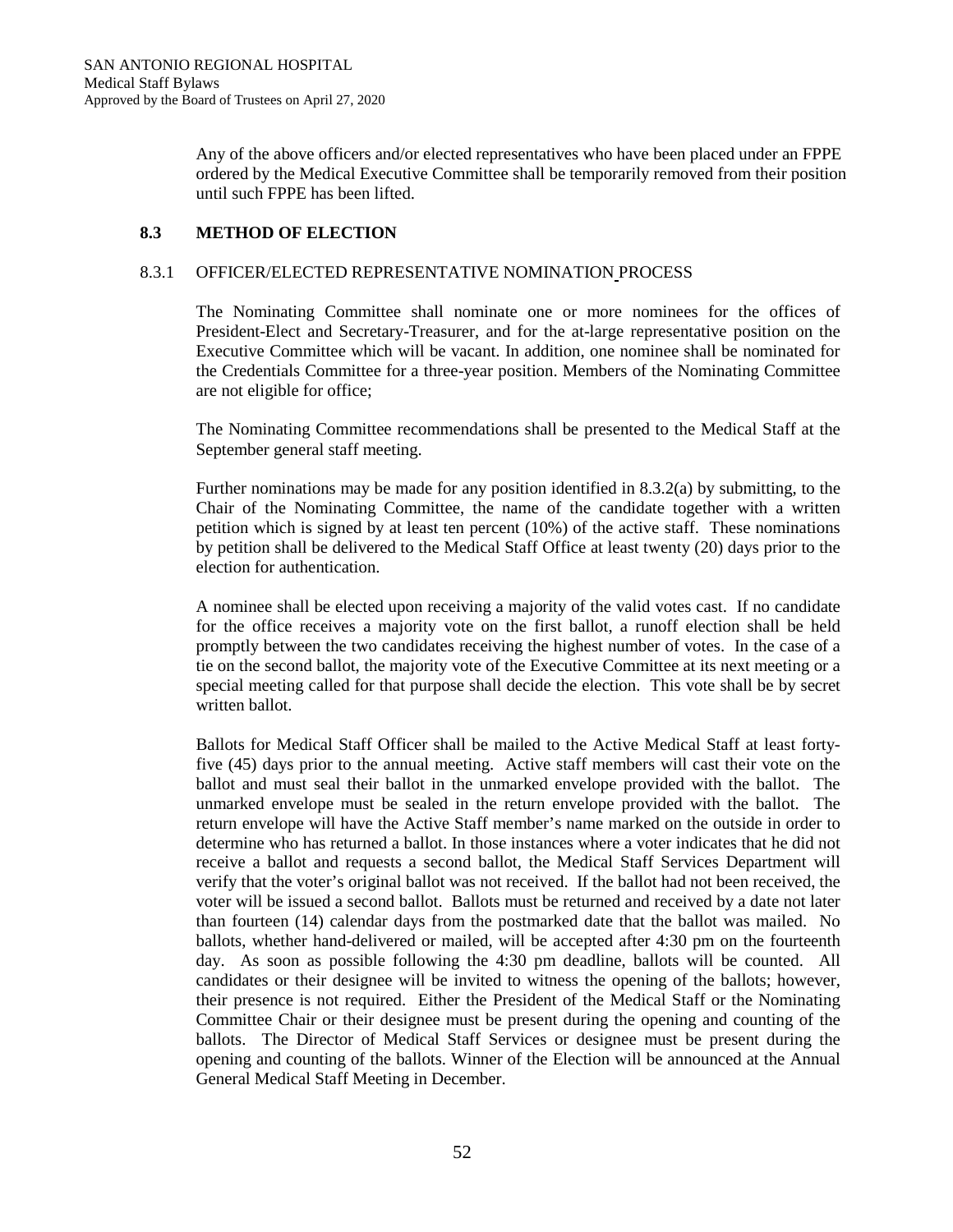#### 8.3.2 DEPARTMENT CHAIR/NOMINATING COMMITTEE REPRESENTATIVE PROCESS

Candidates interested in the positions of Department Chair or nominating committee representative may submit a signed, written statement indicating their candidacy to the Medical Staff Office no later than the second Friday in September.

The names of the candidates received to date shall be announced at the September general Staff meeting to be held on the third Tuesday in September.

If there are no candidates for Department Chair received by the due date, the President-Elect may appoint individuals for those vacant positions after the fourth Tuesday in September. If only one candidate statement for Department Chair is received, that person will be announced at the next Clinical Service Committee meeting.

If only five (5) candidate statements for nominating committee representative are received, ballots need not be mailed. The five candidates will automatically become nominating committee Members.

If less than five (5) candidate statements for nominating committee representative are submitted, the Executive Committee shall fill the vacant position(s).

If there is more than one candidate for Department Chair, or more than five candidates for nominating committee, ballots will be mailed to all active Department Members for their respective Department Chair elections, and to all active staff for nominating committee representative elections, on the first Tuesday in October, with ballots to be returned no later than the third Tuesday in October. The return envelopes for the ballots will be marked with the physicians identifying number. One week prior to counting the ballots, a reminder letter will be sent to all physicians eligible to vote, reminding them when the ballots are due and instructing them to contact the Medical Staff Office if they have not received a ballot. The ballots will be opened and tallied by an officer(s) of the Medical Staff and the results will be posted in the Medical Staff Office. The winner of the Department Chair election will be announced at the next Clinical Service Committee meeting. The five nominees receiving the most votes for nominating committee representative will serve on the nominating committee. In the event of a tie for Department Chair, a second mail ballot will be sent to all active Department Members on the fourth Tuesday in October, with ballots to be returned by the second Tuesday in November. The ballots will be opened and tallied on the following day, with results immediately posted in the Medical Staff Office. In the event of a second tie for Department Chair, the President-Elect of the Medical Staff will break the tie between the two candidates. In the event of a tie for the fifth nominating committee position, a secret written ballot election will be conducted at the annual staff meeting. The winning nominating committee representative will be announced at the annual staff meeting.

Members elected as Department Chair will serve as non-voting Members of their respective Clinical Service Committee for the remainder of the year, if they are not already voting Members of the committee.

#### **8.4 PRESIDENT AND IMMEDIATE PAST PRESIDENT PROVISIONS**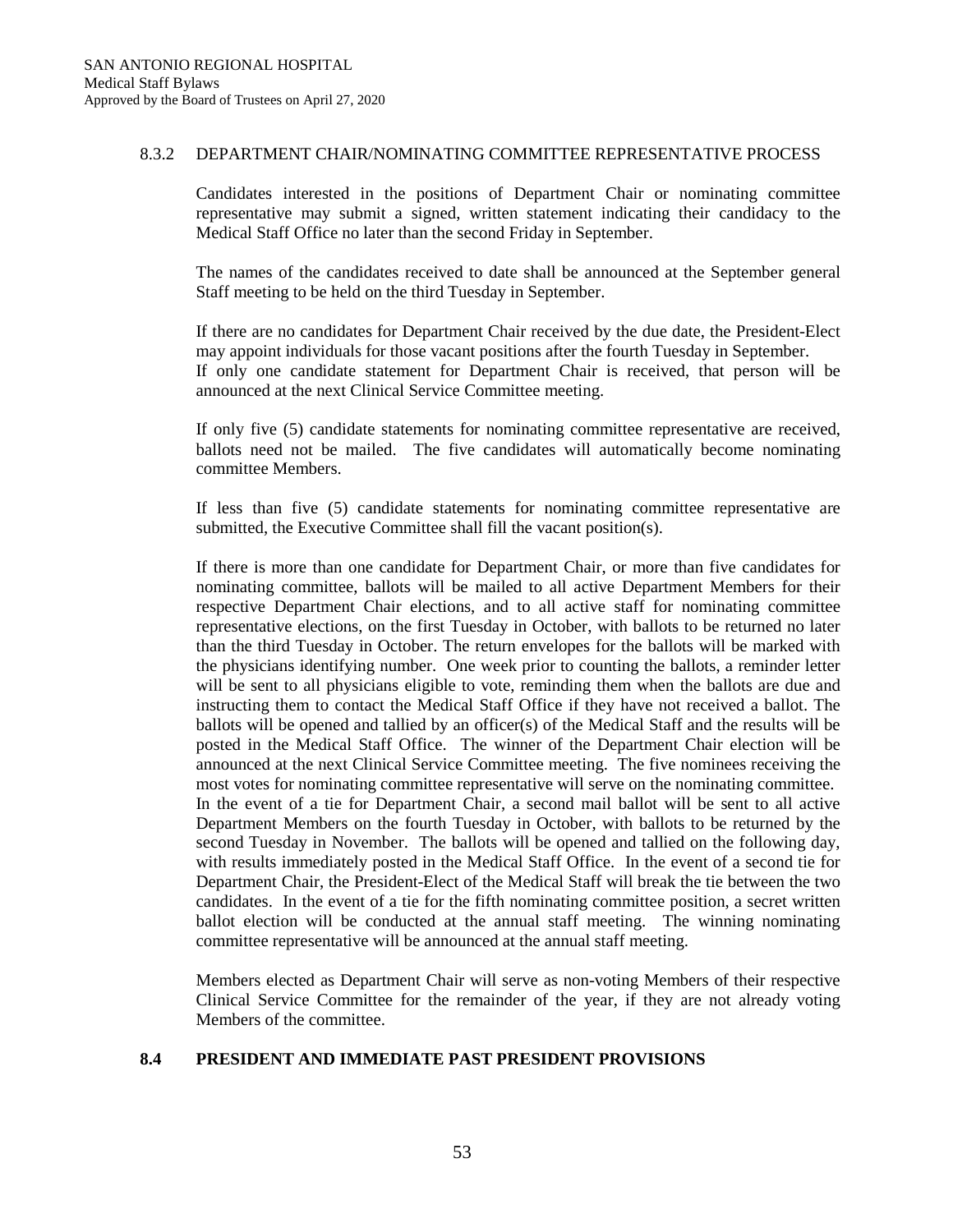Section 8.3 shall not apply to the offices of President and immediate Past President. The President-Elect shall, upon completion of his term of office in that position, immediately succeed to the office of President and then to the office of immediate Past President.

## **8.5 CONFLICT OF INTEREST**

Members accepting nominations for any position, whether by the Nominating Committee, petition, or appointment must provide to the Medical Staff Office all possible conflicts of interest, both financial and otherwise, which might influence their decisions while holding the office for which they are nominated.

# **8.6 TERM OF OFFICE**

Each officer, nominating committee representative, and Department Chair shall serve a one (1) year term, commencing on the first day of the Medical Staff year following the election. The Executive committee representative shall serve a three (3) year term, commencing on the first day of the Medical Staff year following the election.

Each officer, elected representative, and Department Chair shall serve until the end of the term and until a successor is elected, unless the individual resigns or is removed from office. Officers, representatives, and Chairs are eligible to succeed themselves, but none may hold the same office for more than two (2) consecutive terms.

# **8.7 REMOVAL FROM OFFICE**

Except as otherwise provided in these Bylaws, removal of an officer may be initiated by the Executive Committee or upon the written request of twenty percent (20%) of the Members eligible to vote for officers submitted to the Executive Committee. Removal may occur for any valid cause including, but not limited to, failure to carry out the duties of the office. Such removal may be effected by a two-thirds (2/3) vote of the Members eligible to vote for officers. Voting on removal of an elected officer shall be by secret written mail ballot. The written mail ballots shall be sent to each voting Member at least 21 days before the voting date and the ballots shall be counted by the Secretary-Treasurer of the Medical Staff, except when he is the subject of the balloting, in which case the President shall count the ballots. Removal of a Department Chair from office may be initiated by the Executive Committee or by written request submitted to the Executive Committee from twenty percent (20%) of the Members of the Chair's Department who are eligible to vote. Removal may occur for any valid cause including, but not limited to, failure to carry out the duties of the office. Such removal may be effected by a two-thirds vote of the Executive Committee Members or by a two-thirds vote of the Department Members eligible to vote on Departmental matters. All voting shall be conducted by written secret mail ballot, as defined in these Bylaws, which shall be sent to those eligible to vote within 45 days after the initiation of removal pursuant to this section. The ballots must be returned no later than 21 days after they are mailed and shall be counted by the President and Secretary-Treasurer. No removal shall be effective unless and until it is ratified by the Executive Committee.

## **8.8 VACANCIES**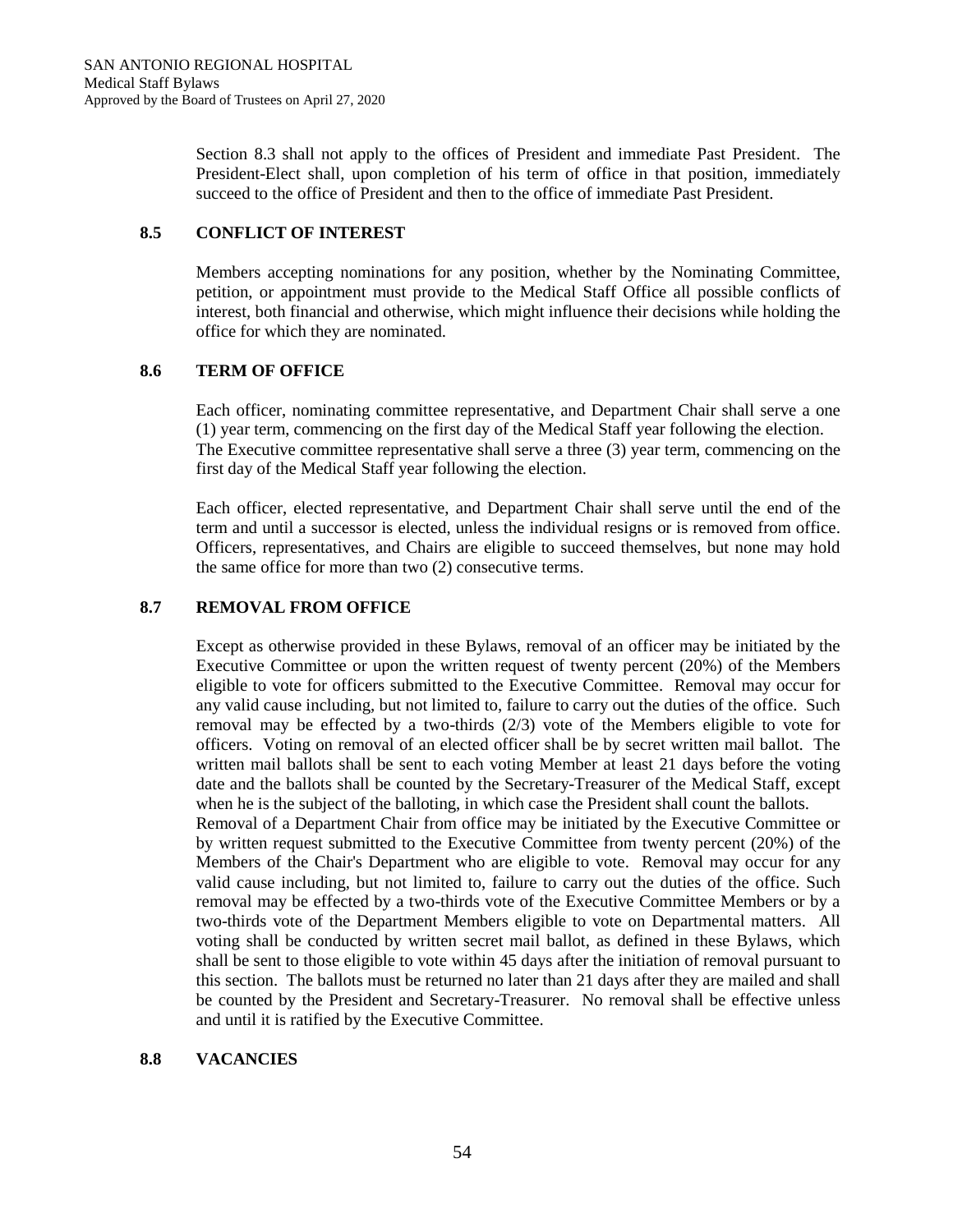All vacancies in office, other than that of President, shall be filled by the Executive Committee, except as defined in 8.3.3.c of these Bylaws. If there is a vacancy in the office of President, the President-Elect shall serve out the remaining term and shall then serve as President for the following term. If there is a vacancy in the office of President-Elect, a special election shall be held to fill that office within 60 days of the vacancy occurring on or before the end of the Medical Staff Year. Preceding the special election, the Nominating Committee shall be called into special session for the purpose of presenting to the Medical Staff a slate of candidate(s) for the vacant office.

A vacancy in the office of immediate Past President need not be filled, except that the Executive Committee may appoint qualified successors to serve as the Chair of, or as a Member of, any committee that the immediate Past President is automatically appointed to pursuant to these Bylaws.

## **8.9 DUTIES OF GENERAL OFFICERS**

#### 8.9.1 PRESIDENT

The President shall serve as the Chief Executive Officer of the Medical Staff. The duties of the President shall include, but not be limited to:

Act in coordination and cooperation with the President of the Hospital on all matters of mutual concern within the Hospital;

Call, preside at, and be responsible for the agenda of all general meetings of the Medical Staff;

Serve as Chair of the Medical Executive Committee;

Serve as an Ex-Officio Member of all other staff committees, with vote, with the exception of the Nominating Committee;

Be responsible for the enforcement of these Bylaws and Rules and Regulations, for the implementation of sanctions where indicated, and for the Staff's compliance with procedural safeguards in all instances where corrective action has been requested against a Practitioner; Appoint committee Chairs to all standing and special Medical Staff committees, except where otherwise provided by these Bylaws or by the Medical Staff Rules and Regulations;

Serve as a Member of the Board of Trustees and be responsible for the Medical Staff agenda at the meetings of the Board. This agenda may represent the views, policies, needs, and grievances of the Medical Staff to the Board of Trustees and to the President of the Hospital; Interpret the policies of the Board of Trustees to the Medical Staff;

Be a spokesperson for the Medical Staff in external professional and public relations;

Be accountable to and advise the Board, in conjunction with the Executive Committee, for the quality and efficiency of clinical care and performance within the Hospital, and for the effectiveness of the patient care evaluation and other quality review, evaluation. and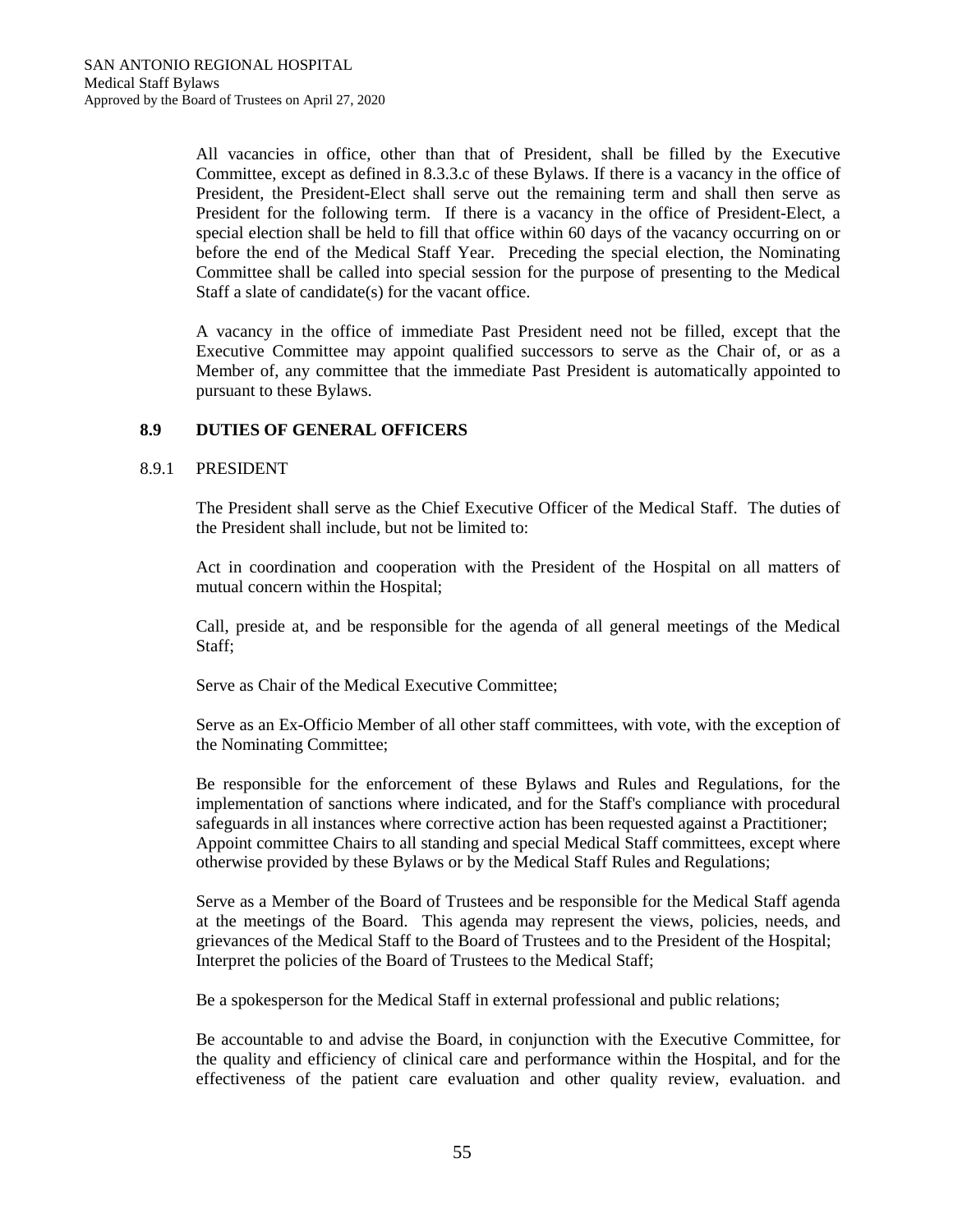monitoring functions delegated to the Staff by means of regular reports and recommendations based on the results of these activities;

Develop and implement, in cooperation with Department Chairs, methods for patient care evaluations, on-going monitoring of practice, improvement of care, credentials review, delineation of privileges and specific services, continuing education, and utilization review; Perform such other functions as may be assigned to him by these Bylaws, by the membership, by the Executive Committee, by the Board of Trustees, or as required by JOINT COMMISSION or the Medicare Conditions of Participation.

#### 8.9.2 PRESIDENT-ELECT

The President-Elect shall be a Member of the Medical Staff and shall serve as Chairman of the Quality Management Committee and as a member of Executive Committee with voting privileges.

The President-Elect shall accept the responsibilities of membership on the Board of Trustees for three (3) years. The President-Elect shall serve as Ex-Officio Member of all other committees without vote except the Nominating Committee, on which the President-Elect shall not serve. The President-Elect shall be elevated to the office of President following the term as President-Elect. The President-Elect shall serve in the absence of the President, and shall automatically assume all duties and authority of the President when the latter fails to serve for any reason.

#### 8.9.3 IMMEDIATE PAST PRESIDENT

The immediate Past President shall be a Member of the Executive Committee, perform such other supervisory duties as may be assigned by the President, and carry out such other functions as may be delegated by these Bylaws, by the membership, by the Executive Committee, or by the Board of Trustees.

## 8.9.4 SECRETARY-TREASURER

The Secretary-Treasurer shall be a Member of the Executive Committee, and shall ensure the following: a roster of Members is maintained; complete minutes of all Executive Committee and Medical Staff meetings are kept; meetings on the order of the President are called; all correspondence is attended to, received, and safeguarded; accountability for all funds to the Medical Staff, and presentation of a report on same at the quarterly Staff meeting; prepare an annual budget with assistance of the Medical Staff President for review and approval by the Executive Committee; absences are excused from meetings on behalf of the Executive Committee; and other such duties as ordinarily pertain to this office or as may be assigned.

#### **8.10 DUTIES OF DEPARTMENT OFFICERS**

Each Department Chair shall have the following authority, duties, and responsibilities, and the Vice-Chair, in the absence of the Chair, shall assume all of them and shall otherwise perform such duties as may be assigned: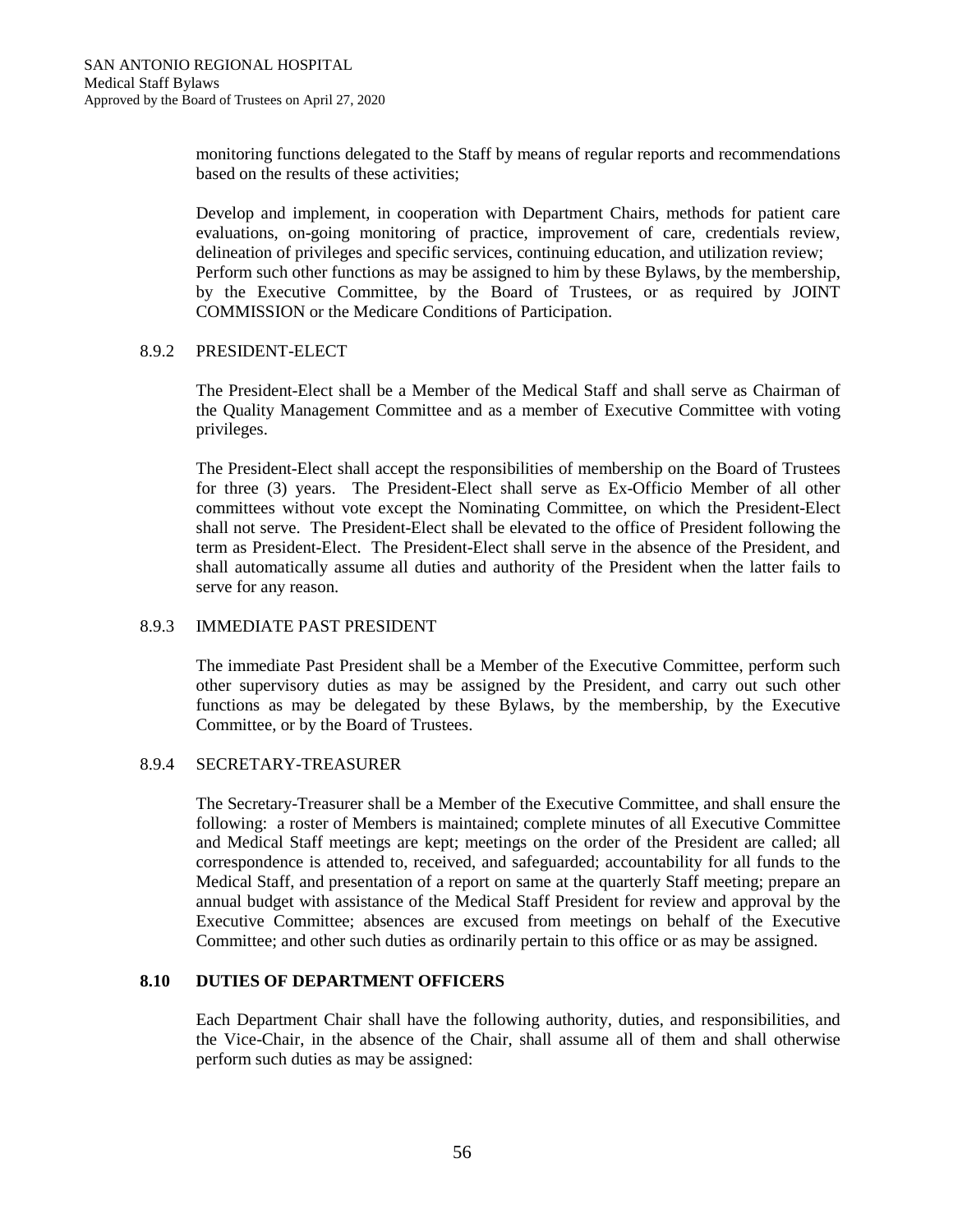Be accountable to the Executive Committee and to the President of the Medical Staff for all professional and administrative activities within the Department, and particularly for the continuous assessment and improvement of quality of patient care, treatment and services rendered by Members of the Department, and for the effective conduct of quality assurance assessments, Ongoing Professional Practice Evaluation, (OPPE) and other quality review, evaluation, and monitoring functions delegated to the Department by the Medical Executive Committee in coordination and integration with organization-wide quality assessment and improvement activities;

Develop, implement and maintain Departmental programs in cooperation with the President of the Medical Staff, for retrospective patient care review, monitoring of patient care, credential review, privileges delineation, continuing medical education (CME), orientation, utilization review and quality assessment and improvement;

Be a Member of the Executive Committee, give guidance on the overall medical policies of the Hospital, and make specific recommendations and suggestions regarding the Department; Maintain continuing review of the professional performance of all Practitioners with clinical privileges in the Department and report thereon to the Executive Committee;

Transmit to the appropriate authorities the Department's recommendations concerning appointment and classification, completion of preceptoring requirements, reappointment, criteria for clinical privileges, delineation of clinical privileges, and corrective action with respect to practitioners, both dependent and independent in the Department;

Enforce the Hospital and Medical Staff Bylaws, Rules and Regulations, and policies within the Department, including initiation of corrective action, investigation of clinical performance, and ordering of consultations to be provided or sought when necessary;

Implement within the Department actions taken by the Executive Committee and the Board of Trustees;

Participate in every phase of administration of the Department through cooperation with the nursing service and the Hospital administration in matters affecting patient care, including personnel, supplies, special regulations, standing orders, techniques, and the approval and monitoring of contracted patient care services;

Assist in the preparation of such annual reports, including budgetary planning, pertaining to the Department as may be required by the Executive Committee or the Board of Trustees;

Review the evaluation of medical records, or a representative sample, to determine whether they: (1) properly describe the condition, diagnosis and progress of the patient during hospitalization and at the time of discharge; the treatment and tests provided and the results thereof; and adequate identification of individuals responsible for orders given and treatment rendered; and (2) are sufficiently complete at all times to facilitate continuity of care and communications between individuals providing patient care services in the Hospital;

Recommending space and other resources needed by the department or service;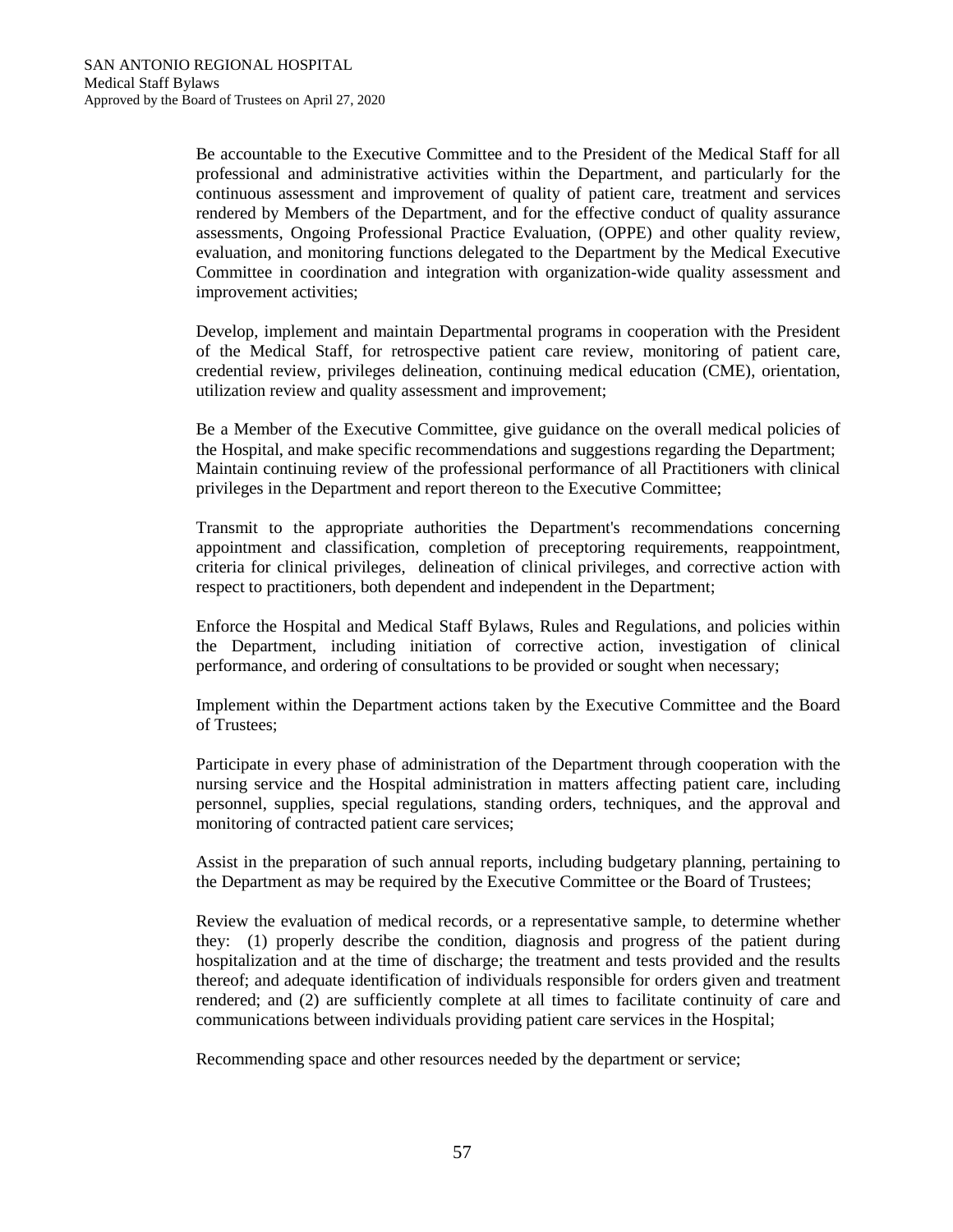Assess and recommend to the Board of Trustees off-site resources for needed patient care, treatment, and services not provided by the department or the hospital;

Integrate the department or service into the primary functions of the hospital, and coordinate and integrate interdepartmental and intradepartmental services;

Develop and implement departmental policies and procedures that guide and support the provision of care, treatment, and services in the department.

Perform such other duties commensurate with the office as may from time to time be reasonably requested by the President of the Medical Staff or the Executive Committee or as required by (THE) JOINT COMMISSION Standard MS 01.01.01., Elements of Performance or the Conditions of Participation for Medicare.

## **8.11 DIVISION CHIEFS**

#### 8.11.1 QUALIFICATIONS

Each Division Chief shall be a Member of the active Medical Staff, a Member of the Clinical Service Committee of the Department, and a Member of the division; shall be qualified by training, experience, interest, maintain Board Certification in their specific specialty and demonstrated current ability in the clinical area covered by the division; and shall be willing and able to discharge the administrative responsibilities of the office.

## 8.11.2 SELECTION

Candidates interested in serving as Division Chief shall submit a signed, written statement to the Medical Staff Office no later than the second Friday in September.

If there are no candidates for Division Chair received by the due date, the President-Elect may appoint individuals for those vacant positions after the fourth Tuesday in September. If only one candidate statement for Division Chair is received, that person will be announced at the next Division meeting.

If there is more than one candidate for Division Chair, ballots will be mailed to all active Division Members for their respective elections, on the first Tuesday in October, with ballots to be returned no later than the third Tuesday in October.

### 8.11.3 TERM OF OFFICE

Each Division Chief shall serve a one (1) year term, commencing on the first day of the Medical Staff year following the election. The Division Chief shall serve unless the Division Chief resigns or is removed from office. A Division Chief may be removed by the President of the Medical Staff in consultation with the Department Chair for failure to fulfill the responsibilities of the position.

# 8.11.4 DUTIES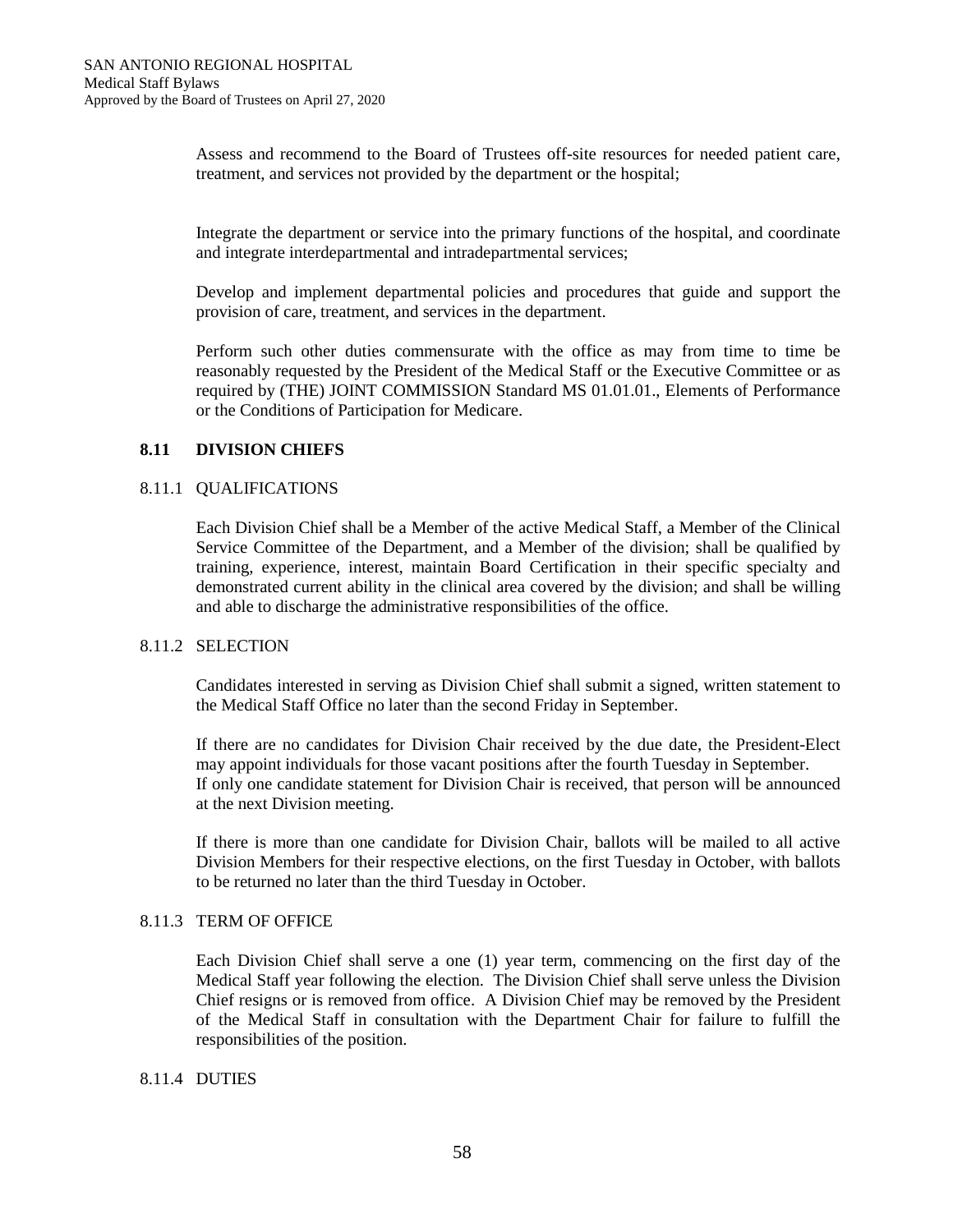Each division chief shall: Account to the Department Chair for the effective operation of the division;

Develop and implement, in cooperation with the Department Chair, programs to carry out the quality review, evaluation, and monitoring functions assigned to the division;

Exercise general supervision over all clinical work performed within the division;

Conduct investigations and submit reports and recommendations to the Department Chair regarding the clinical privileges to be exercised within the division by Members of, or applicants to, the Medical Staff;

Act as Presiding Officer at all division meetings;

Perform such other duties commensurate with the office as may, from time to time, be reasonably requested by the Department Chair, the President of the Medical Staff, or the Executive Committee, or as required by Joint Commission or the Conditions of Participation for Medicare.

# **8.12 MEDICAL DIRECTORS**

## 8.12.1 QUALIFICATIONS

Each Medical Director contracted by the Hospital shall be an applicant or Member of the Medical Staff, qualified by training, experience, interest, and demonstrated current ability in the designated area, and shall be willing and able to discharge the administrative responsibilities of the office.

# 8.12.2 SELECTION

Each Medical Director shall be contracted by the Hospital subject to input from relevant medical committees. Prior to the contracting of a Medical Director, administration shall provide a job description to the Executive Committee.

#### 8.12.3 TERM OF OFFICE

Each Medical Director shall serve a term as stipulated in the contract with the Hospital. The Executive Committee shall provide administration with a yearly evaluation of the Medical Director's performance.

# 8.12.4 DUTIES

Each Medical Director shall:

Meet the basic responsibilities of Staff membership as outlined in Article II, Section  $2.5$ :

Fulfill those responsibilities outlined in the job description;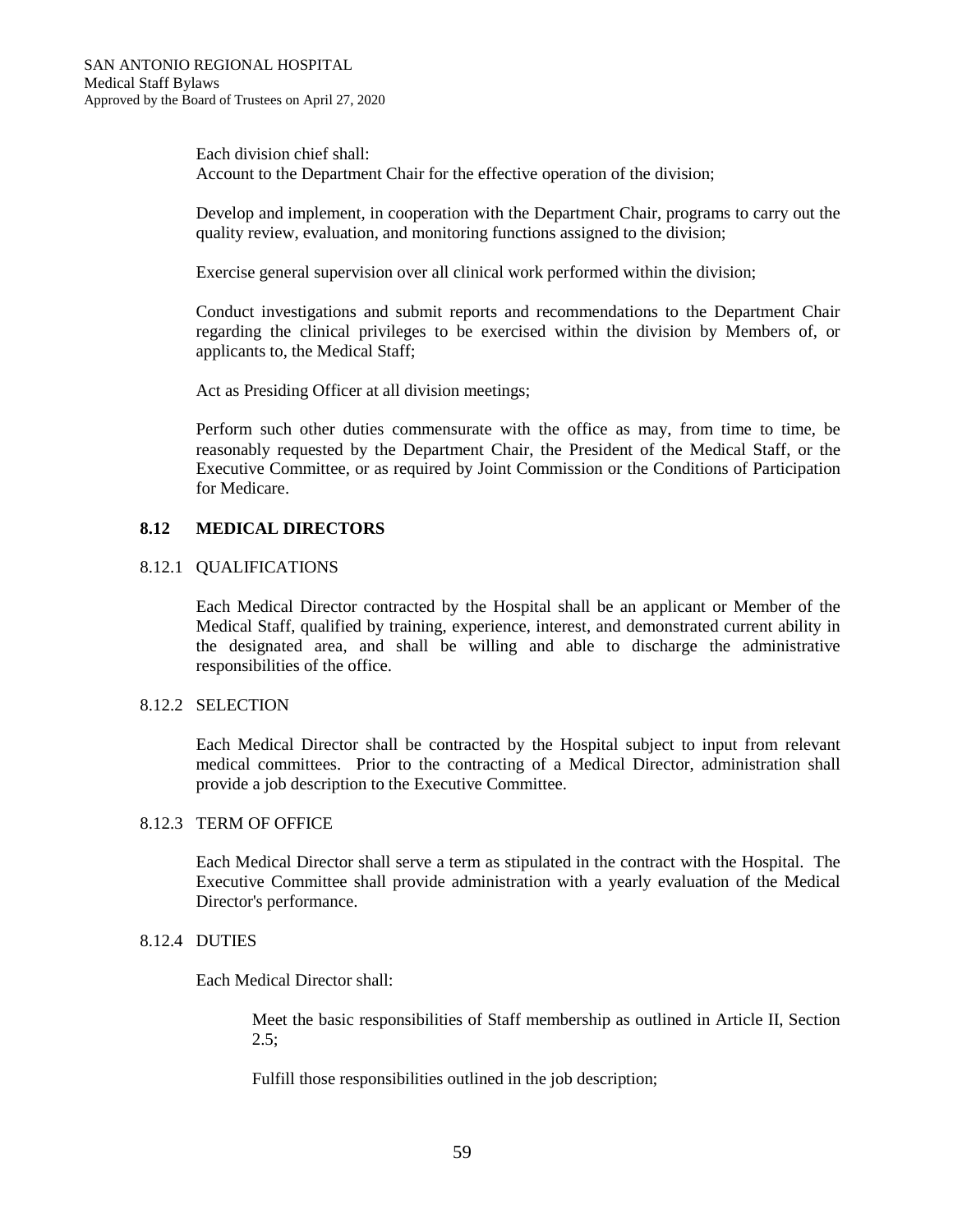Be accountable to the Medical Executive Committee for effective performance of the Medical Director's responsibilities.

Each Medical Director shall not:

Supersede the duties of the Department or Division Chair described in Article VIII, Section 8.10 and 8.11.4.

## **ARTICLE IX CLINICAL SERVICE COMMITTEES**

# **9.1 ORGANIZATION OF SERVICES**

The Clinical Service Committees of the Medical Staff shall be the Medicine, Surgery, Obstetrics and Gynecology, Pediatrics, Emergency Medicine, Family Medicine, and Anesthesia and Radiology. Other services may be added at the discretion of the Executive Committee, as may be deemed necessary. For the purpose of granting and review of clinical privileges, Pathology, Dentistry, and Podiatry shall be regarded as part of the Surgery service; and Psychiatry, Psychology, and Neurology shall be regarded as part of the Medicine service.

## 9.1.1 COMPOSITION

Each Department established pursuant to Article XI shall be governed by a Clinical Service Committee consisting of no less than eight (8) Members of the active Medical Staff. The Chair of the Clinical Service Committee shall be the Department Chair elected pursuant to Article VIII. Clinical Service Committee Members shall be appointed by the service committee Chair with the President of the Medical Staff. No one may serve as either Chair or vice Chair of more than one Clinical Service Committee simultaneously. To ensure continuity, the Chair of the Clinical Service Committee shall serve on that committee for the year following serving as Chair.

# 9.1.2 ELIGIBILITY AND TENURE

The Clinical Service Committee Members shall be active Members. Clinical Service Committee Chairs and Vice Chairs shall have demonstrated interest in Medical Staff affairs and shall have had previous Clinical Service Committee experience. Members of the Clinical Service Committees shall continue to serve until their successors have been duly selected.

#### 9.1.3 MEETINGS

The Clinical Service Committees shall meet no less than quarterly. Any Member of the Medical Staff may attend meetings of a Clinical Service Committee as a guest at the discretion of the Chair. Emergency sessions of the Clinical Service Committees may be called by the Chairs or shall be called by the Chair on petition of three (3) committee Members. Notice of emergency sessions shall be distributed no less than 72 hours prior to the session. Such notification shall be by personal telephone call or by mail.

## 9.1.4 MINUTES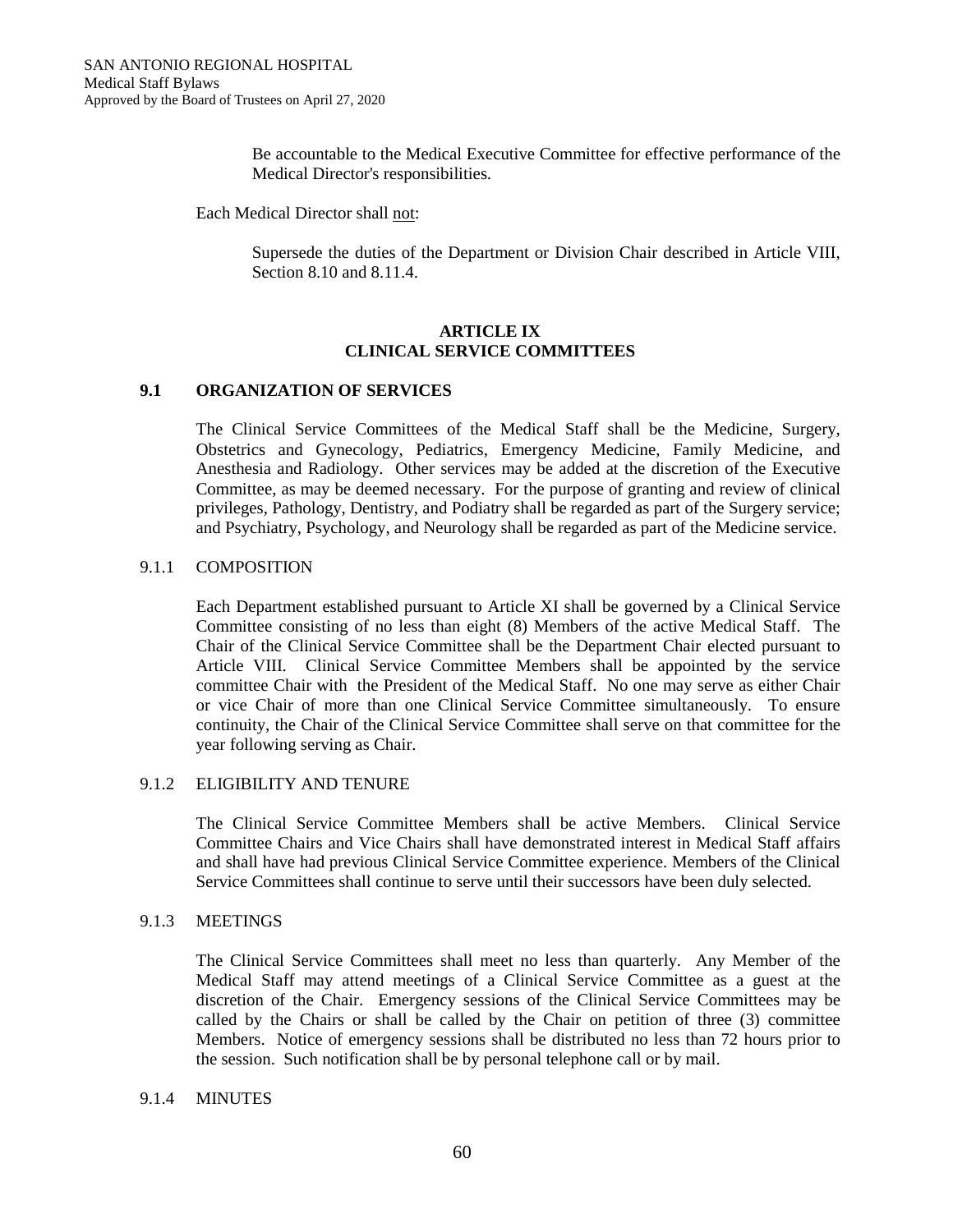The Clinical Service Committees shall maintain permanent minutes of all meetings signed by the Chair at the earliest opportunity and approved at the next meeting.

## 9.1.5 DUTIES

It shall be the duty of the Chairs of the Departments to serve as Chairs of their respective Clinical Service Committees and to be responsible for consulting with other Members and with Hospital administration concerning matters of policy and practice on their respective services. The duties of the committees shall be:

To have primary jurisdiction over, and be responsible for, all qualitative and quantitative aspects of patient care rendered on their services;

To conduct quality assurance monitoring for the purpose of analyzing and evaluating the quality of care and appropriateness of treatment provided to patients within the Department in accordance with such procedures as may be adopted by the Quality Management Committee; To recommend rules and regulations not inconsistent herewith for administration of their services;

To identify actions that should be taken in order to resolve identified problems in patient care and clinical performance, and evaluate the effectiveness of action which has been taken in resolving such problems;

To submit written reports to the Executive Committee concerning (1) findings of the committee's review, evaluation, and monitoring activities; and (2) recommendations for maintaining and improving the quality of care provided;

To communicate to Department Members the findings, conclusions, recommendations, and actions taken regarding review, evaluation, and monitoring activities;

To make recommendations for the commencement of disciplinary actions for deficient professional care on their services;

To make recommendations to the Executive Committee with respect to the granting of clinical privileges or limitations thereof for Members practicing on the services;

To review clinical privileges on the service at least every two years. In the event of recommendation for denial or limitation of privileges, the Member involved shall have an opportunity for interview with the appropriate Clinical Service Committee. This interview shall be conducted in the manner outlined in Section 4.5.6 before the recommendation is forwarded to the Executive Committee;

To review nursing policies and procedures that affect their respective service; and

To perform such other duties as may be assigned by the Executive Committee, or as required by JOINT COMMISSION or Medicare Conditions of Participation.

#### 9.1.6 QUORUM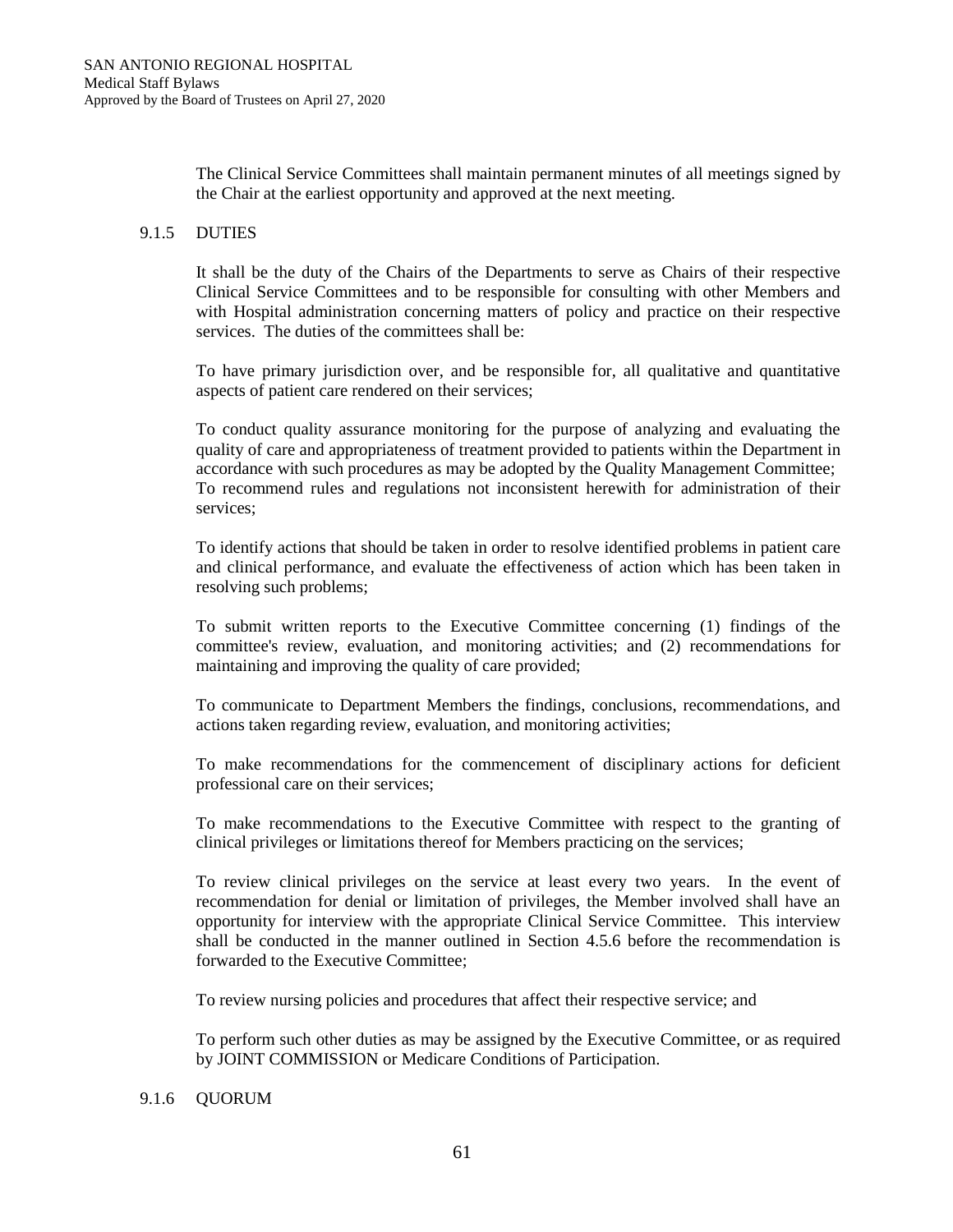Fifty percent (50%) of the membership shall constitute a quorum.

### 9.1.7 REPORT

The Clinical Service Committees shall report to the Executive Committee.

## 9.1.8 ATTENDANCE

All committee Members shall be required to attend no less than fifty percent (50%) of the regular meetings of their respective Clinical Service Committee. If any Member is absent for more than 50% of the regular meetings or if any Member has more than two consecutive unexcused absences from a regularly scheduled committee meeting, the committee Chair shall select a replacement for such Member.

### **ARTICLE X STANDING COMMITTEES**

## **10.1 DESIGNATION**

The committees described in this Article shall be the standing committees of the Medical Staff. Special or ad hoc committees may be created by the Executive Committee to perform specified tasks. Unless otherwise specified, the Chair shall be appointed by, and may be removed by, the President of the Medical Staff. All committee and subcommittee Chairs must be Members of the active staff. Medical Staff committees shall be responsible to the Executive Committee, unless otherwise specified.

# **10.2 GENERAL PROVISIONS**

#### 10.2.1 TERMS OF COMMITTEE MEMBERSHIP

Unless otherwise specified, committee Members shall be appointed for a term of one year and shall serve until the end of this period or until the Member's successor is appointed, unless the Member shall sooner resign or be removed from the committee.

## 10.2.2 REMOVAL

If a Member of a committee ceases to be a Member in good standing of the Medical Staff, or loses employment or a contract relationship with the Hospital, suffers a loss or significant limitation of clinical privileges, or if any other good cause exists, that Member may be removed by the President of the Medical Staff.

## 10.2.3 VACANCIES

Unless otherwise specifically provided, vacancies on any committee shall be filled in the same manner in which an original appointment to such committee is made; provided, however, that if an individual who obtains membership by virtue of these Bylaws is removed for cause, a successor may be selected by the Executive Committee.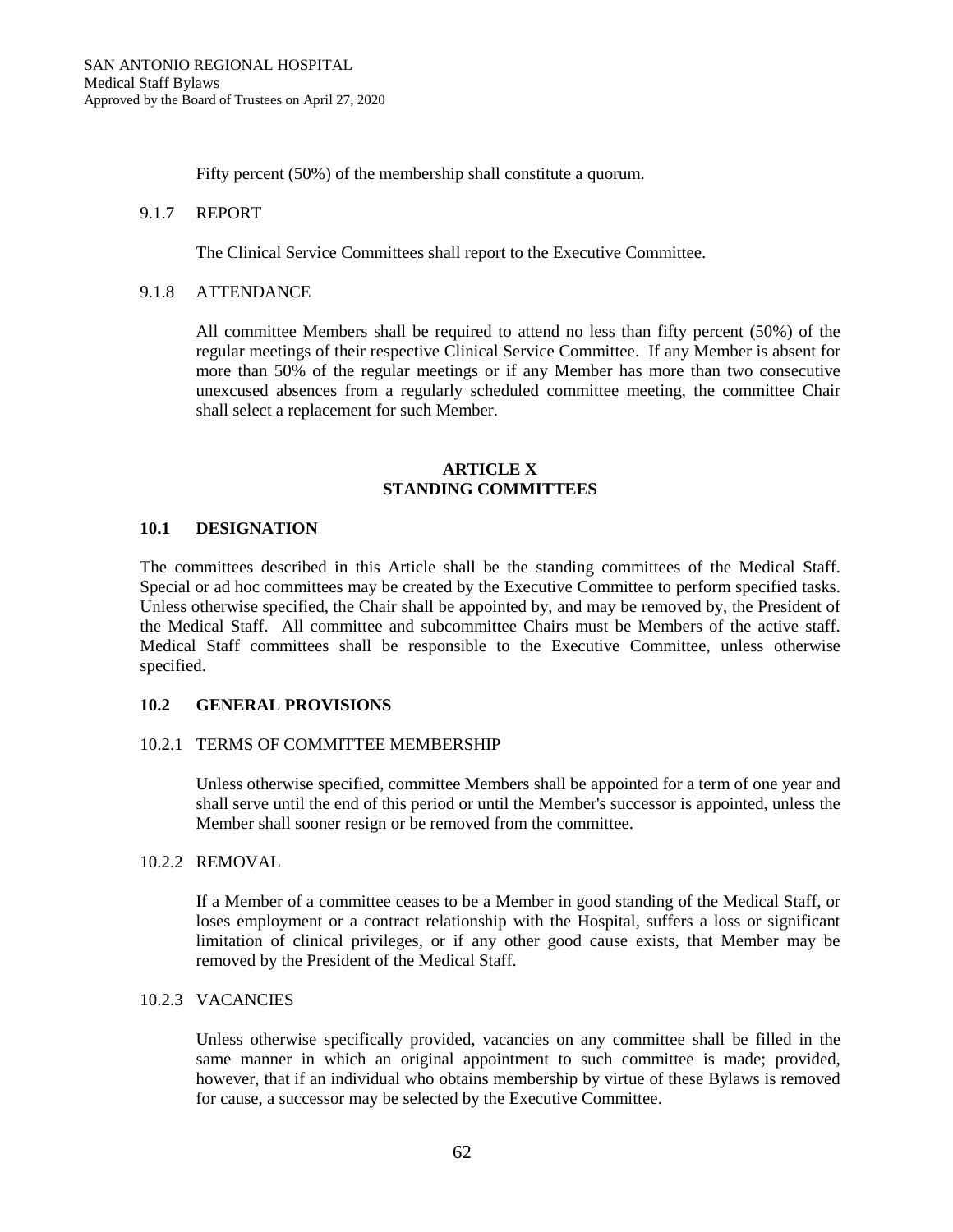## **10.3 GENERAL COMMITTEE REQUIREMENTS**

#### 10.3.1 REGULAR MEETINGS

Committees, by resolution, may provide the time for holding regular meetings and no notice other than such resolution shall then be required.

# 10.3.2 SPECIAL MEETINGS

A special meeting of any committee may be called by, or at the request of, the Chair thereof, the Executive Committee, or the President of the Medical Staff.

#### 10.3.3 NOTICE OF MEETINGS

Written notice stating the place, day, and hour of any regular or special committee meeting not held pursuant to resolution shall be delivered by mail or telephone to each person entitled to be present thereat not less than seventy two (72) hours nor more than twenty (20)days before the date of such meeting.

## 10.3.4 QUORUM

A quorum for the Credentials Committee, Executive Committee, and Nominating Committee shall consist of fifty percent (50%) of the voting Members. A quorum for other standing committees shall be the voting Members in attendance, with a minimum of three (3).

#### 10.3.5 MANNER OF ACTION

Except as otherwise specified, the action of a majority of the Members present and voting at a meeting at which a quorum is present shall be the action of the group. A meeting at which a quorum is initially present may continue to transact business, notwithstanding the withdrawal of Members, if any action so taken is approved by at least a majority of the required quorum for such meeting, or such greater number as may be required by these Bylaws. Action may be taken without a meeting by a writing setting forth the action so taken signed by each Member entitled to vote.

#### 10.3.6 MINUTES

Minutes of all meetings shall be prepared and shall include a record of attendance of Members and the vote taken on each matter. The minutes shall be signed by the Chair or his designee, approved by all Members at the following meeting, and forwarded to the Executive Committee. Each committee shall maintain a permanent file of the minutes of each meeting.

## 10.3.7 ATTENDANCE REQUIREMENTS

Unless excused for good cause, failure to attend may be grounds for removal from such committee, upon request by the committee Chair.

## **10.4 BIOETHICS COMMITTEE**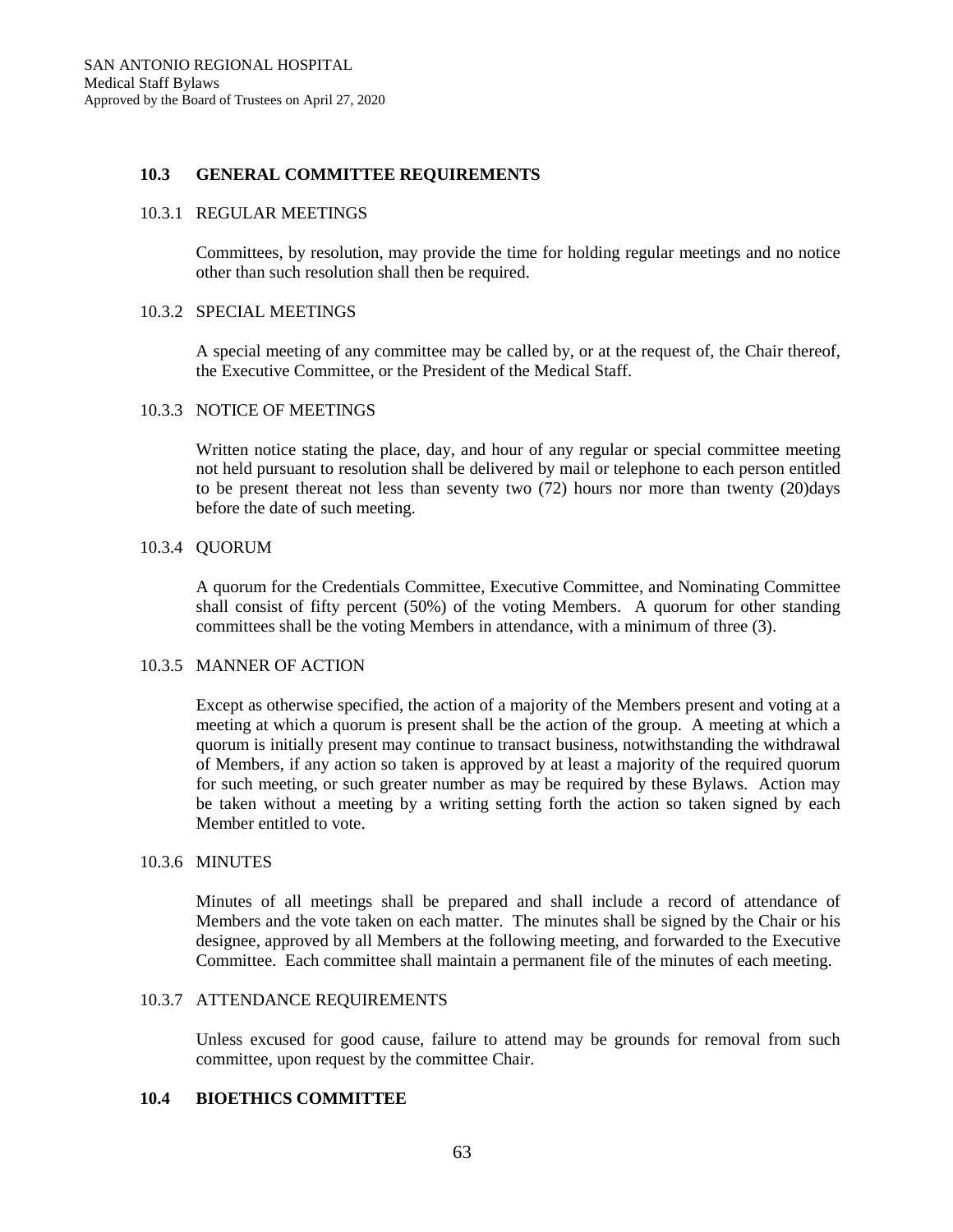### 10.4.1 COMPOSITION

The Bioethics Committee shall consist of physicians and such other Members as the medical executive committee may deem appropriate. It may include nurses, lay representatives, social workers, clergy, ethicists, attorneys, administrators, and representatives from the Board of Trustees, although a majority shall be physician Members of the Medical Staff. All members of the Bioethics Committee, regardless of profession, shall be entitled to vote.

## 10.4.2 DUTIES

The Bioethics Committee may participate in development of guidelines for consideration of cases having bioethical implications; development and implementation of procedures for the review of such cases; development and/or review of institutional policies regarding care and treatment of such cases; retrospective review of cases for the evaluation of bioethical policies; consultation with concerned parties to facilitate communication and aid conflict resolution; and education of the Hospital staff on bioethical matters.

## 10.4.3 MEETINGS

The Bioethics Committee shall meet as often as necessary at the call of its Chair.

## 10.4.4 REPORT

The Bioethics Committee shall report to the Executive Committee.

# **10.5 BYLAWS COMMITTEE**

#### 10.5.1 COMPOSITION

The Bylaws Committee shall consist of at least three (3) Member.

#### 10.5.2 DUTIES

The duties of the Bylaws Committee shall be to:

Prepare such revisions or amendments of these Bylaws and Rules and Regulations as may be directed by the Medical Staff; and

Conduct an annual review of these Bylaws and Rules and Regulations, as well as procedures and the forms promulgated in connection therewith.

# 10.5.3 MEETINGS

The Bylaws Committee shall meet as necessary.

### 10.5.4 REPORT

The Bylaws Committee shall report to the Executive Committee as necessary.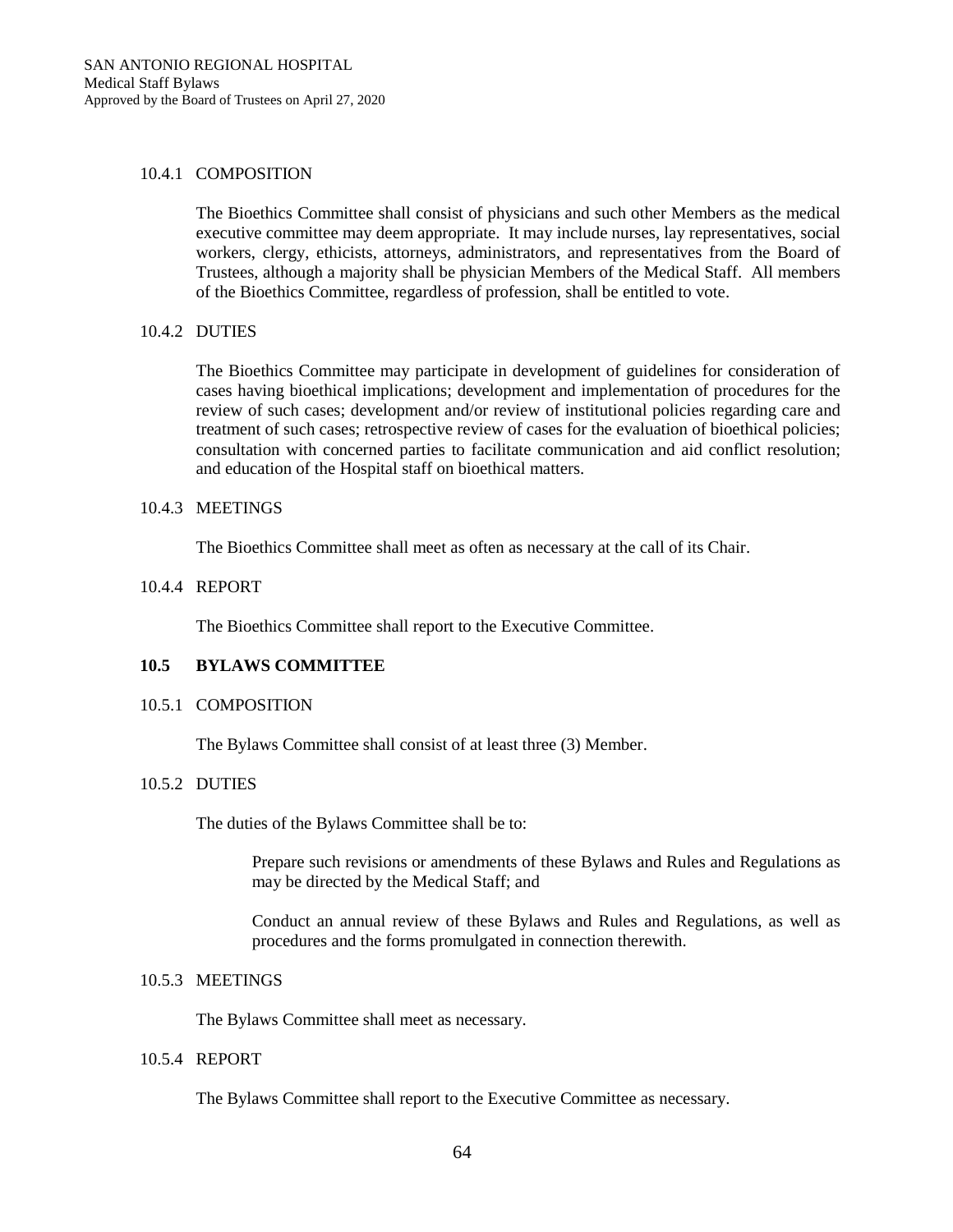## **10.6 CANCER COMMITTEE**

#### 10.6.1 COMPOSITION

The Cancer Committee shall include one physician representing each of the diagnostic and treatment services; diagnostic radiologist, pathologist, surgeon, medical oncologist, radiation oncologist, Cancer Liaison Physician (CLP may also fulfill a leadership position within the Cancer Committee). Each required member shall be required to attend at least seventy-five percent (75%) of the Cancer Committee meetings or as set-forth by the Cancer Program Standards. Each required member may designate an alternate member at the beginning of each year.

Additional members of the Medical Staff, including other medical oncologists, radiation oncologists, and other specialists shall be appointed as members of the Cancer Committee by the chairman annually.

The Cancer Liaison Physician shall be appointed by the committee and shall serve a threeyear term. The CLP is eligible for an unlimited number of terms based on performance and evaluation through the Survey Application Record.

All physicians are voting members.

Required non-physician members are as follows: cancer program administrator, oncology nurse, social worker or case manager, certified tumor registrar, performance improvement or quality management representative, and a genetic counselor if services are available on-site. The non-physician members shall serve as non-voting members. The Cancer Committee may appoint consultants/alternative members to the Committee as may be necessary or helpful to its proper functioning.

The Chairman of the Cancer Committee shall be appointed by the incoming President of the Medical Staff annually.

#### 10.6.2 DUTIES

The Cancer Committee shall:

Appoint a vice-chairman annually to serve in the absence of the chairman;

Designate one coordinator for each of the specified areas of cancer program activities; cancer conference, quality of cancer registry data, quality improvement, and community outreach;

Establish and monitor cancer program goals;

Oversee cancer conference activities;

Monitor compliance with the Commission on Cancer's Cancer Program Standards.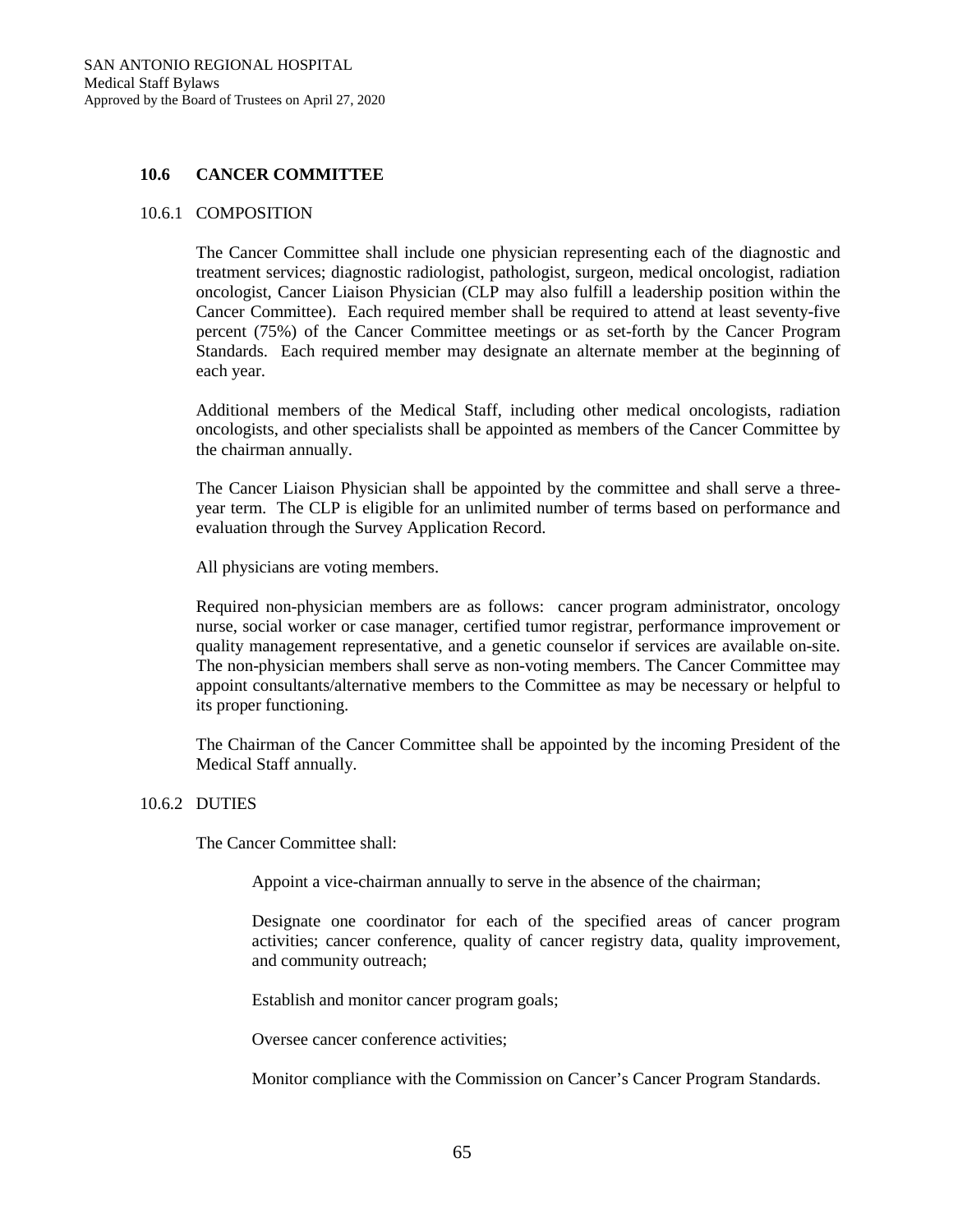## 10.6.3 MEETINGS

The Cancer Committee shall meet no less than quarterly.

#### 10.6.4 REPORT

The Cancer Committee shall report to the Executive Committee at least annually.

## **10.7 CONTINUING MEDICAL EDUCATION COMMITTEE**

#### 10.7.1 COMPOSITION

The Continuing Medical Education Committee shall consist of no less than five (5) Members, including the Chair appointed by the President of the Medical Staff. The Chair shall serve for two (2) consecutive years. The CME Chairman shall also serve as a member of the Quality Management Committee. One Member shall be selected from each Service Committee by the Chair of that committee with the approval of both the President of the Medical Staff and the Chair of the Continuing Medical Education Committee. Additional Members may be appointed at the discretion of the Chair of the Continuing Medical Education Committee with approval of the President of the Medical Staff. The Committee Members shall serve staggered terms, in order to assure continuity. Representatives of administration and appropriate Hospital Department representatives shall serve as Ex-Officio Members without voting privileges.

#### 10.7.2 DUTIES

The duties of the Continuing Medical Education Committee shall be to:

Establish medical education goals and objectives in accordance with the Mission Statement of the CME Program for the Medical Staff;

Develop medical education programs based on the results and recommendations of Clinical Service Committee quality assurance activities as to the quality of medical care rendered on the respective service, working with each Department to develop such programs;

Coordinate, plan, and evaluate the medical educational materials available in the Hospital;

Plan, evaluate, and coordinate Medical Staff educational activities and programs within the Hospital or jointly with other hospitals;

Enlist and promote the involvement of the Medical Staff in all educational activities within the Hospital;

Document Medical Staff educational activities through the Medical Staff office for accrediting agency review; and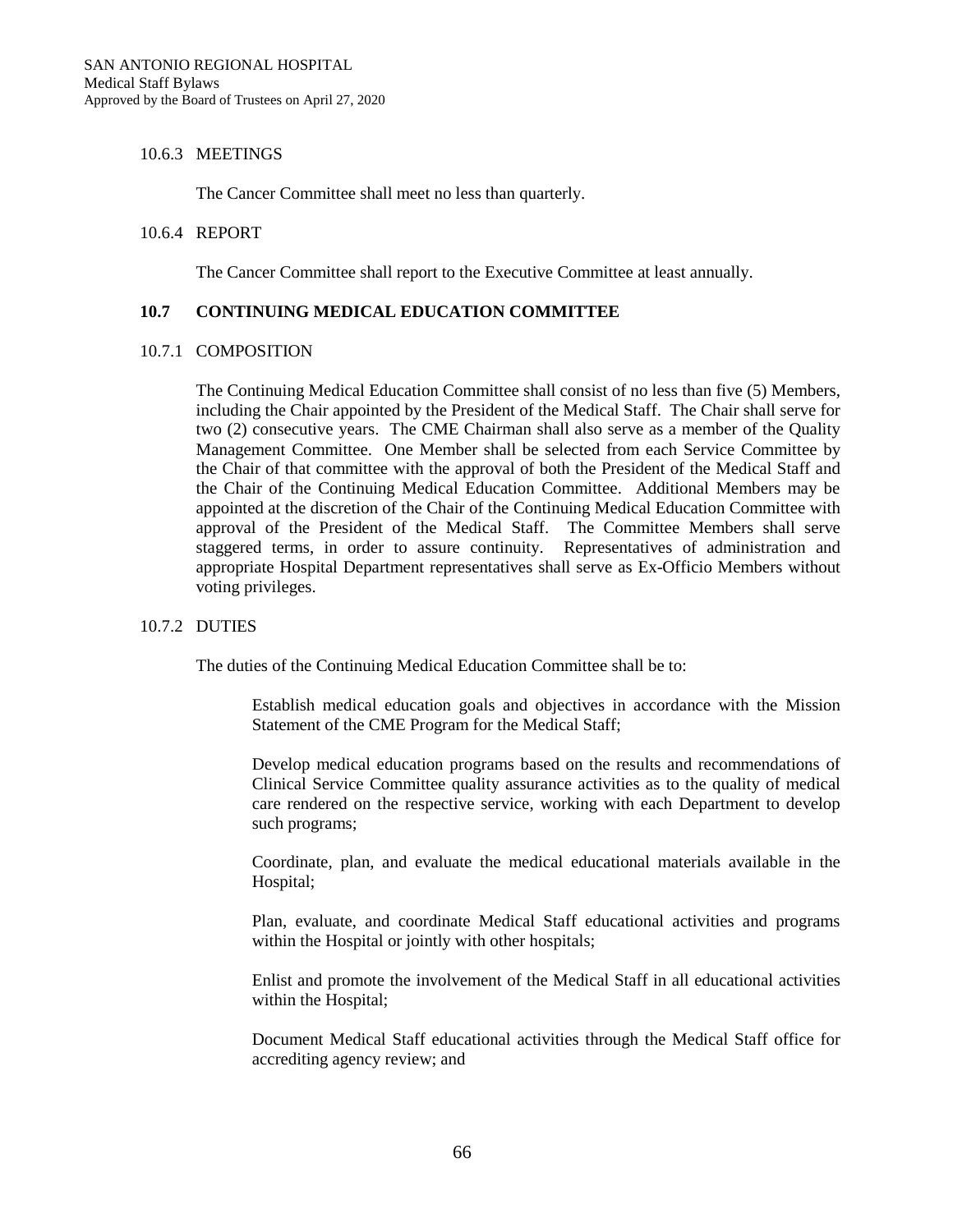Prepare and submit an annual budget for Medical Staff educational activities and materials in the Hospital.

## 10.7.3 MEETINGS

The Continuing Medical Education Committee shall meet no less than quarterly.

### 10.7.4 REPORT

The Continuing Medical Education Committee shall present reports of each meeting to the Medical Staff through the Executive Committee.

## **10.8 CREDENTIALS COMMITTEE**

#### 10.8.1 COMPOSITION

The Credentials Committee shall consist of not less than five (5) members of the Active Medical Staff. Members are to include the President-Elect, Immediate Past President and three (3) others who will be appointed by the President of the Medical Staff. The Immediate Past President shall serve as the Chairman of the Credentials Committee. Members of the Credentials Committee shall serve for a term of one (1) year; members may serve additional terms if so appointed.

## 10.8.2 DUTIES

The Credentials Committee, or its Chair acting on its behalf, shall:

Review and evaluate the qualifications of each Practitioner applying for initial appointment and reappointment; and, in connection therewith, make recommendations to the appropriate service Chair;

Investigate, review and report on matters regarding the qualifications, conduct, professional character or competence;

Review all information available regarding competence of Members and make recommendations to the Clinical Service Committees; and

#### 10.8.3 MEETINGS

The Credentials Committee shall meet as often as necessary, but at least bi-annually.

# **10.9. PHYSICIANS WELL-BEING COMMITTEE**

## 10.9.1 COMPOSITION

The Medical Staff Well-Being Committee shall consist of five (5) Members of the Medical Staff. The Medical Staff President shall appoint one Member each year to a term of three (3) years and as many additional members as needed to one (1) year terms. The members appointed for a three-year term shall serve as chairman during their third year. If no member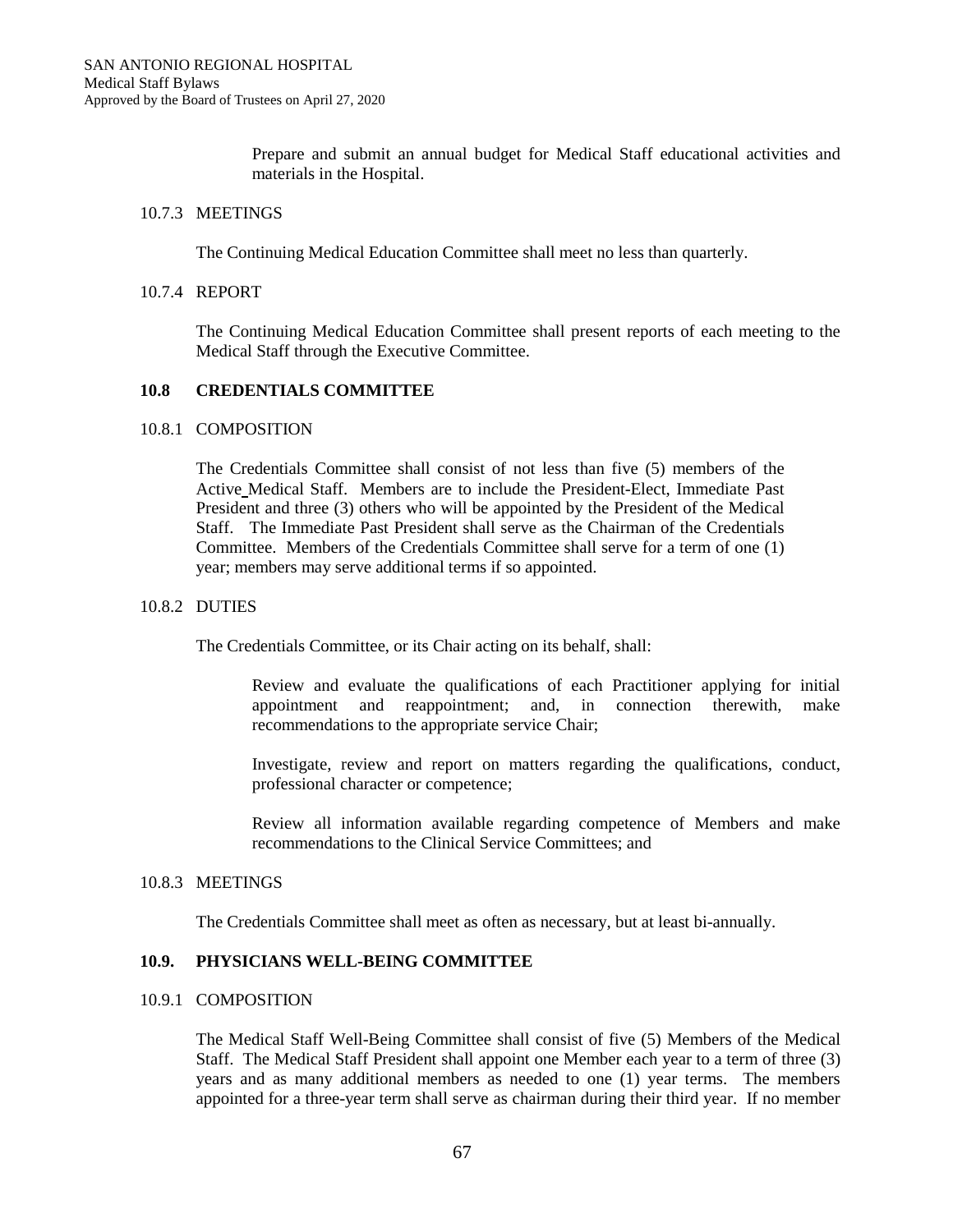is in his or her third year, the medical Staff President shall appoint a member to serve as chairman. To the extent possible, Members of this committee shall not serve concurrently on another committee which has review authority over members of the Medical Staff. In no event shall such committee member participate in the review of a Member who has been referred by another committee.

# 10.9.2 DUTIES

The duties of the Medical Staff Well-Being Committee shall be to:

Review issues referred to them by the President of the Medical Staff or Executive Committee of the Medical Staff against any Medical Staff Member which deals with disruptive physician and/or licensed independent practitioner behavior, sexual harassment, hostile work environment, ethical care, or any practice or activity that relates to a Member of the Medical Staff, but does not directly involve the quality of medical care rendered. The Committee may deal directly with the physician and/or licensed independent practitioner involved. If it is felt disciplinary action is needed, the Committee will furnish its recommendation to the Executive Committee;

Receive reports related to the health, well-being, or impairment of Medical Staff Members and, as it deems appropriate, investigate such reports. The Committee shall not actively search out instances of impairment. Its investigations shall be confidential, and it will respond and make recommendations only to the referral source as indicated in paragraph (a) above and to the physician and/or licensed independent practitioner in question. All contacts with the Committee will be confidential to the degree protected by law;

Provide advice and recommendations, including education for the physician in question. The Committee shall not provide treatment for a physician but shall refer to appropriate sources for treatment. The Committee shall be concerned primarily with the needs of the physician in questions. However, in the event the information received by the committee demonstrates that the health or known impairment of a Member poses a risk of harm to Hospitalized patients, hospital staff and/or other physicians and/or licensed independent practitioners that information shall be referred for corrective action. The President of the Medical Staff shall be advised of any significant discussions. The Committee shall have no authority to take disciplinary action; and

Educate its members and Members of the Medical Staff with regards to physician and/or licensed independent practitioner health, well-being, interaction with the hospital staff and recognition of impairment, and appropriate responses to different levels and kinds of distress and impairment, and about appropriate resources for prevention, treatment, and rehabilitation of the impaired physician and/or licensed independent practitioner. They shall develop an appropriate relationship with the Medical Board of California (MBOC) Diversion and Enforcement Programs. They shall be able to facilitate assistance and referral for Physicians and/or licensed independent practitioner identified in need of stress reduction techniques, coping skills, and resources available to physicians and/or licensed independent practitioners such as the crisis intervention and professional counseling program provided by outside services.

# 10.9.3 MEETINGS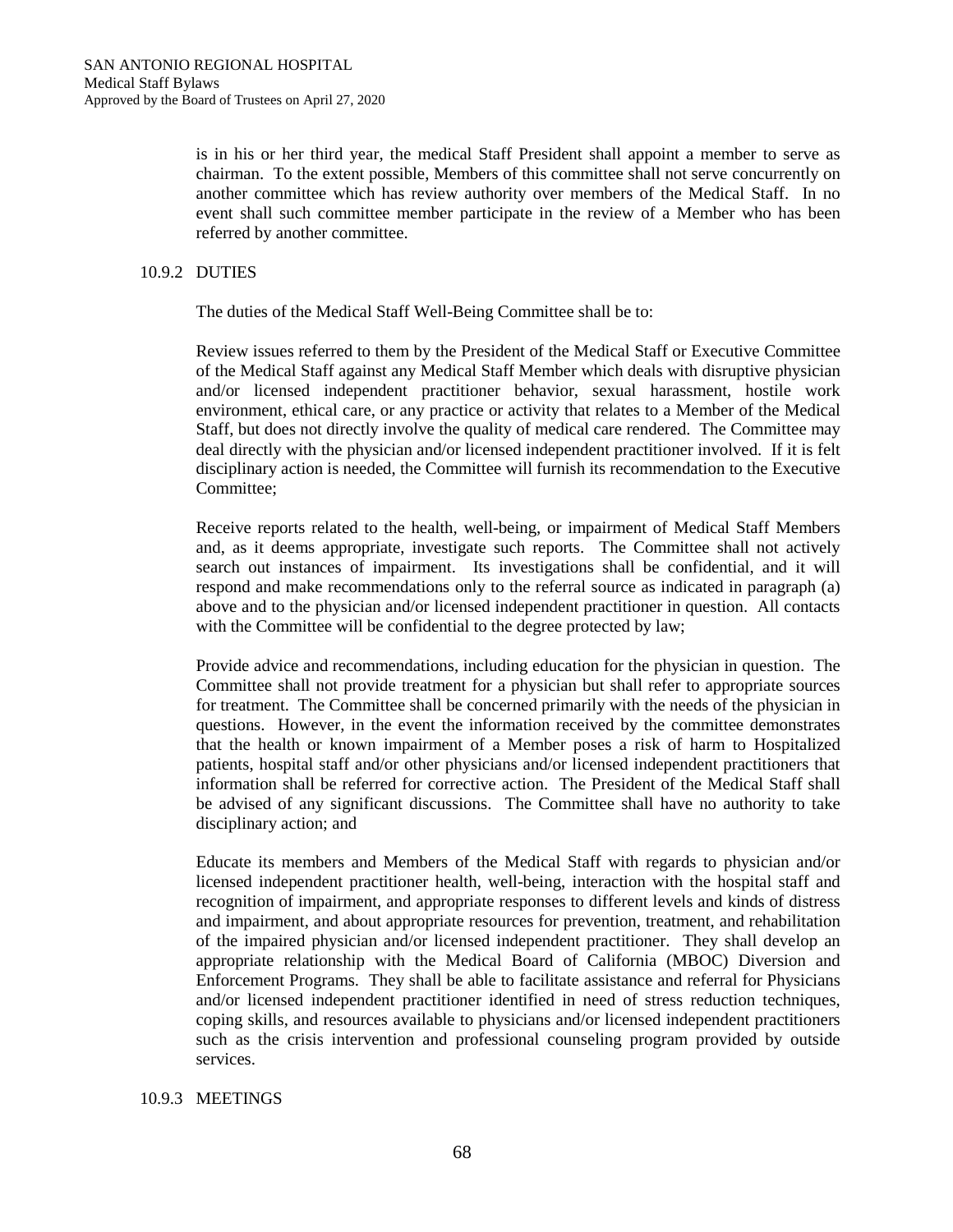The Committee shall meet as often as needed, with quarterly reports submitted to the MEC.

### 10.9.4 MINUTES

As with any Medical Staff committee, all records should be kept confidential. General activities of the Committee (e.g., educational functions) may become part of the general Medical Staff records. However, any record regarding an individual physician and/or licensed independent practitioner to whom assistance is provided should be kept separately, not circulated with other Medical Staff records, and maintained absolutely confidential.

## 10.9.5 REPORT

The Committee shall report on its activities as often as necessary, but at least quarterly, to the Executive Committee and Board of Trustees.

## **10.10 MEDICAL EXECUTIVE COMMITTEE**

#### 10.10.1 COMPOSITION

The Executive Committee shall consist of the following persons:

The officers of the Medical Staff;

The Department Chairs;

The Credentials Committee Chair;

Three at-large physician Members of the active Medical Staff who shall have been elected according to Article VIII of these Bylaws. One Member shall be elected each year to a three (3) year term; and

The CEO or, in his absence, his Representative as non-voting members. The Medical Director of Quality shall be an ex-officio member without voting privileges.

At the discretion of the Chair, any Member of the Medical Staff may attend Medical Executive Committee meetings as a guest.

#### 10.10.2 DUTIES

The duties of the Executive Committee shall include, but not be limited to:

Representing and acting on behalf of the Medical Staff in the intervals between Medical Staff meetings, subject to such limitations as may be imposed by these Bylaws;

Coordinating and implementing the professional and organizational activities and policies of the Medical Staff;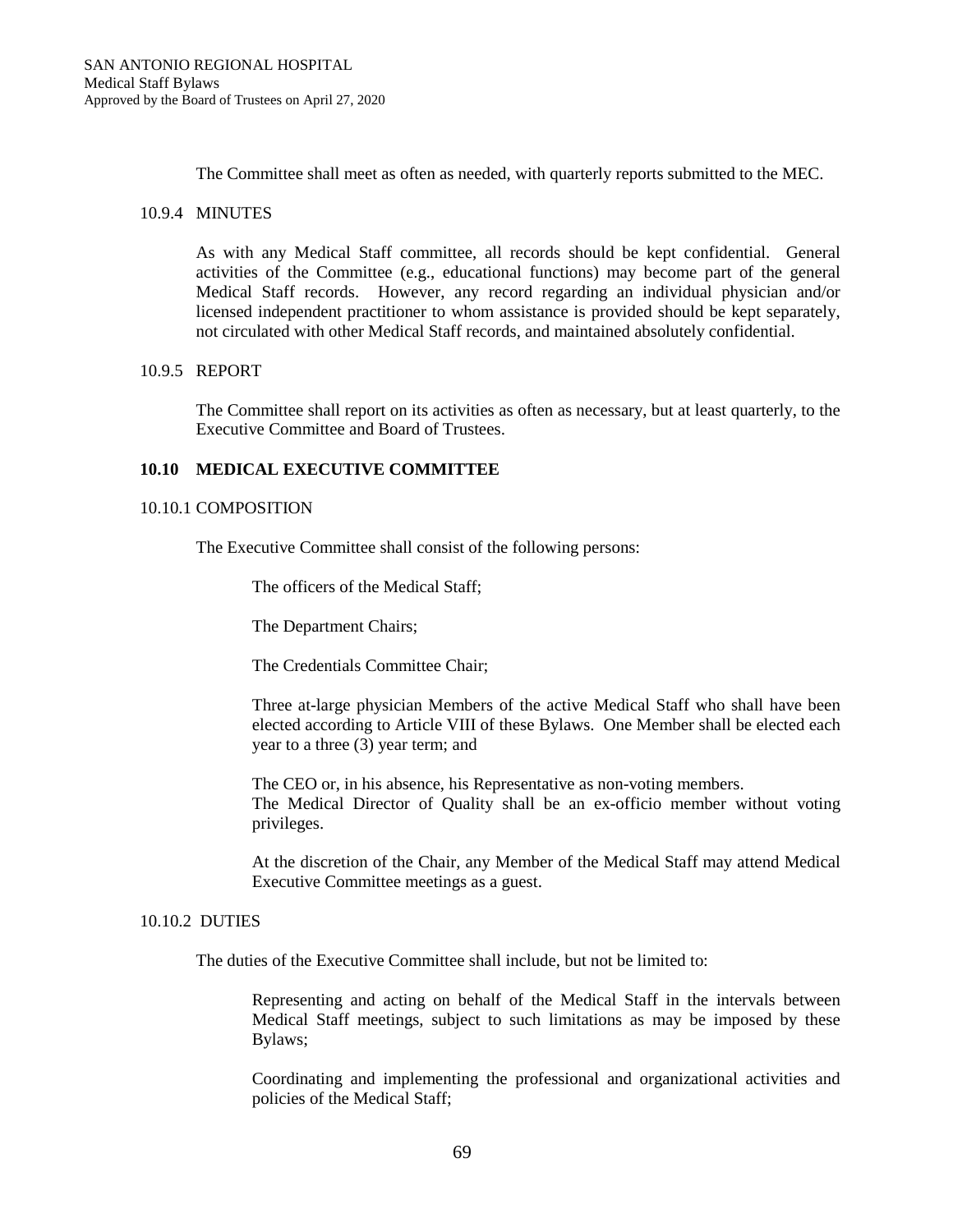Receiving and acting upon reports and recommendations from Medical Staff Departments, divisions, committees, and assigned activity groups;

Recommending action to the Board of Trustees on matters of a medicaladministrative nature;

Establishing the structure of the Medical Staff, the mechanism to review credentials and delineate individual clinical privileges, the organization of quality assurance activities and mechanisms of the Medical Staff, termination of Staff membership and fair hearing procedures, as well as other matters relevant to the operation of an organized Medical Staff;

Evaluating the medical care rendered to patients in the Hospital;

Participating in the development of all Medical Staff policy, practice, and planning, participating in developing Hospital policies that affect patient care or the discharge of Medical Staff responsibilities; working with the Board of Trustees to resolve any disputes that may arise regarding the propriety of any policy that affects patient care or the discharge of Medical Staff responsibilities that the Board of Trustees is considering or has approved;

Reviewing the qualifications, credentials, performance, and professional competence and character of applicants and Members, and making recommendations to the Board of Trustees regarding staff appointments and reappointments, assignments to Departments, clinical privileges, and corrective action;

Taking steps to promote ethical conduct and competent clinical performance on the part of all Members including the initiation of, and participation in, Medical Staff corrective or review measures when warranted;

Taking steps to develop continuing education activities and programs for the Medical Staff;

Designating such committees as may be appropriate or necessary to assist in carrying out the duties and responsibilities of the Medical Staff and approving or rejecting appointments to those committees by the President of the Medical Staff;

Reporting to the Medical Staff at each regular staff meeting the outcome of the Medical Staff quality improvement programs with sufficient background and detail to ensure that quality of care is consistent with professional standards;

Assisting in the obtaining and maintaining of Hospital accreditation;

Appointing such special or ad hoc committees as may seem necessary or appropriate to assist the Executive Committee in carrying out its functions and those of the Medical Staff;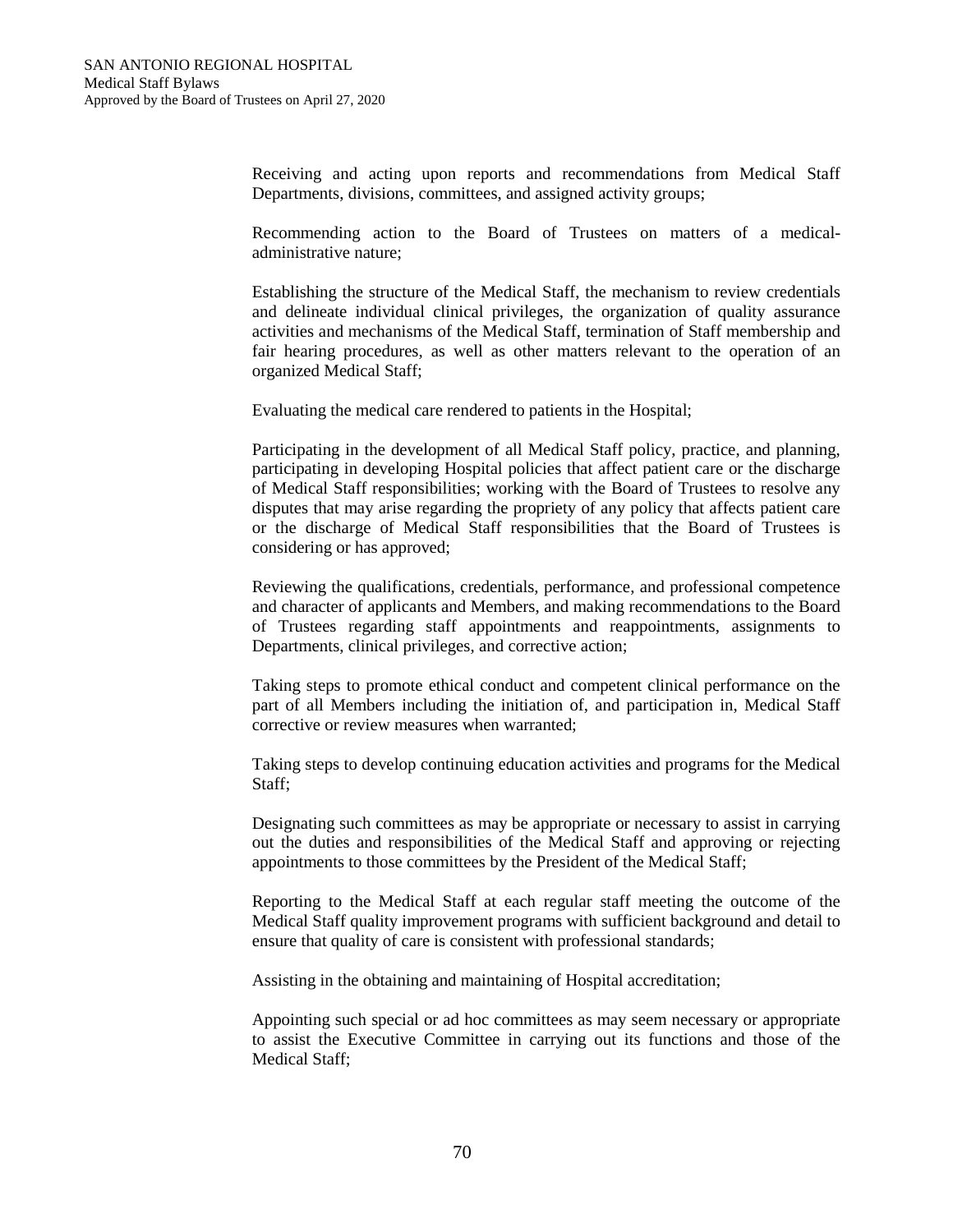Reviewing the quality and appropriateness of services provided by contract physicians;

Reviewing and approving the designation of the Hospital's authorized representative for National Practitioner Data Bank purposes;

Establishing a mechanism for dispute resolution between Medical Staff members (including limited license practitioners) involving the care of a patient;

Implementing, enforcing and safeguarding the self-governance rights of the medical staff pursuant to Business and Professions Code Section 2282.5;

Taking such steps as appropriate to meet and confer in good faith to resolve disputes with the Board of Trustees, or any other person, or entity, regarding any selfgovernance rights of the Medical Staff.

Performing or delegating to an appropriate committee, the following patient safety functions:

Review and approve the hospital's patient safety plan, and review and revise the plan at least once a year, or more often as necessary to incorporate advancements in patient safety practices;

Receive and review reports of patient safety events, including but not limited to all adverse events or potential adverse events that are determined to be preventable (as defined by state law), and health care associated infections (as defined)by the Centers for Disease Control and Prevention's National Healthcare Safety Network);

Monitor implementation of corrective action for patient safety events;

Make recommendations to eliminate future patient safety events;

Conducting an annual review of all in-house Medical Director positions with input from the appropriate service committee whose Chair shall be invited to participate when the review is conducted;

Reviewing nursing polices.

Assisting the Hospital and the President of the Medical Staff to ensure Medical Staff compliance with:

The Medical Staff Bylaws and Rules and Regulations;

The Hospital's Bylaws, Rules and Regulations and policies;

State and Federal laws and regulations; and

Joint Commission accreditation requirements.

## 10.10.3. ASSISTANCE WITH FUNCTIONS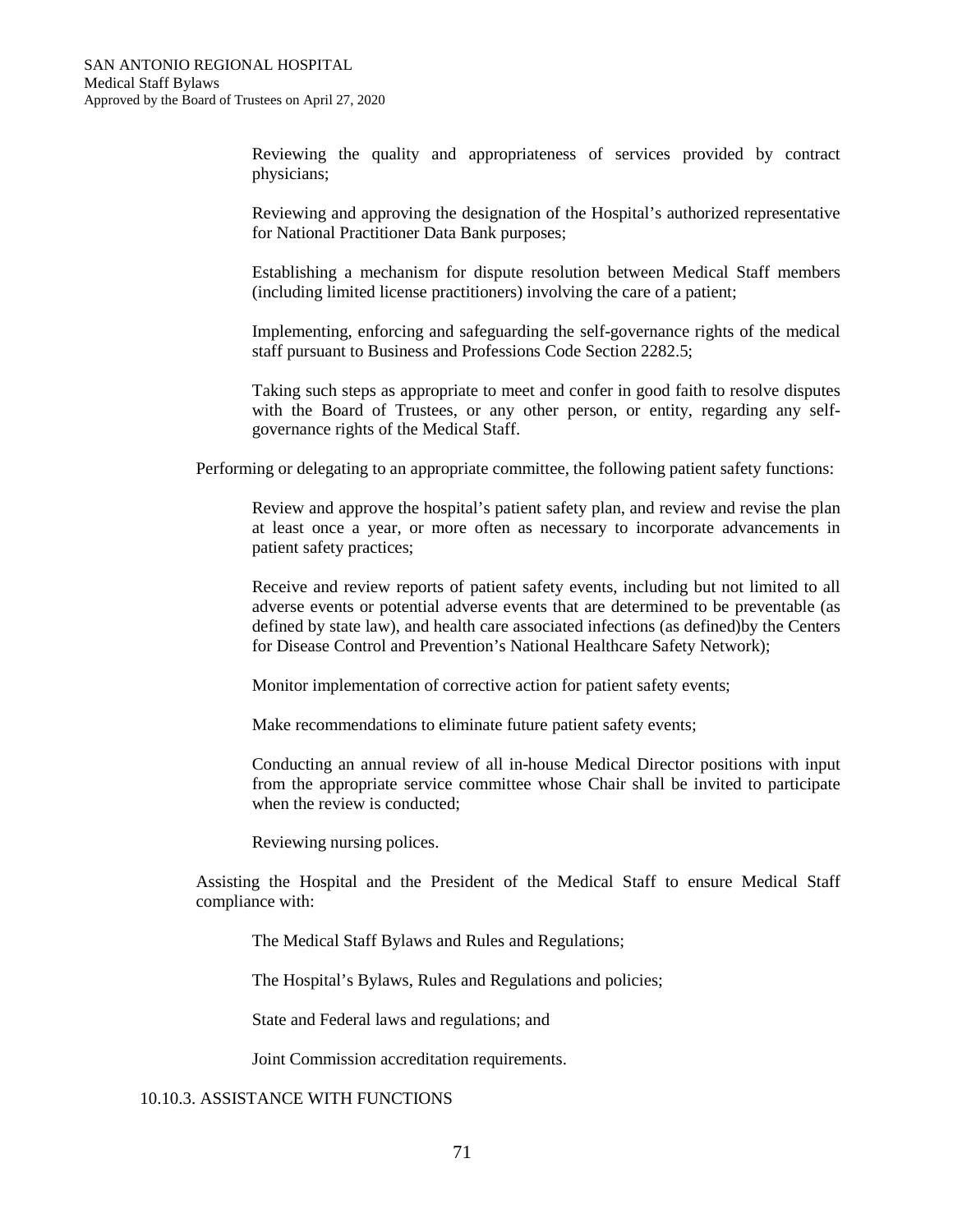Whenever these Bylaws require that a function be performed by, or that a report or recommendation be submitted to:

A Medical Staff committee, but no such committee exists, the Executive Committee shall perform such function or receive such report or recommendation, or shall assign the functions of such committee to a new or existing committee of the Staff or to the Staff as a whole;

The Executive Committee, but a standing or special committee has been formed to perform the function, the committee so formed shall act in accordance with the authority delegated to it and report to the Executive Committee.

#### 10.10.4 MEETINGS

The Executive Committee shall meet as often as necessary, but not less than quarterly, and shall maintain a record of its proceedings and actions.

# **10.11 INSTITUTIONAL REVIEW BOARD**

## 10.11.1 COMPOSITION

The Institutional Review Board (IRB) shall be composed of at least five (5) Members with varying backgrounds, to promote complete and adequate review of research activities commonly conducted by the Hospital. Membership shall be sufficiently qualified through experience, expertise, and diversity of backgrounds (including consideration of the racial and cultural backgrounds), and sensitivity to such issues as community attitudes, in order to promote respect of its advice and counsel in safeguarding the rights and welfare of human subjects. The Chair and Members shall be appointed by the President of the Medical Staff. All members of the IRB, regardless of profession, shall be entitled to vote. Membership shall:

Include at least one Member whose primary concern is in non-scientific areas (e.g., lawyer, ethicist, clergy); and

Include at least one Member who is not otherwise affiliated with the Hospital or part of the immediate family of a person affiliated with the Hospital.

The curriculum vitae of each Member shall be maintained to describe the Member's anticipated contribution to deliberations and any employment relationship with the Hospital.

The IRB may invite individuals with competence in special areas to assist in the review of complex issues which require expertise beyond or in addition to that available on the IRB.

#### 10.11.2 DUTIES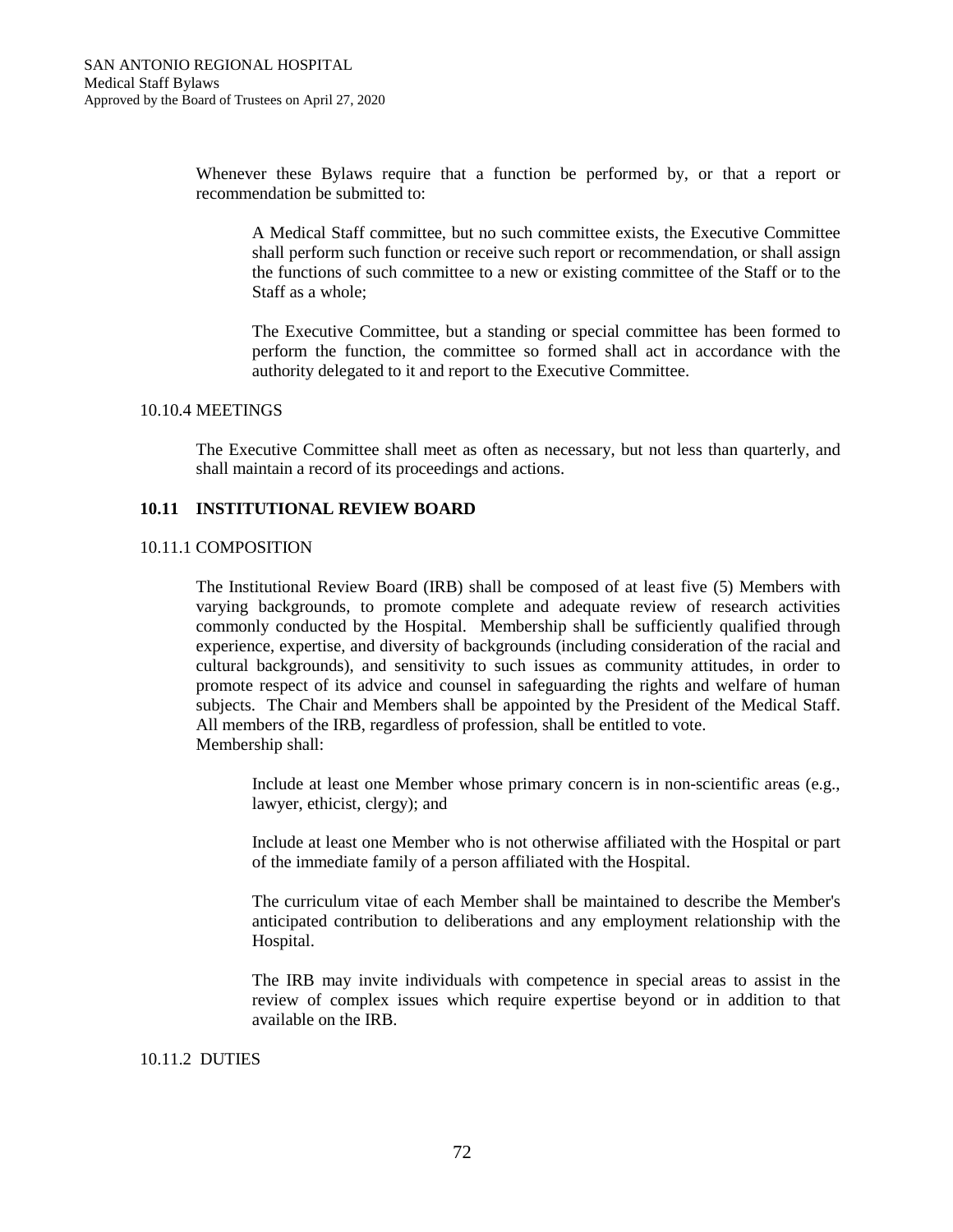The IRB shall review all biomedical and behavioral research (i.e., experimental or investigational drugs) involving human subjects conducted at or sponsored by the Hospital in order to protect the rights of the human subjects of such research. Reviews are conducted objectively and in a manner to ensure the exercise of independent judgment of the Members. Members are excluded from review of protocols or research activities in which they have an active role, or when a conflict of interest exists.

The IRB shall maintain appropriate records of review of applications and active protocols, or documentation of informed consent, and of other documentation that may pertain to the selection, participation, and protection of subjects, as well as, reviews of circumstances that adversely affect the rights or welfare of individual subjects.

The IRB has the authority to approve, require modifications in (to secure approval), or disapprove research protocols.

The IRB shall develop policies and/or procedures for the duties as noted.

## 10.11.3 MEETINGS

The IRB shall meet as often as necessary at the call of its Chair.

## 10.11.4 REPORT

The IRB shall report to the Executive Committee.

# **10.12 INTERDISCIPLINARY PRACTICE COMMITTEE**

#### 10.12.1 COMPOSITION

The Interdisciplinary Practice Committee shall consist of, at a minimum, the vice president of nursing, the President of the Hospital or designee, registered nurses appointed by the vice president of nursing, and an equal number of physicians appointed by the President of the Medical Staff. Licensed or certified health professionals, other than registered nurses, who perform functions requiring standardized procedures shall be included in the committee as shall a representative of each approved category of independent Allied Health Professional (Optometrists). The Chair shall be a physician Member of the active Staff appointed by the President of the Medical Staff. Only physician Members may vote except that, in accordance with Title 22, registered nurse members may vote on standardized procedures only.

#### 10.12.2 DUTIES

The Interdisciplinary Practice Committee identifies initiates, approves, implements, and administers standardized procedures pursuant to Section 2725 of the Business and Professions Code for the employed registered nurse and the non-employed registered nurse at San Antonio Regional Hospital. The Committee reviews the credentials of all who function under standardized procedures and all Members of the Allied Health Professional staff in the categories approved by the Board of Trustees and listed in the Rules and Regulations of the Allied Health Professional staff.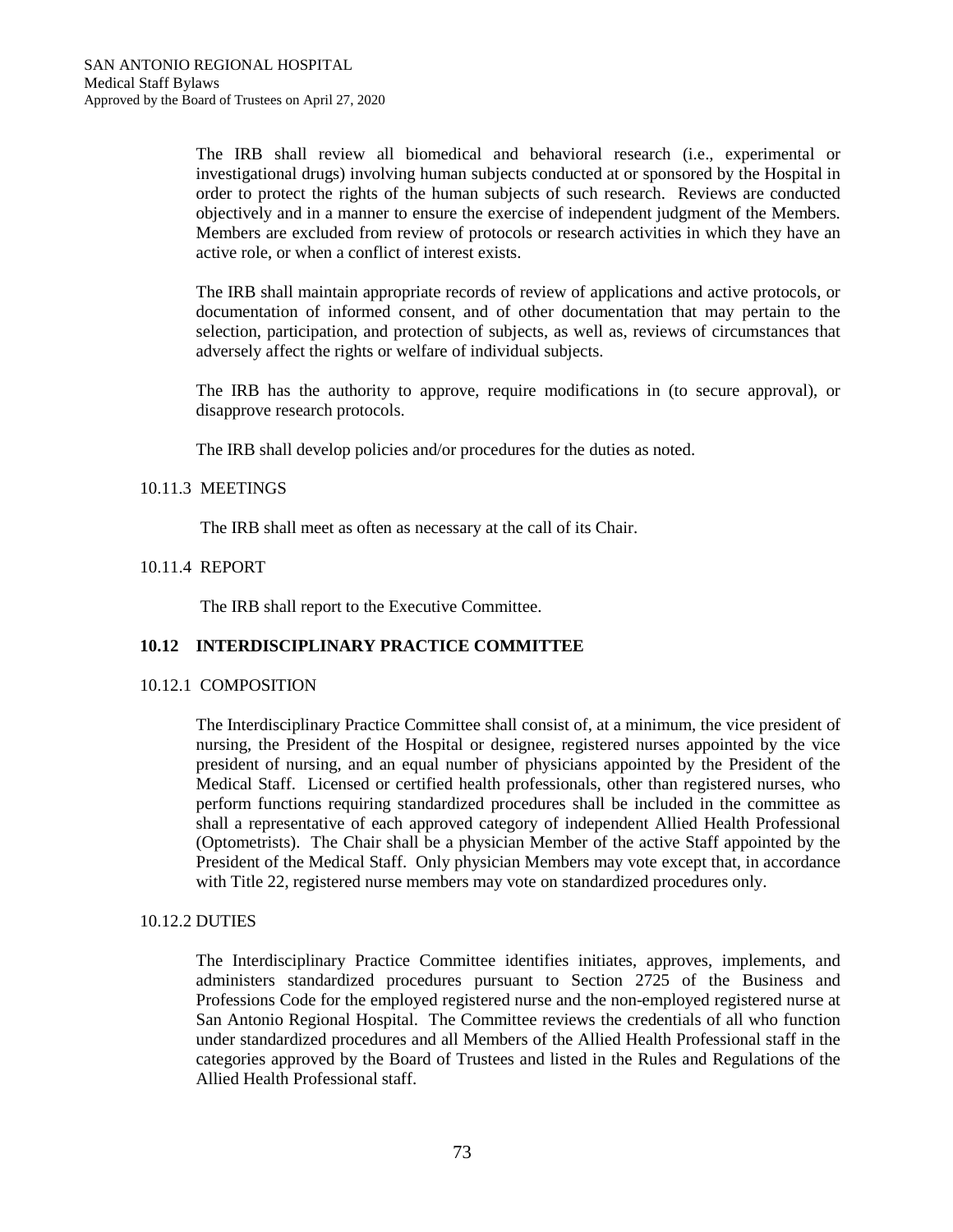The Interdisciplinary Practice Committee is responsible for the development of specific privileges, and rules and regulations to govern the approved categories, in conjunction with the appropriate service committee having jurisdiction over the category.

#### 10.12.3 MEETINGS

The Interdisciplinary Practice Committee shall meet on an as needed basis but not less than annually.

#### 10.12.4 REPORT

The Interdisciplinary Practice Committee shall forward applications of Allied Health Professionals recommended for membership to the appropriate service committee for approval. They shall report to the Executive Committee as necessary.

## **10.13 NOMINATING COMMITTEE**

#### 10.13.1. COMPOSITION

The Nominating Committee shall consist of five elected Staff Members and the two Past Presidents, with the most recent Past President serving as Chair of this committee.

#### 10.13.2 DUTIES

The duties of the Nominating Committee shall be to:

Select one or more candidates for the offices of President-Elect, Secretary-Treasurer, and one Member of the Executive Committee who shall serve three (3) years. In addition, one nominee shall be nominated from the Credentials Committee for a three-year position. Members of the Nominating Committee are not eligible for office;

Present to the Medical Staff the slate of suggested candidates at the September Medical Staff meeting; and

Select a slate of candidates for any special elections as required by these Bylaws.

#### 10.13.3 MEETINGS

The Nominating Committee shall meet as necessary to perform its duties.

# 10.13.4 REPORT

The Nominating Committee shall report directly to the Medical Staff.

# **10.14 PHARMACY AND THERAPEUTICS COMMITTEE**

## 10.14.1 COMPOSITION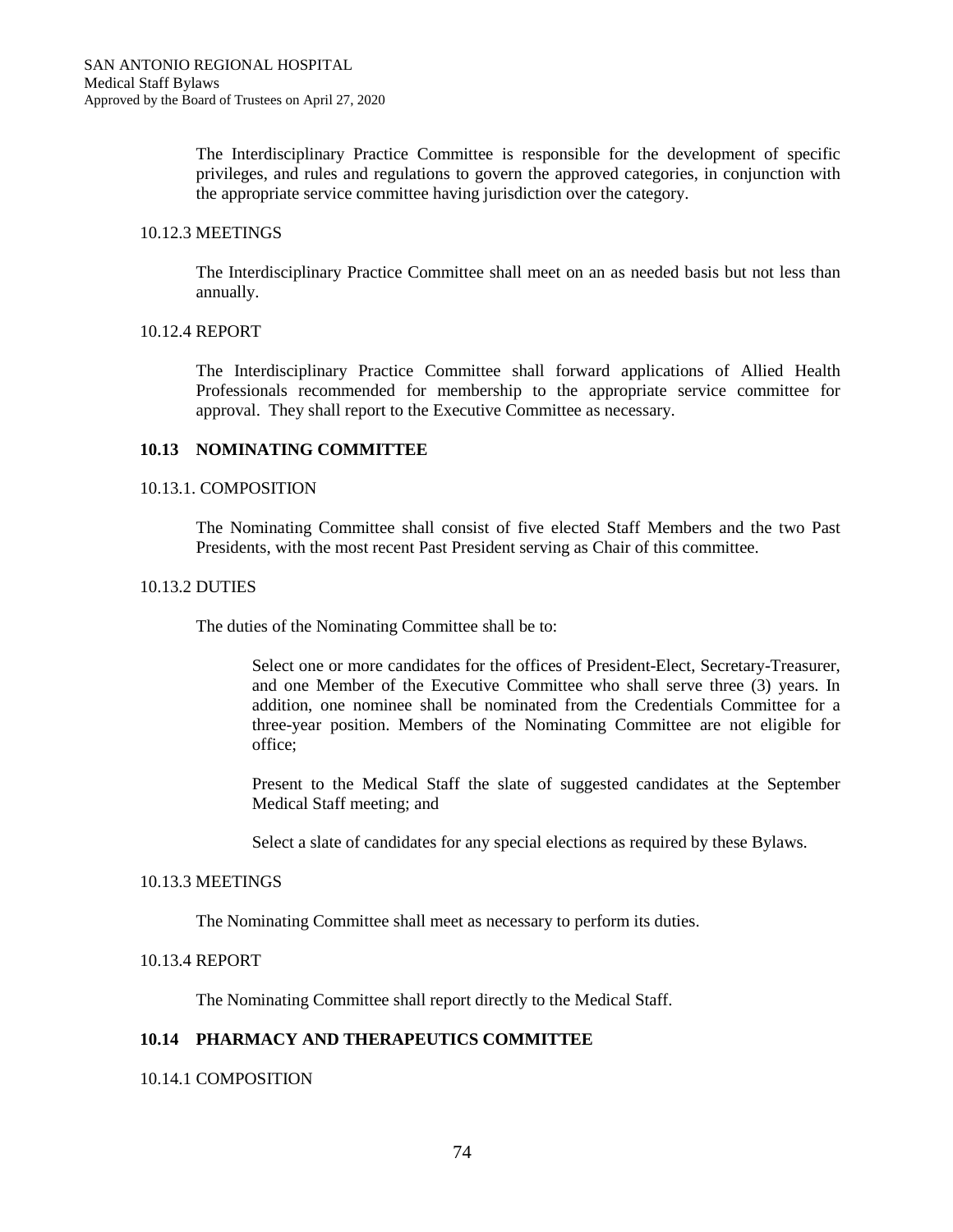The President-Elect shall serve as the Chairman of the Pharmacy and Therapeutics Committee. The committee shall consist of a representative of at least the following clinical Departments as appointed by the Chairman of the Clinical Department: Anesthesiology, Emergency Medicine, Medicine, Pediatrics, and Surgery. Additional members shall include the Director of Pharmacy, Vice President of Nursing (or designee), Hospital administrator (or designee), representative from quality management, and other appropriate clinical Hospital departments. All members as noted shall have voting authority.

## 10.14.2. DUTIES

The Pharmacy and Therapeutics Committee is responsible for:

Development, ongoing review, and annual approval of policies regarding the selection and procurement, storage, ordering, and transcribing, preparation and dispensing, safety procedures, administration, monitoring and all other matters relating to drugs and diagnostic testing materials in the Hospital;

Advising the professional Staff on matters pertaining to the choice of available drugs; Defining and evaluate all significant untoward drug reactions and medication errors; Making recommendations and annual approval of the drugs to be stocked throughout the Hospital;

Evaluation and approval of all standardized drug procedures and pre-printed (standardized) drug orders;

Developing, maintaining, and annual approval of a current drug formulary for use in the Hospital. Determine the medications on the formulary considered to be high-risk. Review and approve the high-risk list annually;

Annual approval of Therapeutic Interchanges;

Coordinating and conducting medication usage evaluation (MUE) activities and ongoing review of data related to medication use evaluation studies;

Reviewing instances where drug product defects have been identified or where medications have been recalled by their manufacturer;

Review of the Institute for Safe Medication Practices (ISMP) Alerts and Quarterly Action Agenda to determine potential applicability to the hospital.

## 10.14.3 MEETINGS

The Pharmacy and Therapeutics Committee shall meet at least quarterly.

## 10.14.4 REPORTING

The Pharmacy and Therapeutics Committee shall report directly to the Medical Executive Committee. Medication safety related issues shall be reported to Quality Management **Committee**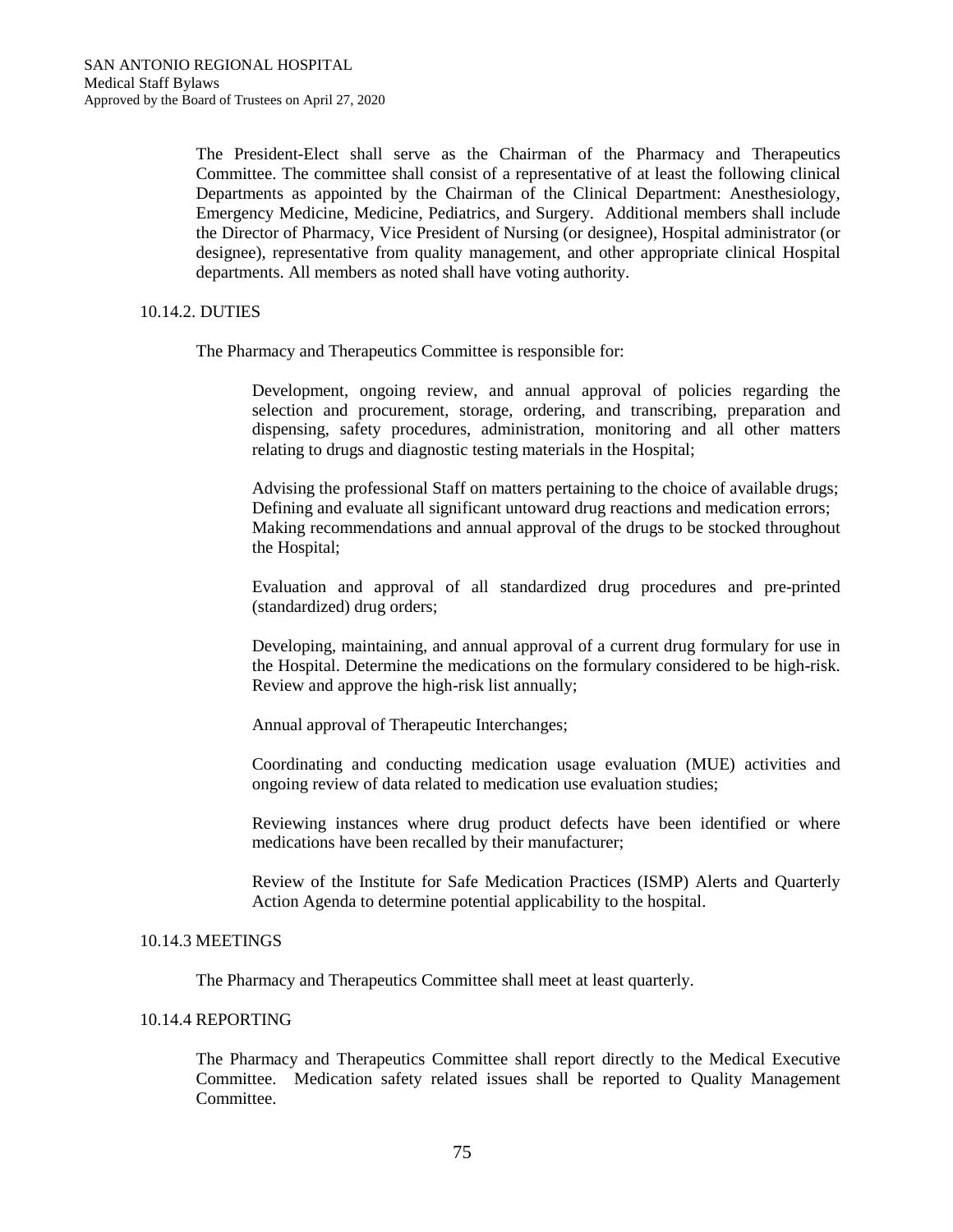## **10.15 QUALITY MANAGEMENT COMMITTEE**

#### 10.15.1 COMPOSITION

The President-Elect shall serve as the Chairman of Quality Management Committee. The Quality Management Committee shall consist of a representative of each clinical Department, and the Chair of Continuing Medical Education Committee. The Physician Advisor of Case Management, the Medical Director of Quality and representatives from administration, quality management, and appropriate Hospital Departments shall serve as non-voting Members.

#### 10.15.2 DUTIES

The duties of the Quality Management Committee shall be to (in addition to other established duties):

Recommend for approval of the Medical Executive Committee plans for maintaining quality patient care within the Hospital, reduce medical errors and hazardous conditions, establish systems to identify problems in patient care, select key processes for quality monitoring, set priorities for action on problem correction, refer priority problems for assessment and corrective action to appropriate Clinical Service Committees, and coordinate quality assurance activities throughout the hospital and monitor and evaluate the quality of patient care.

Coordinate medical records monitoring functions, including:

Quarterly review and evaluation of a representative sample of medical records for completeness, accuracy, clinical pertinence, and timely completion of information. Such reports shall be referred to the appropriate Clinical Service Committee(s) for assessment and action as necessary; and

Review and make recommendations for Medical Staff and Hospital policies and Rules and Regulations relating to medical records, including completion, forms, filing, indexing, storage, destruction, availability, and methods of enforcement.

Coordinate the tissue and transfusion monitoring functions, including:

Quarterly review and evaluation of processes related to the use of surgical and other invasive procedures, including selecting appropriate procedures, preparing the patient for the procedure, performing the procedure and monitoring the patient, and providing post-procedure care. Such reports shall be referred to the appropriate Clinical Service Committee(s) for assessment and action as necessary; and

Quarterly review and evaluation of processes related to the use of blood and blood components, including ordering, distributing, handling, dispensing, administration, and monitoring the blood and blood components' effect on patients. Such reports shall be referred to the appropriate Clinical Service Committee(s) for assessment and action as necessary.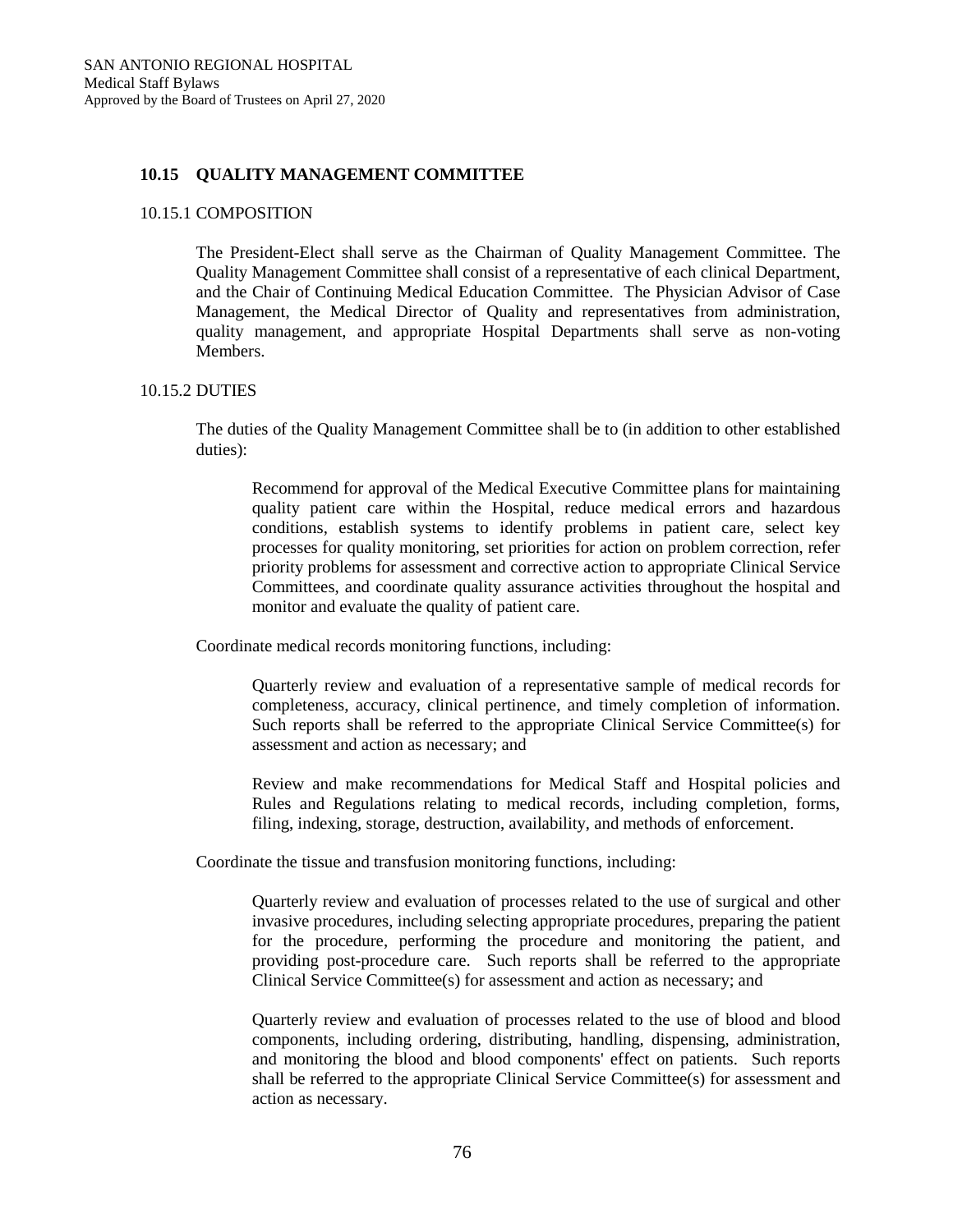Coordinate the risk management functions, including:

Periodic review of all claims activity or actual or threatened suits pertaining to patient care; refer identified problems concerning appropriateness, quality, and safety of patient care to appropriate committees for further action; identify potential risks; develop criteria for identifying cases with potential risk and evaluation of these cases; assure follow-up so that identified problems are resolved in a reasonable length of time; design programs to reduce clinical risk.

Coordinate the Utilization Management functions including:

Identify and analyze factors contributing to over-utilization and under utilization; make recommendations regarding identified utilization problems; review activities of non-physician reviewers and the Medical Director of Care Management; assure coordination of continuous and ongoing monitoring of medical care.

Coordinate the Surveillance, Prevention, and Control of Infection functions including:

Quarterly review and evaluation of processes related to the Surveillance, Prevention, and Control of Infection. Such reports shall be referred to the appropriate Clinical Service Committee(s) for assessment and action as necessary.

Appoint a medical staff representative to sit on the Surveillance, Prevention, & Control of Infection Functional Team.

Coordination of the Patient Safety Program as described in the Patient Safety Plan including:

- i. The establishment of mechanisms that support effective responses to actual patient safety occurrence and hazardous conditions.
- ii. The promotion of ongoing proactive reductions in medical/health care related errors.
- iii. The integration of patient-safety priorities in the design and redesign of all relevant organizational processes functions and services.
- iv. The establishment of a medical staff Code of Conduct that addresses and appropriately deals with disruptive behavior.
- v. The use of feedback from patients and families regarding patient safety concerns.

#### 10.15.3. MEETINGS

The Quality Management Committee shall meet at least quarterly.

# 10.15.4. REPORT

The Quality Management Committee shall report directly to the Executive Committee following each meeting.

#### **10.16 CANCER CONFERENCE**

10.16.1. COMPOSITION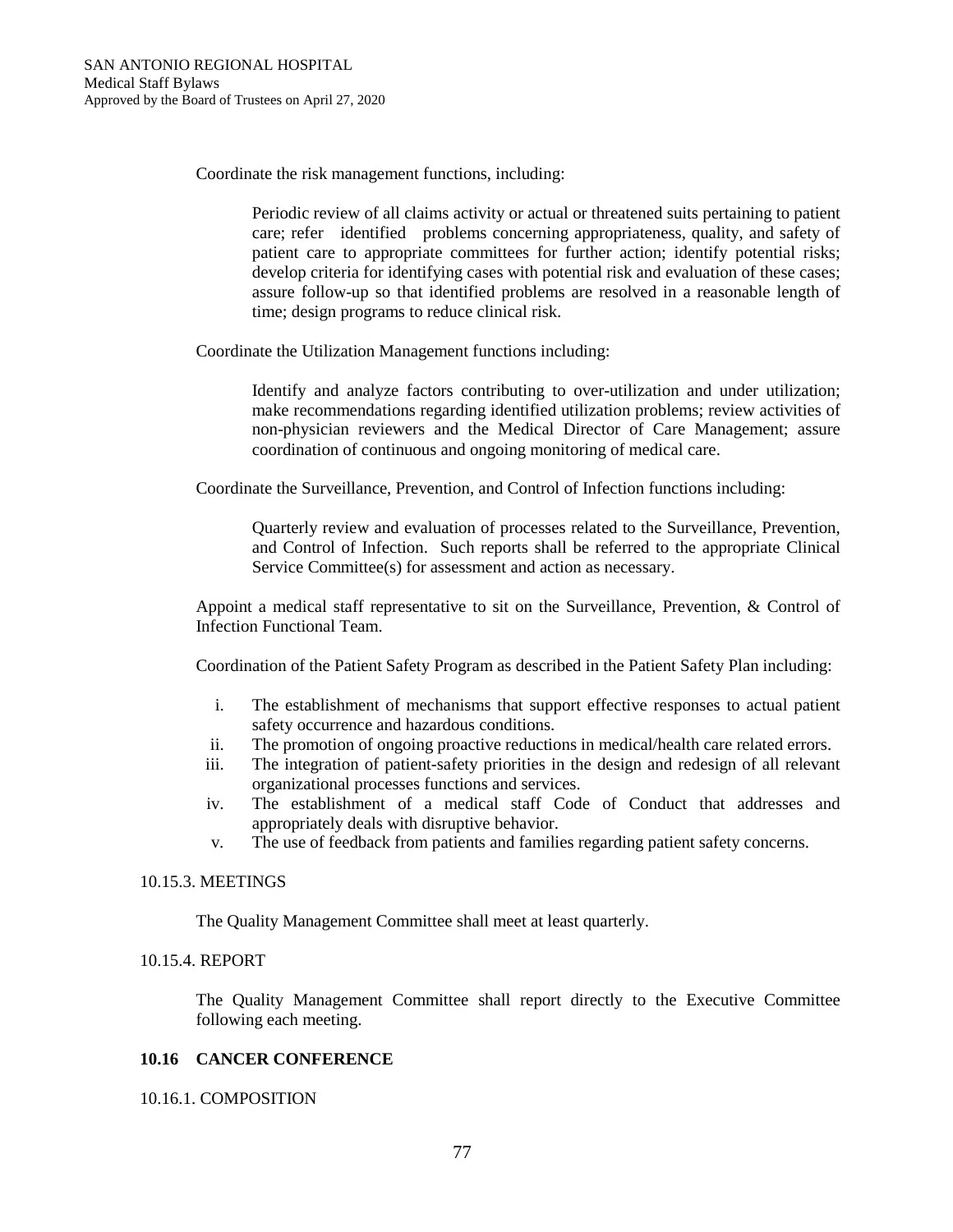The Cancer Conference shall be composed of the Members of the Cancer Committee. Other interested Members of the Medical Staff may also attend. The Cancer Conference Chair shall be appointed by the Cancer Committee on an annual basis.

### 10.16.2 DEFINITION

The Cancer Conference is defined as the hands-on facet of the Cancer Program at the Hospital, combining multidisciplinary specialties in cancer care.

# 10.16.3. DUTIES/RESPONSIBILITIES

The duties of the Cancer Conference shall be to:

Provide advice and support for the physician in cancer patient care;

Provide ongoing follow-up of the patient;

Provide education for the physicians caring for cancer patients; and

Provide benefit, at no charge, to patients who are seen or whose case is presented for discussion.

## 10.16.4. MEETINGS

Cancer Conference meetings shall be held at least monthly.

#### 10.16.5 REPORT

The Cancer Conference shall report to the Cancer Committee.

## **10.17 JOINT CONFERENCE COMMITTEE**

The Joint Conference Committee shall be composed of eight (8) members: the President of the Medical Staff and three (3) other members of the Medical Staff appointed by the Medical Executive Committee, the CEO and three (3) other members of the Board of Trustees. All members are voting members. The person serving as the Joint Conference Committee Chair shall alternate annually between the President of the Medical Staff and CEO.

- a. This committee shall serve as a focal point for furthering an understanding of the roles, relationships, and responsibilities of the Governing Body, Board of Trustees, administration, and the Medical Staff. It may also serve as a forum for discussing any hospital matters regarding the provision of patient care including credentialing and privileging matters. Any member of the committee shall have the authority to place matters on the agenda for consideration by the committee.
- b. The Joint Conference Committee shall meet as necessary.
- c. The committee shall also serve as the initial forum for the attempted resolution of disputes between the Medical Staff and Administration or the Board relating to the Medical Staff's rights of self-governance provided in Business and Professions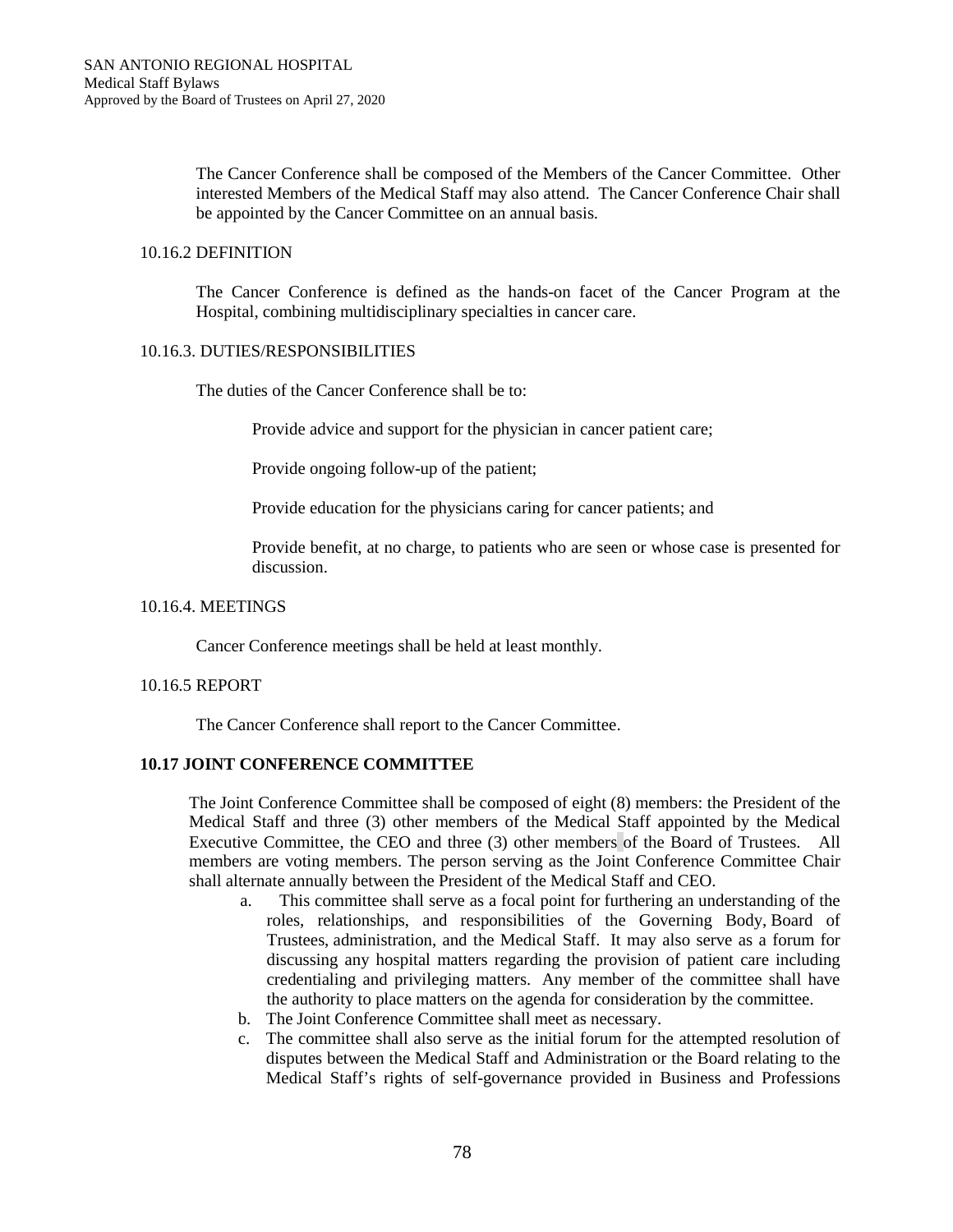Code, Section 2282.5. A neutral mediator may be engaged to assist in dispute resolution, if desired by a majority of the Joint Conference Committee.

d. The Joint Conference Committee is directly accountable to and reports to the Medical Executive Committee and to the Governing Board of Trustees.

# **10.18 MULTI-SPECIALTY PHYSICIAN EXCELLENCE COMMITTEE**

## 10.18.1. COMPOSITION

The Multi-Specialty Physician Excellence Committee (MPEC) shall consist of ten (10) members with a minimum of one representative from each of the eight (8) Clinical Services Departments with two (2) additional member selected at large to provide additional expertise and shall serve a three (3) year term. All Active Members of the Medical Staff who are in good standing and have been on staff for a minimum of three years are eligible to be members of the MPEC.

All voting members of the MPEC are eligible to serve as Chairman. The Chairman will be elected by majority vote of all current MPEC members. The elected MPEC Chairman will serve no more than two (2) consecutive year terms. The MPEC members shall also annually elect a Vice Chair.

The following individuals shall serve on the MPEC in an advisory capacity, in a non-voting capacity:

- Medical Director of Quality Management
- Clinical Performance Coordinator
- Representatives from Administration, nursing, ancillary departments as needed to discuss system, process or other improvement opportunities.

# 10.18.2.DUTIES

The MPEC is responsible the following duties using multiple sources of information including:

- Review of individual peer review cases
- Review of compliance with "Rule Indicators"
- Ensure that the process for peer review is clearly defined, fair, defensible, useful, and followed up in a timely manner.
- Review cases that are identified for screening and make determination(s) regarding appropriateness of care
- Identify circumstances requiring external peer review in accordance with the Peer Review Policy. (Especially those involving conflict of interest.)
- Identify and refer educational topics to Continuing Medical Education (CME) Committee.
- Identify and refer potential system/process issues including those involving nursing or other ancillary staff to appropriate administrative staff.

#### 10.18.3.MEETINGS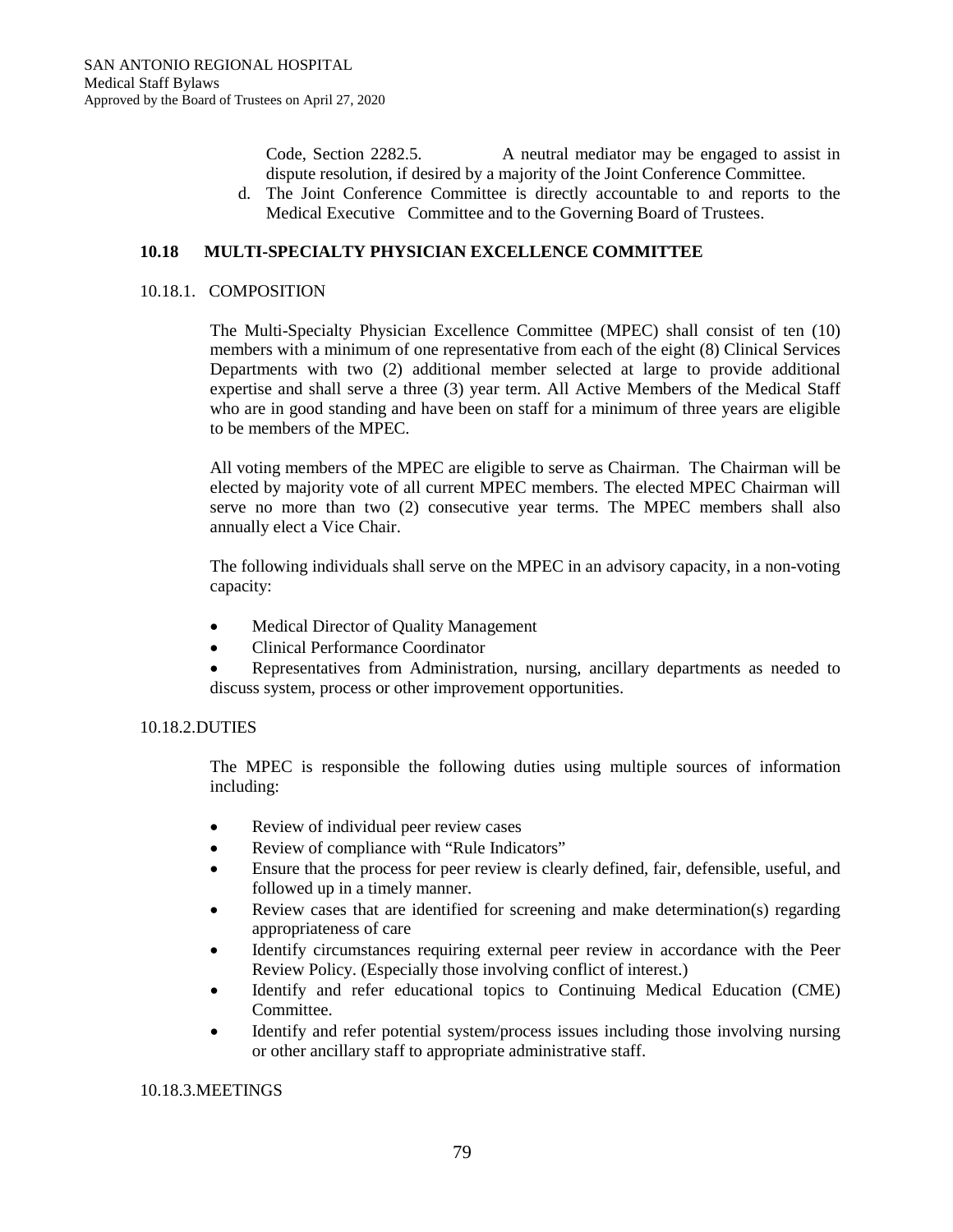The MPEC shall meet, at a minimum, quarterly.

#### 10.18.4.REPORT

The MPEC Committee shall report to the Medical Executive Committee.

## **ARTICLE XI CLINICAL DEPARTMENTS AND DIVISIONS**

## **11.1 ORGANIZATION OF DEPARTMENTS AND DIVISIONS**

Each Department shall be organized as a separate part of the Medical Staff and shall have a Chair and a vice Chair who have the authority, duties, and responsibilities specified in these Bylaws. Each division, if any of a Department shall be organized as a specialty subdivision within a Department, shall be directly responsible to the Department within which it functions, and shall have a division chief elected in accordance with Bylaws, Section 8.11.2 and has the authority, duties, and responsibilities specified in these Bylaws.

## **11.2 DESIGNATION**

The current Departments are Medicine, Surgery, Obstetrics and Gynecology, Pediatrics, Family Medicine, Emergency Medicine, and Anesthesia and Radiology. The Medicine Department shall include Dermatology, Cardiology, Gastroenterology and Neurology. The Surgery Department shall include all surgical specialties, and shall include Oral Surgery, Podiatry and Pathology.

## **11.3 ASSIGNMENT TO DEPARTMENTS AND DIVISIONS**

Each Practitioner shall be assigned membership in one Department. A Practitioner may be assigned to a division, if appropriate, based on the Practitioner's training, experience and current competence. Such assignment shall not restrict the exercise of the Practitioner's clinical privileges, except as provided in section 2.5.3.

#### **11.4 FUNCTIONS OF DEPARTMENTS**

The general functions of each Department shall include the annual election of Department Chairs pursuant to Section 8.6, who shall also serve as Chairs of the Department's Clinical Service Committee.

Each Department shall have a Clinical Service Committee responsible for carrying out the duties and specific functions of the Department.

Department Members shall receive information regarding the monitoring activities, including findings, conclusions, recommendations, and actions taken.

# **11.5 FUNCTIONS OF DIVISIONS**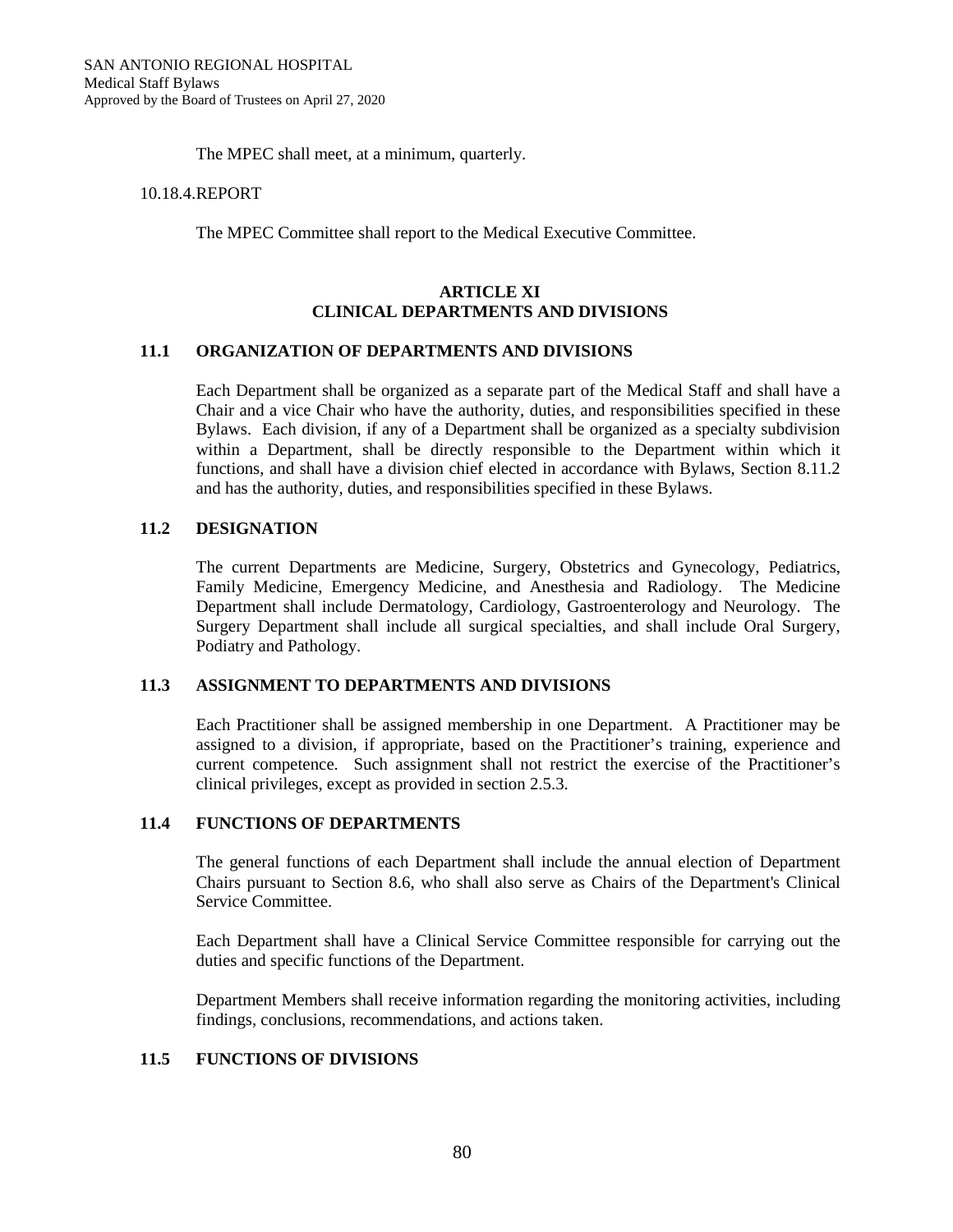Each division, upon the approval of the Executive Committee, shall perform the functions assigned to it by the Department Chair. Such functions may include, without limitation, retrospective quality assurance assessment, the continuous monitoring of patient care practices, credentials review and privileges delineation, and continuing education programs. The division shall transmit regular reports to the Department Chair on the conduct of its assigned functions. Its recommendations shall be subject to approval by the appropriate Clinical Service Committee.

# **11.6 MODIFICATIONS IN CLINICAL ORGANIZATION UNIT**

When deemed appropriate, the Executive Committee, after consulting with the Board of Trustees, may create, eliminate, subdivide, further subdivide, or combine Departments and/or divisions.

In creating, eliminating, subdividing, or combining Departments, divisions, or any other clinical organization units that may exist or be contemplated, the following guidelines shall be followed:

# **11.7 CREATION OF SUBDIVISION**

In order to create a subdivision, a sufficient number of Practitioners shall be available for appointment to the new organizational component to enable accomplishment of the functions generally assigned to such components in these Bylaws and relevant Rules and Regulations adopted pursuant hereto; and the patient or service activity to be associated with the new component must be substantial enough to warrant imposition on the Members thereof the responsibility to accomplish such functions.

# **11.8 ELIMINATIONS**

In order to dissolve a subdivision, the number of Members available shall no longer be adequate and shall not be so in the foreseeable future to accomplish assigned functions, or the patient or service activity associated with the component to be dissolved is no longer substantial enough to warrant imposition of the responsibility to accomplish those assigned functions on the Members of such subdivision.

# **11.9 COMBINATION**

In order to combine subdivisions, the union of the two or more organizational components must result in more effective and efficient accomplishment of assigned functions, and the patient or service activity to be associated with the combination must be substantial enough, without being unwieldy, to warrant imposition of the responsibility to accomplish those assigned functions on the Members of such combined components.

# **ARTICLE XII GENERAL MEETINGS**

# **12.1 ANNUAL MEETING**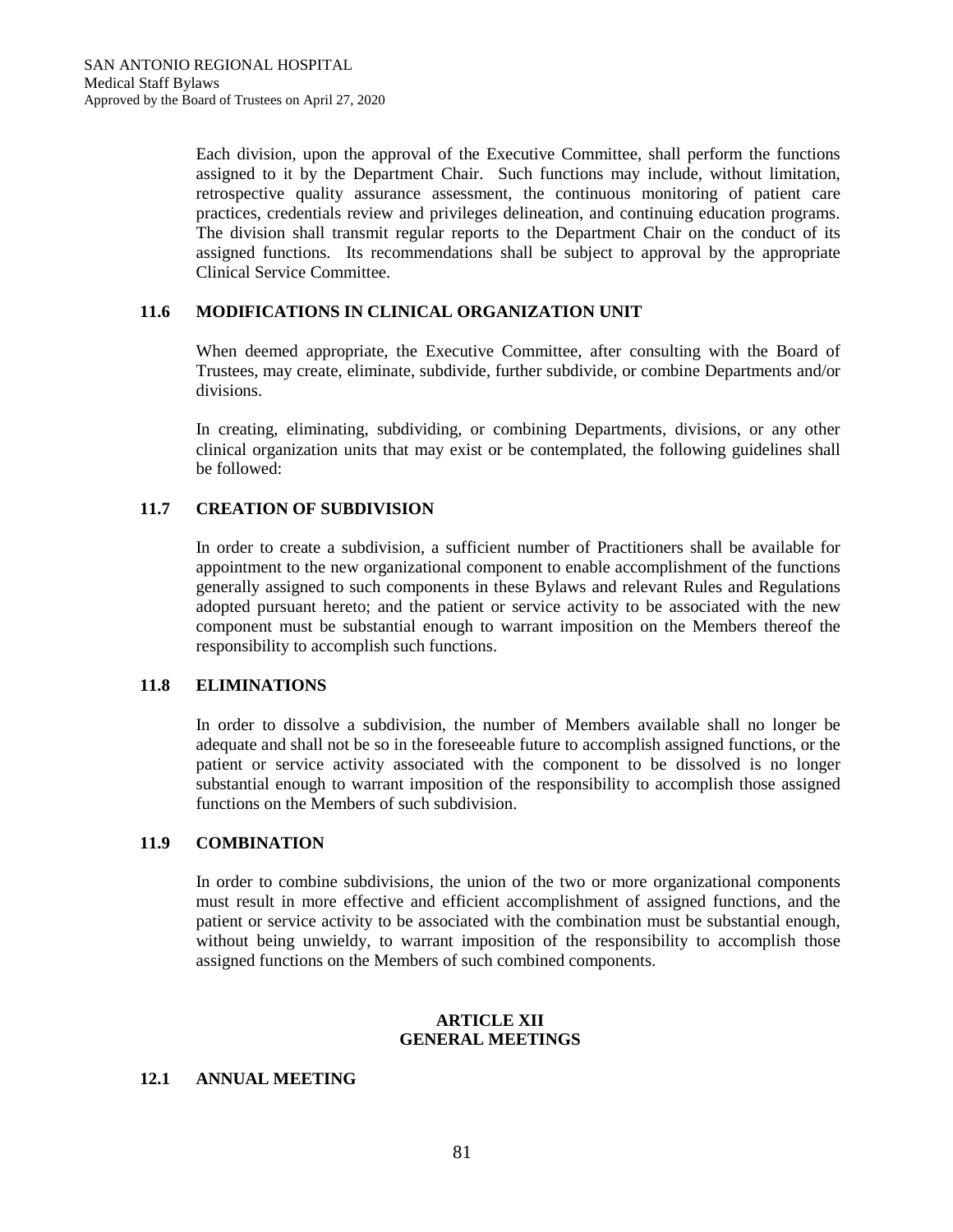The annual meeting shall be the last meeting held in each Medical Staff Year.

# **12.2 REGULAR MEETINGS**

Regular meetings of the Members shall be held on the Third Tuesday of each quarter, except that the annual meeting shall constitute the regular meeting during the quarter in which it occurs. The meetings shall be held after 6:00 p.m. Medical Staff meetings in which voting on Bylaws or election of Medical Staff officers is held will only be at regularly scheduled Medical Staff meetings. Voting on these Bylaws or election of officers will occur during the first hour of the Medical Staff meeting.

Medical Staff meetings in which voting for Bylaws changes or Medical Staff officers occurs will not be held during national holidays.

# **12.3 SPECIAL MEETINGS**

Special meetings of the Medical Staff may be called at any time by the President of the Medical Staff, and shall be called when requested by the Board of Trustees, the Executive Committee, or any 10 Members of the active Medical Staff. No business shall be transacted at any special meeting except that stated in the notice calling the meeting. Sufficient notice of any meeting shall be a notice posted on the bulletin boards at least seventy-two (72) hours before the time set for the meeting.

# **12.4 AGENDA**

The order of business at a meeting of the Medical Staff shall be determined by the President of the Medical Staff, and shall include, insofar as feasible:

Reading and acceptance of the minutes of the last regular and all special meetings held since the last regular meeting;

Administrative reports from the President of the Medical Staff and the President of the Hospital;

Election of officers when required by these Bylaws;

Reports by responsible officers, committees, and Departments as necessary;

Recommendations for improving patient care within the Hospital;

Old business; and New business.

## **12.5 ATTENDANCE**

Members of the Medical Staff shall be encouraged to attend the regular Medical Staff meetings. The business portion of any Medical Staff meeting may be limited to Medical Staff Members only at the discretion of the President of the Medical Staff.

## **12.6 QUORUM**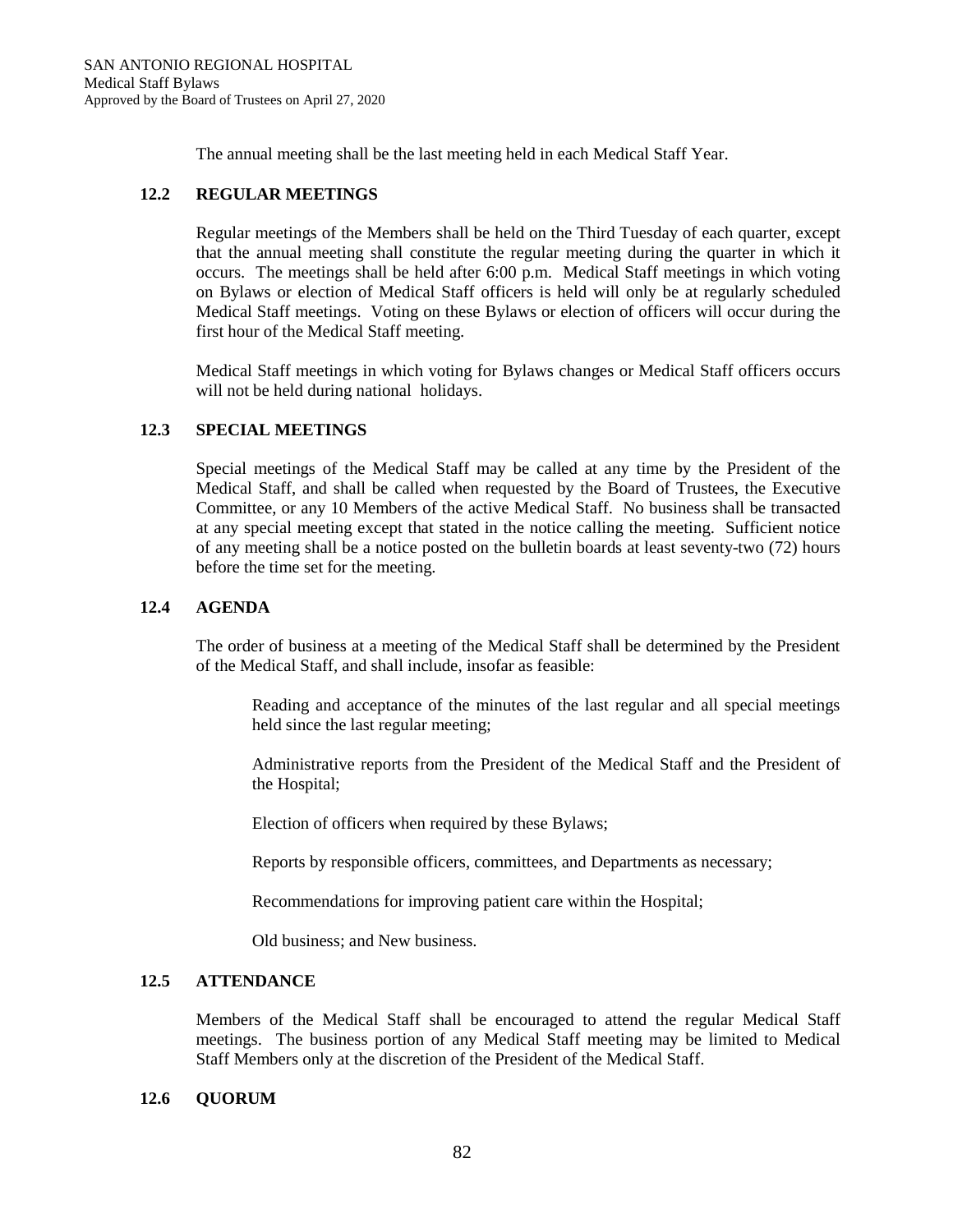A quorum shall consist of the voting Members in attendance at any regularly scheduled or special meeting of the Medical Staff. A majority vote of fifty percent (50%) of the voting Members in attendance shall be required for all actions considered unless otherwise specified in these Bylaws.

# **12.7 COMMITTEE AND DEPARTMENT MEETINGS**

## 12.7.1 REGULAR MEETINGS

Except as otherwise specified in these Bylaws, the Chairs of committees, Departments and divisions may establish the times for the holding of regular meetings. The Chairs shall make every reasonable effort to ensure the meeting dates are disseminated to the Members with adequate notice.

# 12.7.2 SPECIAL MEETINGS

A special meeting of any committee, Department, or division may be called by the Chair thereof, the Executive Committee, the President of the Medical Staff, or by written request of one-third (1/3) of the current Members, but not less than two (2) Members.

## 12.7.3 QUORUM

A quorum for Clinical Service Committees, the Credentials Committee, Executive Committee and Nominating Committee shall consist of fifty percent (50%) of the voting Members. A quorum for other standing committees of the Medical Staff shall be the voting Members in attendance, with a minimum of three (3).

# 12.7.4 MANNER OF ACTION

Except as otherwise specified, the action of a majority of the Members present and voting at a meeting at which a quorum is present shall be the action of the group. A meeting at which a quorum is initially present may continue to transact business, notwithstanding the withdrawal of Members, if any action taken is approved by at least a majority of the required quorum for such meeting, or such greater number as may be specifically required by these Bylaws. Committee action may be conducted by telephone conference which shall be deemed to constitute a meeting for the matters discussed in that telephone conference. Valid action may be taken without a meeting by a committee if it is acknowledged by a writing setting forth the action so taken which is signed by at least two-thirds (2/3) of the Members entitled to vote.

# 12.7.5 MINUTES

Except as otherwise specified herein, minutes of meetings shall be prepared and retained. They shall include, at a minimum, a record of the attendance of Members and the vote taken on significant matters.

#### 12.7.6 SPECIAL APPEARANCE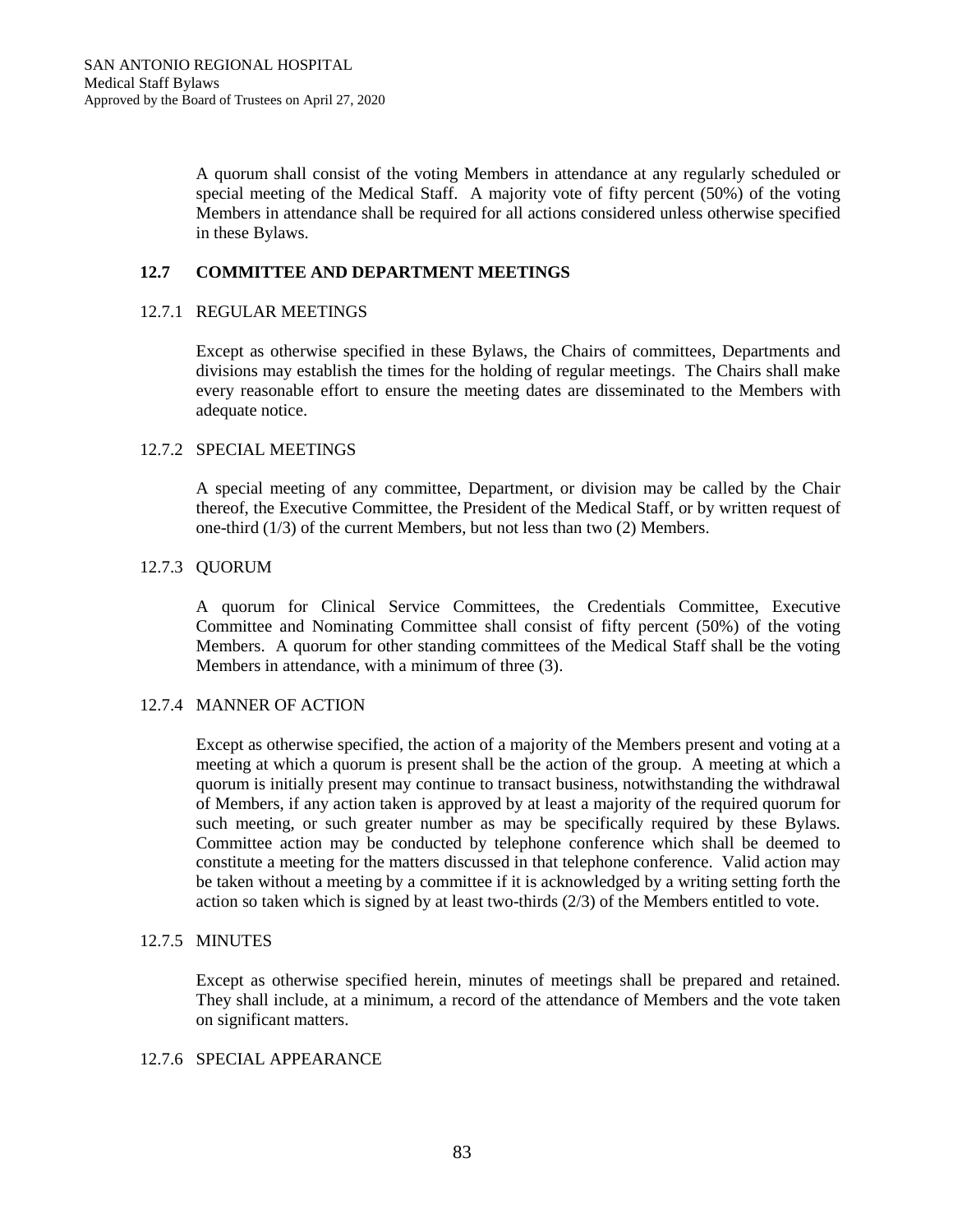At the discretion of the Chair or Presiding Officer, when a Member's practice or conduct is scheduled for discussion at a division or committee meeting, the Member may be requested to attend. Failure of a Member to appear at any meeting, with respect to which he was given such notice, shall be a basis for corrective action, unless excused by the Executive Committee upon a showing of good cause.

## 12.7.7 CONDUCT OF MEETINGS

Unless otherwise specified, meetings shall be conducted according to Robert's Rules of Order; however, technical or non-substantive departures from such rules shall not invalidate action taken at such a meeting.

### **ARTICLE XII CONFIDENTIALITY, IMMUNITY AND RELEASES**

## **13.1 AUTHORIZATION AND CONDITIONS**

By applying for or exercising clinical privileges within this Hospital, an applicant:

Authorizes representatives of the Hospital and the Medical Staff to solicit, provide, and act upon information bearing upon, or reasonably believed to bear upon, the applicant's professional ability and qualifications;

Authorizes persons and organizations to provide information concerning such Practitioner to the Hospital and its Medical Staff;

Agrees to be bound by the provisions of this article and to waive all legal claims against any representative of the Medical Staff or the Hospital who acts in accordance with the provisions of this article; and

Acknowledges that the provisions of this article are express conditions to an application for Medical Staff membership, the continuation of such membership, and to the exercise of clinical privileges of this Hospital.

# **13.2 CONFIDENTIALITY OF INFORMATION**

## 13.2.1 GENERAL

Records and proceedings of all Medical Staff committees having the responsibility of the evaluation and improvement of quality care and performance in this hospital; and including, but not limited to, information regarding any member or applicant to the Medical Staff or for clinical privileges or service authorizations, shall be confidential, subject to release only in accordance with policies of the Medical Staff, and privileged to the fullest extent permitted by law.

#### 13.2.2 AGREEMENT TO MAINTAIN CONFIDENTIALITY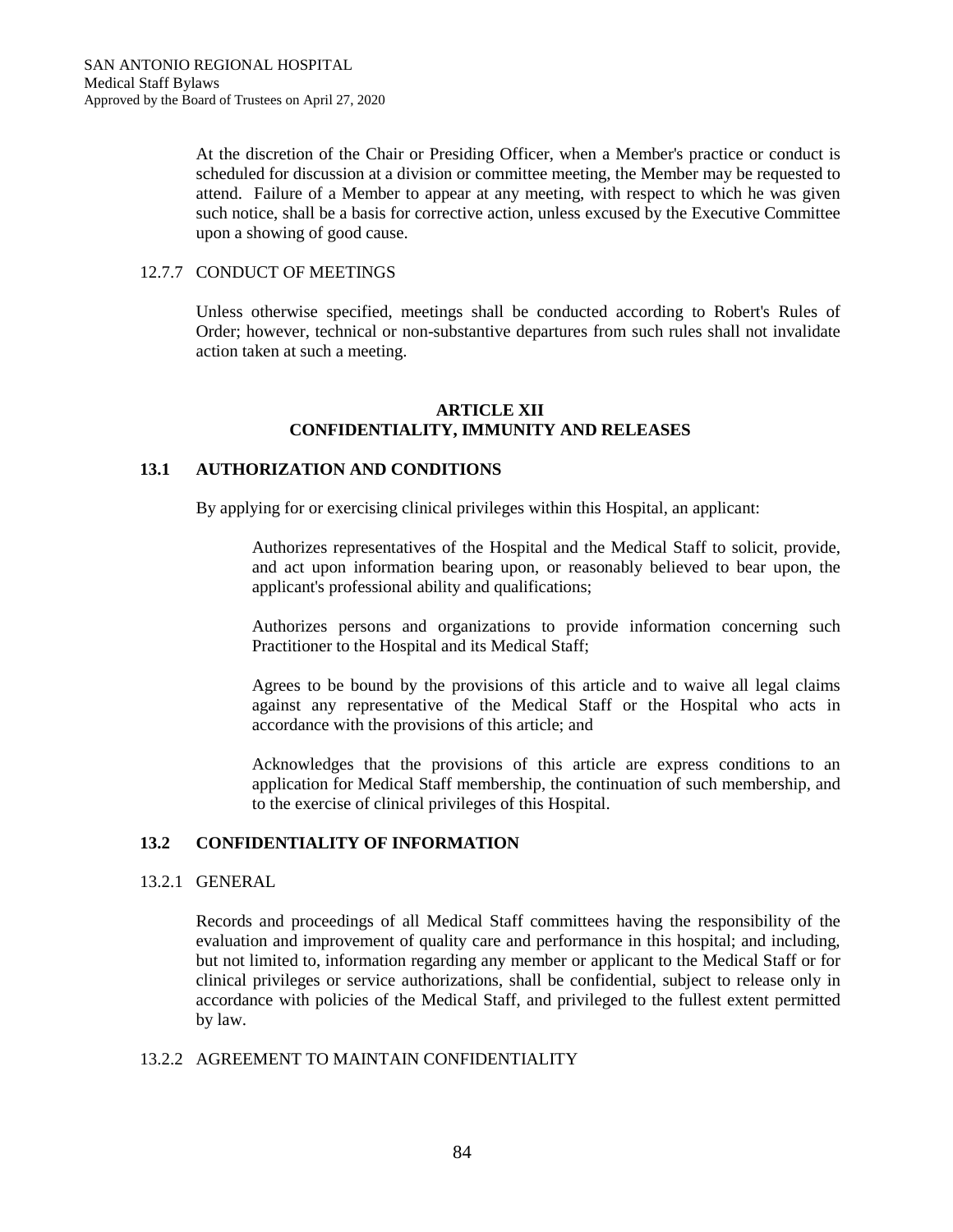All individuals participating or attending such committees, or entitled to access such information, shall execute a signed agreement to keep all of the proceedings, minutes, discussions, and documents related to any peer review, clinical performance, or quality management matter confidential and subject to disclosure only in accordance with policies of the Medical Staff or as required by law.

## 13.2.3 BREACH OF CONFIDENTIALITY

Inasmuch as effective peer review and consideration of the qualifications of Members and applicants to perform specific procedures must be based on free and candid discussions, any breach of confidentiality of the discussions or deliberations of Medical Staff divisions or committees is prohibited and will be deemed disruptive to the operations of the organized Medical Staff. If it is determined that such a breach has occurred, the Executive Committee may undertake such corrective action as it deems appropriate. Notwithstanding the foregoing, disclosure of confidential information is permitted pursuant to court order, and under limited circumstances to aid in the investigation of peer review bodies of other hospitals, professional societies, licensing authorities, and governmental agencies.

# **13.3 IMMUNITY FROM LIABILITY**

# 13.3.1 FOR ACTION TAKEN

Each representative of the Medical Staff and Hospital shall be exempt from liability to applicant or Member for damages or other relief for any action taken, or statements or recommendations made, within the scope of their duties as a representative of the Medical Staff or Hospital to the fullest extent permitted by law.

# 13.3.2 FOR PROVIDING INFORMATION

To the fullest extent permitted by law, each representative of the Medical Staff and Hospital and all third parties shall be exempt from liability to an applicant or Member for damages or other relief by reason of providing information to a representative of the Medical Staff or Hospital concerning such person who is, or has been, an applicant to, or Member of, the Medical Staff, or who did, or does, exercise clinical privileges or provide services at this Hospital.

# **13.4 ACTIVITIES AND INFORMATION COVERED**

# 13.4.1 ACTIVITIES

The confidentiality and immunity provided by this article shall apply to all acts, communications, reports, recommendations, or disclosures performed or made in connection with this or any other health care facility's or organization's activities concerning, but not limited to:

Applications for appointment, reappointment, or clinical privileges;

Corrective action;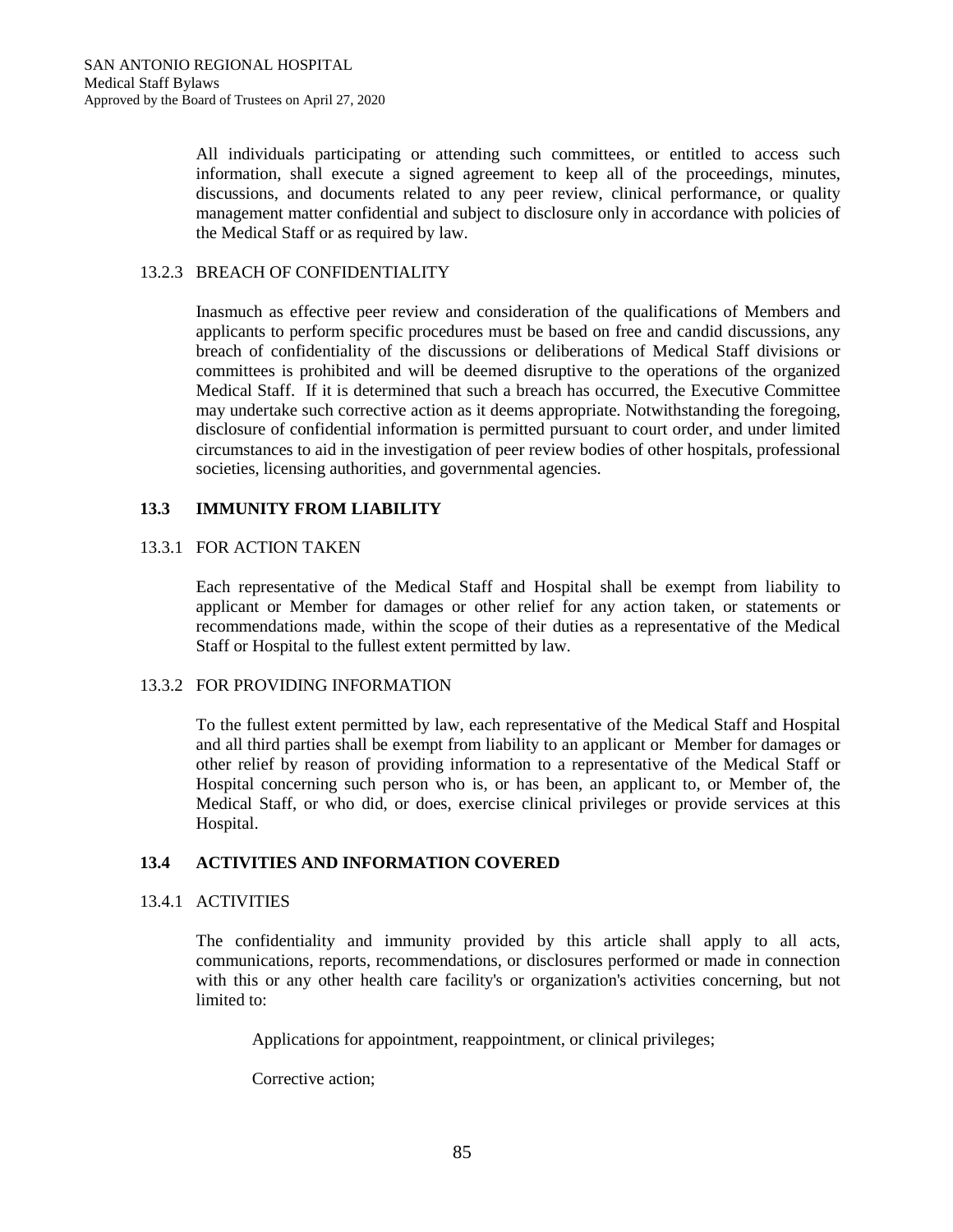Hearings and appellate reviews;

Utilization reviews;

Other Department, division, committee, or Medical Staff activities related to monitoring and maintaining quality patient care and appropriate professional conduct; and

Peer review organization, MBC and similar reports.

## **13.5 RELEASES**

Each applicant or Member shall, upon request of the Medical Staff or Hospital, execute general and specific releases in accordance with the express provisions and general intent of this article. Execution of such releases shall not be deemed a prerequisite to the effectiveness of this article.

## **ARTICLE XIV ALLIED HEALTH PROFESSIONALS**

#### **14.1 QUALIFICATIONS**

Allied Health Professionals (AHPs) holding a license, certificate, or such other legal credential, if any as required by California law authorizing the AHP to provide certain professional services, are not eligible for Medical Staff membership. Such AHPs are eligible for service authorization in this Hospital only if they:

Hold a license, certificate, or other legal credential in a category of AHPs which the Board of Trustees has identified as eligible to apply for practice privileges;

Document their experience, background, training, demonstrated ability, judgment, and physical and mental health status with sufficient adequacy to demonstrate that any patient treated by them will receive care of the generally recognized professional level of quality and efficiency established by the Hospital, and that they are qualified to exercise service authorization within the Hospital; and

Are determined, on the basis of documented references, to adhere strictly to the lawful ethics of their respective professions; to work cooperatively with others in the Hospital setting; and to be willing to commit to and regularly assist the Hospital in fulfilling its obligations related to patient care, within the areas of their professional competence and credentials.

# **14.2 DELINEATION OF CATEGORIES OF AHPs ELIGIBLE TO APPLY FOR SERVICE AUTHORIZATION**

The Board of Trustees shall determine the categories of AHPs eligible to apply for service authorization to perform specified services within the scope of their licensure, certification, or other authorization by the State of California, and the corresponding service authorization, prerogatives, terms and conditions for each such AHP category.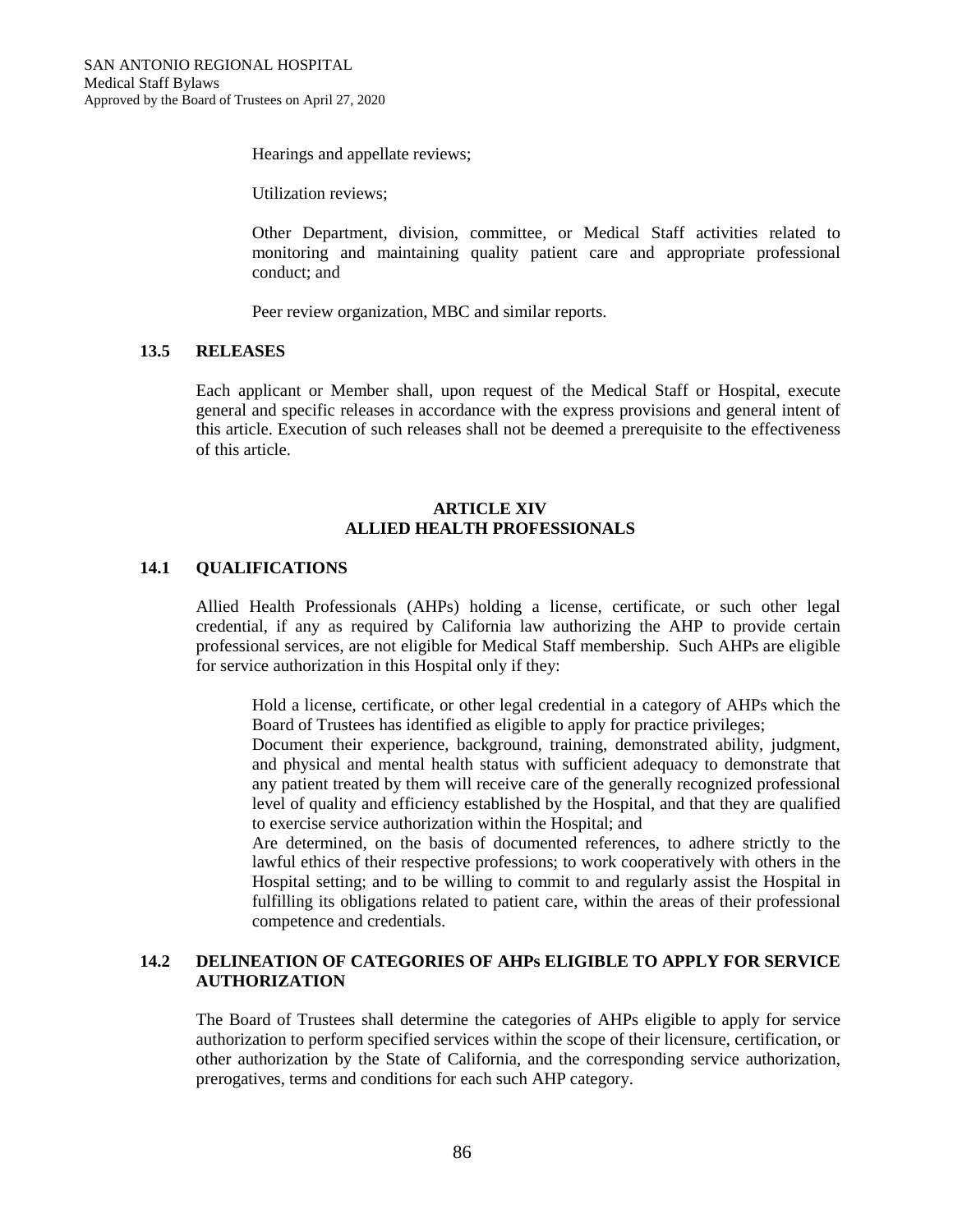# **14.3 PROCEDURE FOR GRANTING SERVICE AUTHORIZATION**

An AHP must apply and qualify for service authorization. Applications for initial granting of service authorization and biennial renewal thereof shall be submitted and processed in a parallel manner to that provided for Practitioners, unless otherwise specified in the Medical Staff rules and regulations.

An AHP who does not have licensure or certification in an AHP category identified as eligible for service authorization in the manner required by Section 14.2 may not apply for service authorization, but may submit a written request to the President of the Hospital, asking that the Board of Trustees consider identifying the appropriate category of AHPs as eligible to apply for service authorization.

The Board of Trustees may refer the request to the Executive Committee for recommendation and the Board of Trustees shall consider such request either before or at the time of its annual review of the categories of AHPs.

Each AHP shall be assigned to the clinical Department appropriate to the AHP's occupational or professional training, and, unless otherwise specified in the rules and regulations, shall be subject to terms and conditions paralleling those specified in Article II (membership) as they may logically be applied to AHPs and appropriately tailored to the particular AHP's profession.

## **14.4 PREROGATIVES**

The prerogatives which may be extended to an AHP shall be defined in the Medical Staff Rules and Regulations or Hospital policies. Such prerogatives may include:

Provision of specified patient care services under the supervision or direction of a physician Member of the Medical Staff consistent with the service authorization granted to the AHP and within the scope of the AHP's licensure or certification;

Service on Medical Staff, Department, and Hospital committees; and

Attendance at education programs in the AHP's field of practice.

#### **14.5 RESPONSIBILITIES**

Each AHP shall:

Strictly abide by the applicable provisions of the Medical Staff and Hospital Bylaws, all standards, policies and Rules and Regulations of the Medical Staff and Hospital, all applicable laws and regulations of government agencies, applicable ethical code(s) and the Hospital's ethical standards contained in its Compliance plan;

Retain appropriate responsibility within the AHP's area of professional competence for the care and supervision of each patient in the Hospital for whom the AHP is providing services; and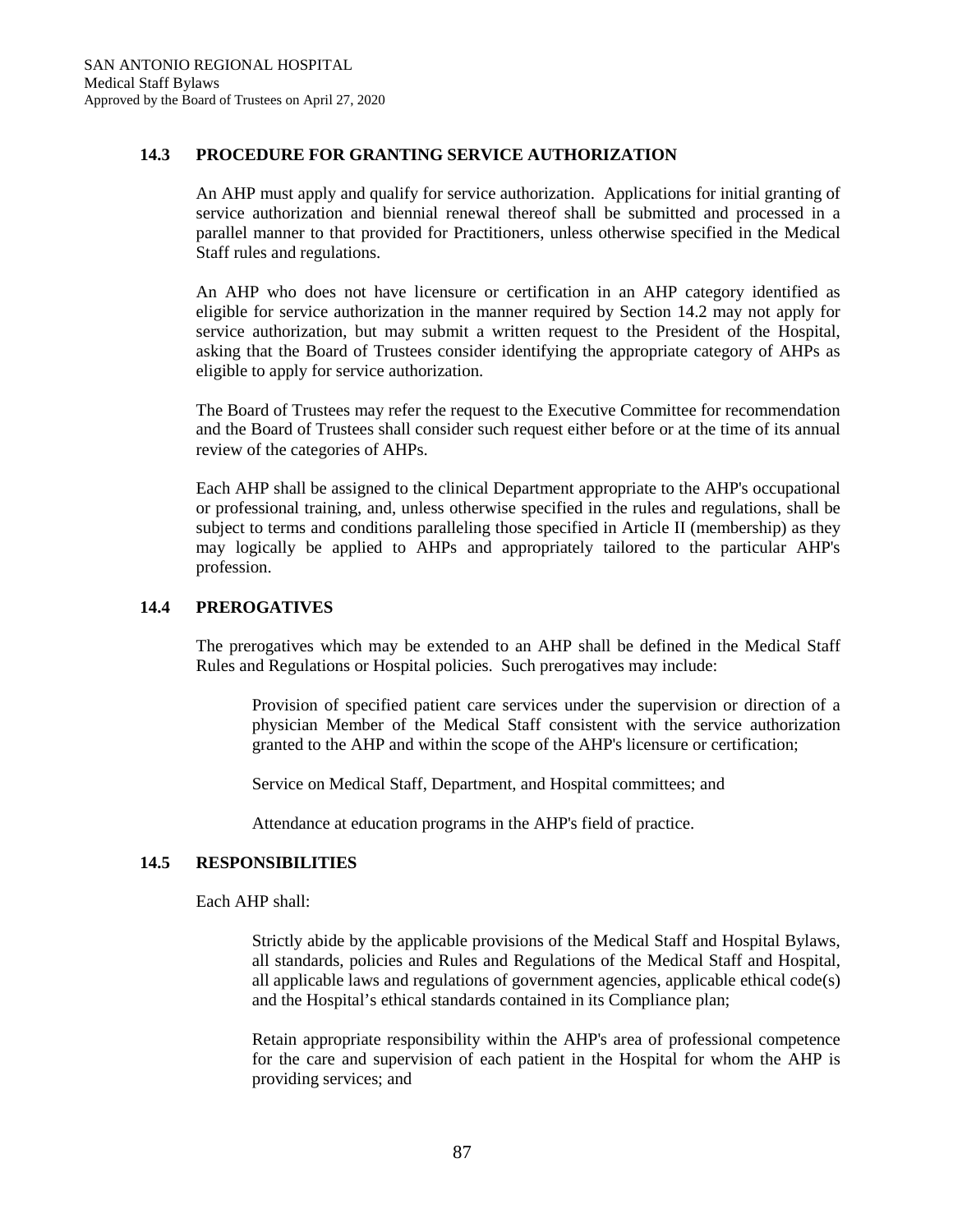Participate as appropriate in quality assurance assessments and other quality review, evaluation, and monitoring activities required of AHPs, in supervising initial appointees of the same occupation or profession, or of a lesser, included occupation or profession, and in discharging such other functions as may be required from time to time.

# **14.6 PRIVILEGES**

In addition, at any time, the Chair of the Department to which the AHP is assigned, the President of the Medical Staff, or the President of the Hospital, may terminate, suspend, reduce or restrict an AHP's privileges based on (a) failure of the AHP to meet the qualifications for membership in Section 14.1; (b) any violation by the AHP of any Hospital or Department policy or procedure; or (c) for any business, operations or other reason in the sole discretion of the Chair of the Department, the President of the Medical Staff, or the President of the Hospital. Such termination, suspension,

reduction or restriction of privileges may be immediate or otherwise in accordance with Hospital personnel and other policies.

# **14.7 FAIR HEARING AND APPEAL PROCESS**

# 14.7.1 GENERAL

Clinical psychologists who are the subject of an action which must be reported in accordance with Section 805 of the Business and Professions Code are entitled to the hearing and appeal rights set forth in Article VII of these Bylaws. Except as provided herein with respect to clinical psychologists, AHP's shall not be entitled to the hearing and appeal rights set forth in Article VII of these Bylaws. Instead, an AHP with clinical privileges at the Hospital whose privileges are terminated, suspected, reduced or restricted pursuant to Section 14.6, shall be entitled to the fair hearing and appeal process set forth in this Section 14.7.

# 14.7.2 PROCEDURES

An AHP whose privileges are adversely affected in accordance with action taken pursuant to Section 14.6 of these Bylaws shall be provided with written notice by the [Medical Staff Office] of such action. Such notice shall include the effective date of the adverse action, a concise description of the acts or omissions or other reasons which form the basis for the adverse action, and a notice and description of the AHP's right to request a hearing and appellate review. A failure of the AHP to request a hearing to which such AHP is entitled by these Bylaws within the time frame and in the manner herein provided shall be deemed to be a waiver of the AHP's right to such hearing and to any appellate review and an acceptance of the adverse decision.

An AHP's request for a hearing must be received in writing by the [President of the Hospital] within ten (10) days of the AHP's receipt of the notice of the adverse action. The request must include the AHP's written response to the basis of the adverse action, if any, including any documentation in support thereof that the AHP would like to be considered in the hearing. Where the President of the Hospital is the individual who took the adverse action against the AHP, such AHP's request for a hearing shall be submitted instead to the President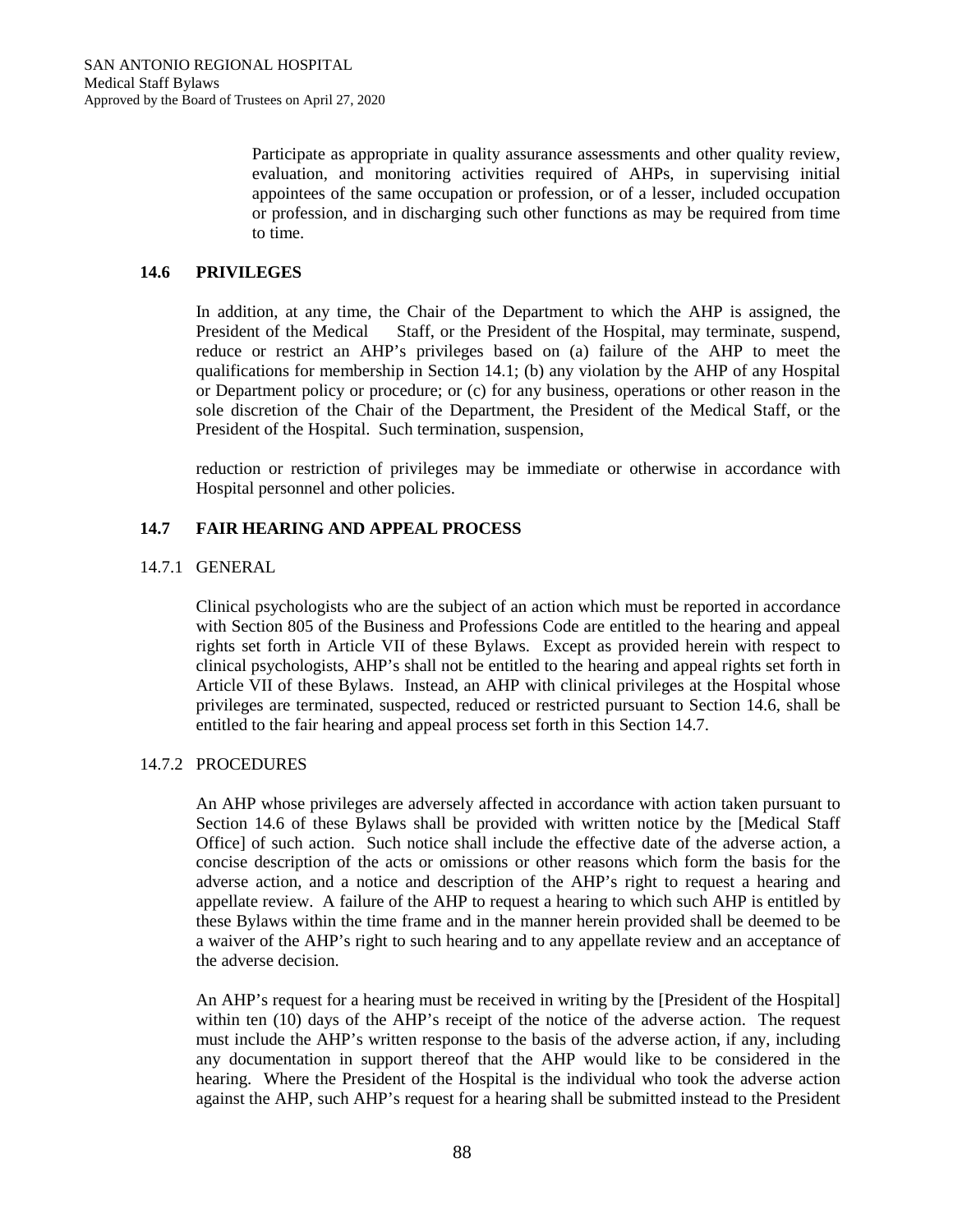of the Medical Staff, who shall conduct the hearing as described herein, and under such circumstances all such references to the Chief Executive Officer in subsection (c) below shall be read as the President of the Medical Staff.

Within fifteen (15) days of the Chief Executive Officer's receipt of the AHP's request, the Chief Executive Officer shall send the AHP a notice of hearing which shall include the time, place and date of the meeting (which shall be no more than thirty (30) days from the Chief Executive Officer's receipt of the AHP's request for a hearing) and the nature of the discussions to take place at such a hearing. The hearing shall take place at the Hospital and shall be compromised of the Chief Executive Office and AHP and a Hospital representative who shall take notes of the meeting. The nature of the discussion shall be basis for the adverse action as stated in the notice of suspension or termination, and the AHP's response as set forth in his or her request for a hearing.

The Chief Executive Officer shall consider the oral and written information provided by the AHP, and shall render a written decision to uphold, amend, or reject the adverse action, and shall provide such decision to the AHP in writing within five (5) days of the hearing.

Within ten (10) days after the AHP's receipt of an adverse decision of the Chief Executive Officer, the AHP may, by notice to the Board of Trustees, request an appellate review be held on the record on which the adverse decision was based. If such a request is not made within (10) days, the AHP shall be deemed to have waived his or her right to an appellate review and to have accepted the adverse decision.

The Board at its next regularly scheduled meeting shall conduct the appellate review. The Board will exercise its independent judgment whether evidence exists to support the decision. New or additional matters not raised during the original hearing shall be not be introduced at the appellate review except under unusual circumstances, and the Board shall, in its sole discretion, determine whether such new matters shall be accepted.

Within ten (10) days of the conclusion of the appellate review, the Board shall make its final decision in the matter and shall send notice thereof to the AHP, by special notice. The Board's decision shall be final and shall not be subject to further hearing or appellate review.

#### 14.7.3 EFFECTIVE DATE OF ADVERSE ACTION

Nothing in this Section 14.7 shall require the Hospital to extend the effective date of any termination, suspension, reduction or suspension of an AHP's privileges until the completion of the fair hearing and appeal process set forth herein.

#### **ARTICLE XV GENERAL PROVISIONS**

### **15.1 MEDICAL STAFF RULES & REGULATIONS AND POLICIES**

The Executive Committee is hereby authorized to establish Rules and Regulations, and policies as provided in this Article. These Rules and Regulations and policies shall be reviewed every 2 years.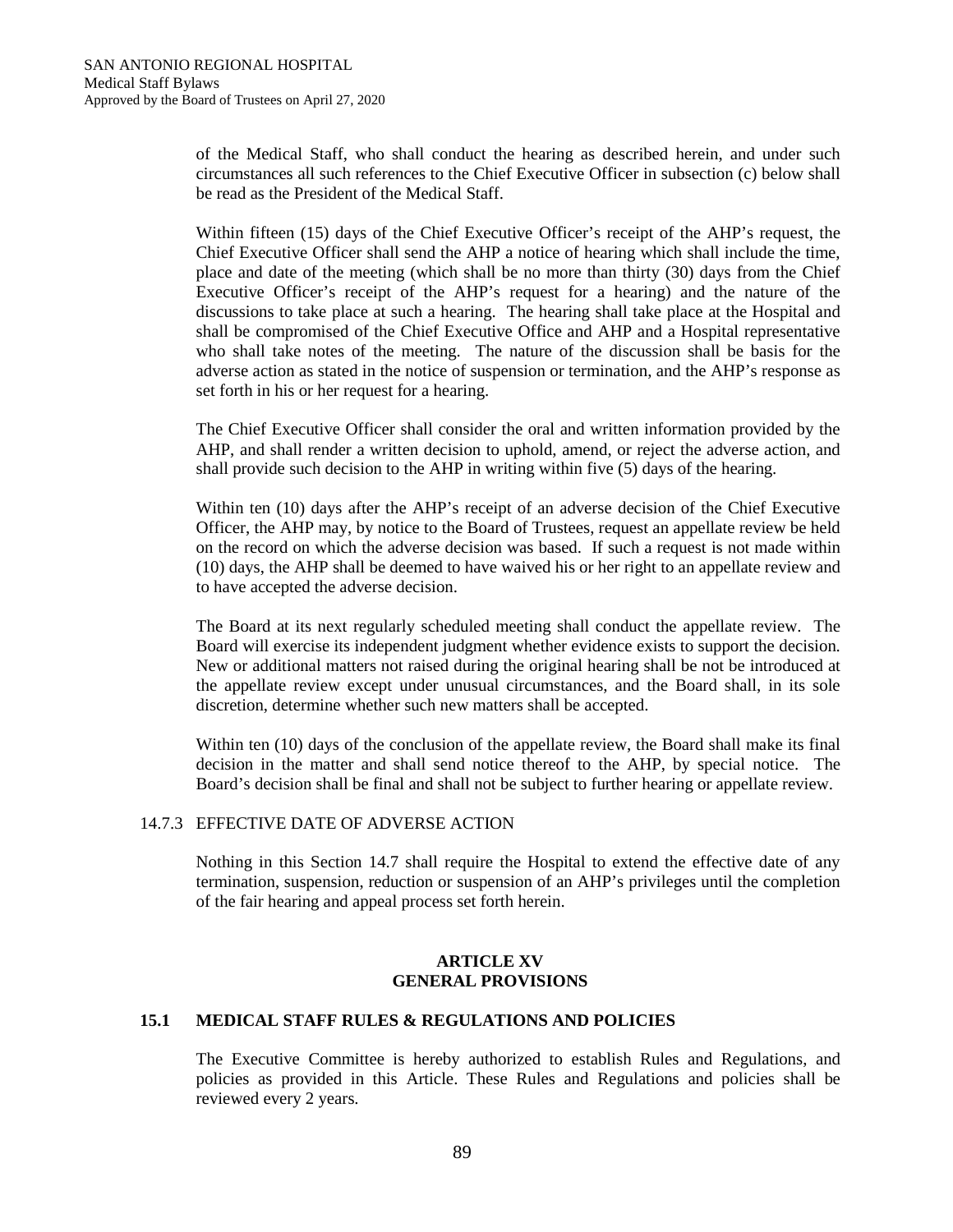#### 15.1.1 GENERAL RULES AND REGULATIONS

The Executive Committee may propose the adoption, amendment or repeal of Rules & Regulations for approval by the Board of Trustees, following notice to the members of the Active staff. Rules and Regulations shall become effective when approved by the Board of Trustees whose approval shall not be unreasonably withheld.

## 15.1.2 CLINICAL DEPARTMENT RULES AND REGULATIONS

A clinical department may propose Rules and Regulations applicable to that department to the Executive Committee. Clinical department Rules and Regulations shall become effective upon approval by the Executive Committee and the Board of Trustees following notice to members of the Clinical Department. The Board of Trustees shall not unreasonably withhold its approval.

## 15.1.3 MEDICAL STAFF POLICIES

The Executive Committee may establish or revise policies and procedures consistent with the Bylaws and Rules & Regulations following written notice to the Medical Staff. Policies shall include policies and procedures relating to Medical Staff self-governance as well as operation and clinical practice policies approved by the Executive committee which are binding on the Medical Staff members.

#### 15.1.4 INITIATION OF GENERAL RULES OR POLICIES BY ACTIVE STAFF MEMBERS

Voting members of the active staff may propose adoption, amendment or repeal of Rules & Regulations or of Medical Staff policies by following the process provided in Article XVI, Section 16.1(b), below.

# 15.1.5 URGENT AMENDMENT OF RULES

The Executive Committee, with the approval of the Board of Trustees, may adopt amendments to Rules & Regulations or Department Rules & Regulations provisionally without notice to the general Medical Staff upon a documented need for an urgent amendment to comply with applicable law or regulation. Following notice of such action, members of the Active staff, by petition signed by at least one-third of such members, may ask the Executive Committee to reconsider such changes.

#### 15.1.6 EXCLUSIVITY

Neither the Medical Staff nor the Board of Trustees shall unilaterally amend the Rules and Regulations or policies. Applicants and members of the Medical Staff shall be governed by such Rules and Regulations and policies as are properly initiated and adopted. If there is a conflict between the Bylaws and the Rules and Regulations or policies, the Bylaws shall prevail. The mechanisms described herein shall be the sole methods for the initiation, adoption, amendment, or repeal of the Medical Staff Rules & Regulations and policies.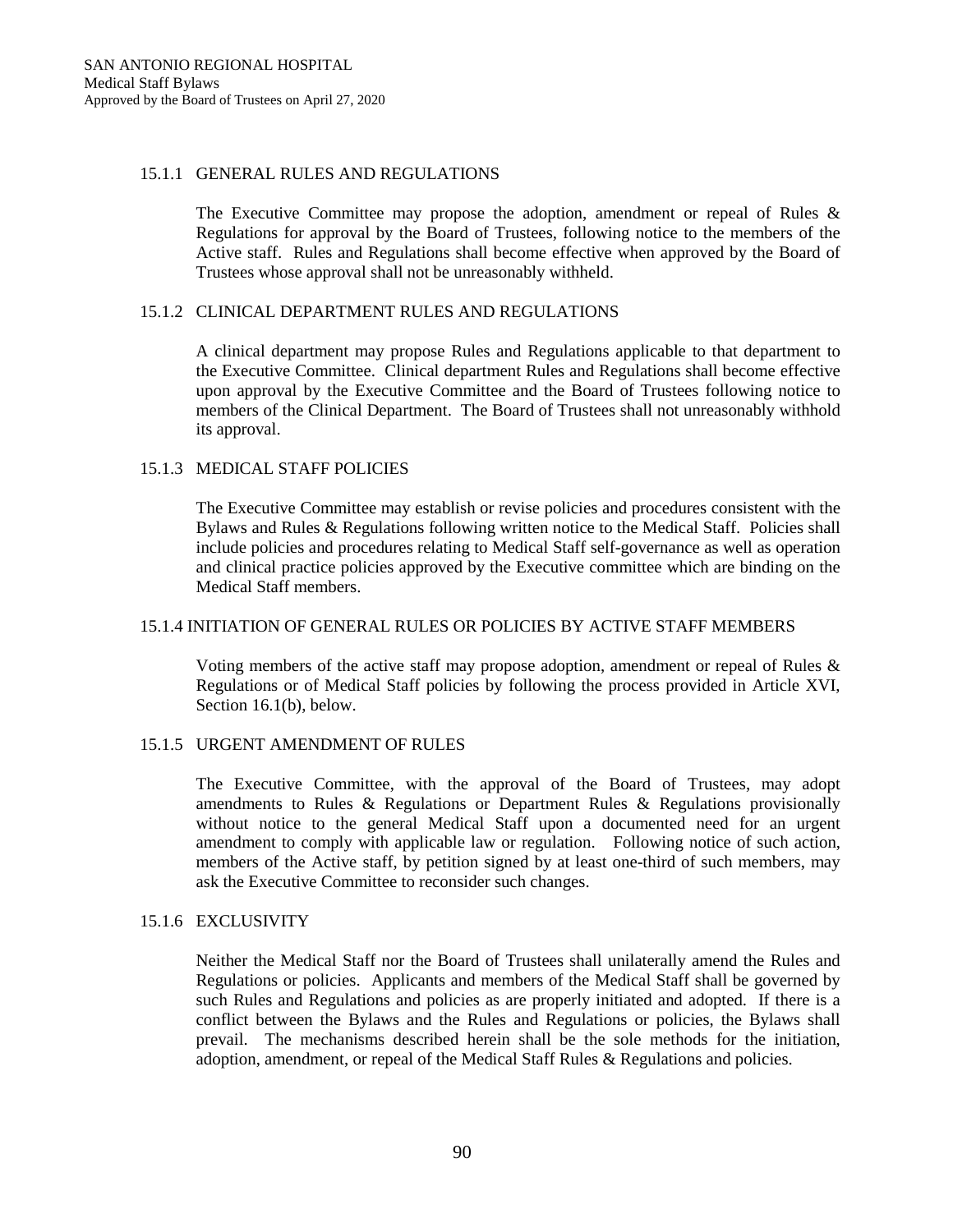# **15.2 DISPUTES BETWEEN THE MEDICAL STAFF AND THE MEDICAL EXECUTIVE COMMITTEE**

Disputes between the Medical Executive Committee and voting members of the Active Staff, shall be resolved as follows:

If a majority of the members of the Active Staff sign a petition proposing a change to these Bylaws or the General Medical Staff Rules and Regulations or policies, or objecting to an action of the Medical Executive Committee relating to these Bylaws, General Medical Staff Rules and Regulations, policies or other official Medical Executive Committee actions, such petition shall be transmitted to the Medical Executive Committee via the President or the Medical Staff Office.

a) The Medical Executive Committee shall, within sixty (60) days after it receives such petition via the President of the Medical Staff or Medical Staff Office, meet with representatives of those who have signed the petition to discuss and attempt to resolve the matter by mutual agreement.

b) If the Medical Executive Committee and such representatives cannot agree on the subject matter of such petition, a consultant or a mediator may be engaged, by mutual agreement of the Medical Executive Committee and such representatives, to assist in resolving the dispute. If such a consultant or a mediator is engaged, the parties shall share equally in the costs of such consultant or mediator, provided however, that in no event shall the consultant or mediator be the Board of Trustees or a representative thereof.

c) If a matter relating to these Bylaws or the General Medical Staff Rules and Regulations or policies is not resolved within ninety (90) days after such matter was transmitted to the Medical Executive Committee via the President of the Medical Staff or Medical Staff Office, the Medical Executive Committee and such representatives shall prepare separate written statements of their respective positions and submit them to the Board of Trustees for information only.

d) This process shall not apply to decisions or recommendations of the Medical Executive Committee relating to corrective or disciplinary action involving a practitioner.

# **15.3 REAPPOINTMENT FEES OR ASSESSMENTS**

The Executive Committee shall have the power to recommend the amount of assessments or fee associated with a reappointment, if any, for each category of Medical Staff membership, subject to the approval of the Medical Staff, and to determine the manner of expenditure of such funds received.

# **15.4 CONSTRUCTION OF TERMS AND HEADINGS**

The captions or headings in these Bylaws are for convenience only and are not intended to limit or define the scope of, or affect any of the substantive provisions of, these Bylaws.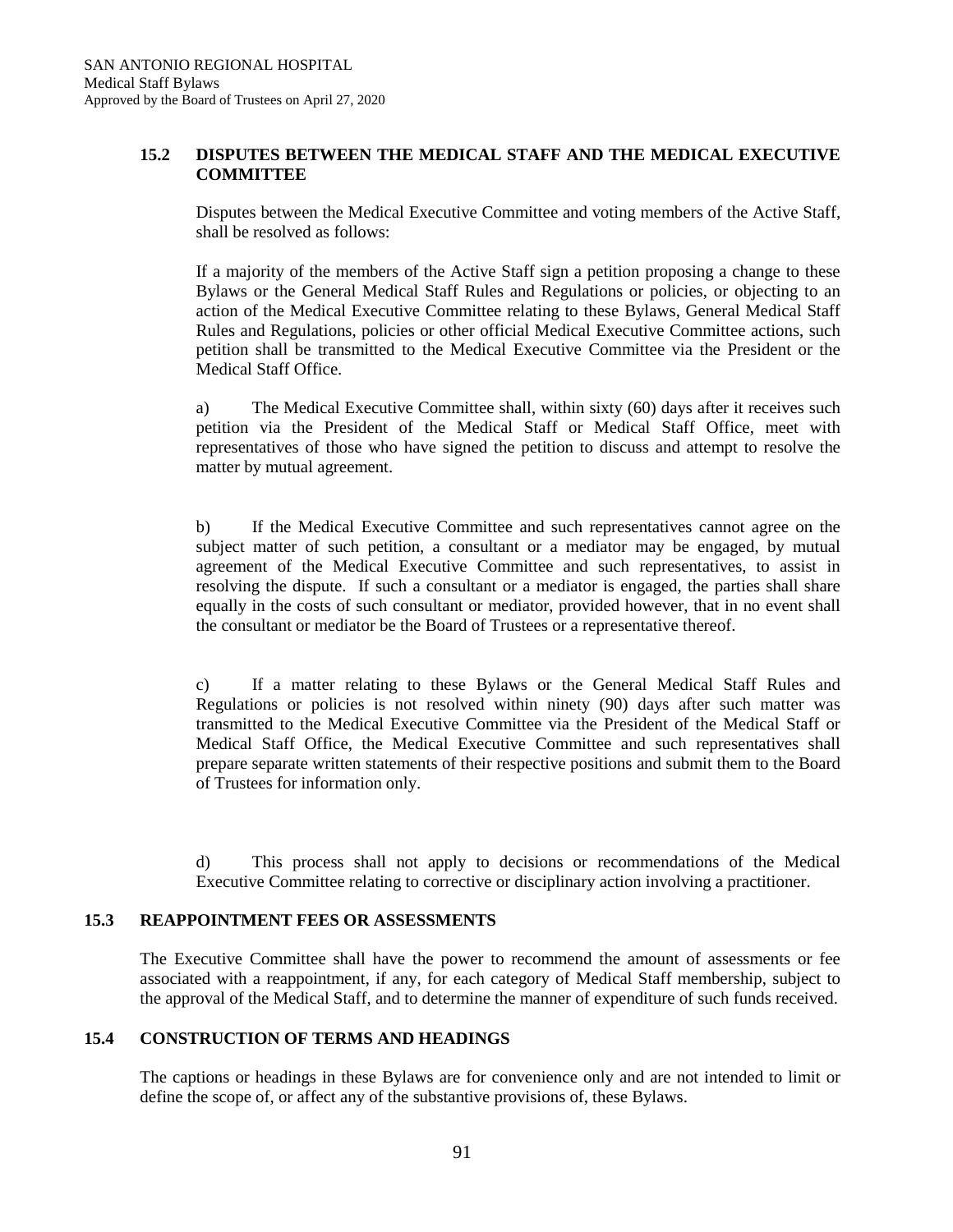## **15.5 AUTHORITY TO ACT**

Any Member or Members who act in the name of this Medical Staff without proper authority shall be subject to such disciplinary action as the Executive Committee may deem appropriate.

## **15.6 DIVISION OF FEES**

Any division of fees by Members of the Medical Staff is forbidden and any such division shall be cause for exclusion or expulsion from the Medical Staff.

# **15.7 NOTICES**

Except where specific notice provisions are otherwise provided in these Bylaws, any and all notices, demands, or requests required or permitted to be mailed shall be in writing, properly sealed, and shall be sent through the United States Postal Service, first class, postage prepaid. An alternative delivery mechanism may be used if it is reliable, as expeditious, and if evidence of its use is obtained. Mailed notices to a Member, Applicant, or other party, shall be to the addressee at the address as it last appears in the official records of the Medical Staff or the Hospital.

## **ARTICLE XVI ADOPTION AND AMENDMENT OF BYLAWS**

# **16.1 PROCEDURE**

Proposals to adopt, amend or repeal the Bylaws may be initiated by either of the following methods:

- a) The Executive Committee, with the recommendation of the Bylaws committee, or on its own motion, may recommend adoption, amendment or repeal of the Bylaws to the voting members of the Medical Staff as provided in this Article.
- b) The members of the active staff, by a written petition signed by at least one fourth of the Active staff members, may petition the Executive Committee to initiate a proposal to adopt, amend or repeal the Bylaws. Such petition shall identify exact language to be added, changed or deleted. If the Executive Committee agrees with the proposed change, it may recommend the change as provided in subsection (a), above. If the Executive Committee does not agree with the proposed change, the Executive Committee shall meet with proponents of the proposed change to discuss and attempt to resolve the disagreement. If the disagreement has not been resolved within 180 days from the date the proposal was delivered to the Executive Committee, the president of the Medical Staff shall give notice of a regular or a special meeting of the Active staff, as provided below, to consider the proposal.

## **16.2 ACTION BY THE ACTIVE STAFF**

If a proposal is initiated as provided in 16.1.a as above, the members of the Active staff shall be notified by President of the Medical Staff of changes to the Medical Staff Bylaws and/or Rules and Regulations as provided in 16.1 at least 14 days and not more than 90 days prior to the next vote by mail ballot.